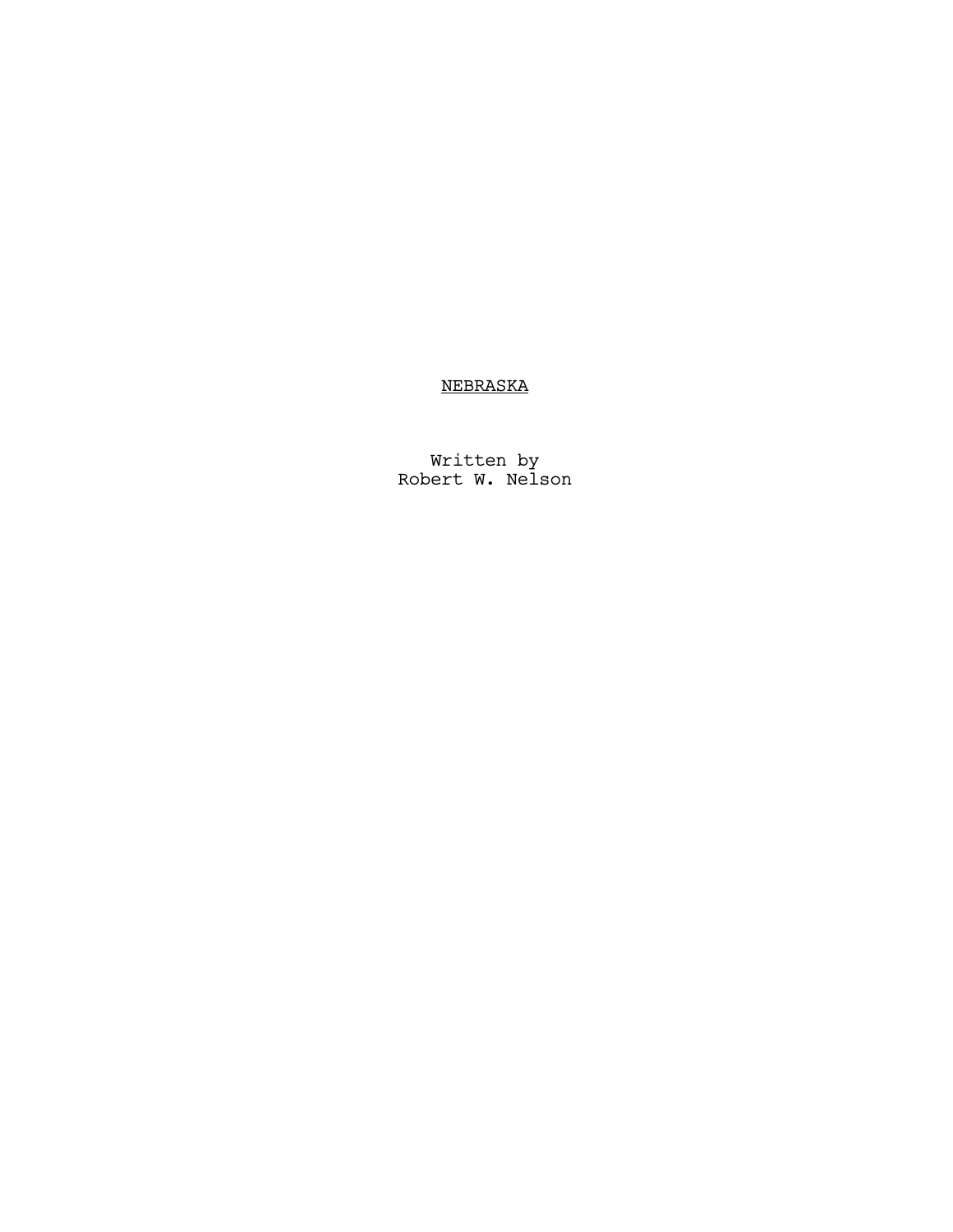## 1 **EXT. BILLINGS, MONTANA - LAUREL ROAD - DAY** 1

A MAN in his 70s walks along a narrow stretch of grass separating a busy road from a railroad yard.

The man walks purposefully, despite the hesitant gait and clouded eyes of a longtime alcoholic.

#### 2 **EXT. NEAR INTERSTATE 90 - DAY** 2

Now a bit dazed and slowed by fatigue, the man walks past a sign reading BILLINGS CITY LIMITS.

A state patrol cruiser pulls up in front of him, and a TROOPER gets out.

#### 3 **EXT. DAVID'S APARTMENT BUILDING - DAY** 3

A modest structure set against a bluff.

## 4 **INT. DAVID'S APARTMENT - DAY** 4

DAVID GRANT - 40 - sits in a recliner in a sparsely-furnished living room. He watches TV and drinks from a plastic bottle of Mountain Dew. The doorbell rings.

He gets up and opens the door. It's his recent ex-girlfriend NOËL with two suitcases.

DAVID

Hi.

NOËL.

Hi.

DAVID Wow. Are you moving back in?

NOËL No, these are yours. I'm just returning them.

DAVID Right. Thanks. Do you want to come in?

She thinks a moment before stepping inside and maintains a polite distance. She notices a droopy plant.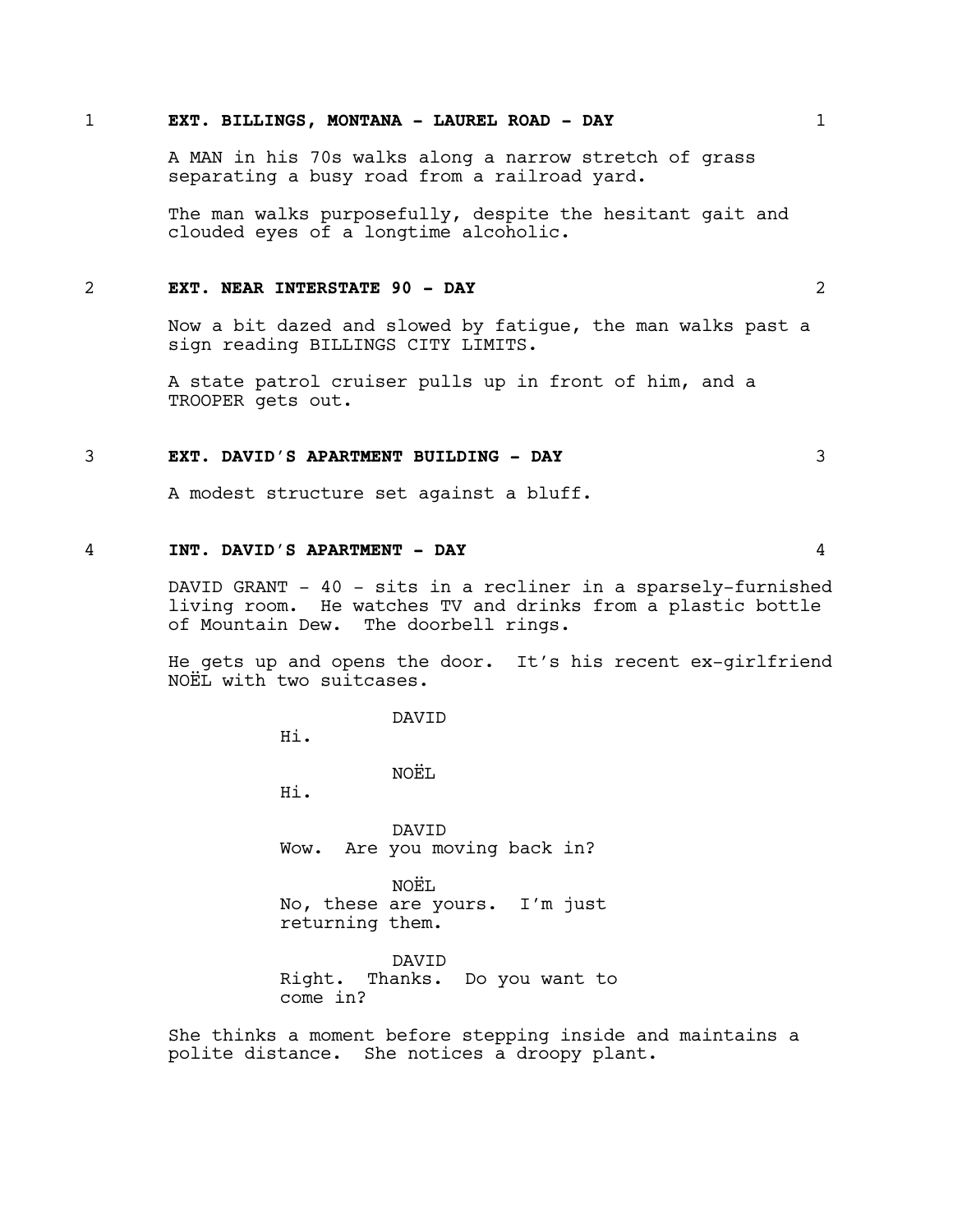NOËL David, you're supposed to water that plant. It's a plant. David goes to the kitchen to fill a container with water. DAVID I'd like you to change your mind. NOËL What does that mean? DAVID You know what it means. I want you to move back in. NOËL I just moved out. DAVID So two years, and we're back to dating. NOËL I don't know yet. We'll see in a while. DAVID Are we still having sex? NOËL What do you think? DAVID I think we are. NOËL. And then what? DAVID Usually I fall asleep. Not in the mood for a joke -- NOËL I've got to go. DAVID Are you saying we can't be together again unless we get married?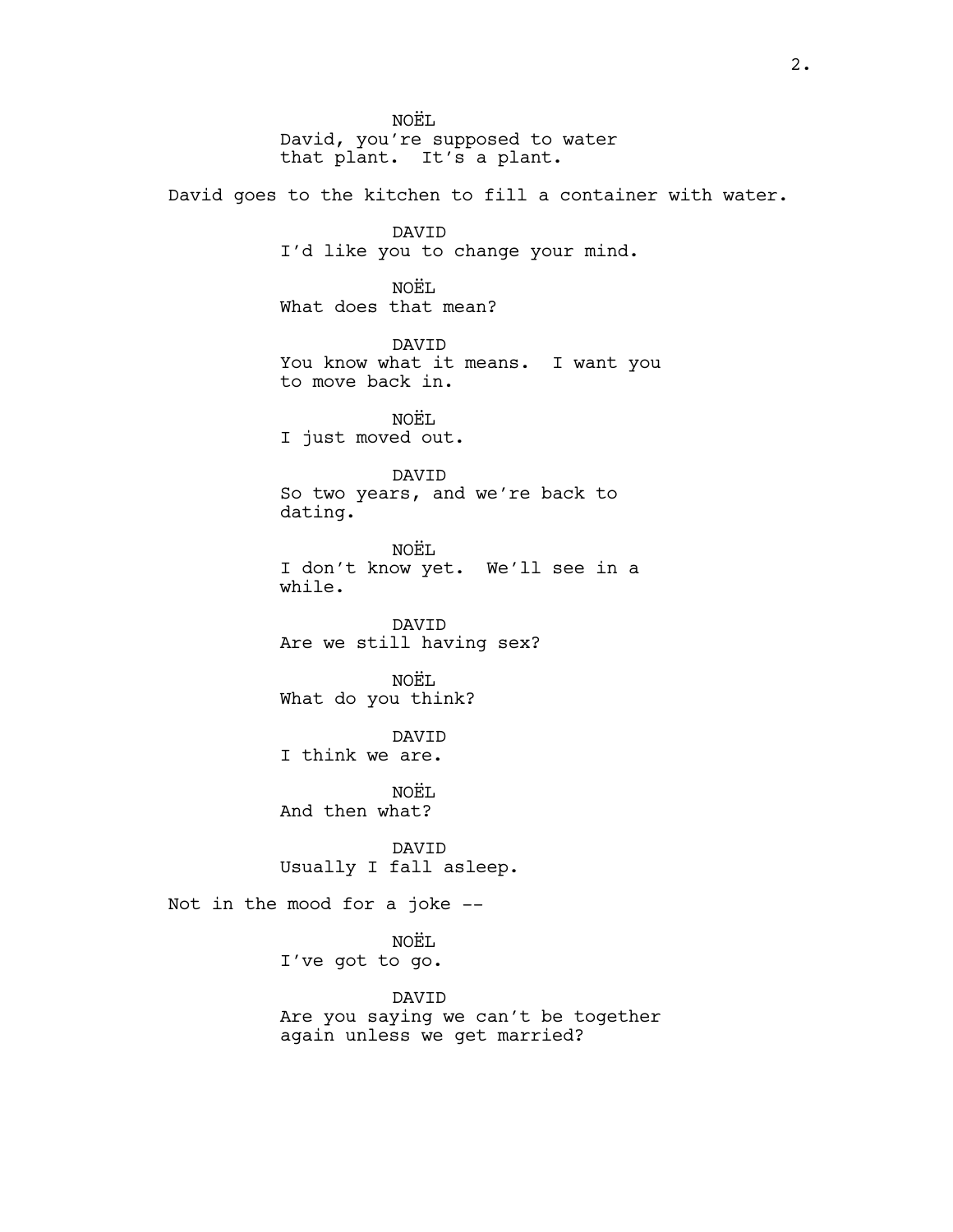NOËL. Get married, break up, I don't know. Let's do both. Let's just \* do something.

The phone rings. David and Noël wait in silence as the machine eventually picks up.

> KATE (ON PHONE) Pick up or call me back right now. It's your father -- he's gone crazy.

## DAVID

Oh, shit.

He runs to pick up the phone. Noël starts for the door.

DAVID (CONT'D) Hi, Mom. I'm here.

KATE (ON PHONE) David, it's your mother.

DAVID That's why I said, "Hi, Mom."

KATE (ON PHONE) I don't know what I'm going to do with him. I'm going to put him in a goddamned nursing home is what I'm going to do. I'm too old for this.  $\star$ 

As Kate continues, David waves a weak goodbye to Noël.

#### 5 **INT. MONTANA SHERIFF STATION - DAY** 5 \*

WOODY GRANT sits on a folding chair in a cinder-block office. A SHERIFF leads David inside. \*

> DAVID There's the man of the hour.

> > WOODY

The what?

DAVID The man of the hour.

WOODY

I don't know.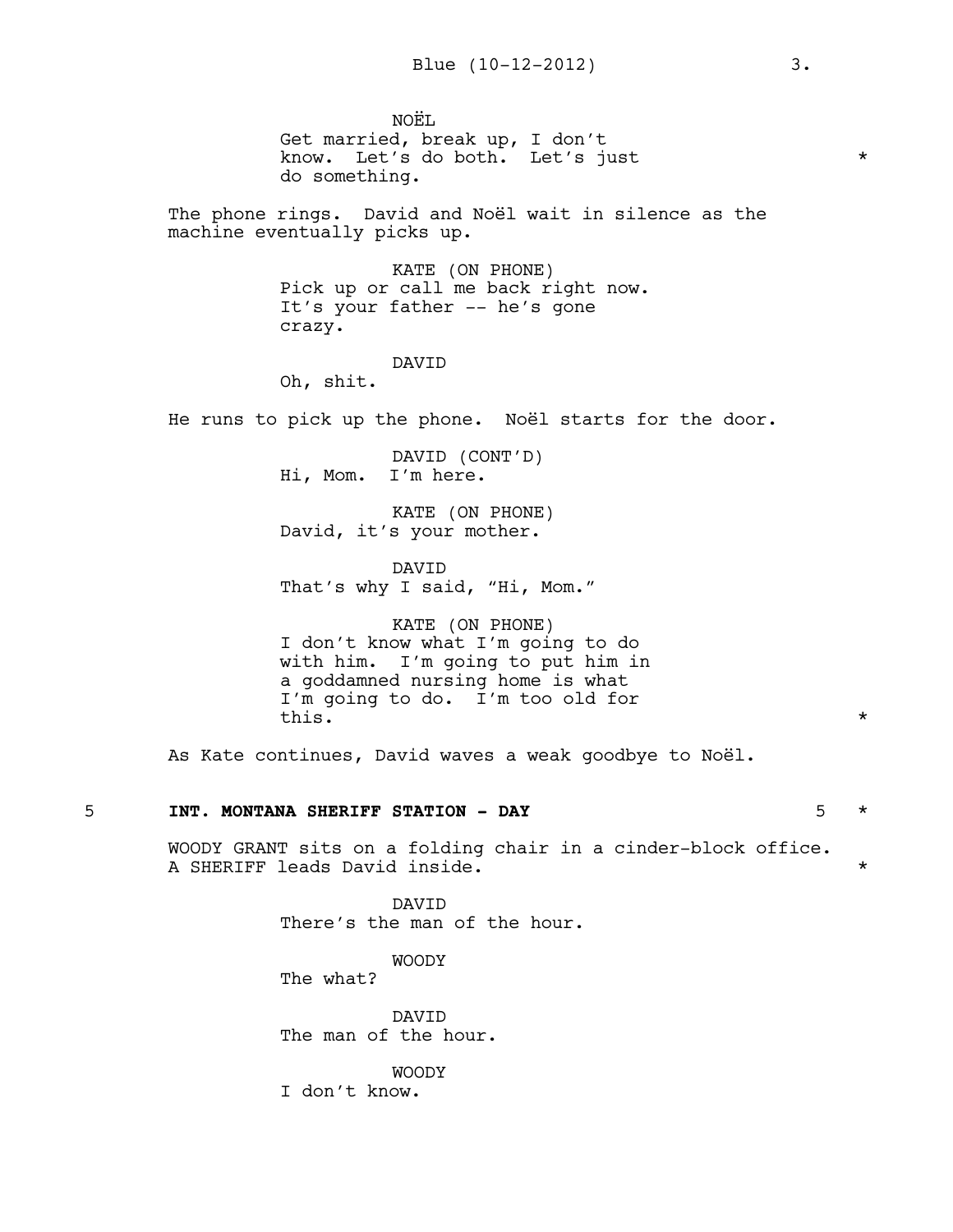In addition to general confusion, Woody is deaf in one ear.

DAVID So you told the sheriff you were  $*$ walking to... Nebraska?

WOODY That's right. To get my million dollars.

DAVID What million dollars?

WOODY I won a million dollars.

He pulls a crinkled letter from his jacket pocket, which he unfolds and labors to read.

> WOODY (CONT'D) "We are now authorized to pay one million dollars to Mr. Woodrow T. Grant of Billings, Montana."

> > DAVID

Let me see.

Woody hands David the letter.

WOODY Your mother won't take me.

DAVID

(reading) Mega Sweepstakes Marketing. Dad, this is a total come-on. It's one of the oldest gimmicks in the book. I didn't even know they did this anymore.

WOODY They can't say it if it's not true.

DAVID They're just trying to sell you magazine subscriptions.

WOODY It says I won.

DAVID So let's mail it in. I'll help  $\star$ you.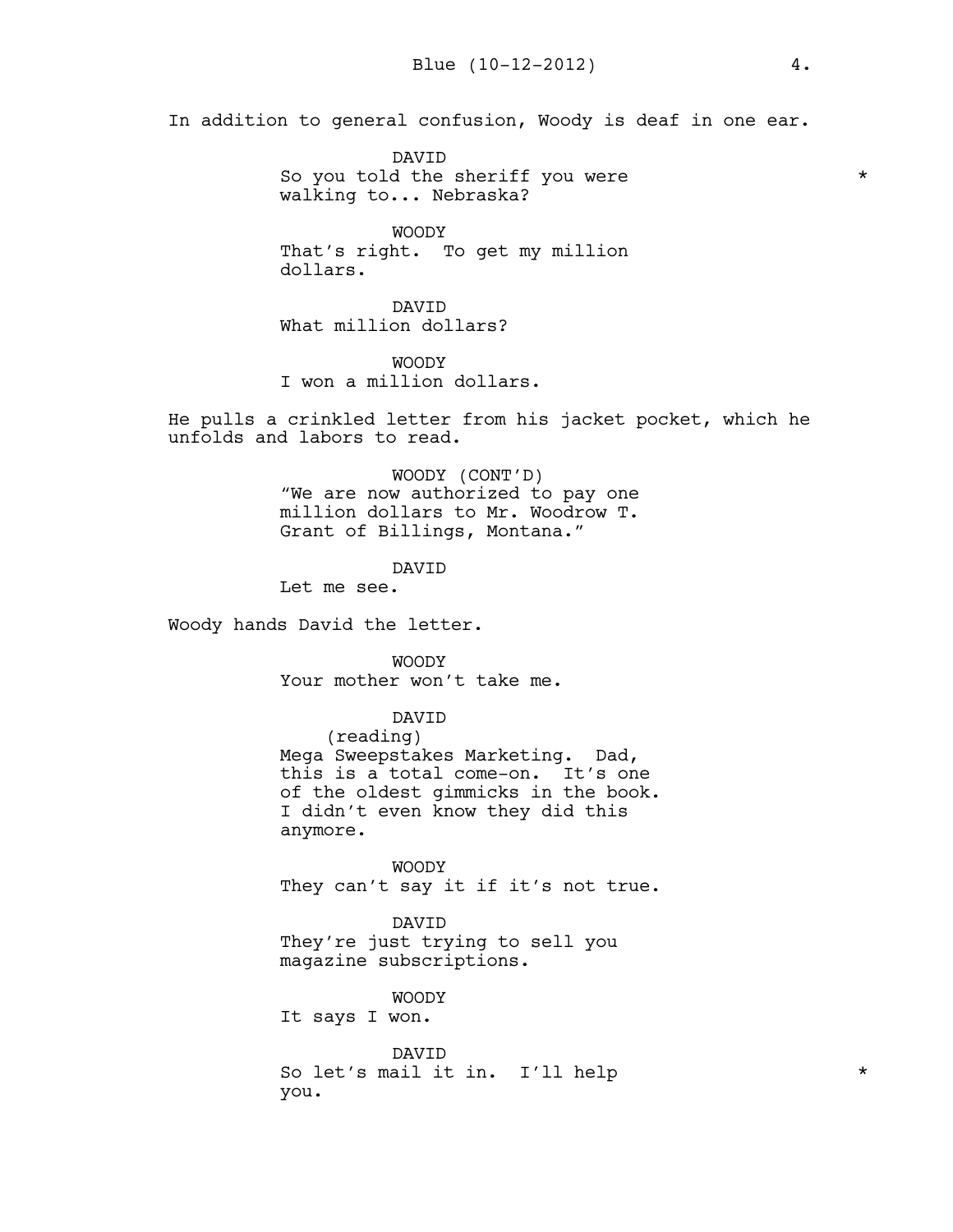WOODY I don't trust the mail with a million dollars.

## 6 **EXT. WOODY AND KATE'S HOUSE - DAY** 6

A modest home.

Woody and David get out of David's car. David pulls a very full laundry basket from his back seat.

They go inside the kitchen door.

#### 7 **INT. WOODY AND KATE'S KITCHEN - CONTINUOUS** 7

KATE GRANT awaits them wearing a faded floral housecoat. The house has a tired, 70s-era décor. David puts his basket in the laundry room at one end of the kitchen.

> KATE You dumb cluck. You pretty near gave me a heart attack!

WOODY Now just cool your jets.

KATE

This is the second time he's tried to sneak out. I never knew the sonof-a-bitch even wanted to be a millionaire. He should have thought about that years ago and worked for it.

DAVID What would you do with a million dollars anyway, Dad?

WOODY Buy a new truck.

DAVID You can't drive.

WOODY I'll get my license back.

DAVID Tell me when you do so I can stay \*\*\* off the road.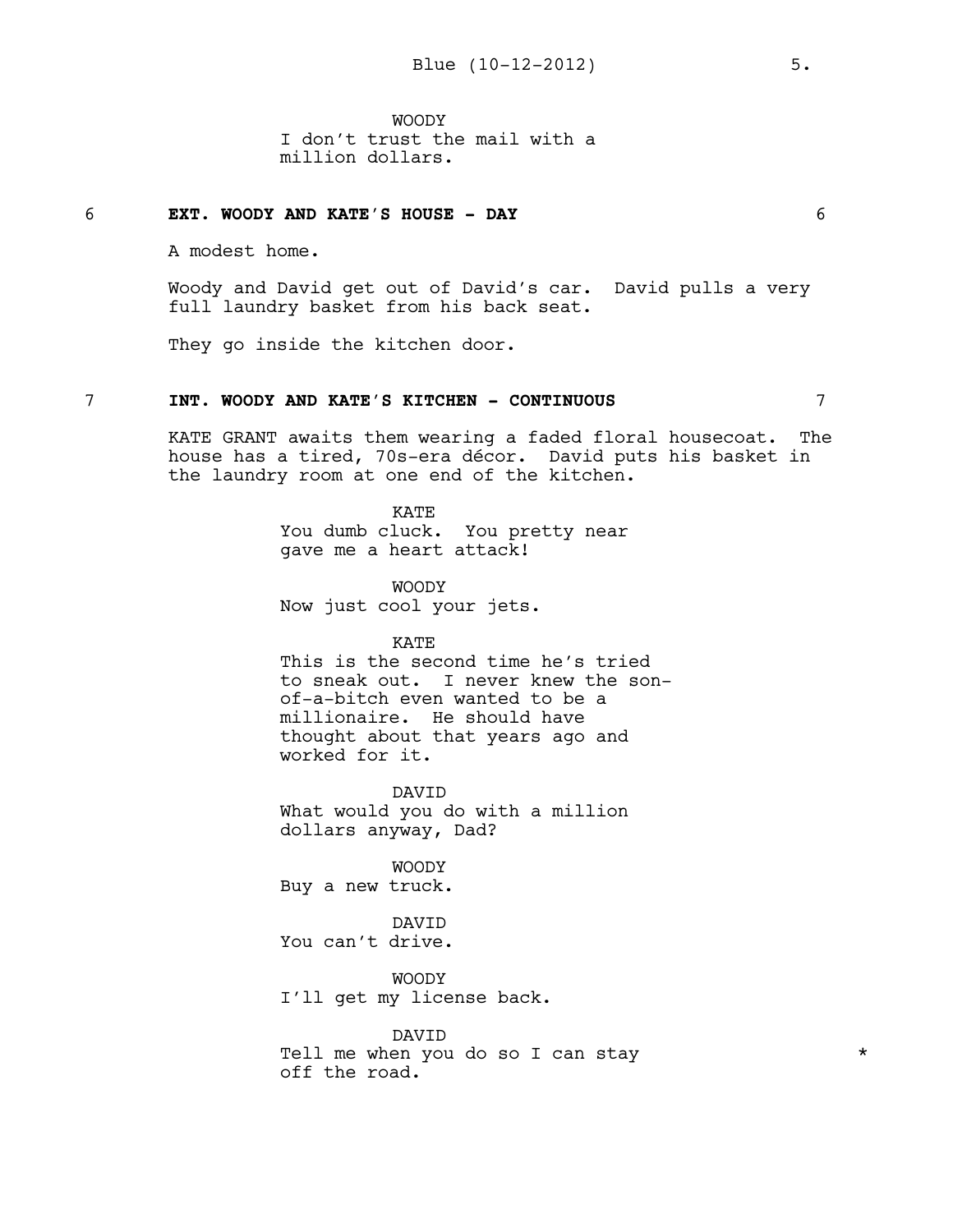WOODY I need an air compressor too. KATE Are you still harping on that? \* \* WOODY Ed Pegram still has mine. KATE That's because he's a thief. WOODY He's not a thief. I lent it to him. DAVID Who's Ed Pegram? WOODY Guy I knew back in Hawthorne. DAVID When did he borrow it? WOODY Seventy-four. DAVID That's almost forty years. He lives two states away. I'd say he stole it. WOODY That's why I need a new one. Woody heads down the hallway. KATE Where you off to now? WOODY Lyin' down. KATE He even sleeps with that stupid letter. He's memorized it word for word. I didn't think he could memorize anything anymore. DAVID

(opening the refrigerator) Hey, what's with this casserole?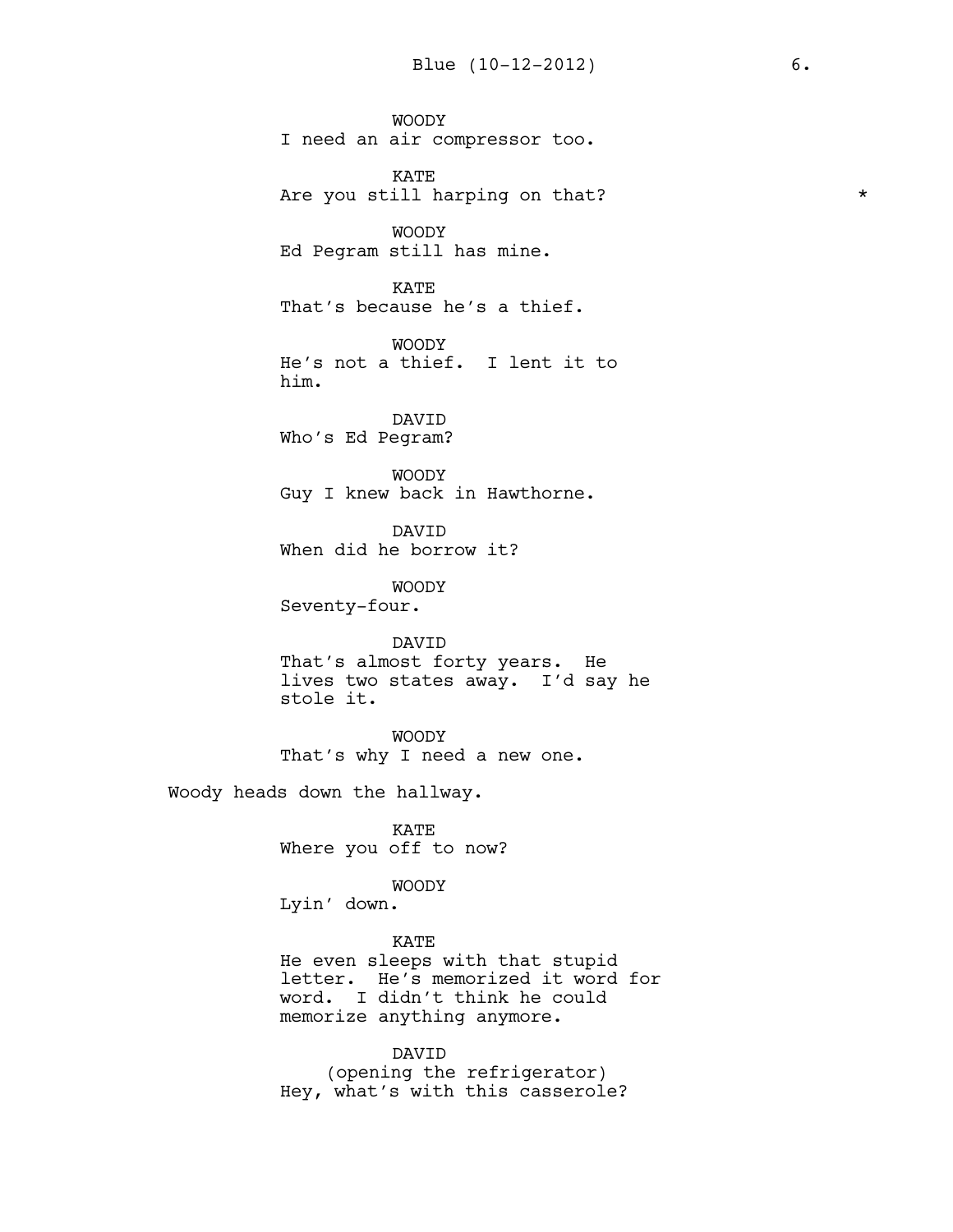#### **KATE**

It's lasagna. It's still good. Take it. And take some bananas. I bought a whole lot of them yesterday. Your father makes me so nervous. You know what I'd do with a million dollars -- I'd put him in a home.

## 8 **INT. HOME THEATERS PLUS! - DAY** 8

David works with a YOUNG COUPLE inside a soundproof DEMO ROOM. David and the man headbang to a rock anthem. The woman looks bored.

Soon David leads them back into the showroom.

#### DAVID

Like I say, you basically just testdrove a Cadillac or Rolls Royce or whatever. Wasn't that awesome?

#### MAN

Totally.

#### DAVID

But that's not to say I can't set you up with a whole lot more reasonable speakers that'll still blow your mind if you're worried the Wilsons are going to set you  $*$ back too much. The way they design speakers anymore, you can't make a mistake.

The woman tugs on her boyfriend's arm.

MAN

Great. I think, uh, I think we just need to discuss this and get back to you.

#### DAVID

Here's my card. Give me a call anytime if you have any more questions.

MAN Thanks a lot.

DAVID Excellent, Mark, Janice. Pleasure.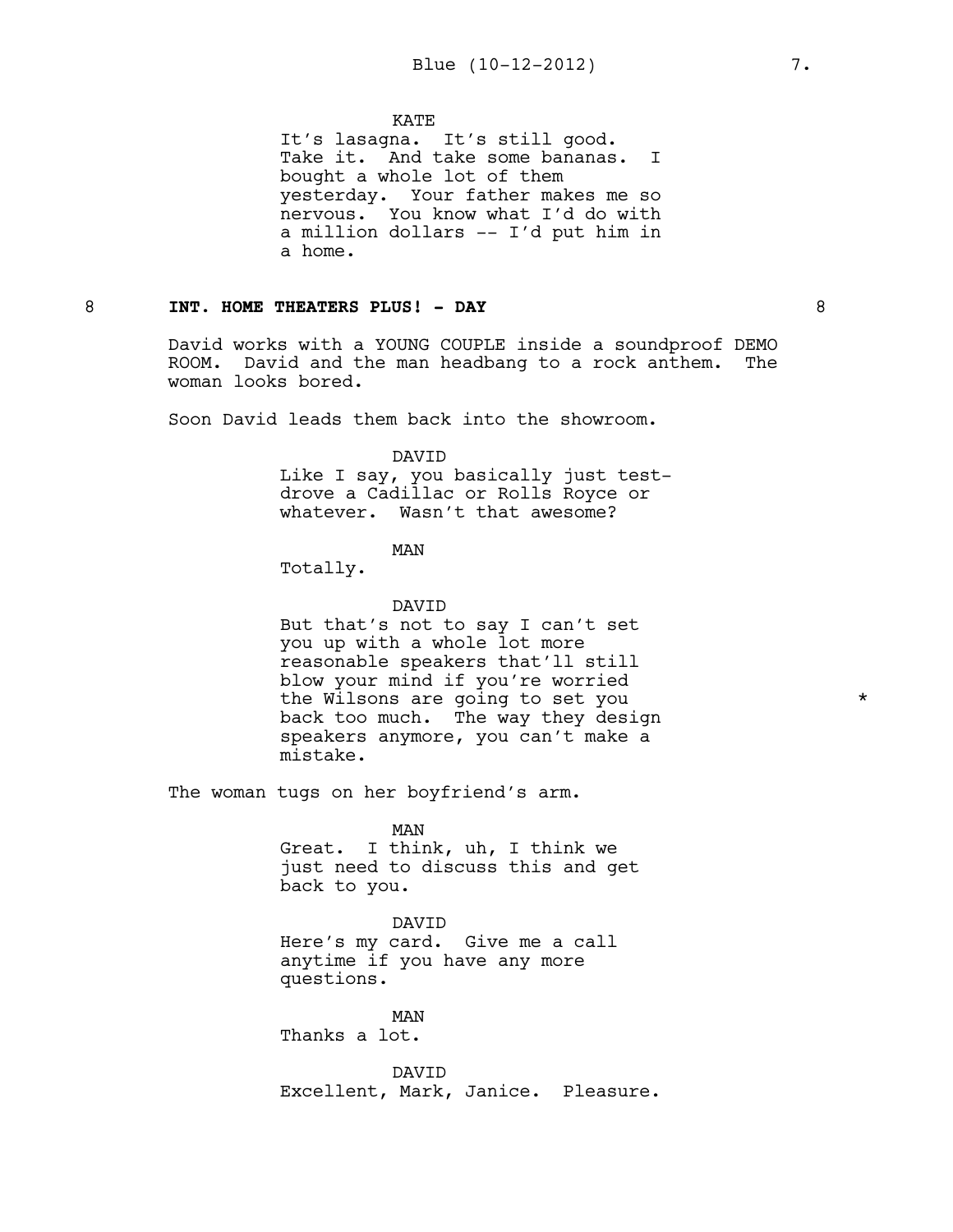## JANICE

Juh-neece.

DAVID Juh-neece. Sorry.

David watches them go. They won't be back.

OTHER EMPLOYEE David, your mother's on line one.

# 9 **EXT. WOODY AND KATE'S HOUSE - DAY** 9

David gets out of his car and finds his mother near the garage.

> DAVID Where'd they find him this time?

KATE Way the hell out on King Avenue by the Albertson's. I can't take it anymore. Ross is in there trying to talk some sense into him.

David goes into the --

## 10 **INT. GARAGE - CONTINUOUS** 10

-- where David's brother ROSS watches Woody work on the engine of a very old Ford pickup. Ross has a sportcoat, tie, and perfect haircut.

> ROSS Hi, Dave.

DAVID Ross. What's going on, Dad?

WOODY Talk to Ma and Ross. They seem to know it all.

DAVID I'm asking you.  $\star$ 

WOODY Can't get her to turn over.

DAVID That's because it's been sitting there for ten years.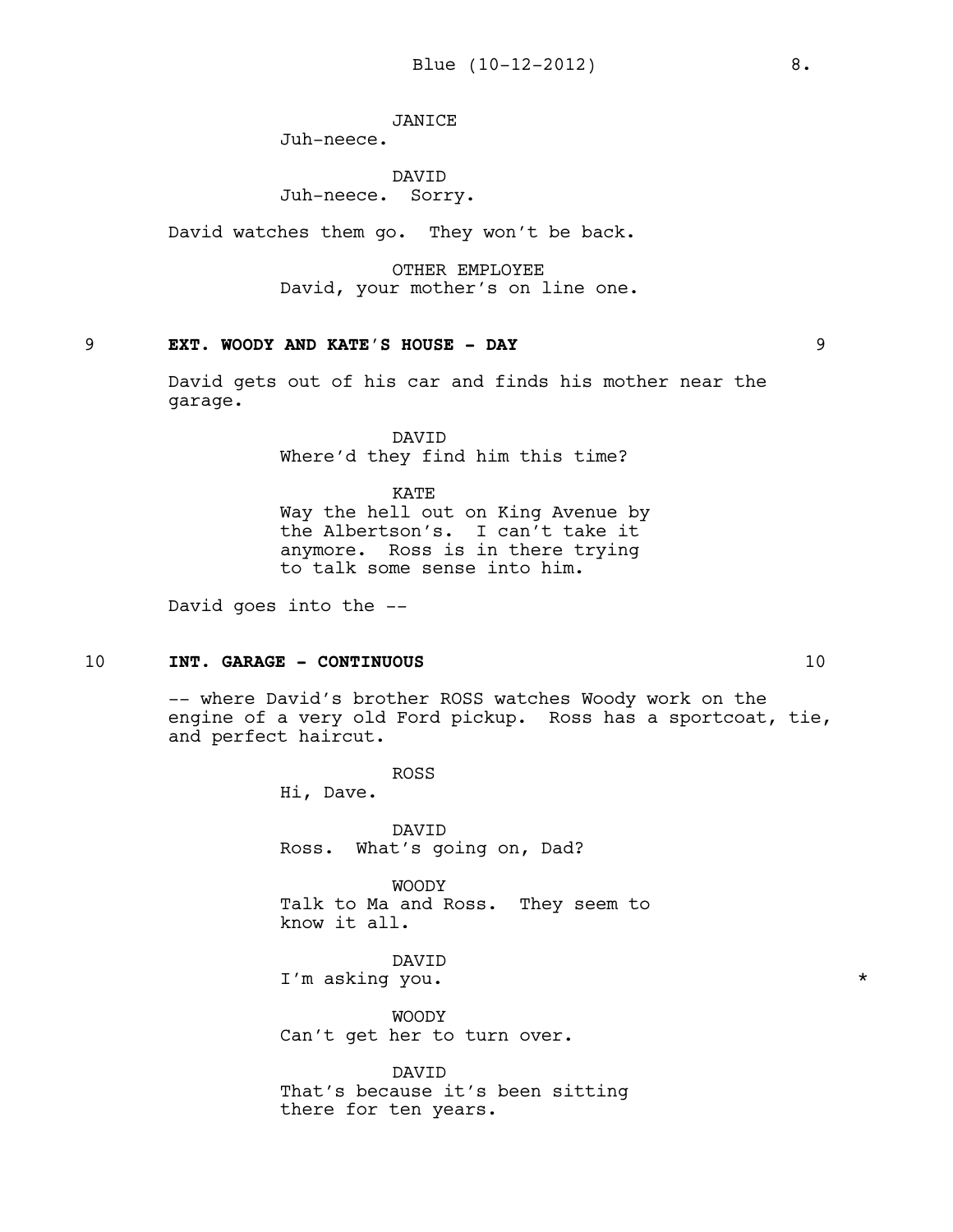WOODY I'll get her runnin'.

ROSS He still thinks he's going to Lincoln to get his money.

WOODY

Gotta get there by the 5th.  $\star$ 

ROSS

Hey Dad, how come you didn't think \* of fixing the truck first or take a bus? Why'd you just start walking?

Woody looks up a moment, thinks about that, then gets back to work. David leads his brother out of the garage.

#### DAVID

Don't pull his chain like that. The poor guy doesn't know what's going on half the time.

ROSS

I cut the solenoid wire and stuck it back in. That'll slow him down. And Mom's right -- it's time to think about a home. She can't handle him anymore. It's not fair  $*$ to her.

#### DAVID

He doesn't need a nursing home. He just...the guy just needs something to live for. That's all this is about.

ROSS

Yeah, and it's pathetic. Seems like drinking always gave him more than enough to live for until now.

DAVID

Go easy on the man, okay? He'll probably forget all about this in a day or two.

ROSS

And then it'll be some other demented crap, like the infomercial stuff last year. Mom and I are looking at reality, and you'd  $*$ better start too. (MORE)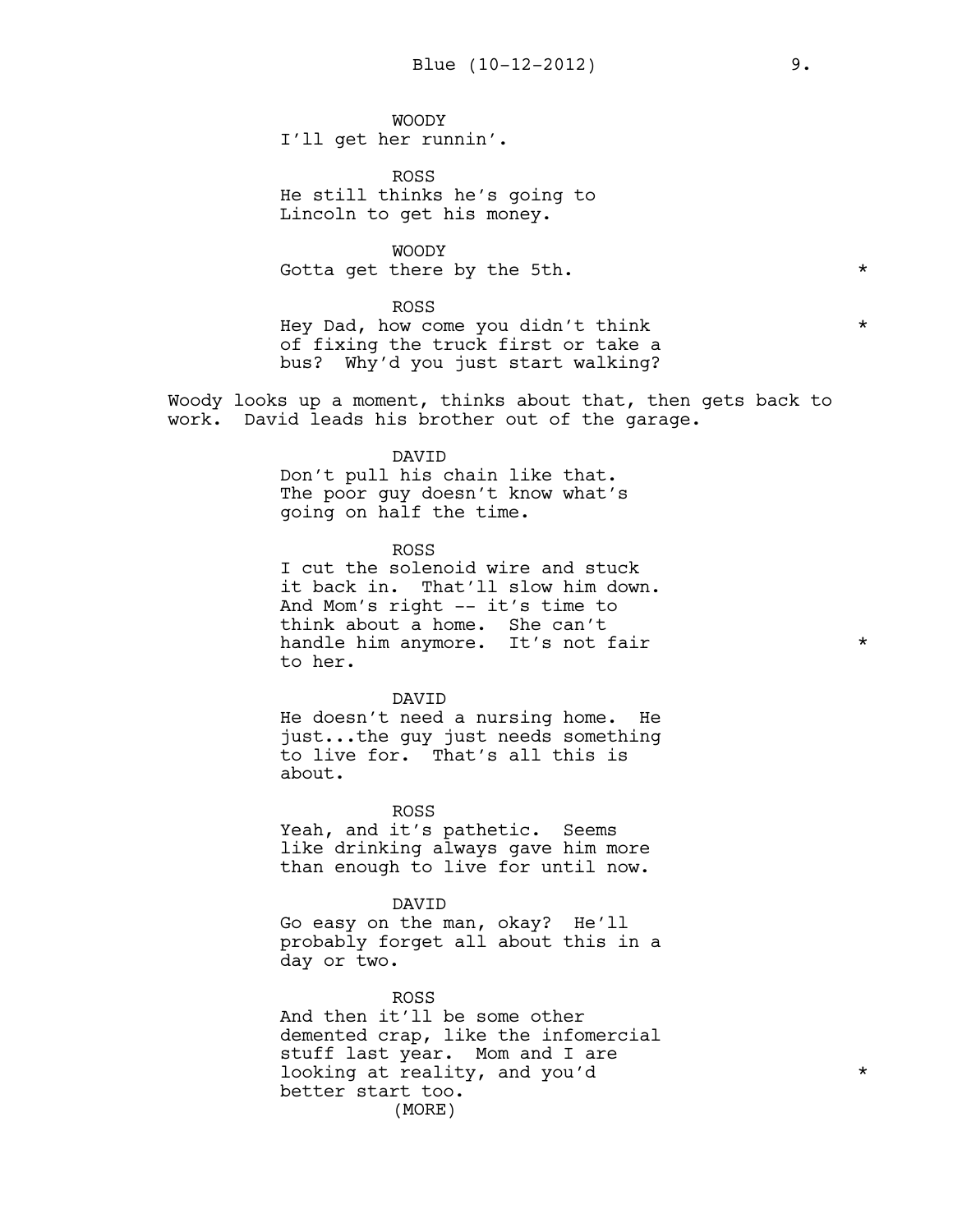A home would be in his best interest -- which, let's face it - is more than he ever thought about with us. He never gave a shit about you or me. ROSS (CONT'D)

They peek inside the garage. Woody remains focused.

#### DAVID

I saw you anchoring the other night. Nice job.

ROSS

Thanks.

DAVID First time in the chair, right?

ROSS

Kelly Ann Castillo called in sick, so I got to fill in, yeah. And apparently I didn't stink up the place too much, so...

DAVID Tom Brokaw. The new Tom Brokaw of Billings.

ROSS I don't know about Tom Brokaw exactly, but you know, yeah, it's looking pretty good. I've paid my dues. Plus, looks like Kelly Ann's got some kind of bad infection.

Then from inside the garage --

KATE You put that heap of shit on the road, I swear to God I'll call the police!

## 11 **INT. DAVID'S APARTMENT - DAY** 11

David sits in his recliner drinking beer and watching a documentary about Tiger Woods.

> TV NARRATOR *When Earl Woods died, friends say a piece of Tiger died with him.*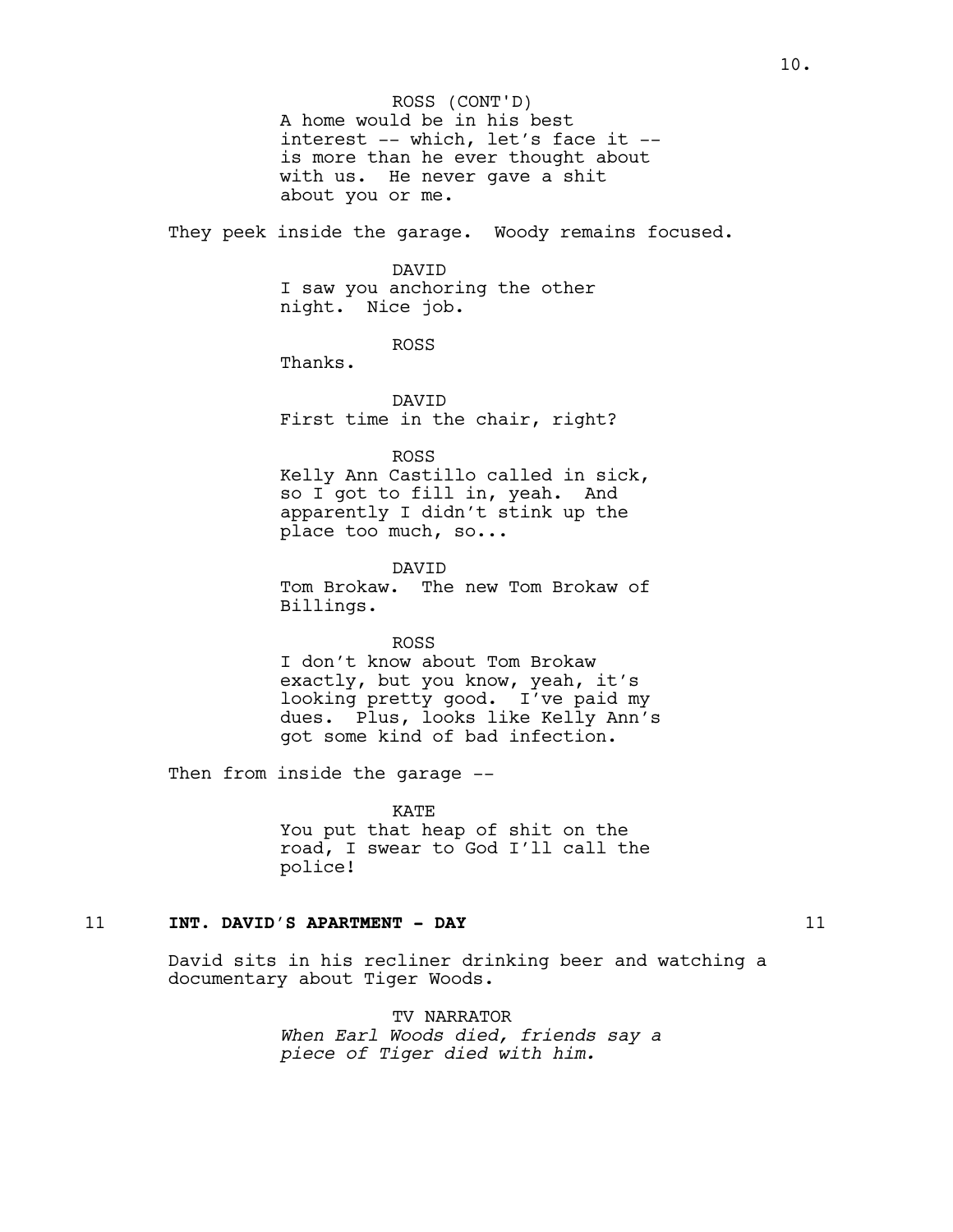TIGER WOODS (ON TV) *My dad has always taught me these words: care and share...*

David notices the time and switches the channel.

## ROSS (ON TV)

*Billings Chamber of Commerce director Dee Pomerantz says a new convention center could bring in upwards of five million dollars to the Magic City. But opponents, led* \* *by Councilman Reilly Tilden, claim* \* *the plan is a "Pie in the Big Sky* \* *idea" that will cost taxpayers more* \* *than it's worth. The Council is* \* *expected to debate the proposal in* \* *Monday's session. Coming up next,* \* *is it time to pull out that old* \* *umbrella? Debbie Ontiveros has* \* *your soggy work week forecast.* \* *Then in Sports, Carter brings us* \* *the story of a Hardin snowmobiler* \* *who may have lost his legs, but not* \* *his will to compete. That and more* \* *coming up after the break. Stay* \* *with us.* \*

#### DAVID

Ross.

The phone rings. David looks at the caller ID, drops his head and answers with dread.

DAVID (CONT'D)

Hello.

KATE (ON PHONE) David, it's your mother.

#### 12 **EXT. DOWNTOWN BILLINGS - DAY** 12

Woody walks down the sidewalk toward the BUS STATION. David pulls up alongside him in his car and rolls down the window.

> DAVID Dad. Dad!

# WOODY

Leave me alone.

David guns the car ahead of Woody, stops and gets out.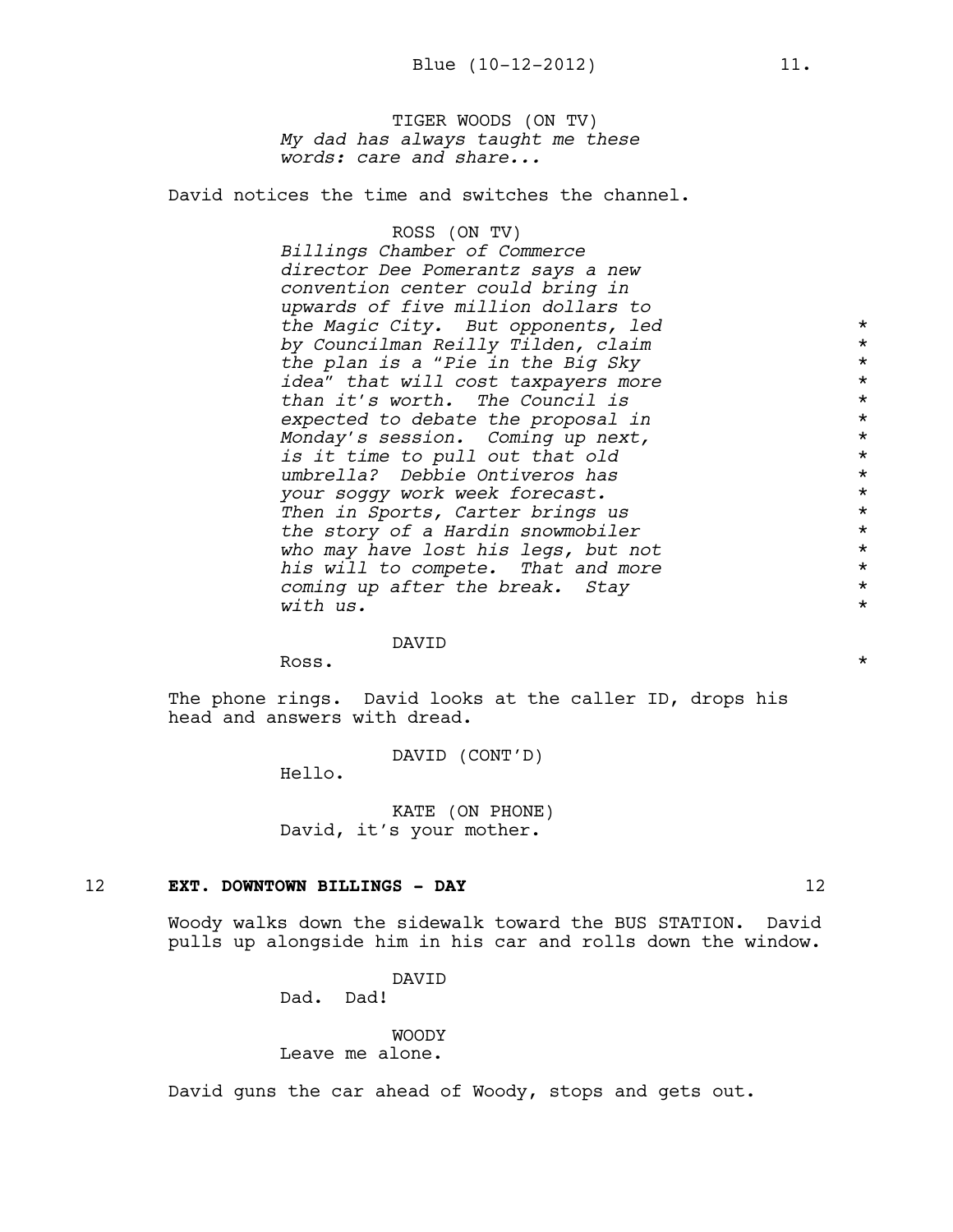DAVID Come on. Let me take you home.

WOODY I'm going to Lincoln if it's the last thing I do. I don't care what you people think.

DAVID

Listen to me. You didn't win anything. It's a complete scam. So you've got to stop this, okay?

Woody looks at David as though maybe his son is finally making sense. Then he starts walking again.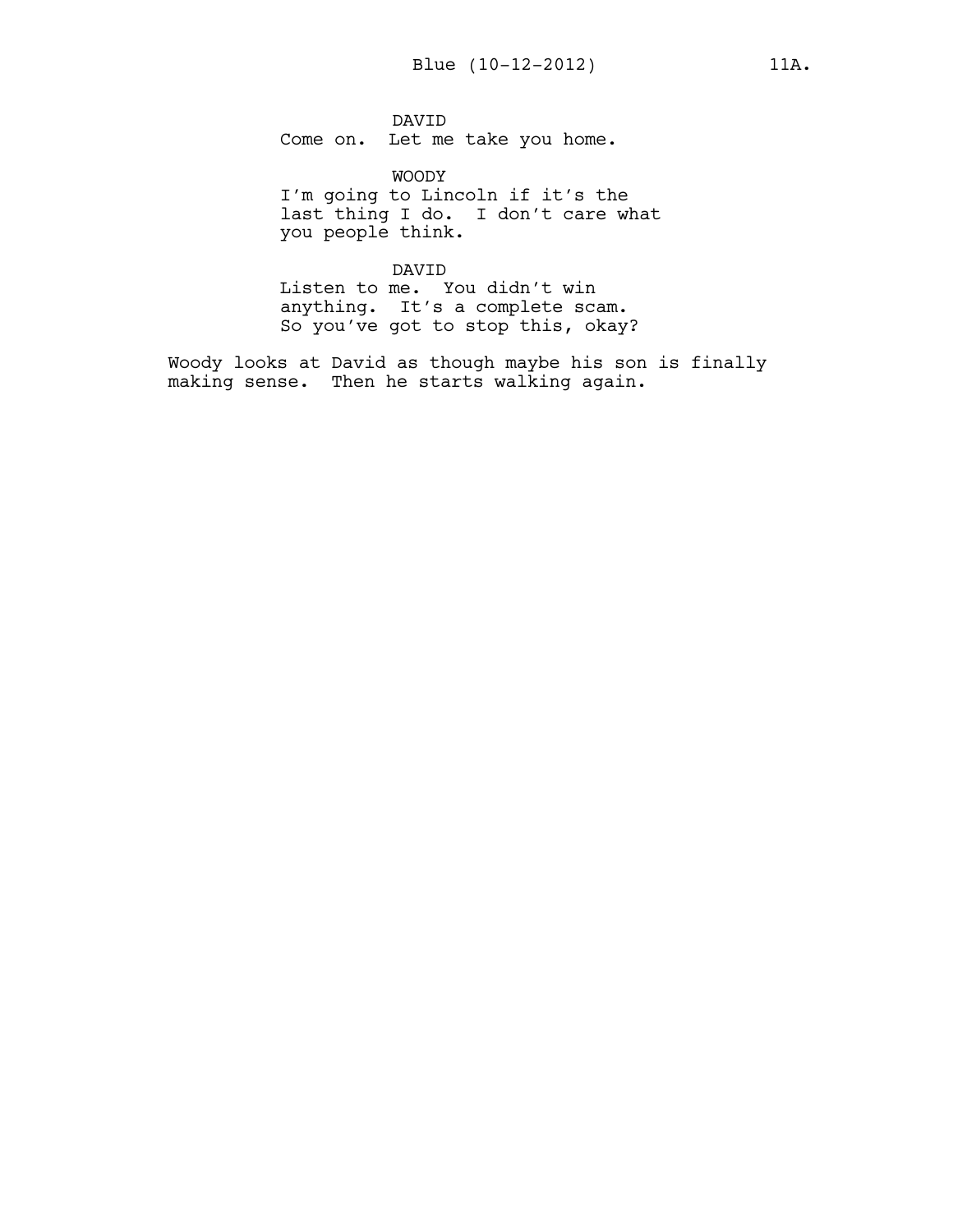WOODY I'm running out of time. \*

DAVID You don't even have a suitcase.

WOODY I'm not stayin' there.  $\star$ 

DAVID I can't let you go.

WOODY It's none of your business.

DAVID Yes, it is. I'm your son.

WOODY Then why don't you take me?

DAVID I can't just drop everything and drive to Lincoln, Nebraska.

WOODY What else you got goin' on?

David blinks as he absorbs this. Even a broken clock is right twice a day.

## 13 **INT. WOODY AND KATE'S DRIVEWAY - DAY** 13

As David puts an old suitcase of his father's into the trunk of his car, Kate lays into him.

> KATE What the hell are you doing? \* There's no money!

> > DAVID

I realize that.

Woody sits in the passenger seat, seemingly oblivious to the discussion.

> KATE Have you lost your marbles too? Get your father out of your car this goddamned instant. You need to help *me.* (MORE)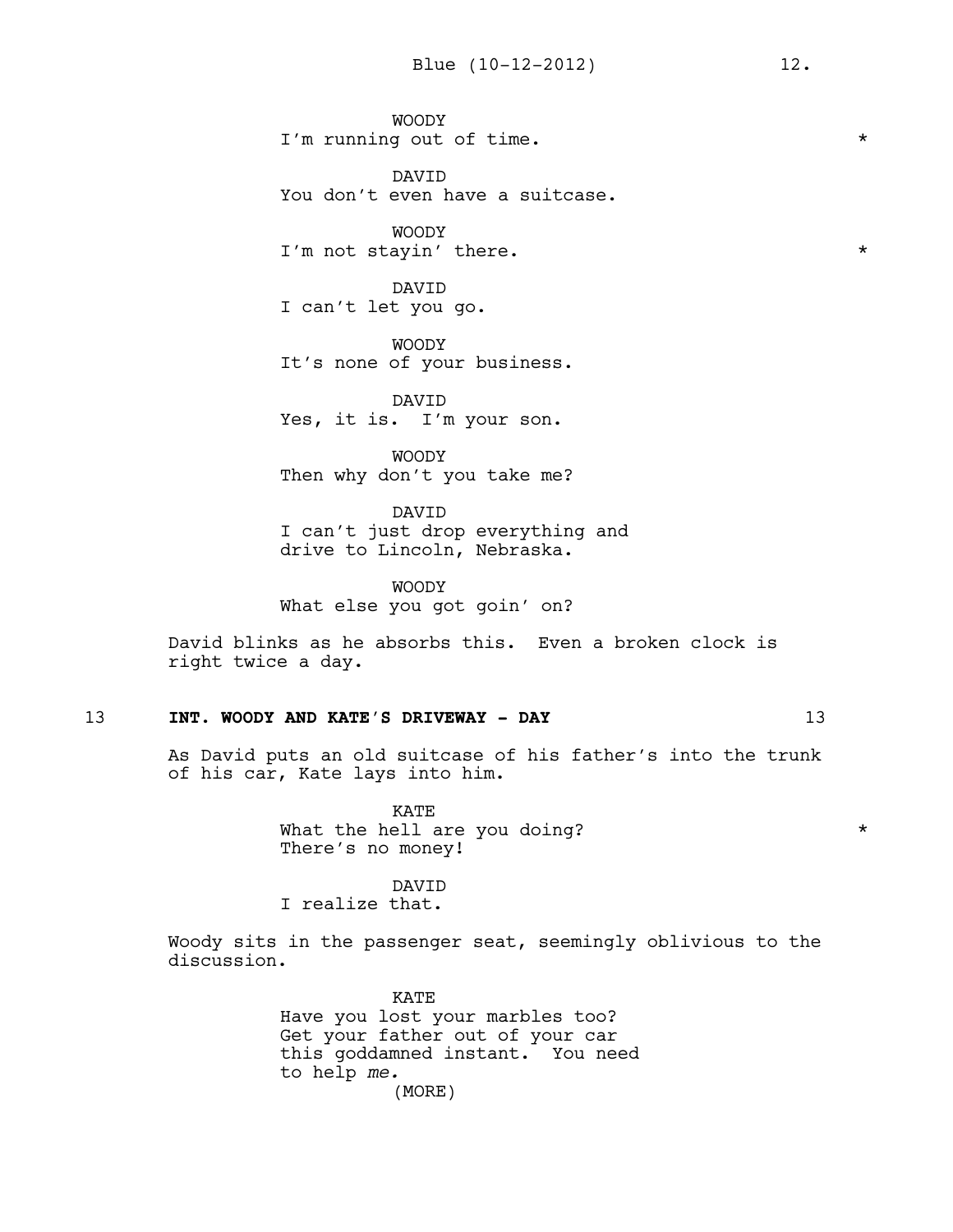I'm the one who does all the work around here. Your father just sits there. Look at him. He's useless. His mother spoiled him. KATE (CONT'D)

#### DAVID

We'll just be gone a couple of days. Don't worry. We'll be back before you know it. Why don't you just enjoy the time alone? You always complain about having him around.

KATE What about your job?

David gets in the car.

DAVID I told them I was sick.

KATE

Sick in the head. I'm going to tell Ross to call you. He'll back me up.

DAVID Sounds great. Bye, Mom.

David drives away.

KATE You're just like your father, stubborn as a mule! Couple of lunatics!

#### 14 **EXT. INTERSTATE 90 - DAY** 14

David's Subaru heads southeast toward Wyoming. \* \* \*

## 15 **INT. DAVID'S CAR - DAY** 15

David and Woody drive in silence for a while before --

WOODY When you get tired, you let me know, and I'll drive.

DAVID You can't drive.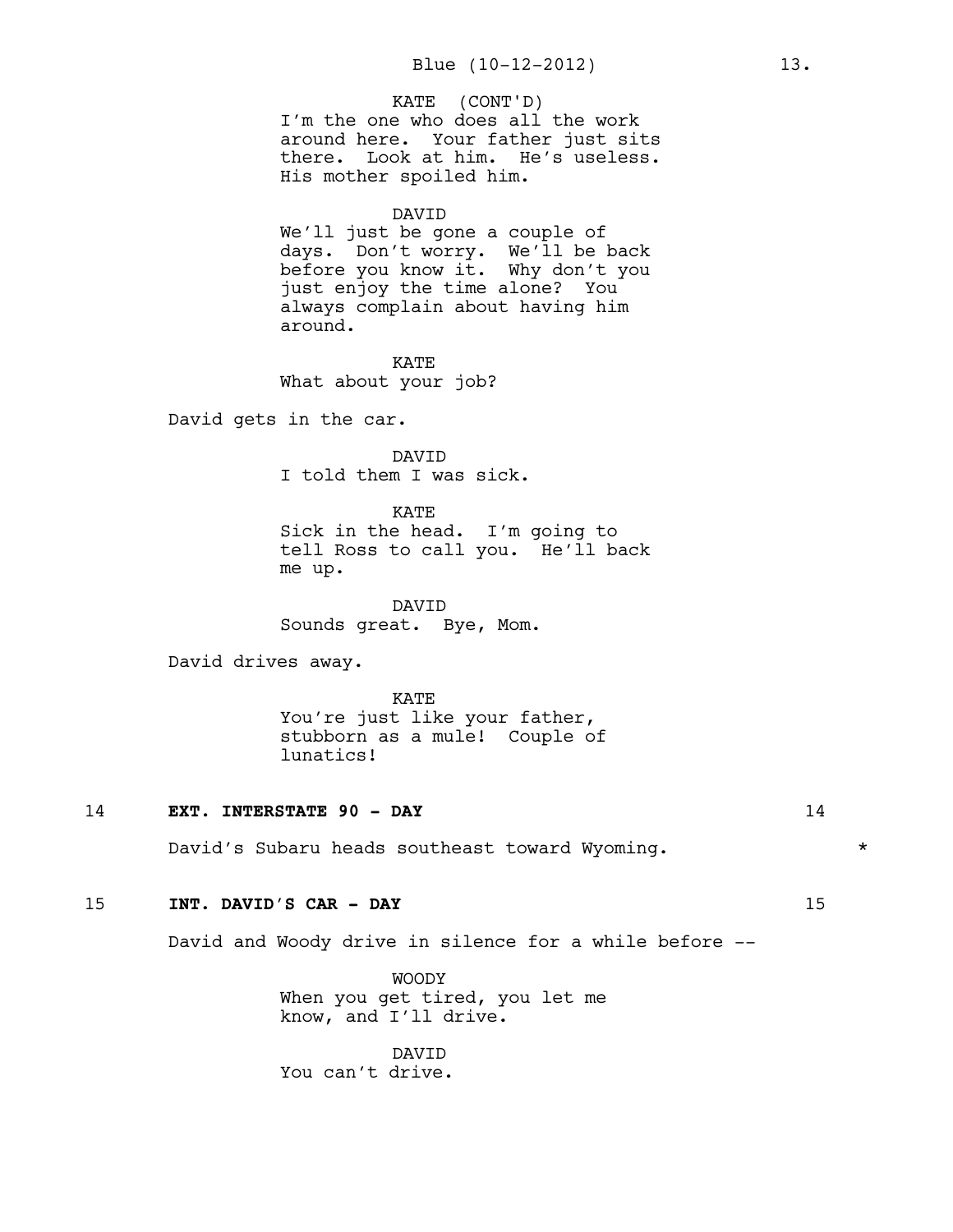WOODY

Why not?

DAVID Because your license was suspended for drinking.

WOODY I don't drink.

DAVID Is that right?

WOODY Just a beer now and then.

DAVID That's true. One continuous fiftyyear beer.

WOODY (pointing) I can sure as hell drive better than that moron.

#### **MONTAGE --**

-- The car continues on Interstate 90 amid the wide-open spaces of Montana.

-- WELCOME TO WYOMING

-- A freight train travels alongside the highway. Woody stares at it like a little kid. David casts glances at his father.

#### 16 **EXT. BUFFALO LAKE STOP GAS STATION - DAY** 16

While filling up the car, David stares into space taking mental stock of his strange situation. Once he replaces the nozzle, he turns to find his father.

David's eyes follow the direction of the passenger door left open, and he spots a SALOON.

DAVID

Oh, shit.

## 17 **INT. BUFFALO LAKE STOP SALOON - DAY** 17

David finds Woody seated comfortably amid a gaggle of weathered afternoon DRINKERS.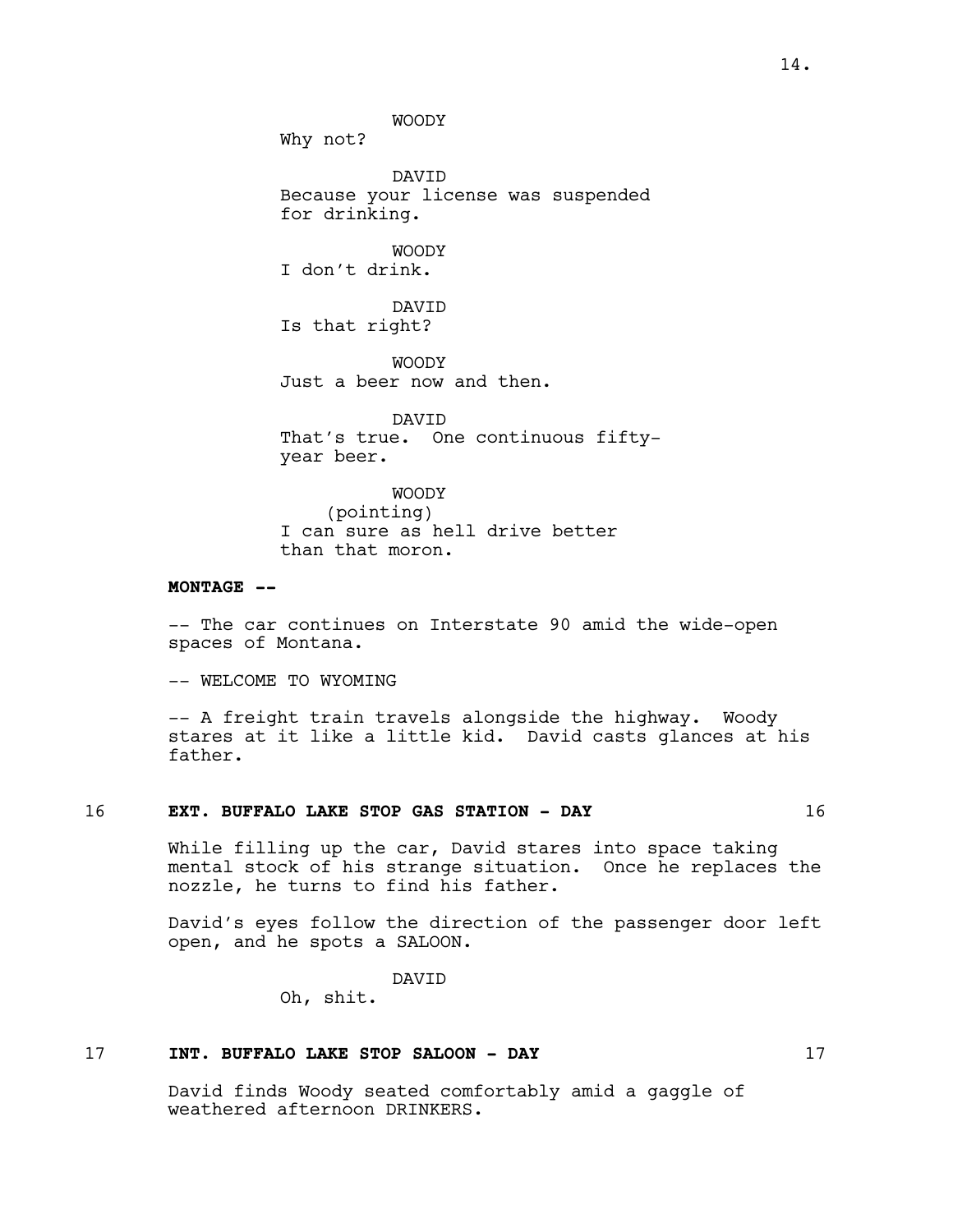DAVID Jesus Christ, Dad, what are you doing here?

WOODY I was thirsty.

DAVID Good to see you're not drinking.

WOODY Beer ain't drinking. (downing the rest of his Coors) Let's go.  $\star$ 

## 18 **DRIVING MONTAGE --** 18

-- The car passes through shifting landscapes and impressive, big cloudy skies.

-- WELCOME TO SOUTH DAKOTA: FOREVER WEST

-- A crew of BIKERS swarms and passes the car.

-- The car passes billboards, one advertising MOUNT RUSHMORE. \*

#### 19 **INT. DAVID'S CAR - DAY** 19

David smiles.

DAVID

Hey, Dad.

WOODY

Yeah?

DAVID How about we go see Mount Rushmore?

WOODY We don't have time for that.  $\star$ 

DAVID It's just a half hour off the interstate. We're right here.

WOODY It's just a bunch of rocks.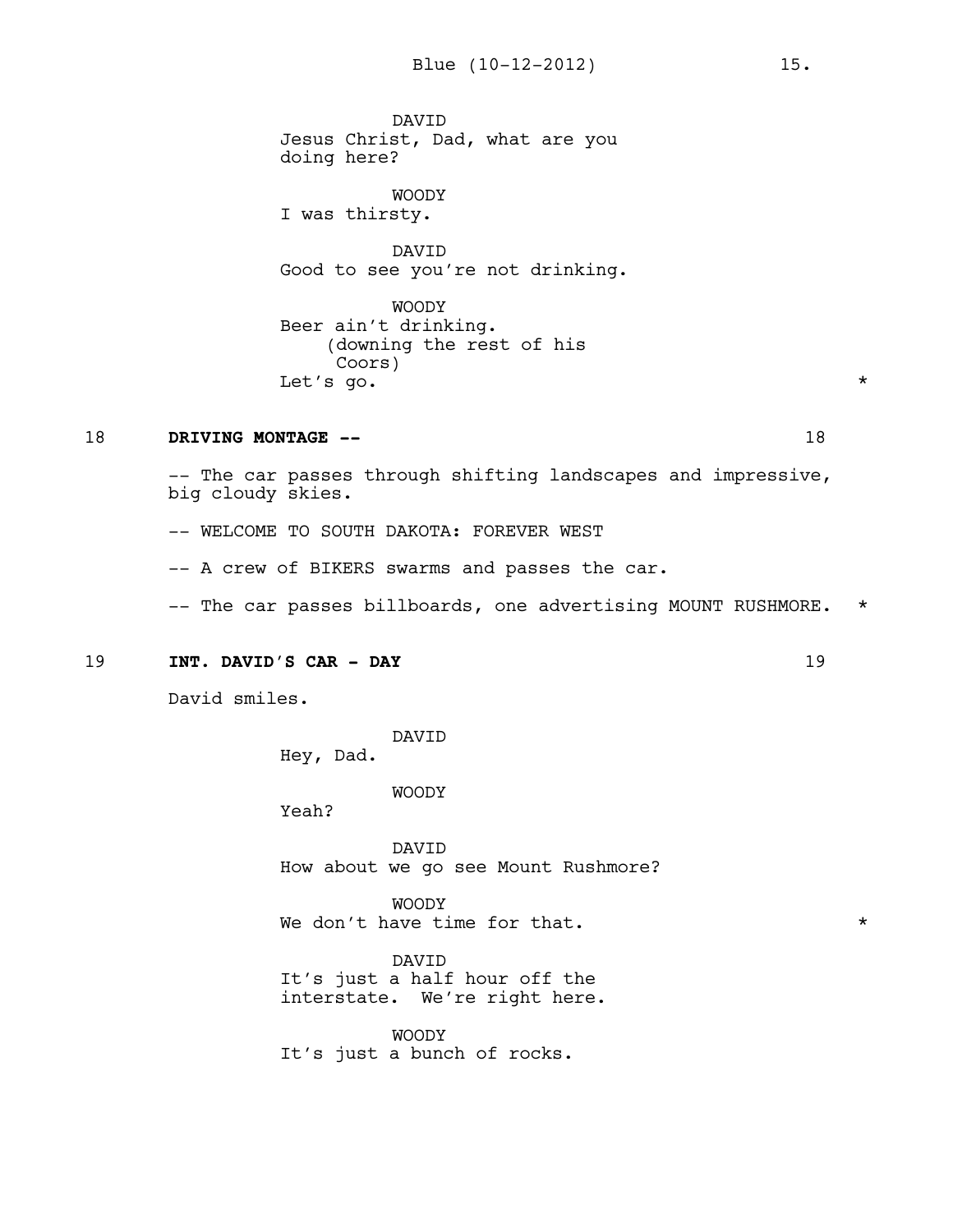## 20 **EXT. HIGHWAY NEAR MOUNT RUSHMORE - DAY** 20

David and Woody have stopped their car at a PULL-OFF offering a good if slightly distant view of the presidents.

> DAVID So what do you think, Dad?

**WOODY** Doesn't look finished to me.

# DAVID

How do you mean?

WOODY

Looks like somebody got bored doin' it. Washington's the only one with any clothes, and they're just sort \* of roughed in. Lincoln doesn't \* even have an ear.

David takes a look -- his dad's got a point. Woody turns away.

> WOODY (CONT'D) Okay, now we seen it.

## 21 **EXT. RAPID CITY MOTEL - NIGHT** 21

Establishing.

## 22 **INT. RAPID CITY MOTEL ROOM - NIGHT** 22

Dark. The door cracks open, and someone sneaks in before banging into a table and crashing to the floor.

DAVID

Dad?

David turns on the light, jumps out of bed, and finds Woody face down and motionless.

> DAVID (CONT'D) Oh, Jesus.

He rolls Woody over and sees that he's bleeding from a nasty gash above the eye. David runs to the bathroom and returns with a towel.

> WOODY I'm all right.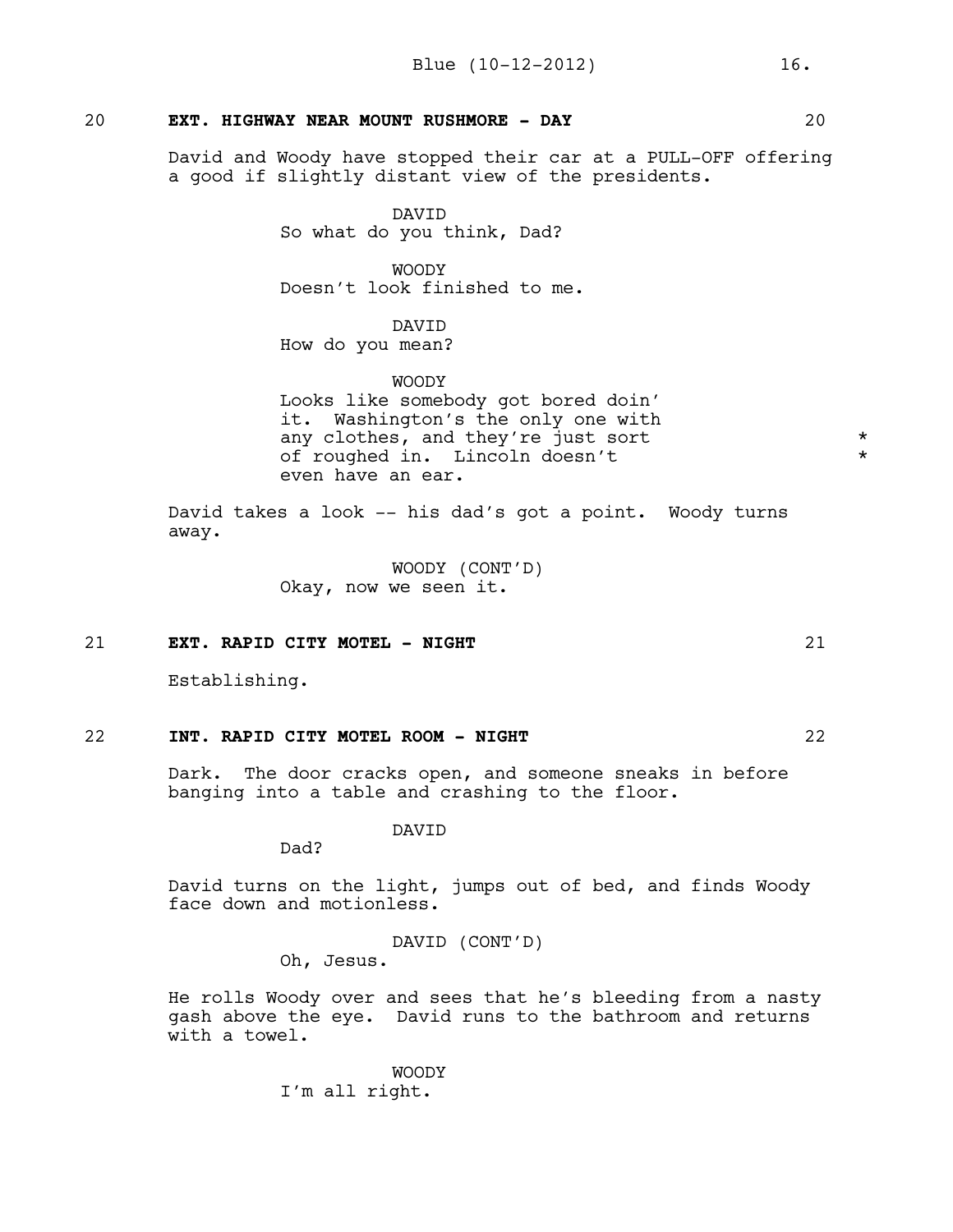David presses the towel onto Woody's forehead.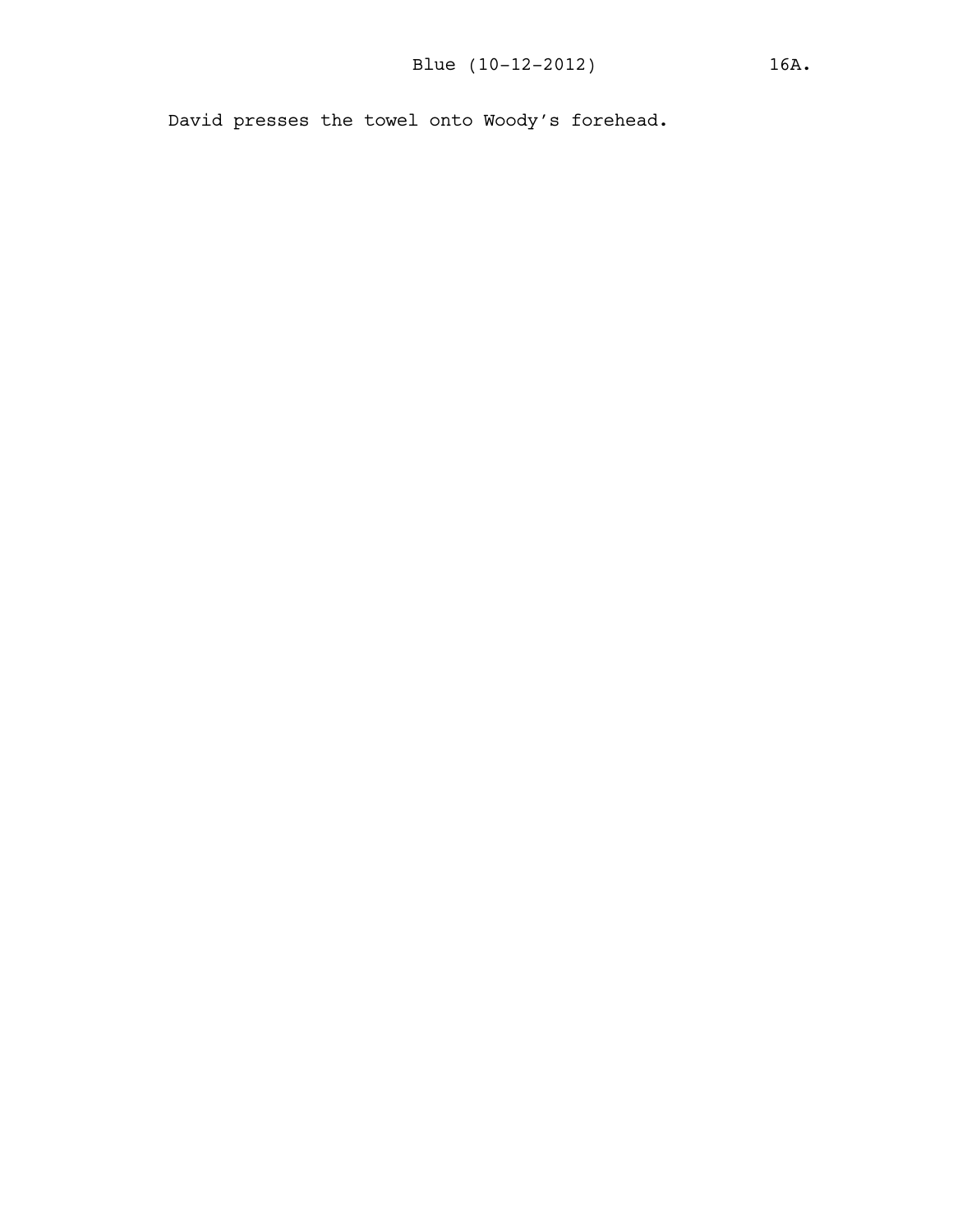DAVID You've been drinking.

WOODY No, I haven't. I'm fine. Go back to bed.

## 23 **INT. EMERGENCY ROOM - NIGHT** 23

David watches a DOCTOR finish dressing Woody's wound.

DOCTOR All righty, that ought to do it. Give me a sec.

The doctor walks out of the office.

NURSE (O.S.) Who you got in there?

DOCTOR (O.S.) Just an old drunk who cut his head.

WOODY Where's my teeth?

DAVID You lost your teeth?

Woody answers with a grin  $-$  he is missing four upper front  $*$ teeth. \*

> DAVID (CONT'D) \* Did you leave them at the motel?

> > WOODY

No.

DAVID The tavern?

WOODY I wasn't in no tavern.

DAVID Did you leave them at the place where they serve alcohol that you don't call a tavern?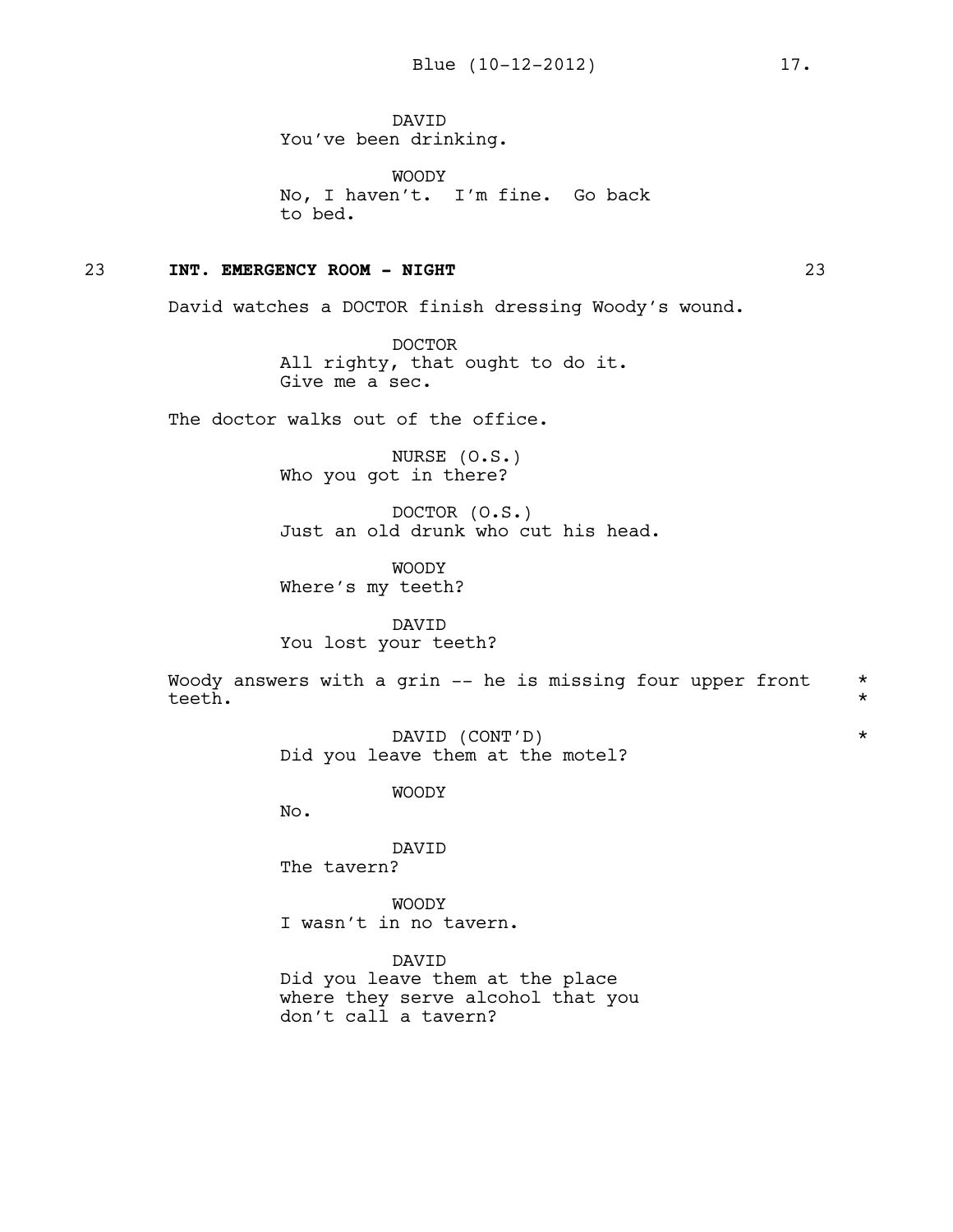WOODY Must have been when I fell by the tracks.  $\star$ 

The doctor returns, speaks to David.

DOCTOR

Considering it's a pretty bad head wound, his age, and history of drinking, I think we should keep him in the hospital a day or so for observation.

WOODY

I don't drink.

DAVID You hear that, Dad? We won't be making Lincoln by Friday.

WOODY We got till Monday.

DAVID We're going to take you back home.

WOODY I'm not going home.

DAVID

I can't wait until Monday. That means I wouldn't be back at work till Wednesday.

WOODY Sellin' record players. (to doctor) I won a million dollars.

DOCTOR Congratulations. That'll just about cover one day in the  $*$ hospital.

David offers a weak courtesy laugh.

## 24 **INT. HOSPITAL ROOM - DAY** 24

Woody lies in bed like a corpse -- eyes closed, mouth slack. The TV is on. David enters, shakes his father awake.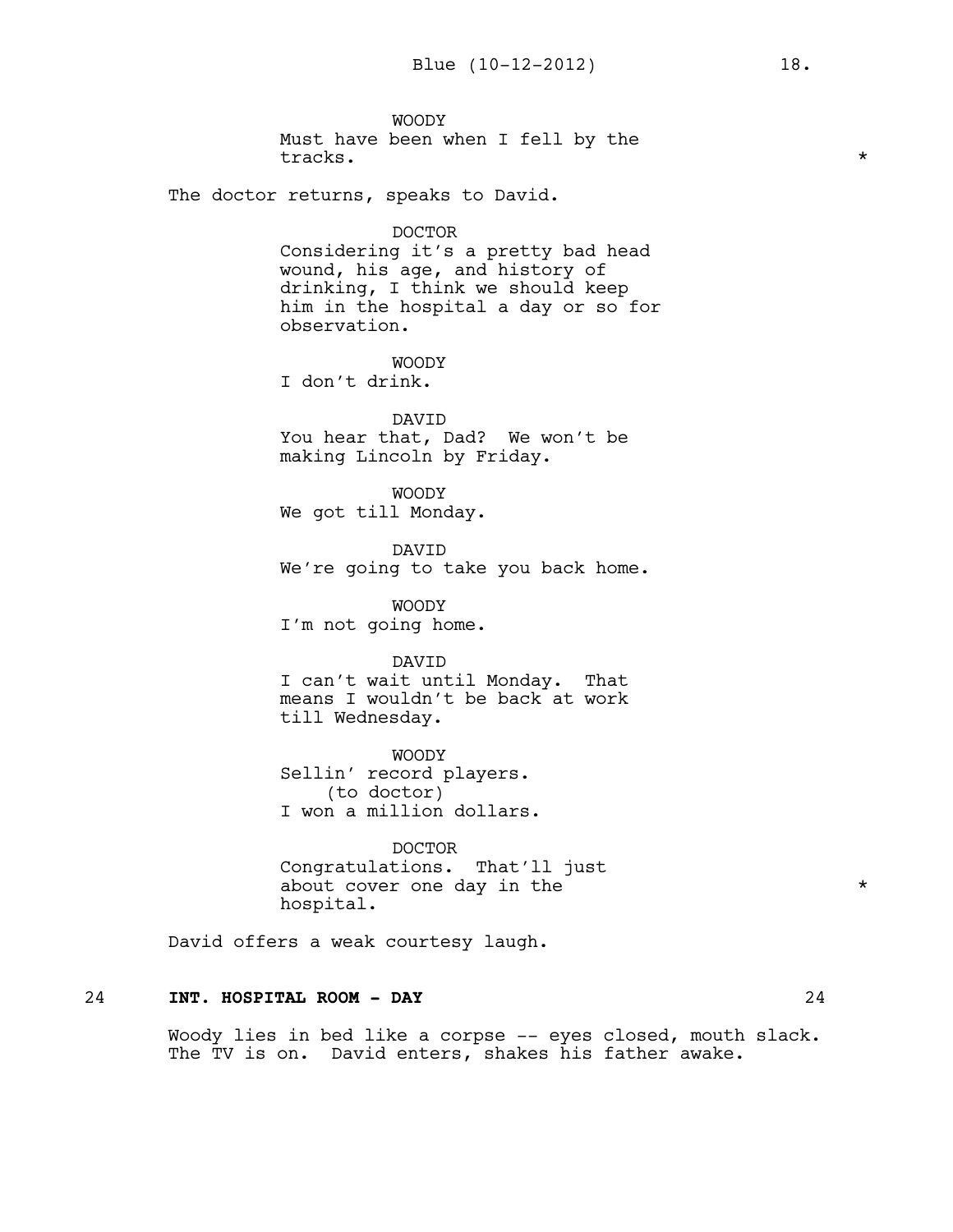DAVID I looked, but I couldn't find your teeth anywhere.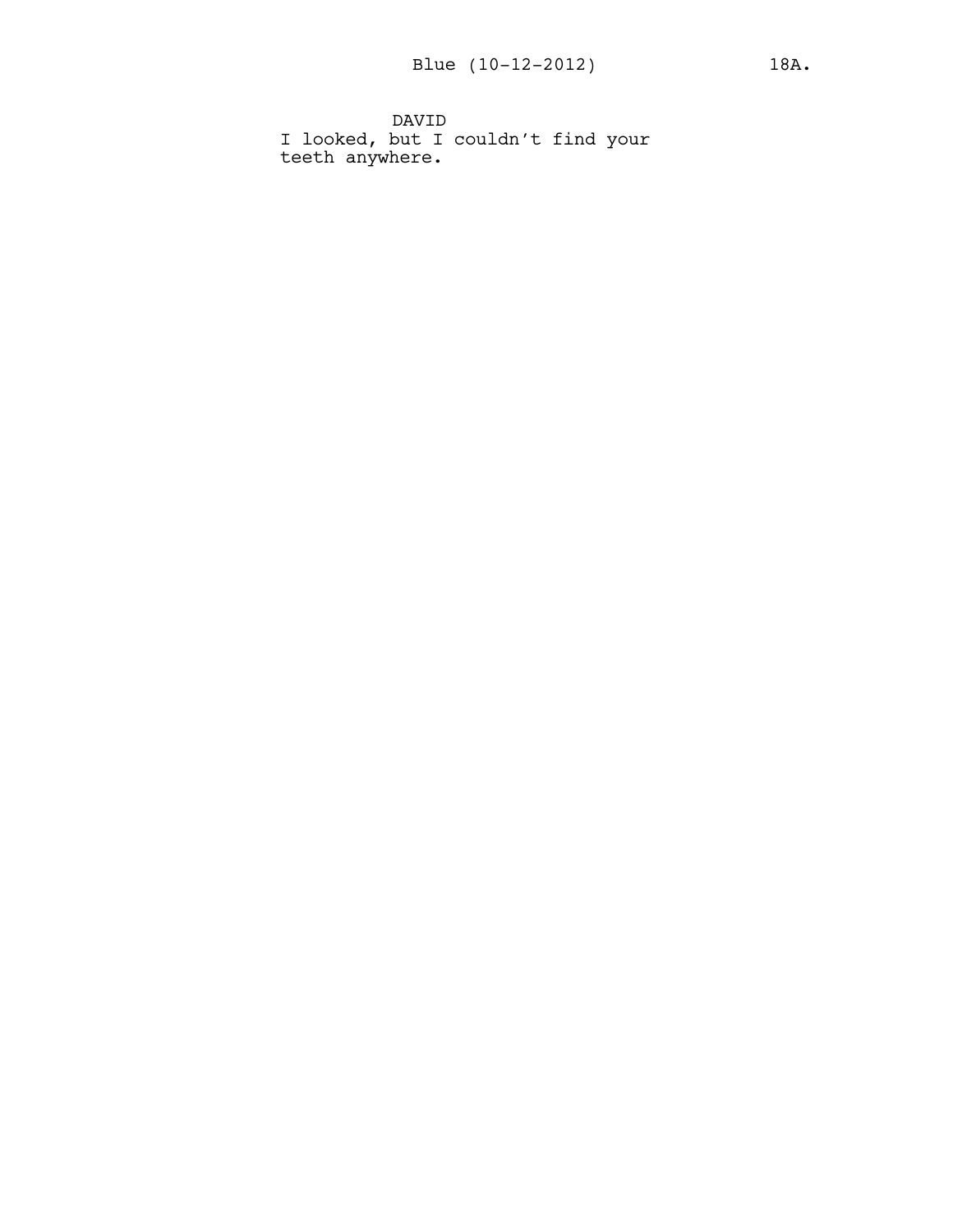## WOODY

They're by the tracks.

#### DAVID

You have to be more specific than railroad tracks that run from the Atlantic to the Pacific. Listen, Mom talked to Uncle Ray and Aunt \* \* \* \* \* \* Martha. They're going to put us up in Hawthorne over the weekend.

## WOODY

I don't want to go to Hawthorne. \* \* \* Why can't we just go direct to Lincoln?

#### DAVID

Because there's no sense going to Lincoln over the weekend. I'll get you there Monday morning. Anyway, Aunt Martha said she'd invite all your brothers over and have a little get-together on Sunday. Mom's coming down on the bus, maybe Ross and Marcie too. It'll be  $*$ nice.  $\star$ 

## WOODY I don't want to go to Hawthorne. \* \* \*

#### 25 **EXT. RAILROAD TRACKS - EARLY MORNING** 25 \*

Overcast.

David and Woody search the ground along tracks separating a tavern from a small commercial area, including a motel.

> DAVID Do you remember where you fell?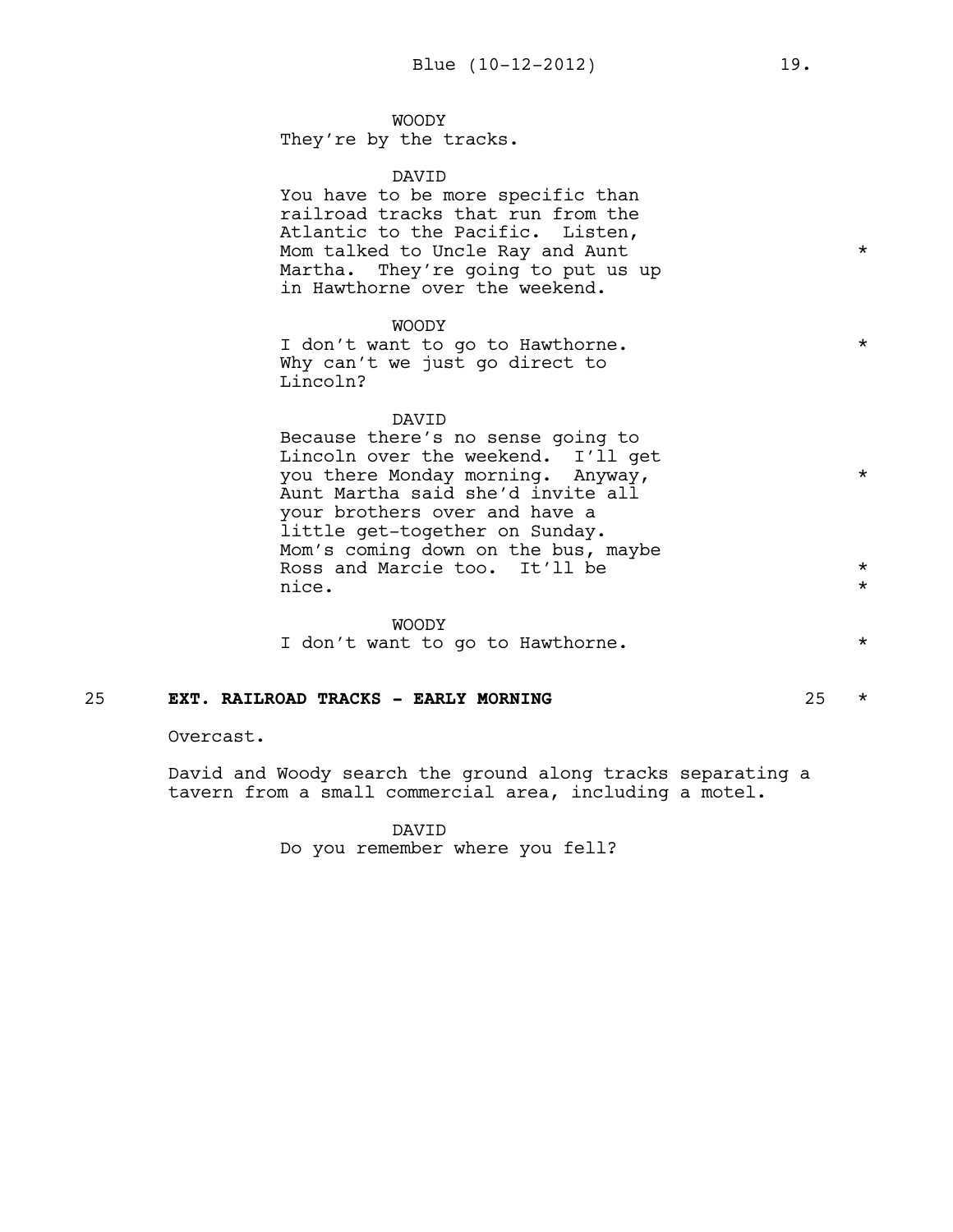They keep looking. David brightens and picks something up. DAVID (CONT'D) Okay, Dad, I found it. Here it is. (running over) \* Oh, wait. This isn't yours. Woody nods and keeps looking. DAVID (CONT'D) \* I was kidding. Here. Woody takes the teeth and brushes off them off.  $*$ WOODY This ain't mine. DAVID I was putting you on. It's yours. WOODY No, it's not. DAVID Whose else is it going to be? See if it fits. WOODY \* These ain't my teeth. DAVID They have to be. WOODY I should know my own teeth. David looks at his father in disbelief and starts looking again. WOODY (CONT'D) Of course they're my teeth. Don't be a moron.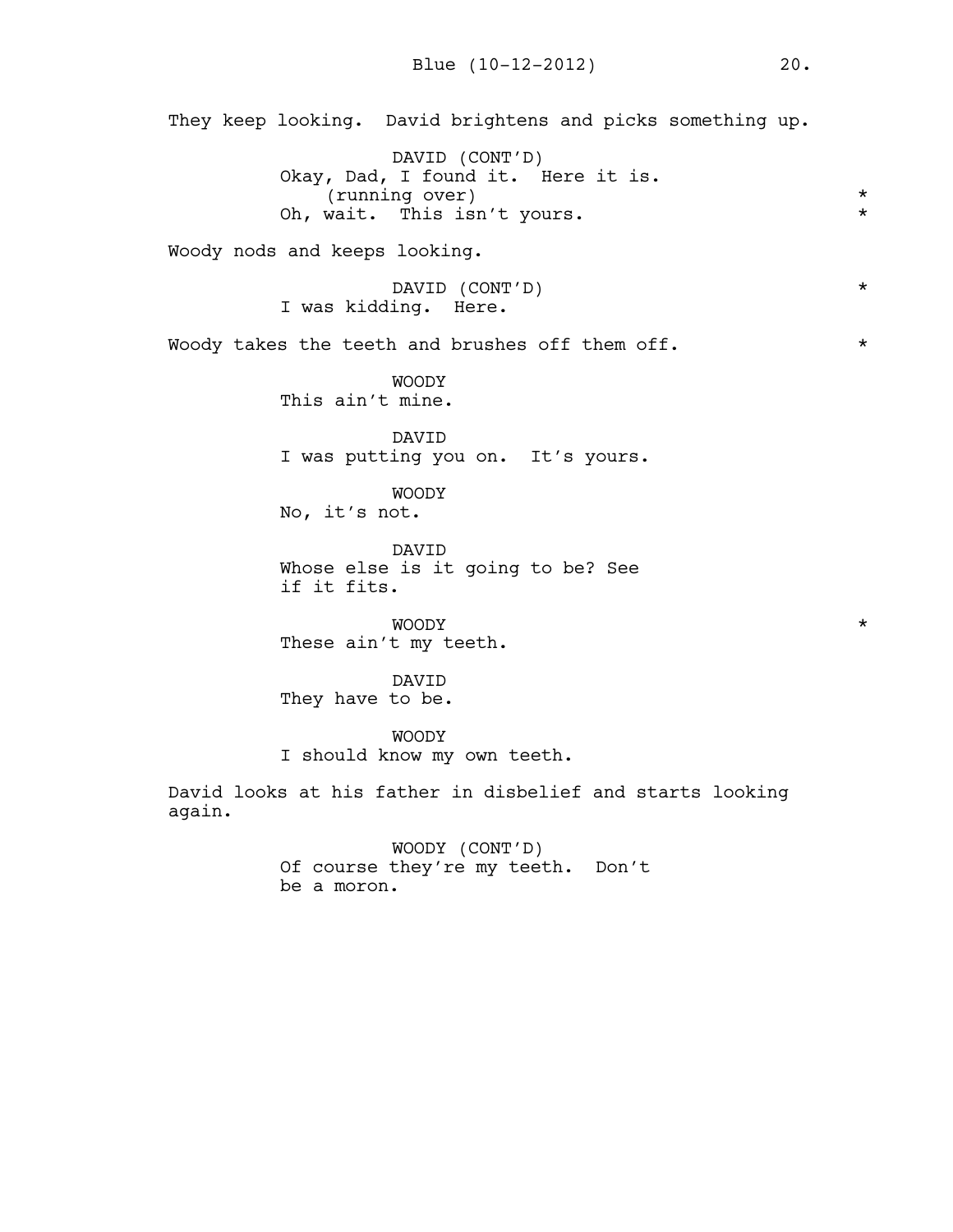Woody inserts his teeth and grins.

WOODY (CONT'D) Come on. Let's go.

## 26 **DRIVING MONTAGE --** 26

-- David's car passes a massive windmill farm.

-- David and Woody pass a faded, pocked sign reading "Nebraska, The Good Life. Home of Arbor Day."

-- Other TBD.

## 27 **INT./EXT. DAVID'S CAR - DAY** 27

A farm report is on the radio as David and Woody reach a RURAL CROSSROADS.

> FARM REPORT (ON RADIO) Barrows and gilts are 94 higher, averaging 74.99...

WOODY Say, turn up here.

DAVID No, we should stay on 20.

WOODY I want to show you something.

Woody directs David to turn onto a gravel COUNTRY ROAD. \*

| A28 | EXT. RURAL INTERSECTION - DAY                                                    | A28 | $\star$            |
|-----|----------------------------------------------------------------------------------|-----|--------------------|
|     | David's Subaru turns now from the gravel road back onto a<br>PAVED COUNTRY ROAD. |     | $\star$<br>$\star$ |
| 28  | EXT. LYONS, NEBRASKA ROAD - DAY                                                  | 28  | $\star$            |
|     | INSIDE THE CAR --                                                                |     |                    |
|     | David is curious as Woody directs him down a desolate road.                      |     | $\star$            |
|     | <b>WOODY</b><br>There it is. Pull in there.                                      |     |                    |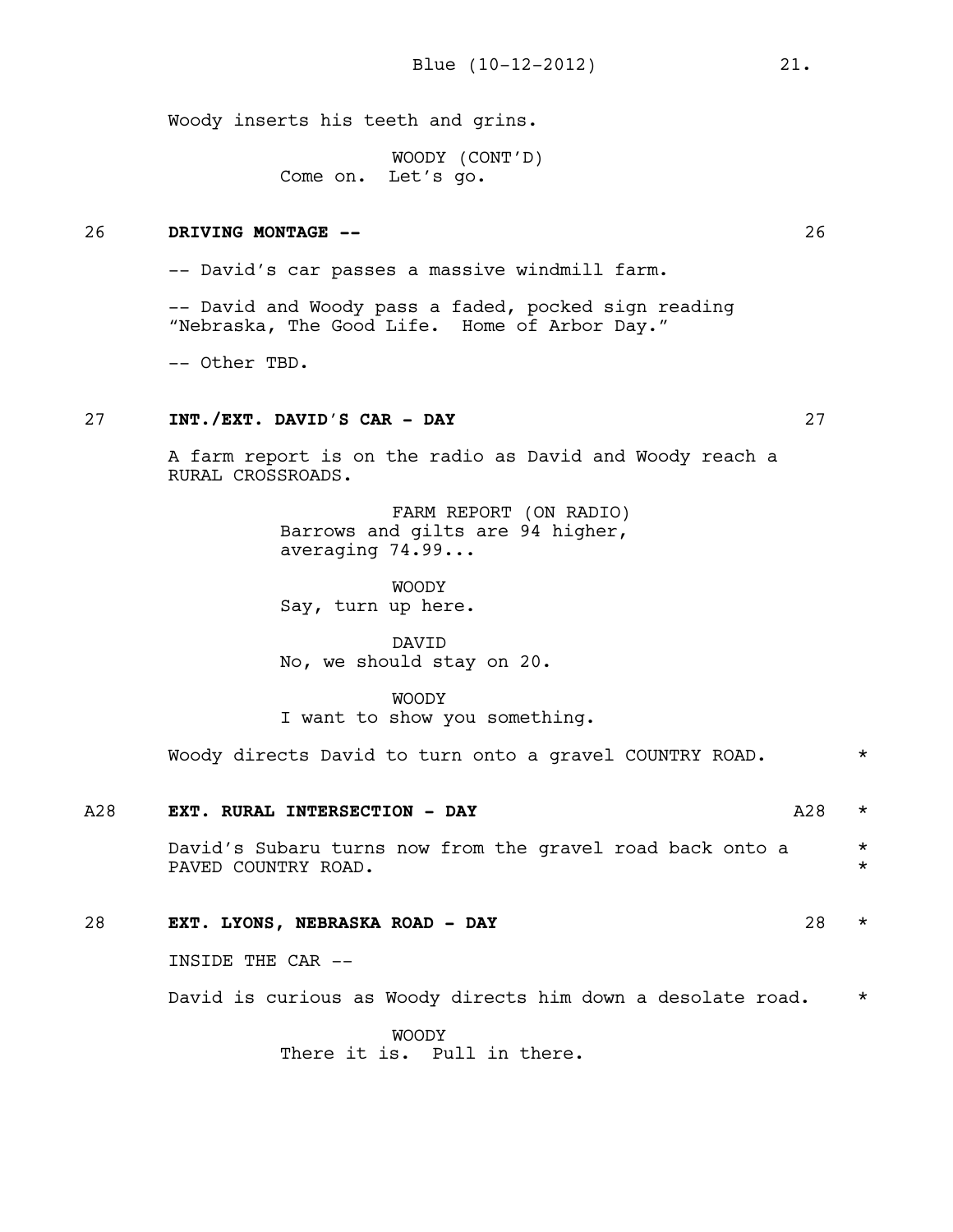## 29 **EXT. ABANDONED MOTEL - DAY** 29

David pulls into the driveway. They get out.

WOODY

They used to have a big sign with a great big cowboy on it. Must have been thirty foot tall.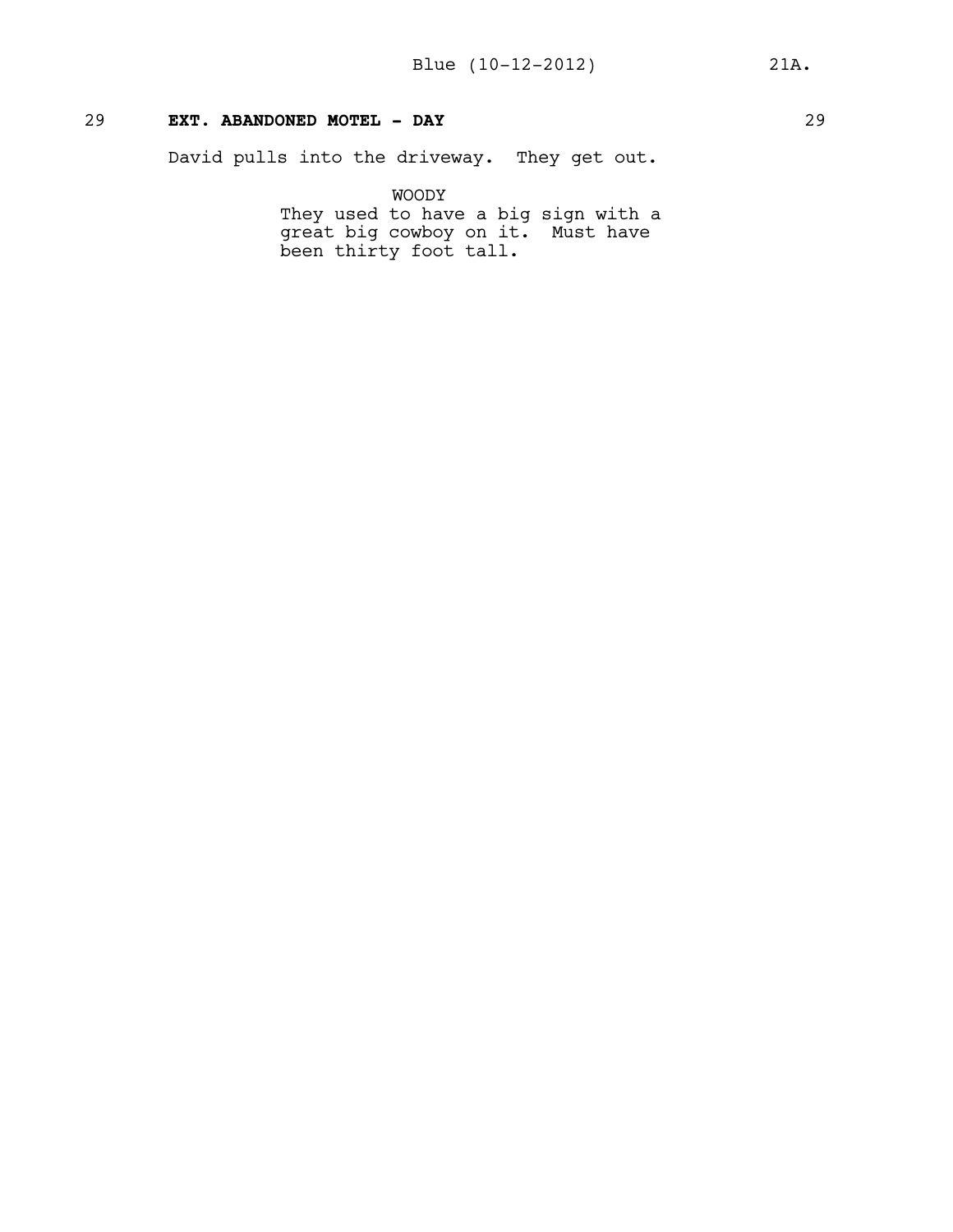David looks at the motel. Trees grow out of the windows.

WOODY (CONT'D) When I was a boy, my brothers and I always wanted to come by and see the big cowboy. Real big cowboy.

#### DAVID

Is that him?

David points to a rusted sign for the RUSTLER ROOST lying amid tall weeds. The big cowboy with the buckshot-pummeled face is no more than ten feet tall.

> WOODY Seemed bigger then.

**MONTAGE --**

TBD.

## 30 **EXT. HAWTHORNE, NEBRASKA - DAY** 30

David's car drives slowly into the business district, a wide street with head-in parking spots filled mainly with pickup trucks. The buildings -- many boarded up -- pre-date 1960, with some clearly over a century old.

## 31 **INT. DAVID'S CAR - CONTINUOUS** 31

Woody twists around to take it all in.

## 32 **EXT. RAY AND MARTHA'S HOUSE - DAY** 32

David stops at an old two-story house with junk cars out front. AUNT MARTHA, a lively 70, comes out to greet them.

> AUNT MARTHA Well, hello there, boys.

DAVID Hi, Aunt Martha.

She hugs them both.

WOODY

Martha.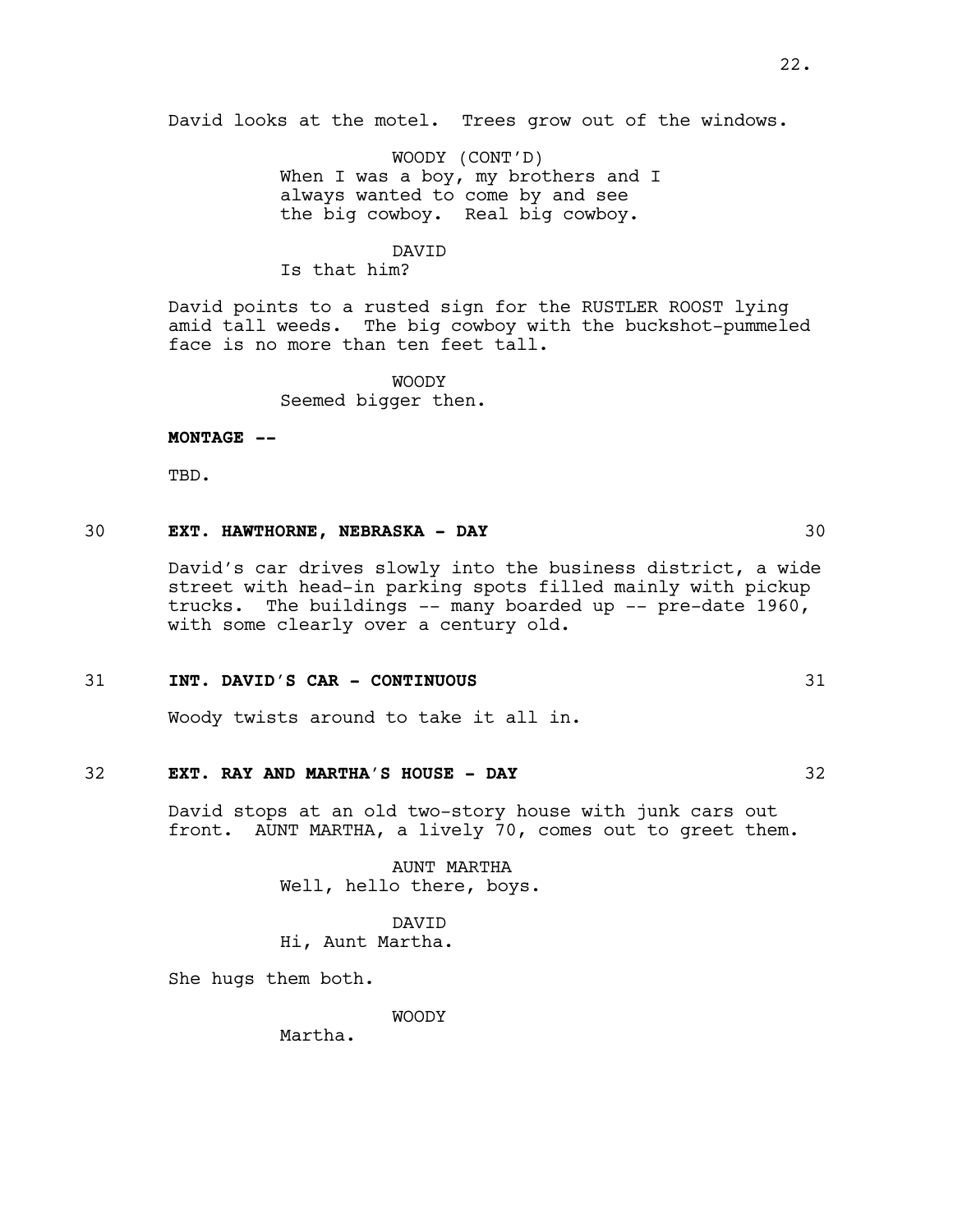AUNT MARTHA Look at you, Davey. You couldn't have been more than 15 last time we  $*$ saw you.  $\star$ 

DAVID That's what I was saying to Dad. Long time.

AUNT MARTHA Well, what have you got to say for yourself, Woody?

WOODY

Nothin'.

AUNT MARTHA What'd you do to your head?

WOODY

Fell.  $\star$ 

AUNT MARTHA You Grant brothers sure are men of few words.

## 33 **INT. RAY AND MARTHA'S TV ROOM - DAY** 33 \*

Aunt Martha leads Woody and David through the house. Seated \* in front of the TV are Woody's older brother RAY and David's \* twin layabout cousins BART and COLE, too old to be living at home.

> AUNT MARTHA Look who I found hanging around out front, Ray. Your little brother Woody.

UNCLE RAY I can see that. What's up, Woody?

WOODY Nothing. How about you?

UNCLE RAY

Not much.

DAVID

Hi, Uncle Ray.

Ray nods as if not entirely sure he knows who David is. All stare at each other a few seconds in silence.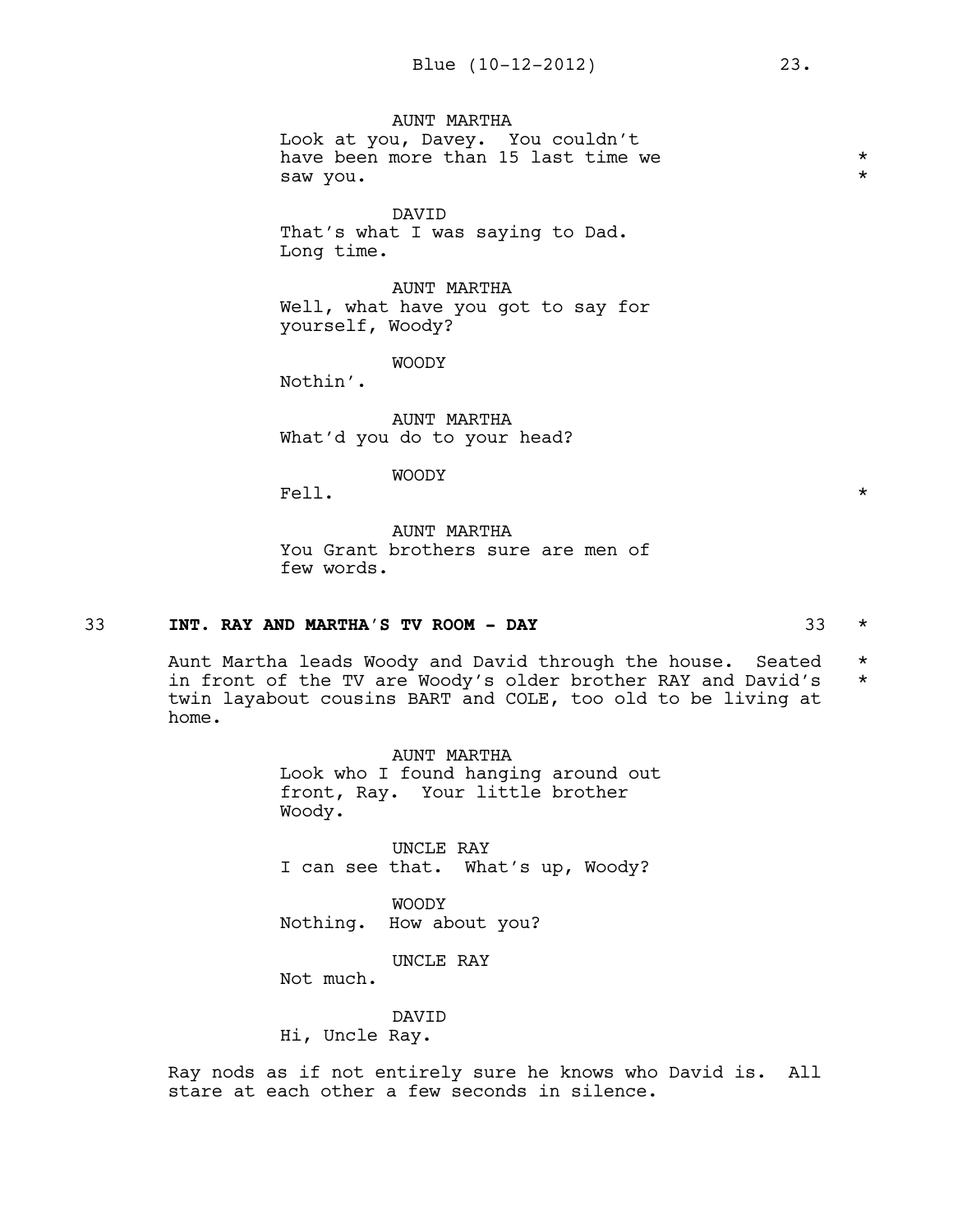AUNT MARTHA You boys remember your cousin David. DAVID (shaking hands) Hey, Bart. Cole. BART AND COLE Hi. Hey. DAVID Man, it's been a long time since we \* all met as kids. What're you guys up to? COLE Not much. AUNT MARTHA This economy has just tore up Hawthorne, Davey. Things are hard for young men. DAVID Yeah, I'm in the home theater and electronics business myself. Rough time, I'll tell you that. UNCLE RAY Cole here did some jail. AUNT MARTHA Don't bring that up. COLE Bitch lied through her teeth. AUNT MARTHA

I will not allow that kind of language in my house.

COLE

Sorry, Mom.

AUNT MARTHA (to Woody and David) Now, boys, you sit down. You must be starving. I made sandwiches.

Woody and David sit as Martha heads to the kitchen.  $*$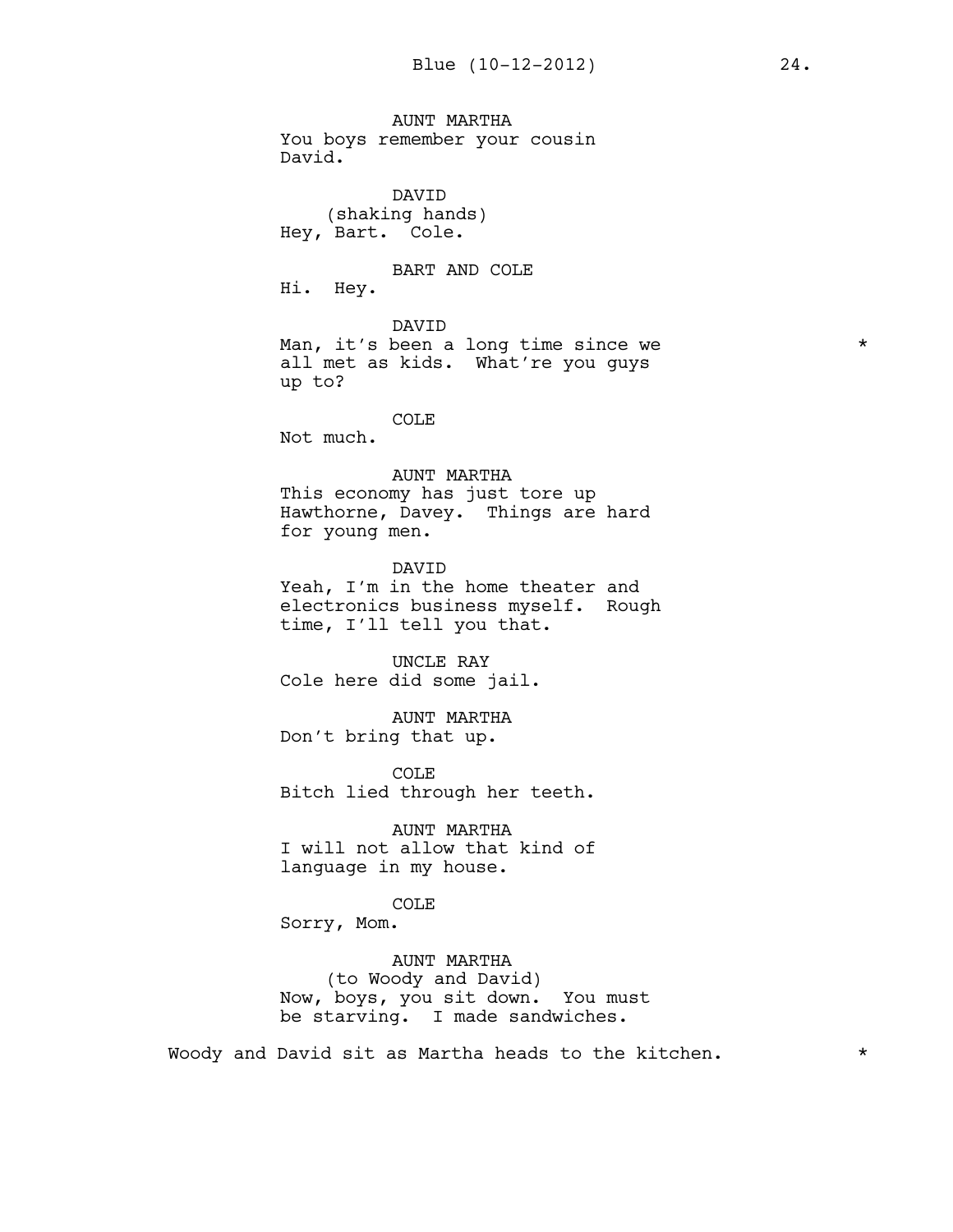BART So how long'd it take you to get here?

DAVID I don't know. We got sort of waylaid in Rapid City. That's where Dad had his little accident.

BART But how long total?

DAVID Oh, couple of days, I guess.

BART From Billings? How far's that?

DAVID Probably about 750 miles.

COLE

It took you two days to drive 750 miles? What are you driving, a dump truck or something?

DAVID It's a Subaru. Outback.  $\star$ 

#### BART

Hell, I drove up from Dallas one time. That's 850 miles. I done that in eight hours.

DAVID That's over 100 miles an hour.

COLE Bart was movin'.

AUNT MARTHA Here you go, boys. Dig in.

#### BART

Shit, two days from Montana. Sombitch must have been drivin' in \* reverse.

AUNT MARTHA (O.S.) \* Boys, language!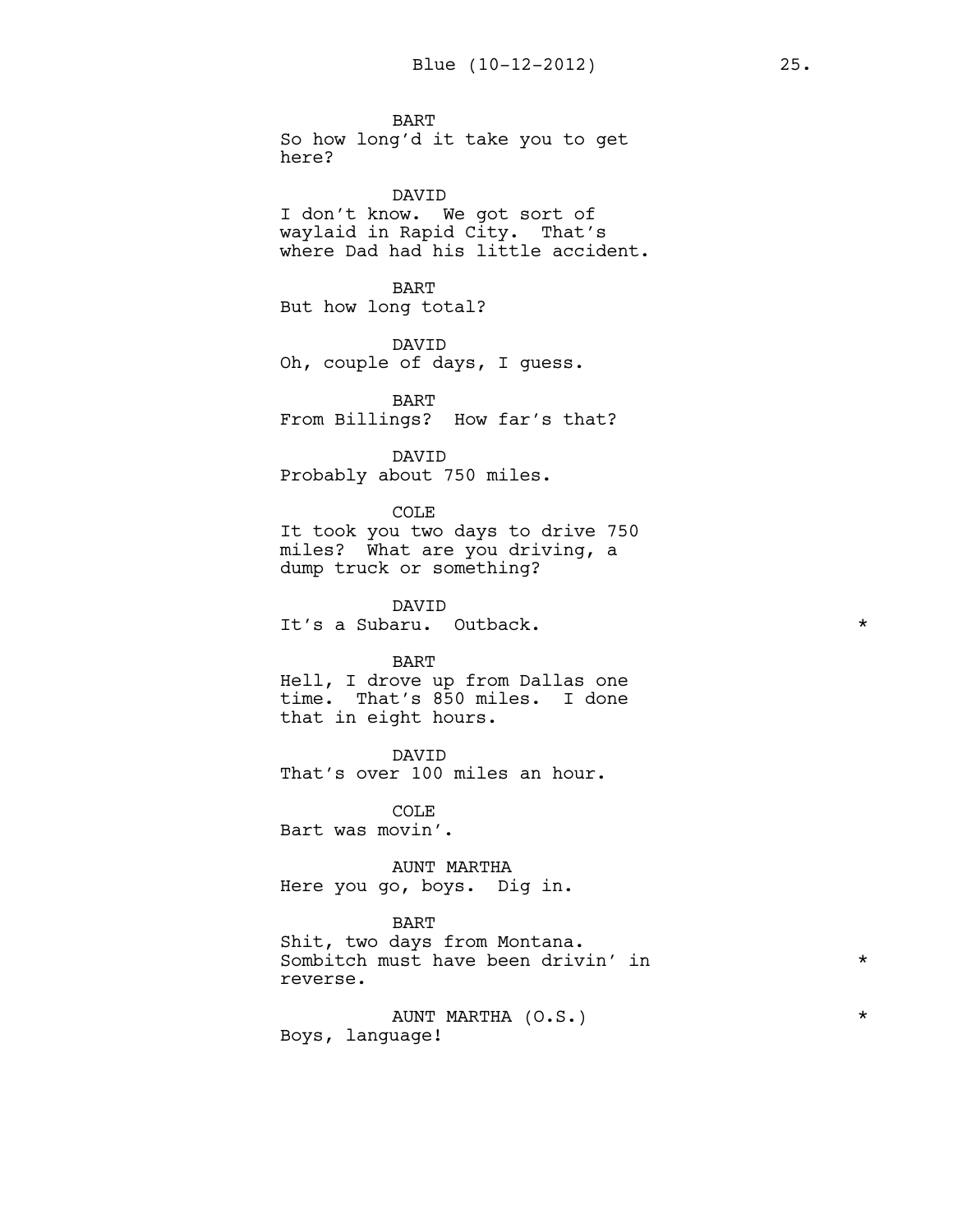## 34 **INT. RAY AND MARTHA'S DINING ROOM - DAY** 34 \*

The reunited family sit silently in the parlor. Then --

AUNT MARTHA Ray's foot's been's bothering him, ain't that right?

UNCLE RAY It's okay. It just hurts.

David notices that Woody's been staring off into space.

DAVID Did you get that, Dad? Dad?

WOODY

What?

DAVID Uncle Ray's foot hurts.

WOODY

I know.

DAVID (to Ray) Everything else good, though?

UNCLE RAY Not really.

David takes a sip of the off-brand soda in his hand.

AUNT MARTHA Kate says they got Ross on the news out there. Says he's doing real good.

DAVID Yep. Yeah, he's doing great.

AUNT MARTHA Good for him. He was always quite a go-getter, wasn't he**?**

DAVID

Yep.

BART Two goddamn days from Billings!

Bart and Cole laugh.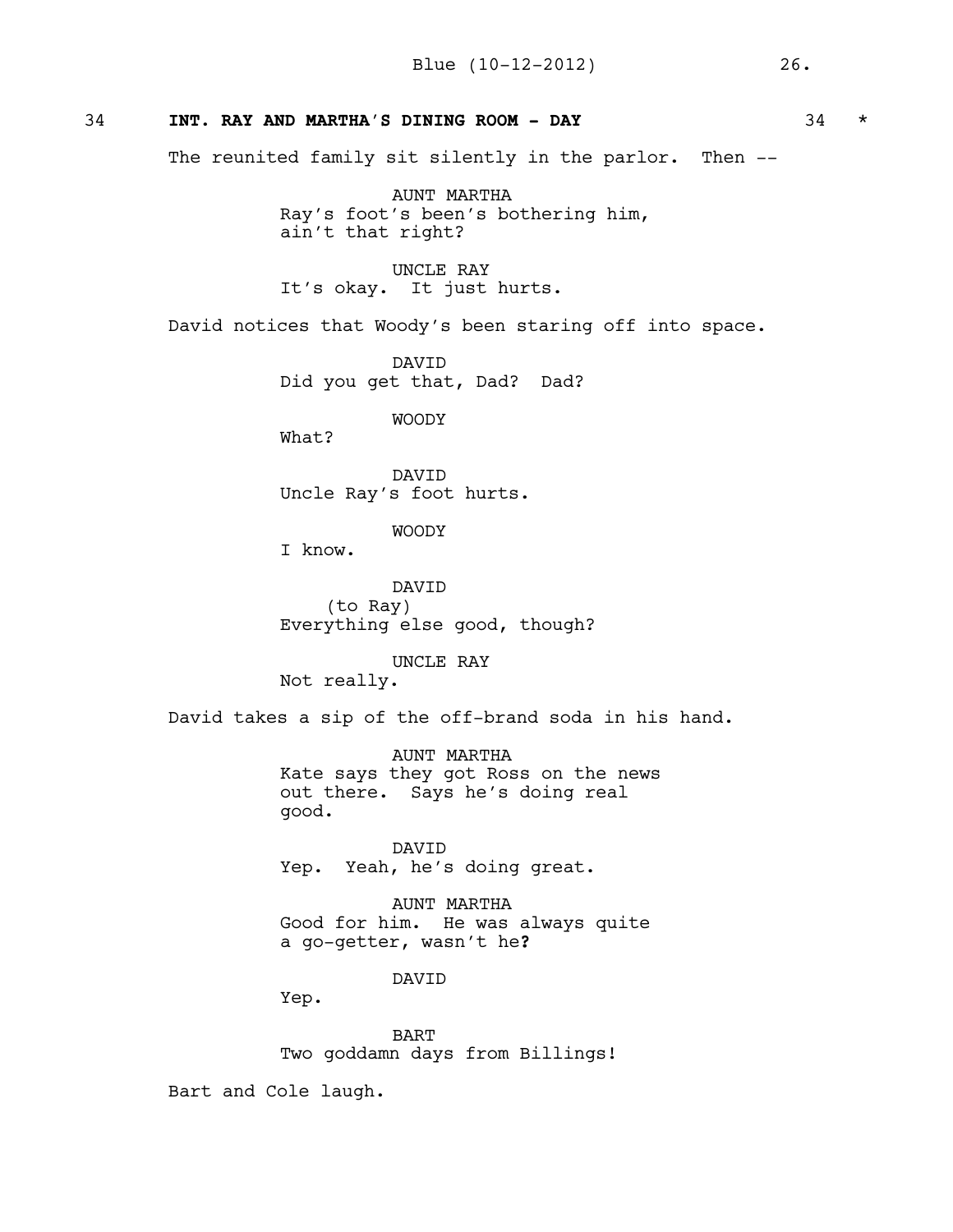## 35 **EXT. DOWNTOWN HAWTHORNE - DAY** 35

As Woody walks David along the storefronts of his early life, he betrays not a shred of nostalgia.

> WOODY Rottle's Clothing used to be here. (an antiques store) That was the bank.

DAVID Must've changed a lot since your day.

Woody doesn't answer. They continue to walk in silence as David tries to imagine Woody's impressions.

Eventually Woody leads David across the street to --

## 36 **EXT. SERVICE STATION - CONTINUOUS** 36

Woody pokes his head into the service bay, where two MEXICAN MECHANICS work on a car.

> WOODY I used to own this garage.

> DAVID Own it? I thought the air compressor guy did.

#### WOODY

Ed Pegram.

DAVID Yeah, I thought he owned it.

WOODY We were partners.

DAVID Huh. What happened?

WOODY I sold it to him.

DAVID For how much?

WOODY Eight hundred.  $\star$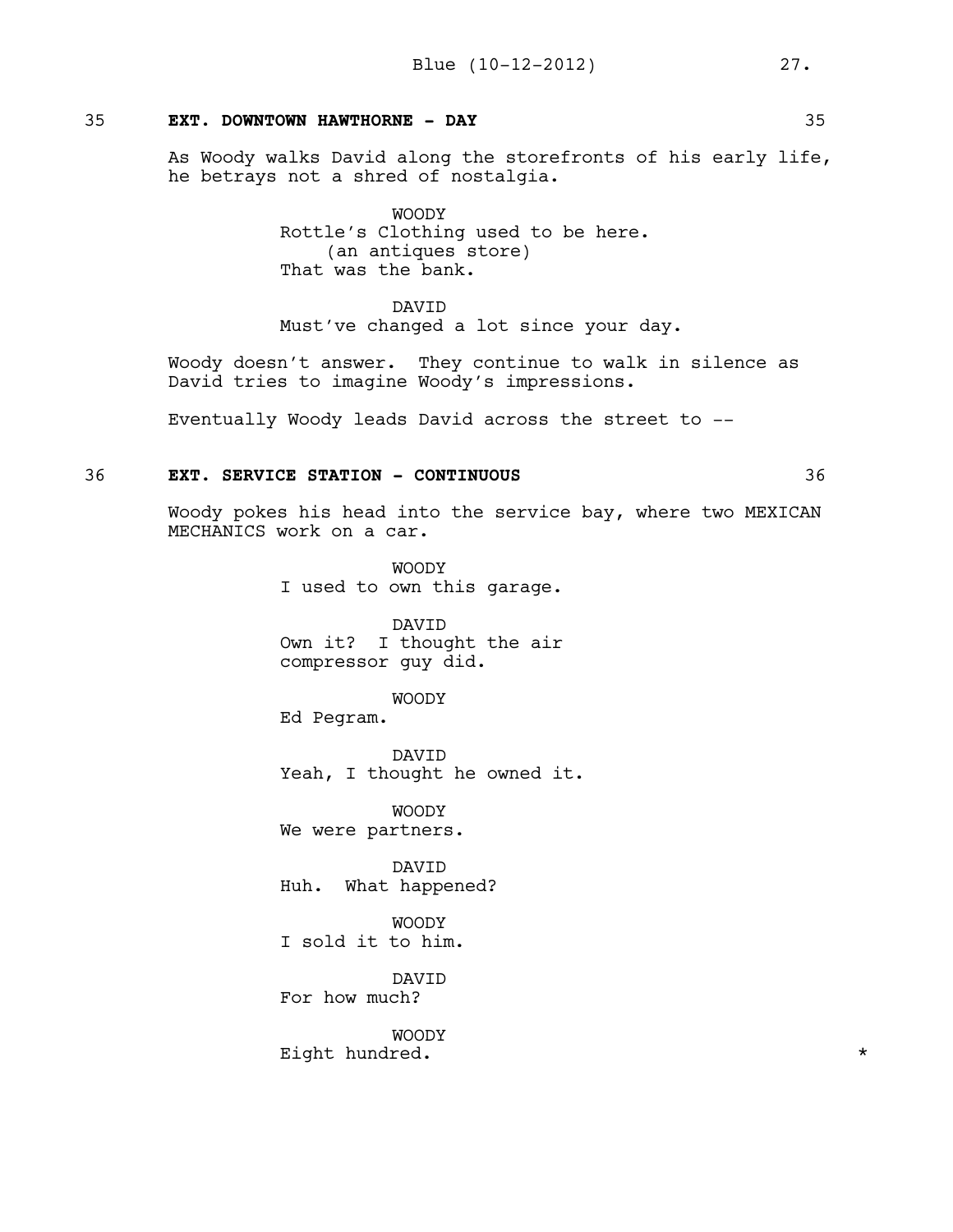DAVID You sold him half of a business for eight hundred dollars?

WOODY That was a lot of money back then.

BIG MECHANIC You need something?

DAVID My dad here used to own this place.

BIG MECHANIC

Oh yeah?

Woody and David enter. Woody steps to the car they're working on and peers under the hood.

> WOODY So what you fellas have going on here?

SMALL MECHANIC Oh, we just replacing the transmission cooler lines.

WOODY Do you know Ed Pegram?

BIG MECHANIC  $\qquad$ 

Who?

WOODY Ed Pegram. Used to own this place too.

They look at each other and shake their heads.

WOODY (CONT'D) (to Small Mechanic) Glasses! You're using the wrong  $*$ wrench.

DAVID Come on, Dad. Let's get going. (to the mechanics) Good talking to you.

The mechanics stare after David and Woody as they walk away.

WOODY That moron was using the wrong wrench.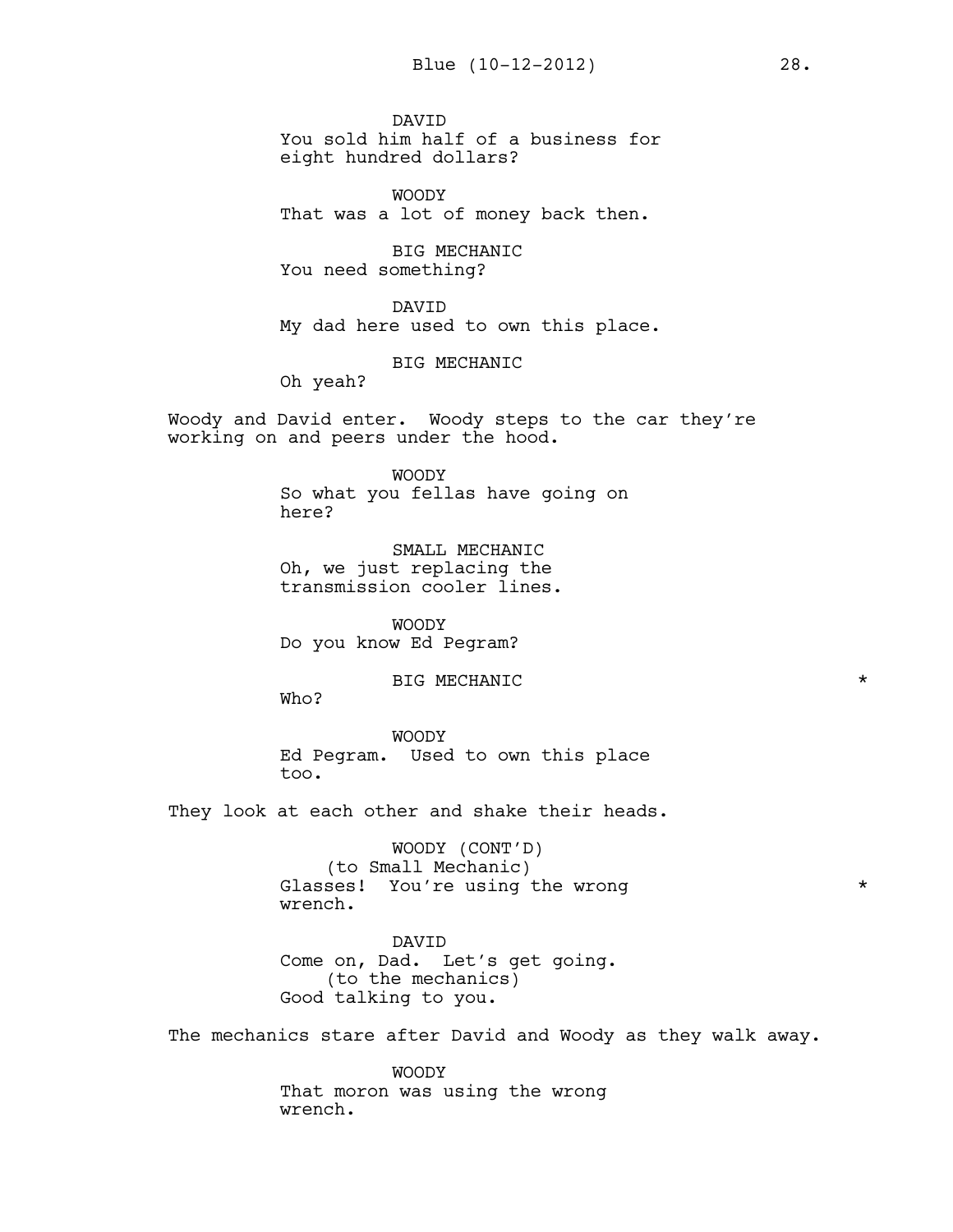## 37 **EXT. DOWNTOWN HAWTHORNE - DAY** 37

They continue their stroll until happening upon the SODBUSTER BAR. Woody stops.

> WOODY Let's see if there's anyone I know.

## 38 **INT. SODBUSTER SALOON - DAY** 38

Inside, Woody makes a perfunctory scan for familiar faces, but it's practically empty.  $*$ 

> DAVID Pretty quiet in here.

David starts toward the door, but with automatic reflex Woody takes a seat at the bar. David reluctantly follows -- what the hell?

A perky, earthy FEMALE BARTENDER comes over.

BARTENDER Hi, boys. What can I get you today?

#### WOODY

Beer.

BARTENDER What kind of beer you want?

WOODY Anything's fine. Coors if you got it.

DAVID I'll have a Mountain Dew.

BARTENDER Fresh out of Coors. Don't come in  $*$ till Monday. \* WOODY \* Bud then.  $\star$ 

BARTENDER \*

Bud and a Dew.  $\qquad \qquad \star$ 

WOODY \* Tom Varnik still own this place?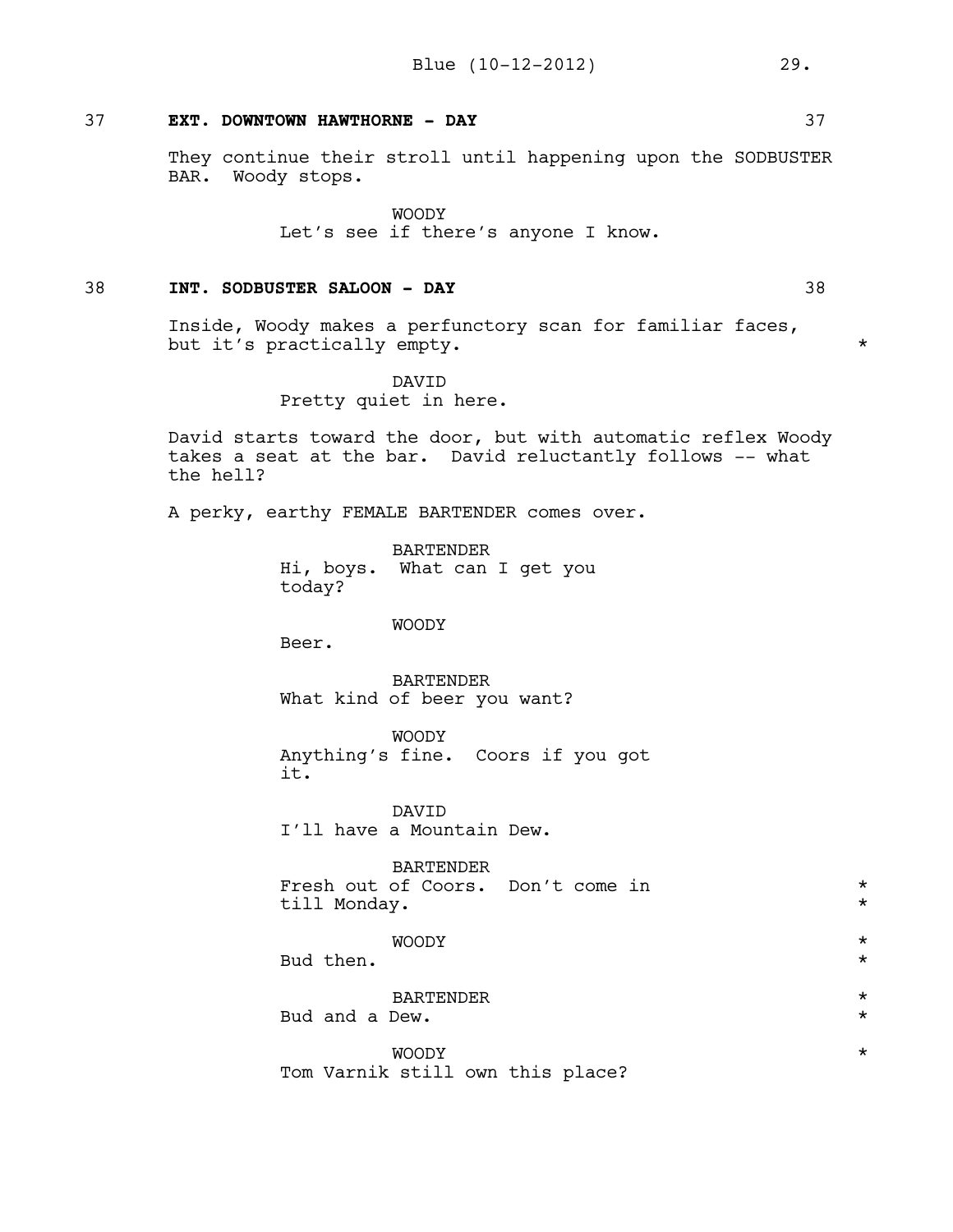BARTENDER Never heard of him. Must be before my time.

WOODY (to David) I used to know everybody in here.  $*$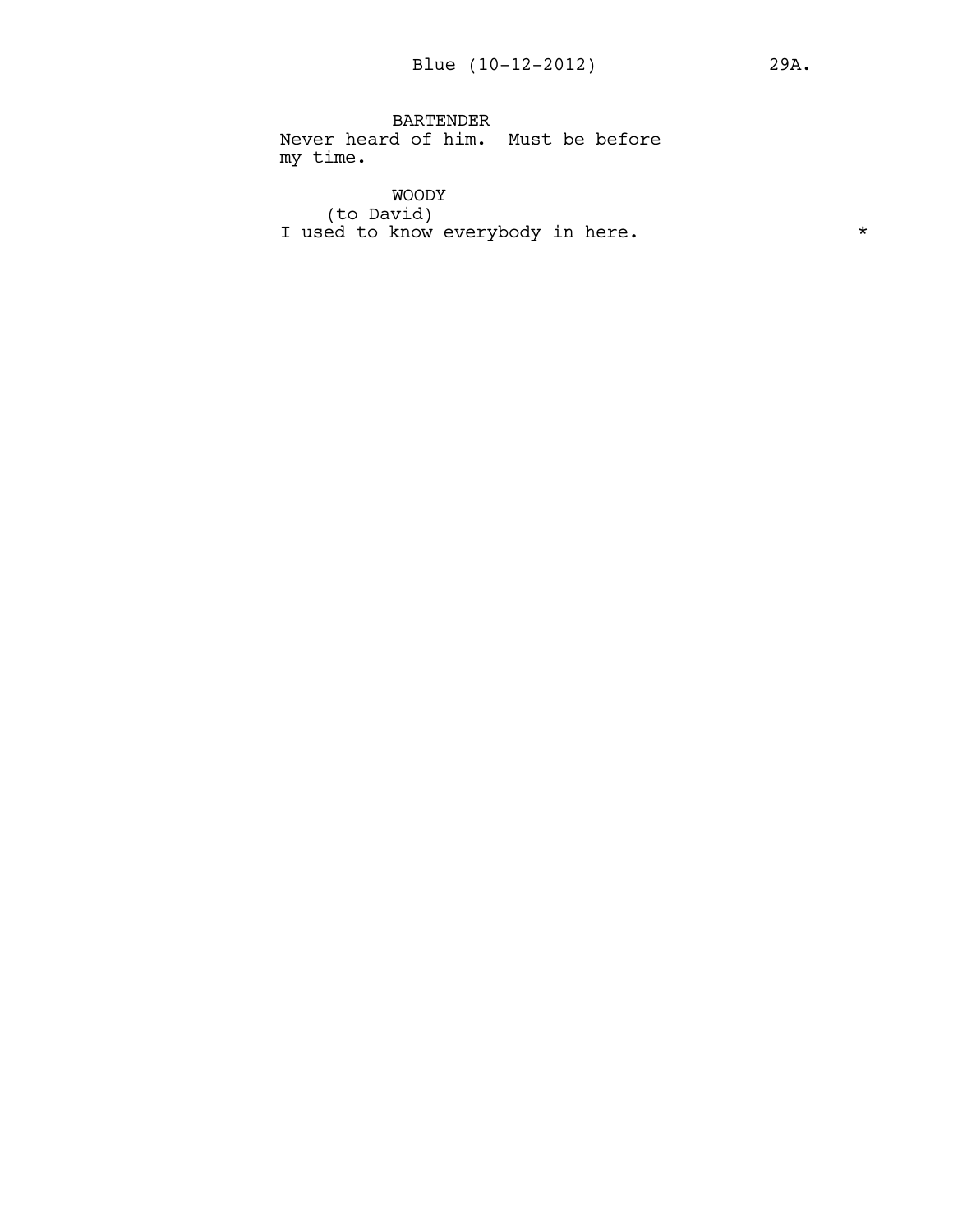DAVID Is this where you had your first drink?

WOODY No, Dad used to let me sip his beer.

DAVID So I guess you kept up that fine  $*$ family tradition with Ross and me.

WOODY You liked it, as I recall.

DAVID

I was like six.

#### WOODY

A sip of beer isn't going to kill you when you're only six. I  $*$ thought you drank. Come on, have a beer with your old man.

DAVID I've been trying to give it up.

## WOODY

What for?

#### DAVID

I was starting to... It just wasn't helping.

WOODY I suppose now you're okay.

The bartender sets the drinks down.

DAVID Say, could I have a beer too?

BARTENDER

You betcha.

DAVID Going to drink with my dad.

## **LATER - AT A BOOTH - DUSK** \*

Empty bottles on the table, dimmer light from outside, and  $*$ more PATRONS in the bar suggest time has passed.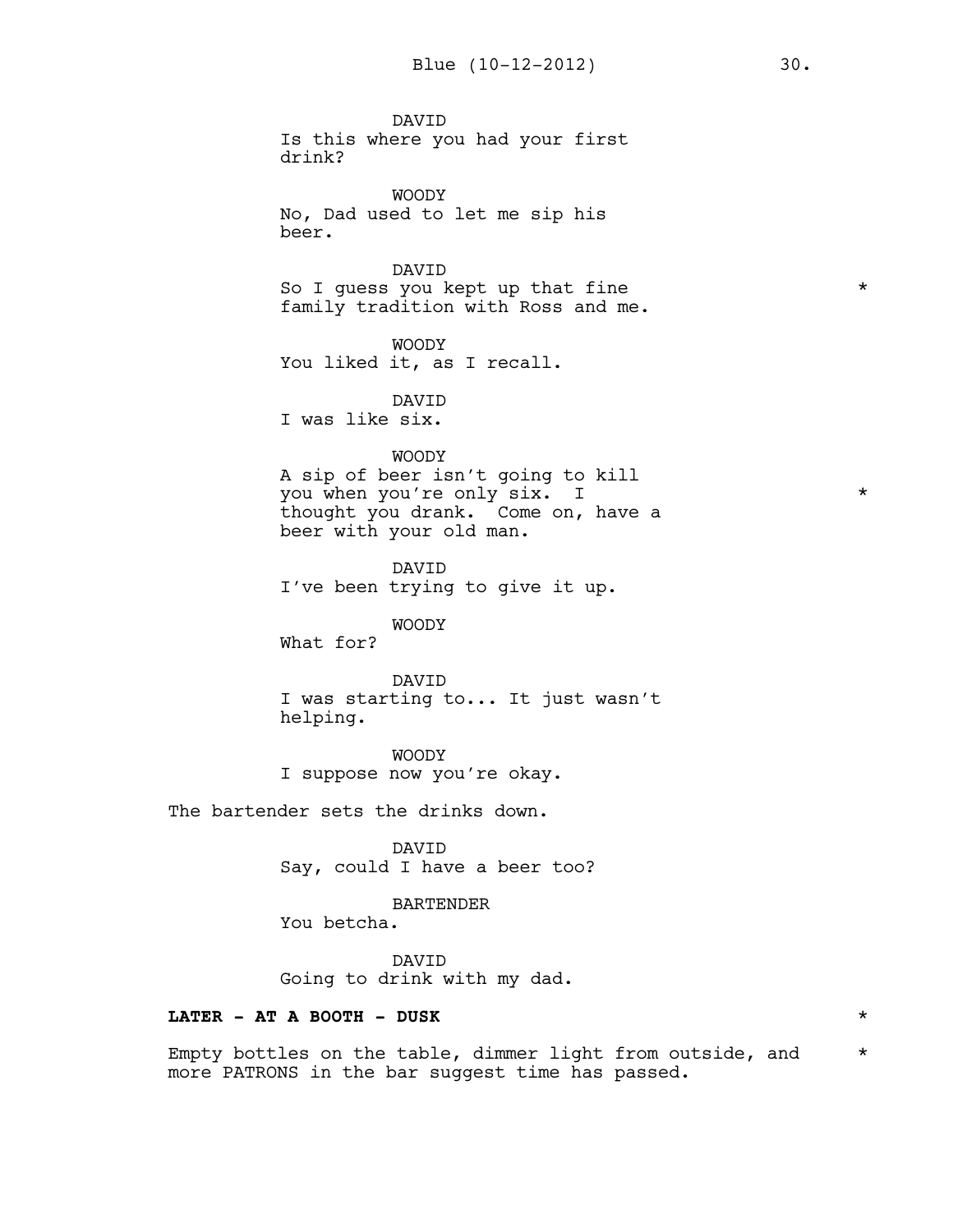Woody is about the same, but David is a little drunk. He finishes a beer and has another on deck.

> DAVID  $\qquad \qquad \star$ Did you and Mom used to come here? WOODY Sure. DAVID I didn't tell you that Noël and I broke up. WOODY How's that? DAVID Noël -- you know, the girl I've been living with for the past two years. She moved out. We broke up. WOODY (no idea) Oh. DAVID Maybe I should have asked her to get married, I don't know. I just... I just never felt sure, you know what I mean? How are you supposed to know when you're sure? Were you sure? WOODY How's that? DAVID How did you and Mom end up getting married? WOODY She wanted to. DAVID You didn't?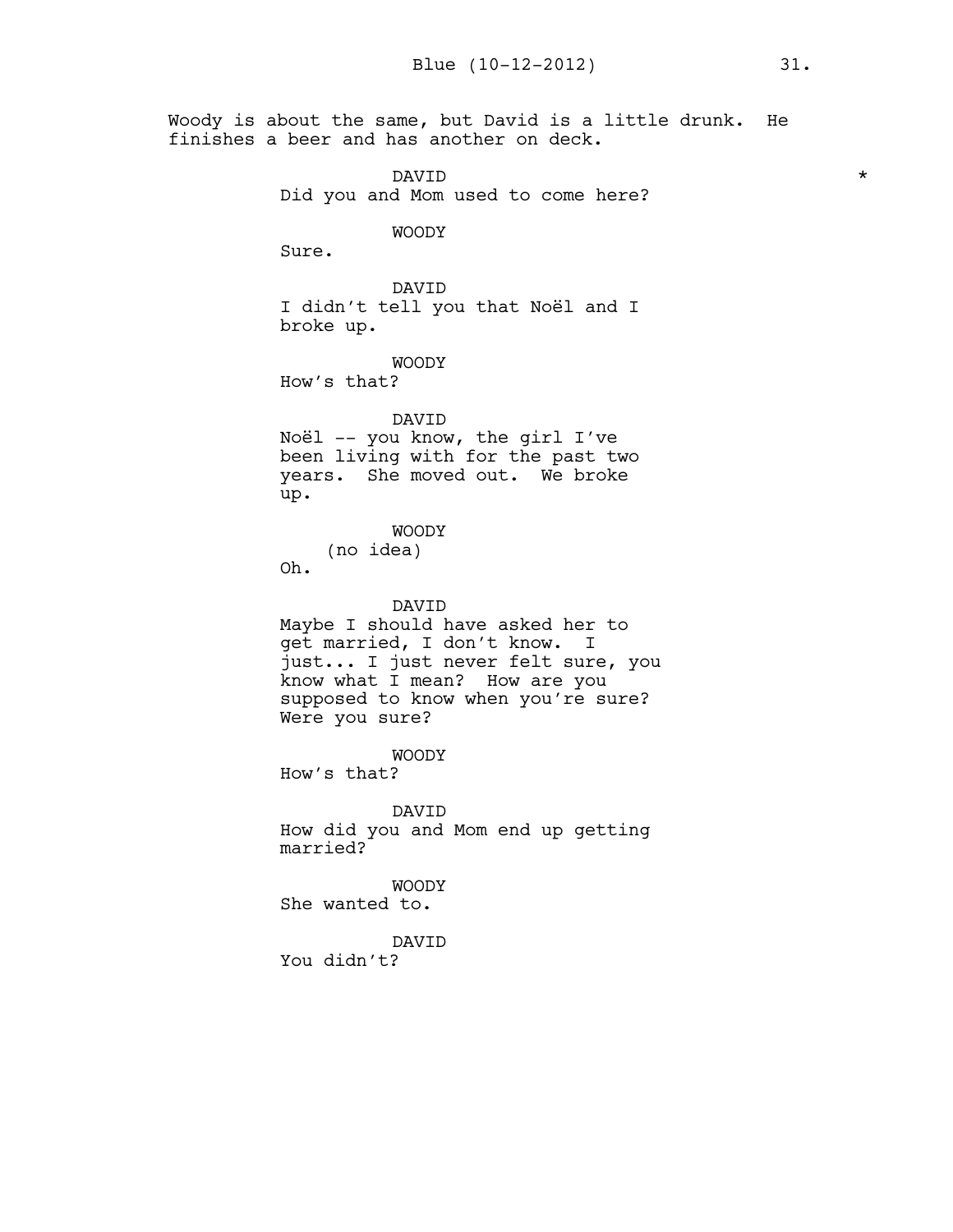WOODY I figured what the hell. DAVID Were you ever sorry you married her? WOODY All the time. David sips his beer, eager to take this in. WOODY (CONT'D) It could have been worse. DAVID You must have been in love. At least at first. WOODY Never came up.  $\star$ DAVID Did you ever talk about having kids \* -- how many you wanted, stuff like  $*$  $that?$ WOODY Nope.  $\qquad \qquad \star$ DAVID Then why did you have us? WOODY I wanted to screw, and your mother's Catholic, so you figure it out. DAVID So you and Mom never actually  $\star$ talked about whether you wanted kids or not? WOODY I figured if we kept on screwin', we'd end up with a couple of you. David tries to keep from flinching. DAVID Did you ever think about leaving her?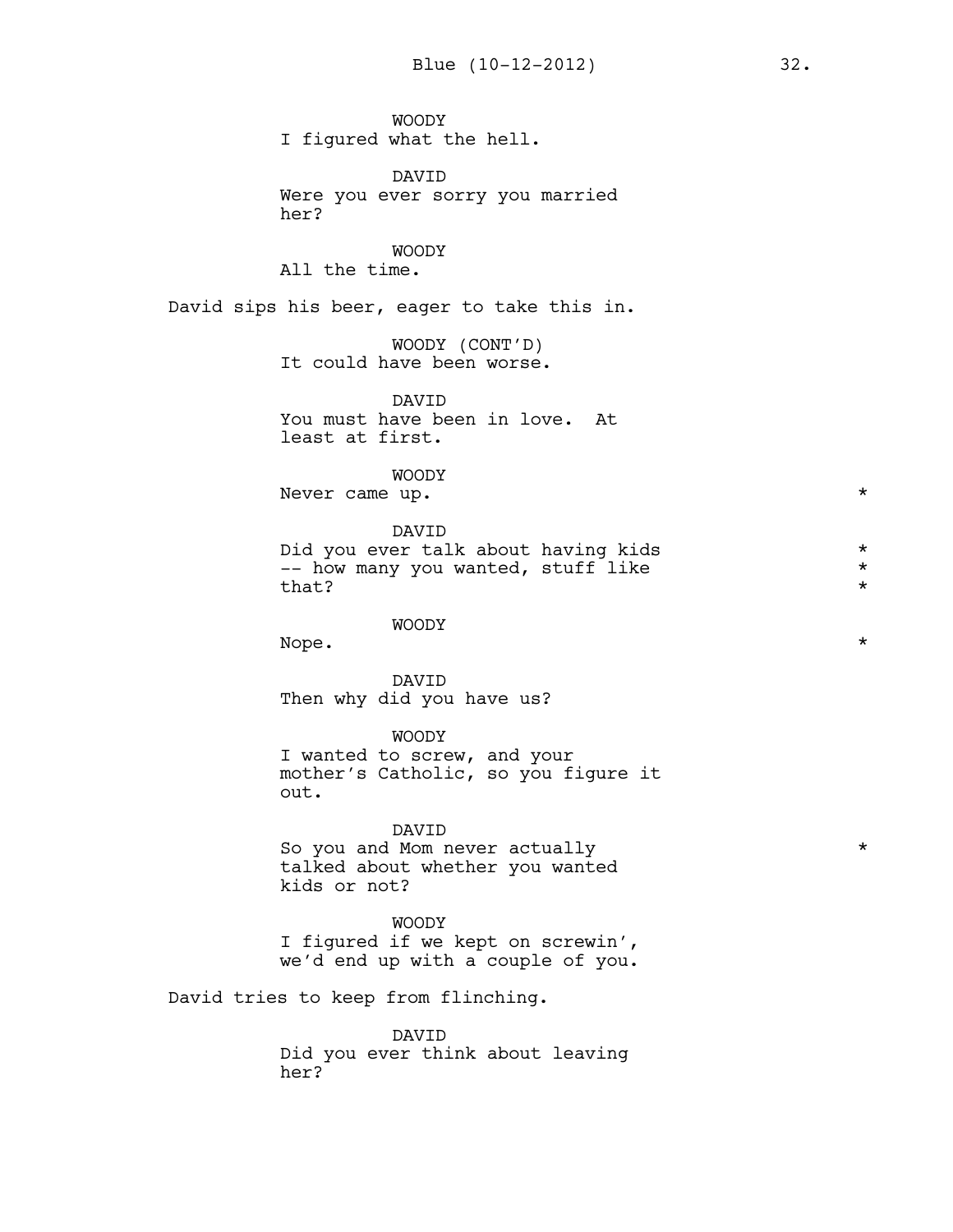|  | <b>WOODY</b> |  |                                    |  |  |  |
|--|--------------|--|------------------------------------|--|--|--|
|  |              |  | I'd just end up with somebody else |  |  |  |
|  |              |  | who give me shit all the time.     |  |  |  |

DAVID I'd say she's put up with your drinking all these years.

WOODY I don't drink that much.

#### DAVID

You're an alcoholic.

#### WOODY

Bullshit.

#### DAVID

| What do you mean, bullshit? I knew  | $\star$ |
|-------------------------------------|---------|
| you had a problem when I was eight. | $\star$ |
| I used to watch you hide your booze |         |
| in the garage.                      |         |

WOODY You stole it. I figured it was  $*$ you. You cost me a lot of money \*

#### DAVID

Yeah, I poured it out. I was sick of seeing you drunk all the time.

#### WOODY

You'd never catch your brother  $*$ sneaking around like that. I served my country, I pay my taxes. It's my right to do whatever the goddamn hell I want.

DAVID So I guess you do drink.

#### WOODY

A little.

#### DAVID

A lot.

WOODY All right, so I like to drink, goddammit! So what? You do what you want, and so do I. You'd drink \* too if you were married to your  $\qquad \qquad *$ <br>mother. mother.  $\star$ 

(MORE)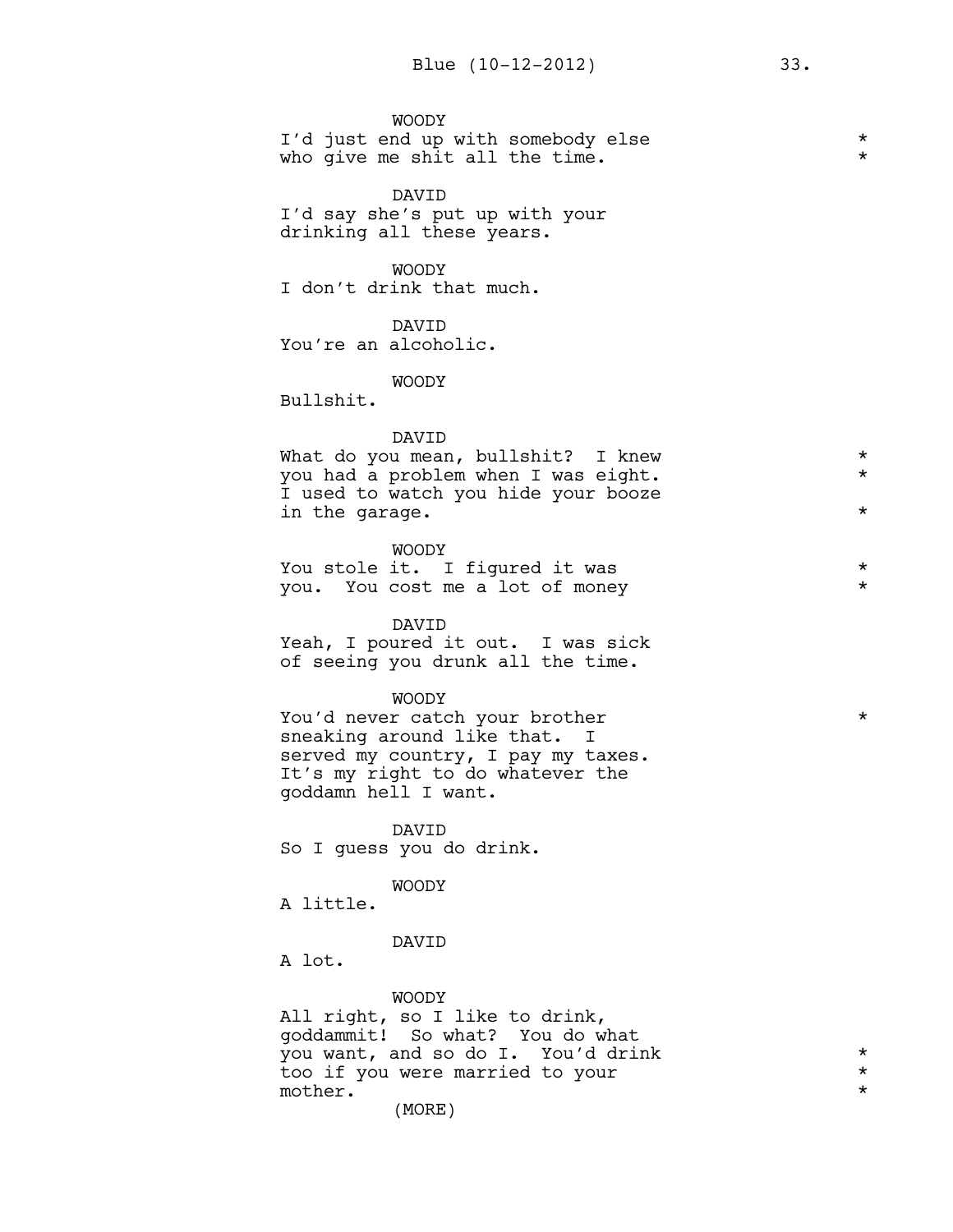It ain't your job to tell me what to do, you little cocksucker! WOODY (CONT'D)

Woody gets up and leaves the bar. David blinks a few times at the outburst, slaps money on the table and runs out.

#### 39 **EXT. DOWNTOWN HAWTHORNE - TWILIGHT** 39

David catches up to Woody, striding down the sidewalk.

DAVID

Dad?

WOODY

What?

Neither knows what to say for a moment, and they look away from each other.

> DAVID Shall I take you back to Ray and Martha's?

#### WOODY

I don't know.

They look down the street, where the only light is the flashing sign for the BLINKER TAVERN.

Woody starts toward the blinking light. David follows.

#### 40 **INT. BLINKER TAVERN - NIGHT** 40

They enter this bar, much more active than the Sodbuster. Woody spots none other than ED PEGRAM sitting with a couple of BUDDIES and heads over.

> WOODY Say, don't you owe me a couple of bucks?

It takes Ed a couple of seconds to believe his eyes.

ED PEGRAM Christ almighty, it's Woody Grant! How the hell are you? Didn't think \* I'd ever see you back in Hawthorne. \* \* Fellas, this is my old buddy Woody. Slide over, will you? Let's make room.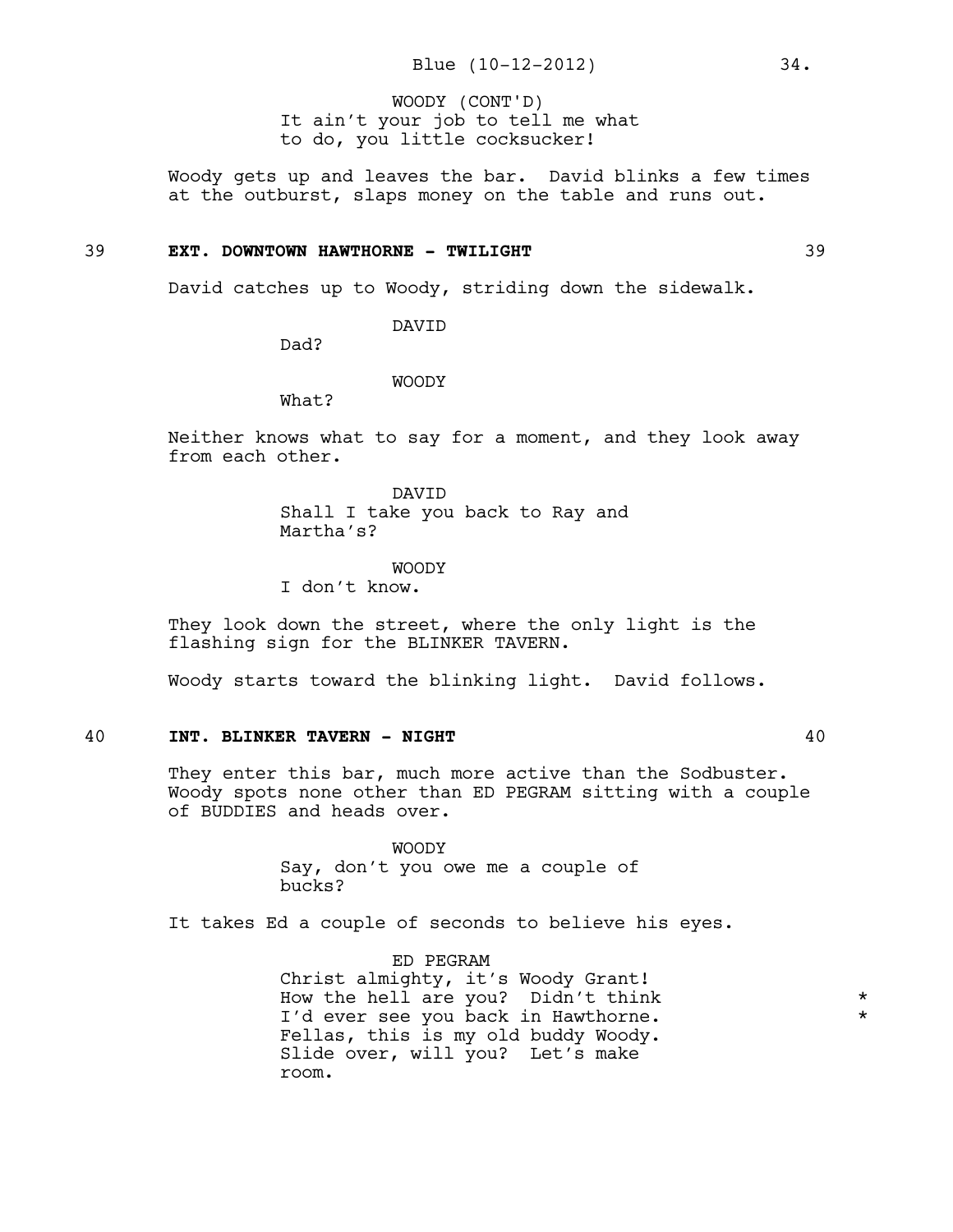Ed's about 65 and is big and rough-looking. Woody takes a seat, leaving David standing awkwardly.

> ED PEGRAM (CONT'D) Jesus Christ, Woody. How the hell you been?

> > WOODY

Pretty good.

ED PEGRAM Yeah, me too. Can't complain. Boy, long time, Woody. Long time.

WOODY

Yeah.

DAVID Hi, I'm David. Woody's son. How are you, Ed?

ED PEGRAM

Davey? No shit. Last time I seen you, you was just a little shaver. How you doing there, guy? I used to give you candy bars at the garage when you was only about this high.

DAVID Thank you. And apparently my Dad used to give you air compressors.

ED PEGRAM How's that?

DAVID Nothing. Dad, I'm going to the bathroom. (leaning over to whisper) For God's sake, don't say anything  $*$ about the money.

Woody nods.

#### 41 **INT. BATHROOM - NIGHT** 41

As David goes about his business, he hears cheering.

#### 42 **INT. BLINKER TAVERN - NIGHT** 42

David emerges from the bathroom to a boisterous tavern.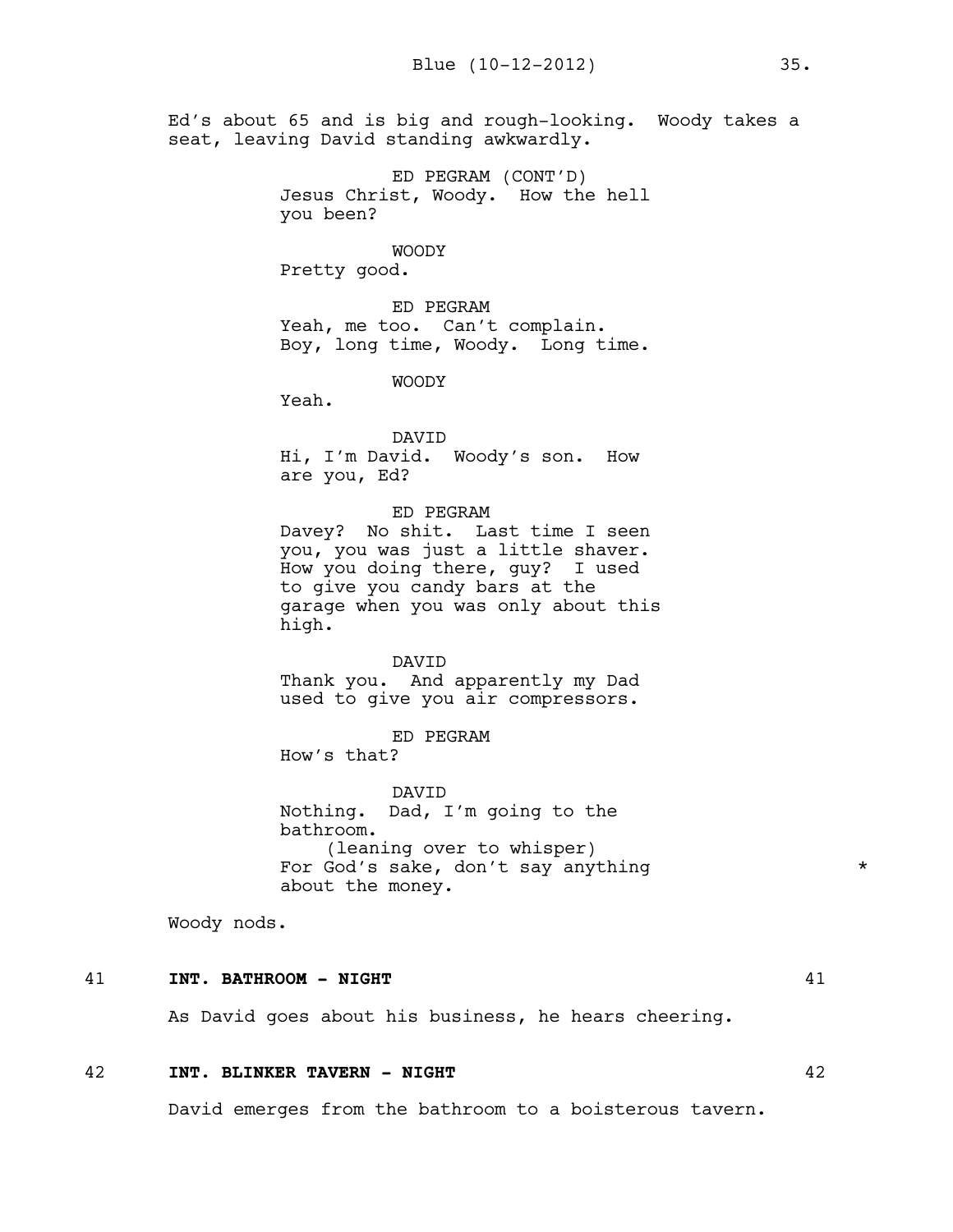ED PEGRAM Goddamn, Woody Grant's a millionaire! Who would've thought it? This round's on Woody! Hee ha!

Woody beams. David stares in disbelief.

#### 43 **EXT. RAY AND MARTHA'S HOUSE - NIGHT** 43

David's Suzuki arrives outside and parks.

Woody is apparently so drunk that David has to go around and pull him out of the passenger side before guiding him by the shoulders into the house.

> DAVID Come on, Dad. That's it.

WOODY Did you see the look on their faces?

# DAVID

Yes, I saw.

WOODY I said, did you see the look on those fellas' faces?

They go inside and close the door behind them.

#### A44 **INT. RAY AND MARTHA'S SPARE BEDROOM - NIGHT** A44 \*

David lies awake on the trundle bed while Woody snores away \* on the bed above.

#### 44 **MONTAGE --** 44

Of Hawthorne and its environs awakening to a new day - images of rural beauty and small-town decay.

#### 45 **INT. RAY AND MARTHA'S KITCHEN - DAY** 45

Hungover, David and Woody enter to find Ray, Bart and Cole seated at the table while Aunt Martha cooks breakfast.

> AUNT MARTHA Morning, boys. Slept in a little late, didn't you?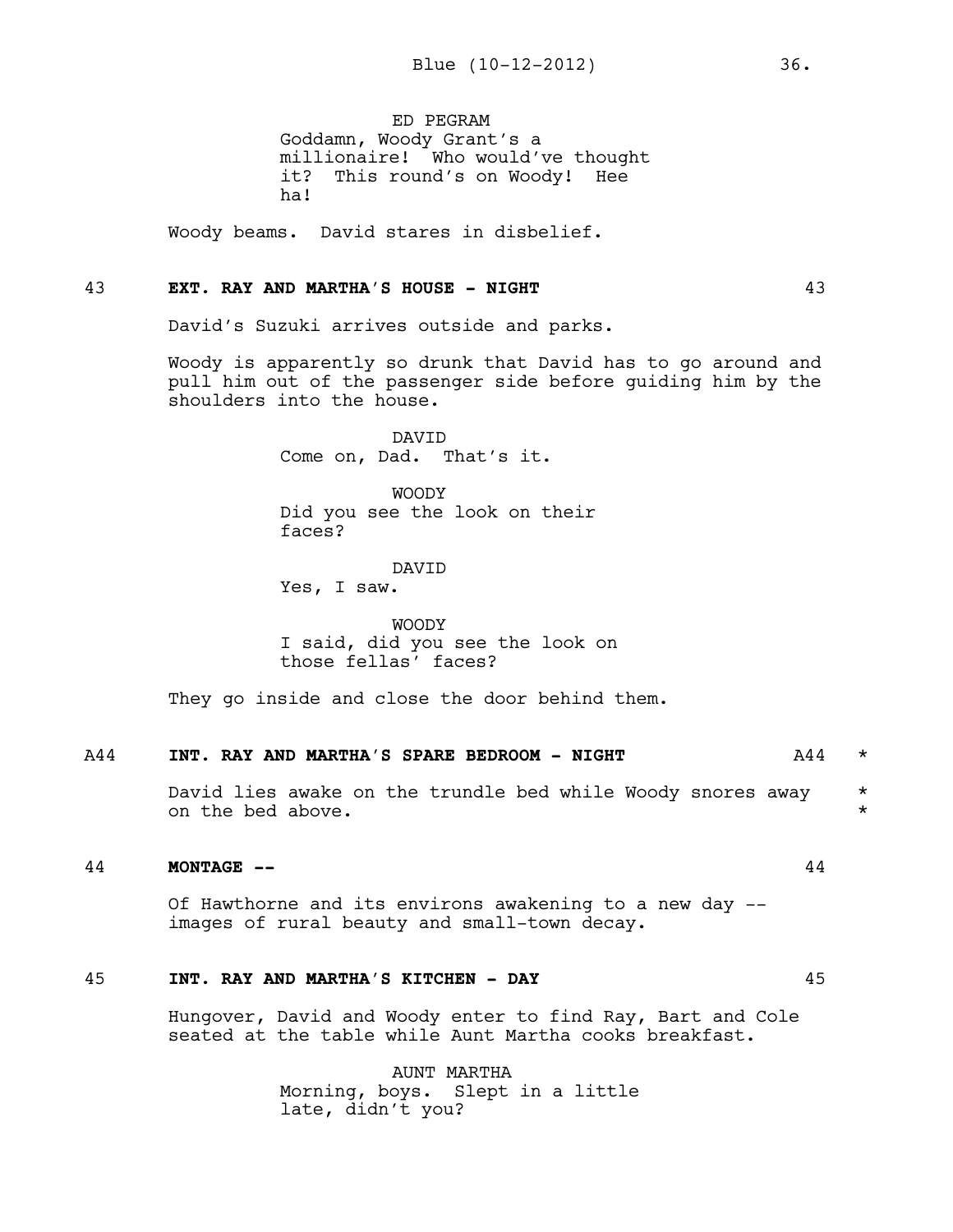DAVID

Morning.

As they  $s$ it  $-$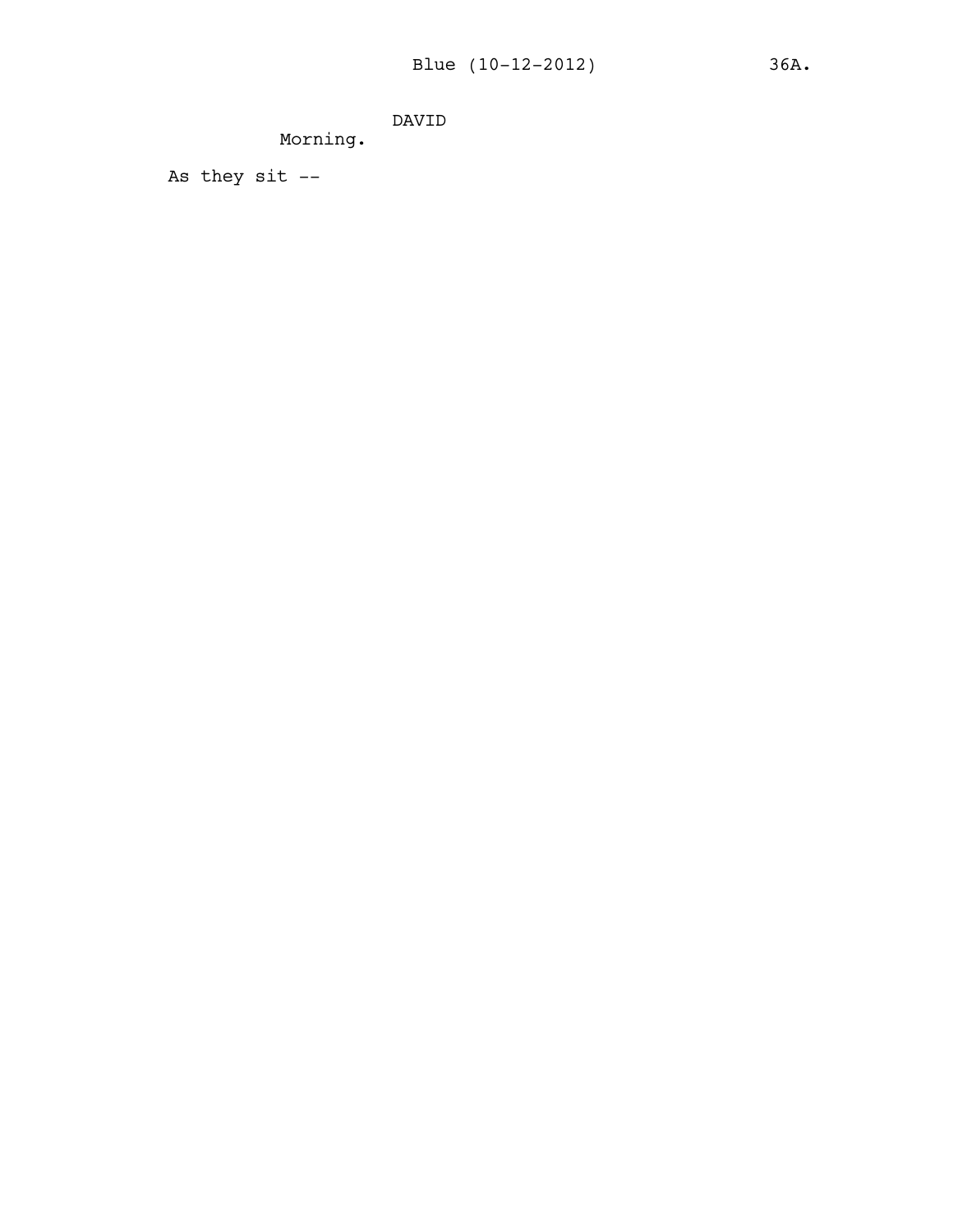AUNT MARTHA

Hungry?

DAVID Yeah, but it'd be great if you have some coffee. \*

He stops short as he notices that his uncle and cousins are \* staring at Woody and him with goofy grins.

> UNCLE RAY Got a call from Lowell Meyerson this morning.

AUNT MARTHA And Mary Jurak. Woody here's the talk of the town.

DAVID Is that right?

AUNT MARTHA Why didn't you tell us you was rich, Woody?

WOODY David said not to.

DAVID He's not rich.

UNCLE RAY You could have told us the real reason you were coming through town.  $\star$ 

AUNT MARTHA We're just tickled for you.

BART You got it on you?

COLE Yeah, I'd like to see what a million bucks looks like.

DAVID It's not, see, it's not like that really.

COLE What's it like then, really?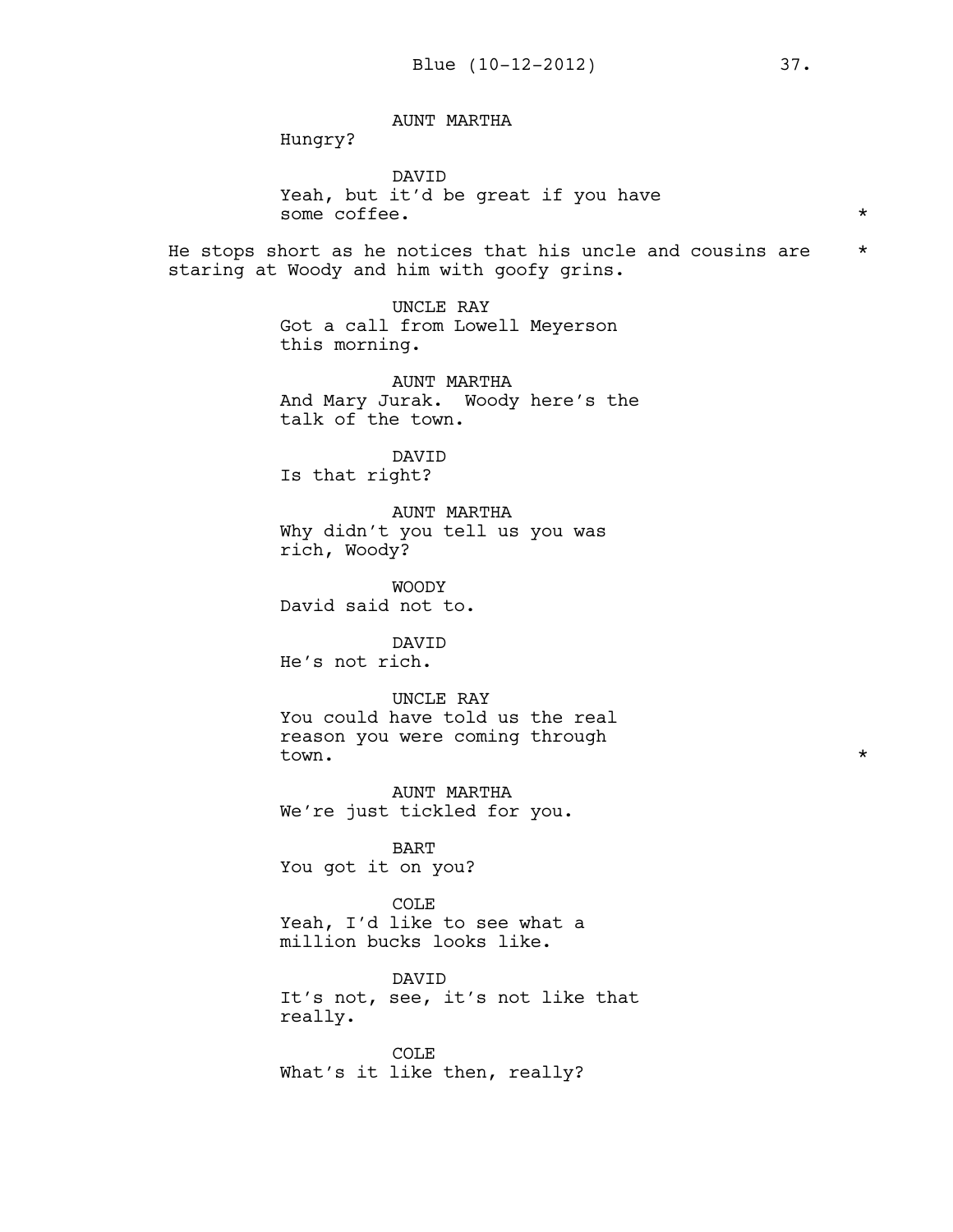WOODY We have to go to Lincoln to get it.  $*$ 

BART Goddamn, you won the Powerball?

COLE Show us the ticket.

Woody starts to reach into his pocket, but David stops him.

DAVID

Honestly, he didn't win anything.

WOODY

I didn't win anything.

#### UNCLE RAY

I don't blame you, Woody. I wouldn't broadcast it either, not till I had it in the bank. Don't want to attract buzzards neither.

COLE Hey, Bart and me'll drive you. \*

BART Sure, we could get you to Lincoln  $*$ in an hour.

DAVID Lincoln's over 200 miles.

BART Okay, hour and a half. What would it take you?

UNCLE RAY Must be nice winning that kind of scratch. We're real proud of you.  $*$ And I know Ma and Pa would've been real proud too.

COLE Shit yeah, must be nice.

David looks at his withered, unshaven father.

DAVID Is it nice, Dad?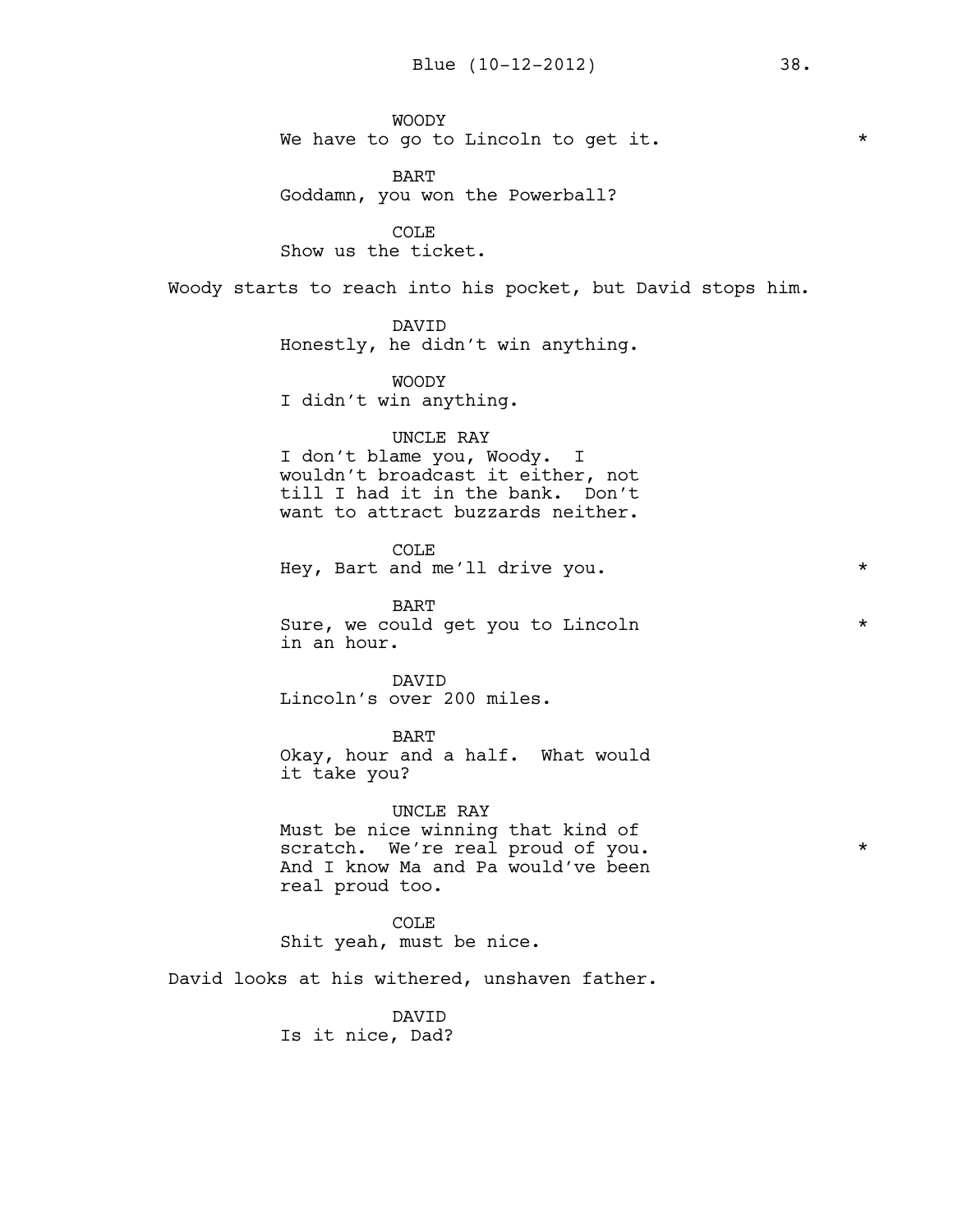WOODY Is what nice?

#### DAVID Winning all that money.

Woody takes in all the faces looking at him.

WOODY Yeah, it's pretty nice.

#### **MONTAGE --**

-- Hawthorne's lone stoplight blinks and blinks.  $*$ 

-- Wind rustles through the weeping willow trees at the Hawthorne cemetery.

### 46 **EXT. HAWTHORNE BUS DEPOT - DAY** 46

It's not much of a depot -- just a bench outside a post office. David sits waiting with Woody.

BERNIE BOWEN ambles up.

BERNIE BOWEN Hey there, Woody. Remember me?

Woody doesn't look too sure.

BERNIE BOWEN (CONT'D) Bernie Bowen. How you doing?

WOODY

Pretty good.

BERNIE BOWEN That's what I hear! Everybody's sayin' how Woody Grant's a millionaire. Why, that's the most exciting news around here for ages.

WOODY It's no big deal.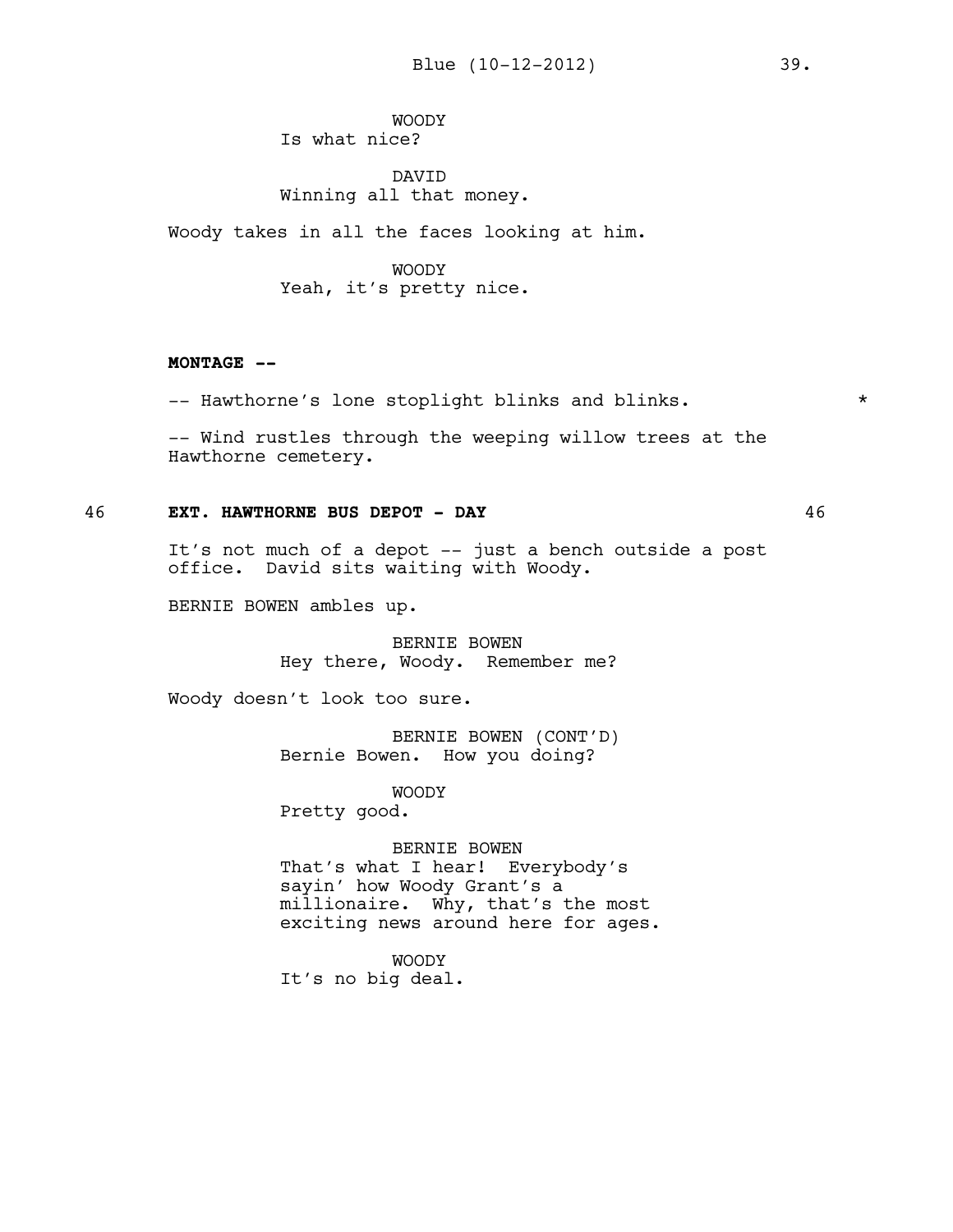BERNIE BOWEN No big deal? Sheesh, there's a guy living the life of Reilly -- a million here, a million there. Why, the newspaper's going to do a  $*$ big write-up on you!

WOODY I'll get my picture in the paper?

BERNIE BOWEN You bet you will! \*

David is beginning to realize that there's little use trying to stop this train.

A BUS turns onto the street and approaches the curb.

DAVID Dad, here's the bus.

BERNIE BOWEN Okay, well, good seein' you there, Woody. We're all real happy for you and real pleased you thought to stop back home and share the big news.

WOODY Thanks, Bernie.

BERNIE BOWEN Watch your wallet!

#### **MOMENTS LATER --**

Kate gets off the bus and examines Woody's bandaged forehead.

KATE You both look like hell.

WOODY

I'm fine.

KATE Like hell you are. You look like an old drunk. You're lucky you're not dead.

WOODY I haven't been drinking.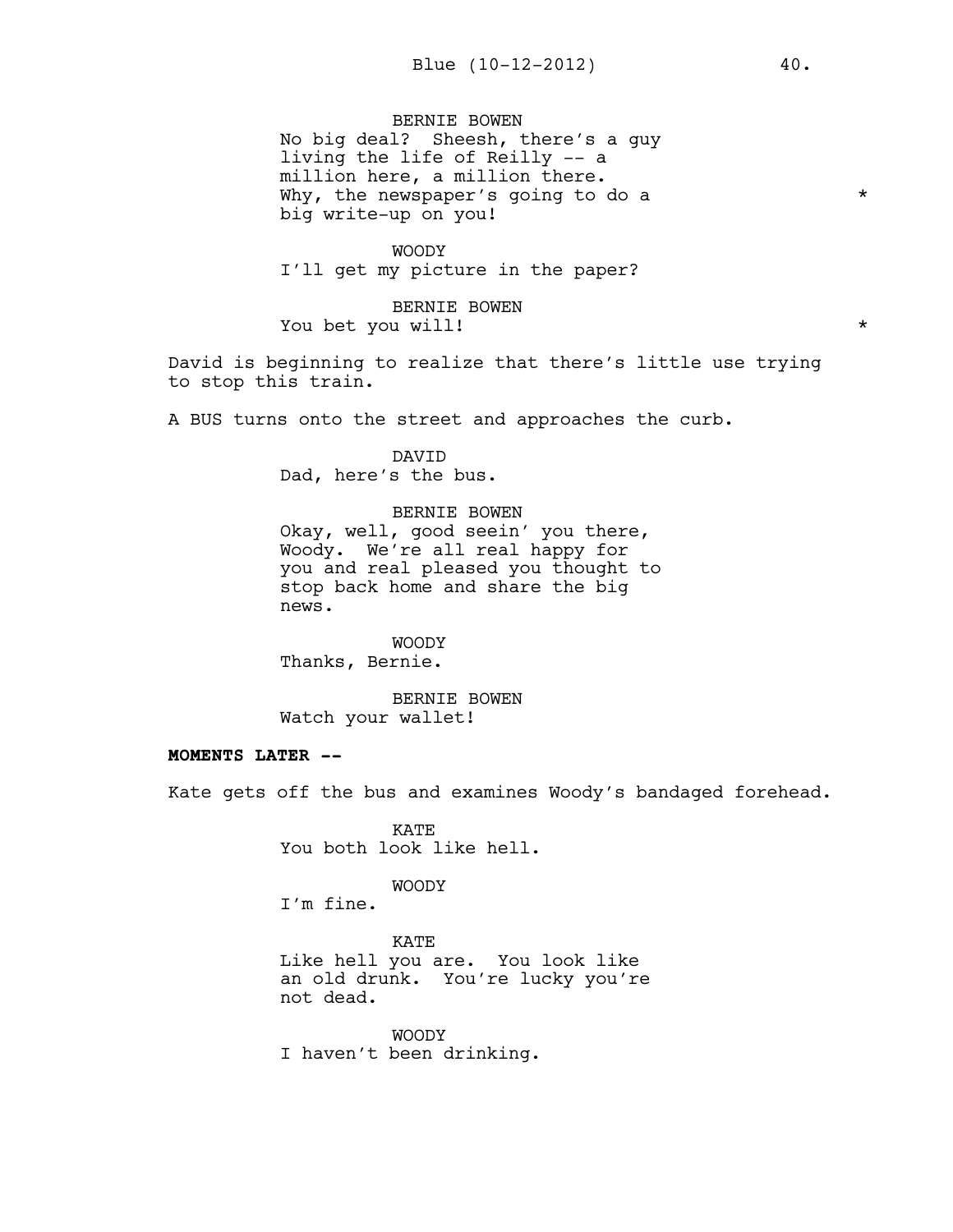**KATE** That's what you said on our first date. (to David) And you, have you gone bananas? Almost getting your father killed over some cockamamie pot of gold.

As the bus departs, David takes his mother's elbow and leads her a few steps away from Woody.

#### DAVID

Listen, go easy, okay? You and I both know it's not about the money. It's about...you know, how much longer is he going to be around - at least semi-coherently? What's the harm in letting him have his little fantasy for a couple more days?

#### KATE

You and Ross always fretting over your father. What about me? How about taking me out to see my sister in Eau Claire? Your father doesn't even know what the hell's going on around him half the time. (turning) Do you, Woody?

#### WOODY

Do I what?

KATE Know what's going on around you.

Woody's unsure how to answer -- he looks at her, looks around the depot area, then back at her.

#### KATE (CONT'D)

(to David) You watch it, or that's what you're going to turn into. Now take me to the cemetery. I want to pay my respects.

DAVID Martha said she'd have lunch ready.

KATE Martha can wait.

Kate marches away. David thinks better of arguing.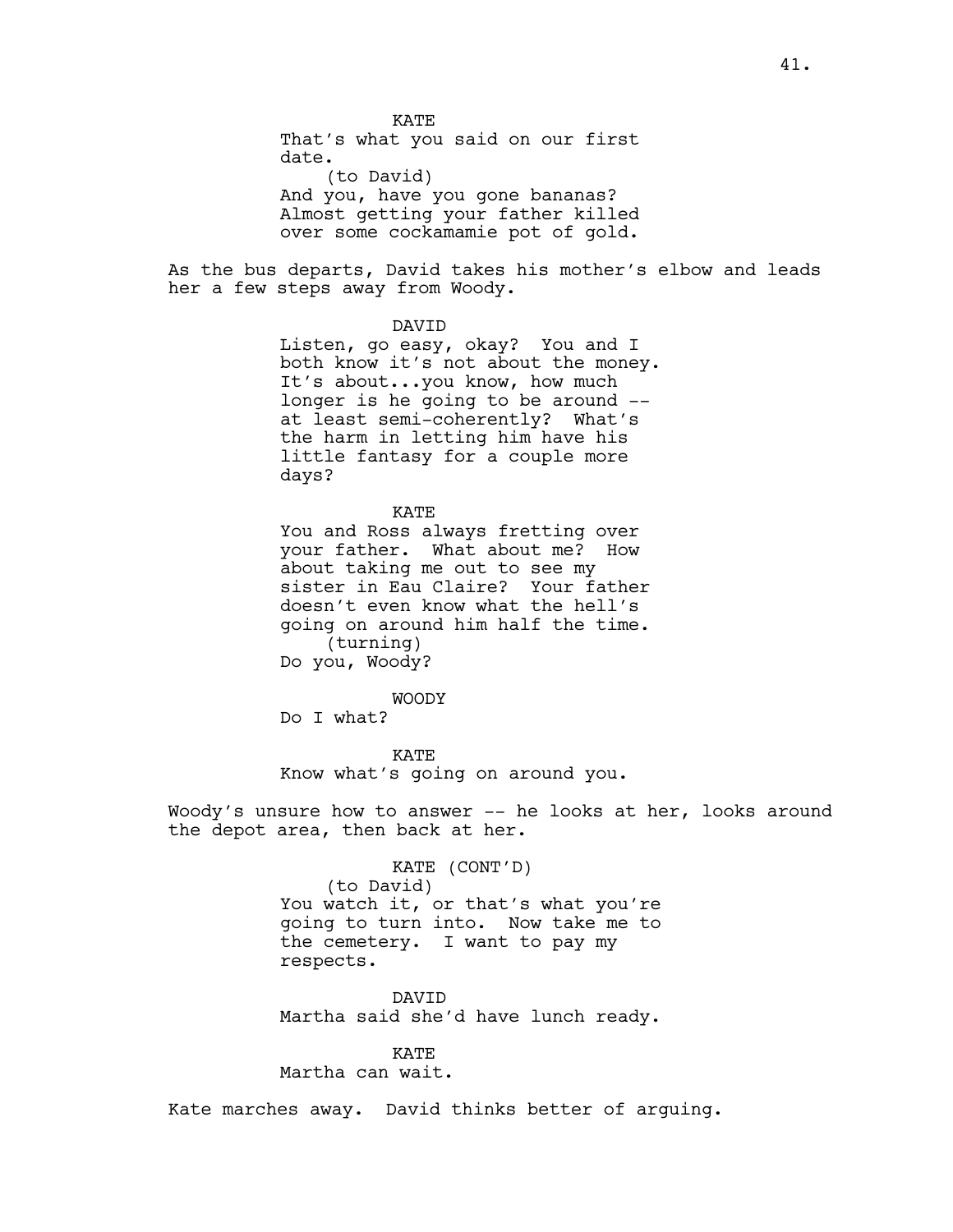#### 47 **EXT. HAWTHORNE CEMETERY - DAY** 47

Flowers in hand, Kate offers a running commentary as she leads Woody and David slowly past the headstones.

KATE

That's Woody's mother Sara. She  $*$ hated me because she wanted him to marry someone who'd milk the cows, but I said I ain't fiddlin' with no cow titties. I'm a city girl. \* The good lord did not do Sara any favors in the looks department. More a man's face than a woman's, really. I was pretty, so she resented me. You knew your mother was ugly, right, Woody?

Woody looks at Kate, then stares at his mother's grave.

DAVID How did she die?

KATE Saw herself in the mirror one day! No, cancer. (moving on) And there's the old Swede Tolf. A  $*$ good man, your grandpa. Never said much. That farm just ruined him. (to Woody) You're lucky I took you away from there.

Woody nods slightly as he looks at his father's leaf-covered grave.  $\star$ 

> KATE (CONT'D) That's Woody's brother David. You were named after him. He died of scarlet fever when he was only two. Woody slept in the same bed with him but never got it.

David contemplates the sight of his own name on a headstone.

KATE (CONT'D) Here's Woody's little sister Rose. She was only nineteen when she got killed in a car wreck near Wausa. (MORE)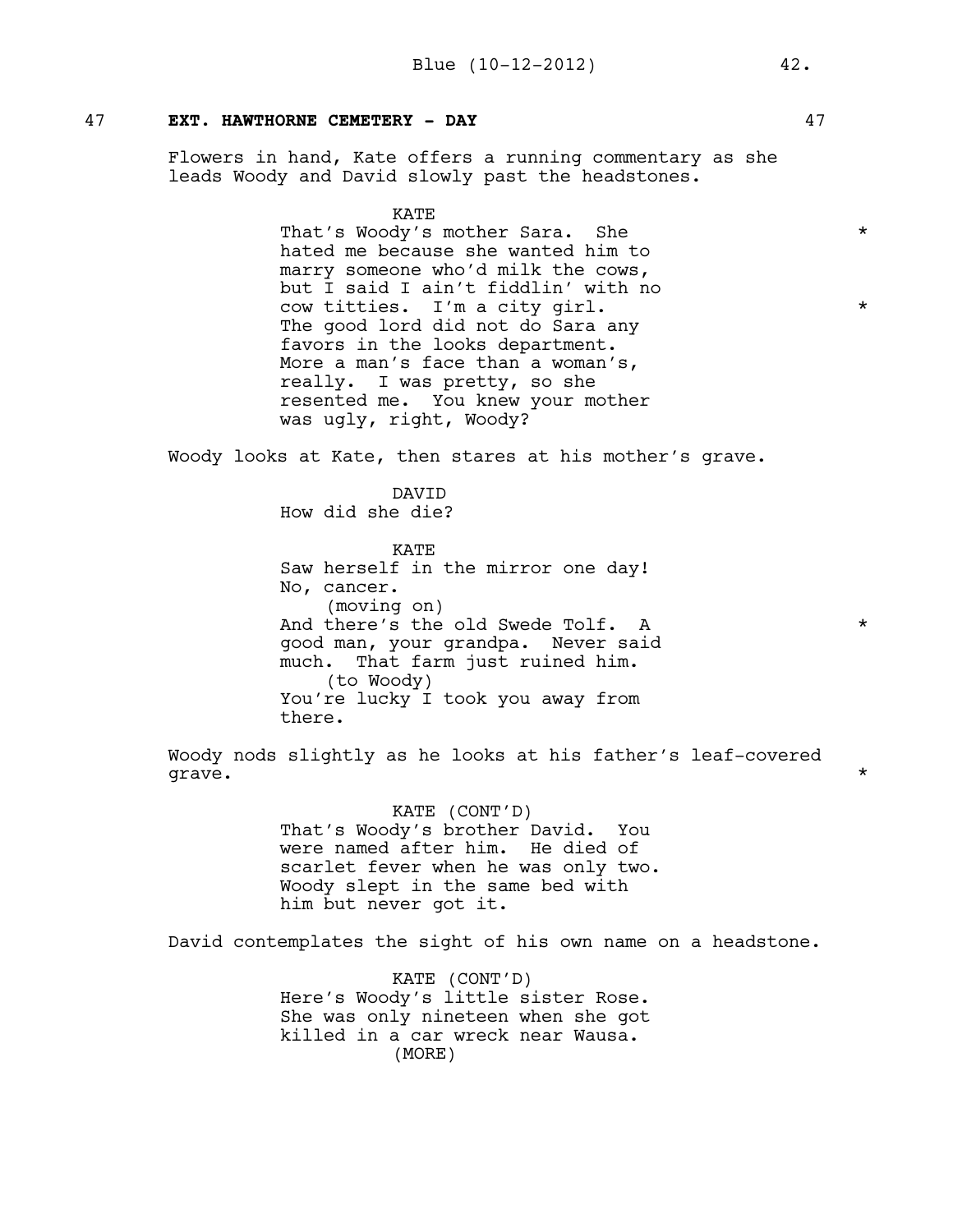What a whore. I liked Rose, but my  $*$ God, she was a slut. KATE (CONT'D)

DAVID

Mom, come on.

KATE

I'm just telling the truth. She was screwing guys in back of the Hawthorne Creamery when she was only... (a whisper) ...fifteen.

DAVID Where's your family?

KATE

They're over at the Catholic cemetery. We'll go there later. Catholics wouldn't be caught dead around all these damn Lutherans.  $*$ Now there's Delmer, Woody's cousin. He was a drunk. One time we were wrastlin' and he felt me up. Grabbed a handful of boob, and Woody was right there and didn't have a clue, did you, Woody?

#### DAVID

Jesus, Mom.

#### KATE

My goodness, I didn't know Keith \* White was here. When did he die? Keith White. He wanted in my pants too, but oh, he was so boring.

Hearing enough, Woody and David head toward the car. Kate remains at Keith's grave and pulls her dress up.

#### KATE (CONT'D) See what you could've had, Keith, if you hadn't talked about wheat all the time?

#### 48 **INT. RAY AND MARTHA'S KITCHEN - DAY** 48

Kate and Martha talk while Ray and Woody sit silent.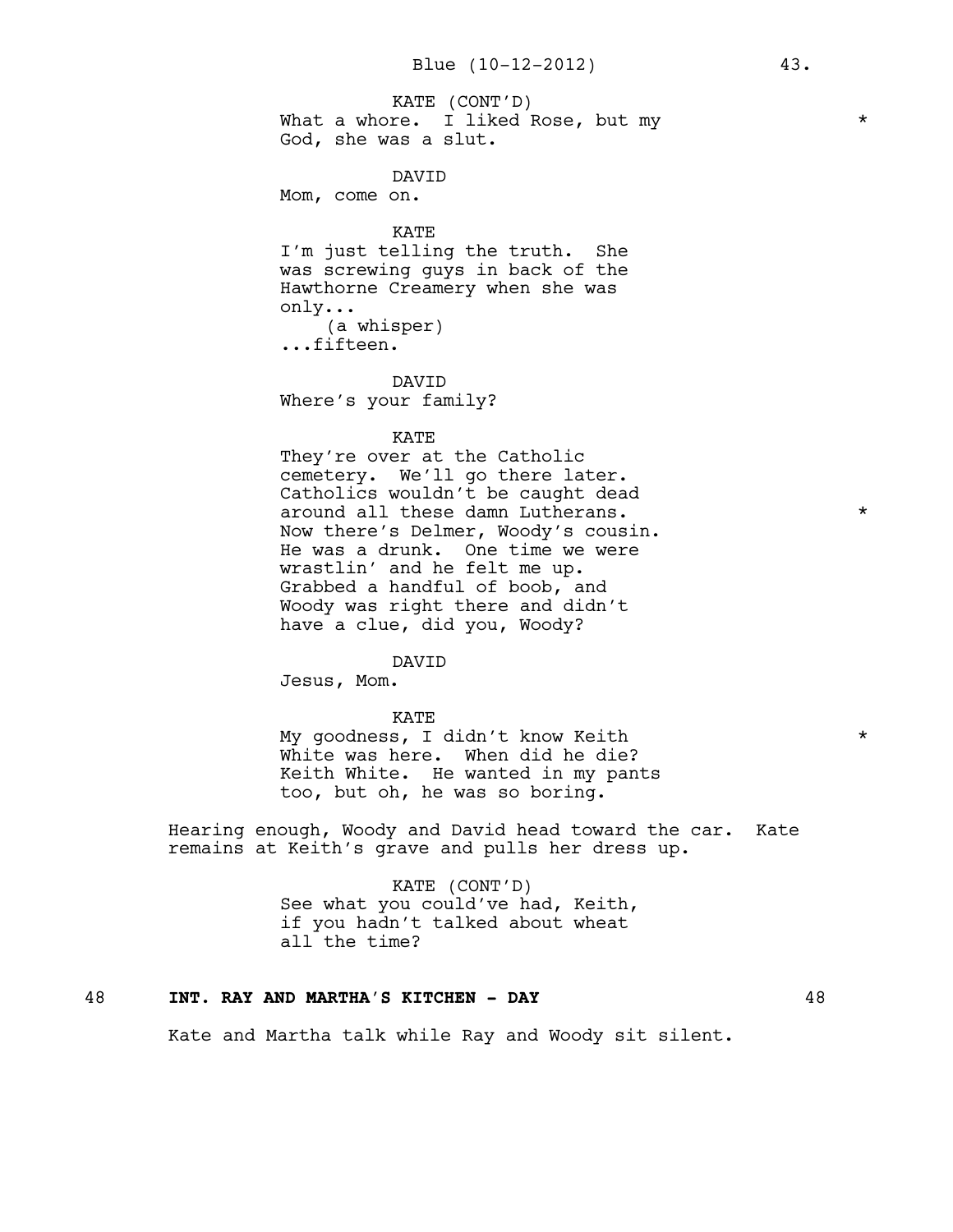KATE

Peggy got knocked up again? At her age? That old cow must be fifty.

AUNT MARTHA She just looks fifty. That's what pig farming will do to you.

#### 49 **EXT. RAY AND MARTHA'S PORCH - DAY** 49

David sits with his cousins Cole and Bart. No one speaks for a moment. Then --

> BART You got any other cars?

DAVID No, just that one.

BART What's the engine?

DAVID It's, uh, a four-cylinder.

BART Yeah, but what size?

DAVID I don't really know.

COLE What's your brother drive?

DAVID

Who, Ross?

COLE Yeah, what's he drive?

DAVID He has a Kia Sedona, and Marcie's \* got a Nissan Pathfinder. She carts the kids around a lot.

BART So you all got Jap cars?

DAVID  $\qquad \qquad \star$ Actually, Kia is Korean.  $\star$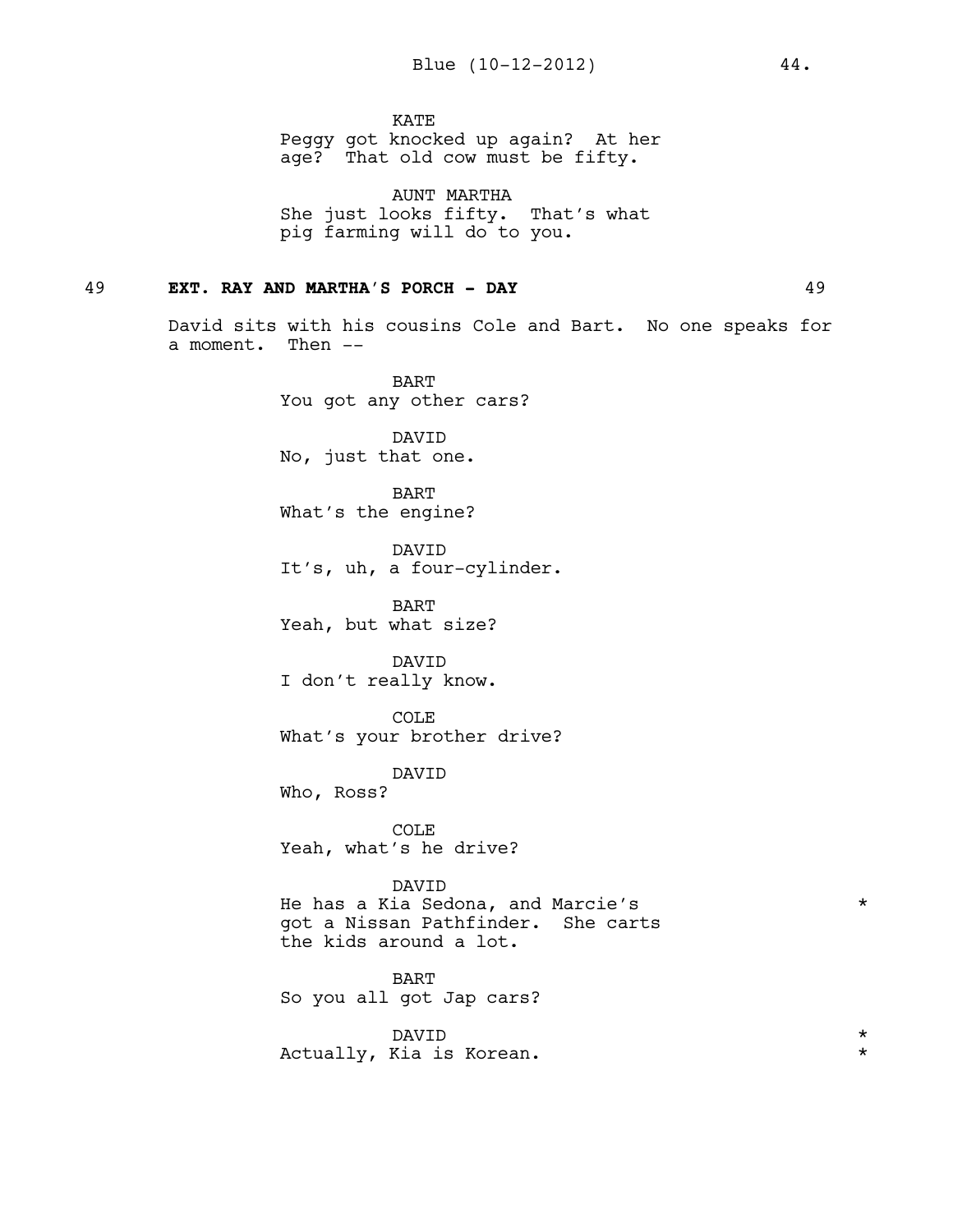This clarification is met with a hostile, blank stare.  $*$ 

Just then a HIGH SCHOOL KID with a camera pulls up on a bicycle.

> HIGH SCHOOL KID Hey, is this where I can find Mr. Woody Grant?

COLE<sub></sub> Who wants to know?

HIGH SCHOOL KID I was sent by Mrs. Nagy over at the Hawthorne Republican to take his \* picture.

COLE Come on in. He's right inside.

HIGH SCHOOL KID And they want him to be sure to come by the office for an interview.

BART (opening the screen door) Hey, Uncle Woody!

#### 50 **EXT. RAY AND MARTHA'S FRONT YARD - DAY** 50

CLOSE ON WOODY looking directly into the camera with a grin on his face.  $*$ 

THE HIGH SCHOOL KID focuses and shoots as the other Grants watch from the porch. \*

DAVID  $\qquad \qquad \star$ looks concerned. \*

#### 51 **EXT. DOWNTOWN HAWTHORNE - DAY** 51

David parks his car and heads inside of the --

#### 52 **INT. CEDAR COUNTY RECORD - CONTINUOUS** 52

It's a small office. Except for a few computers, it could be 1960. An older woman -- PEG NAGY -- types at a desk.

> DAVID Excuse me. Mrs. Nagy?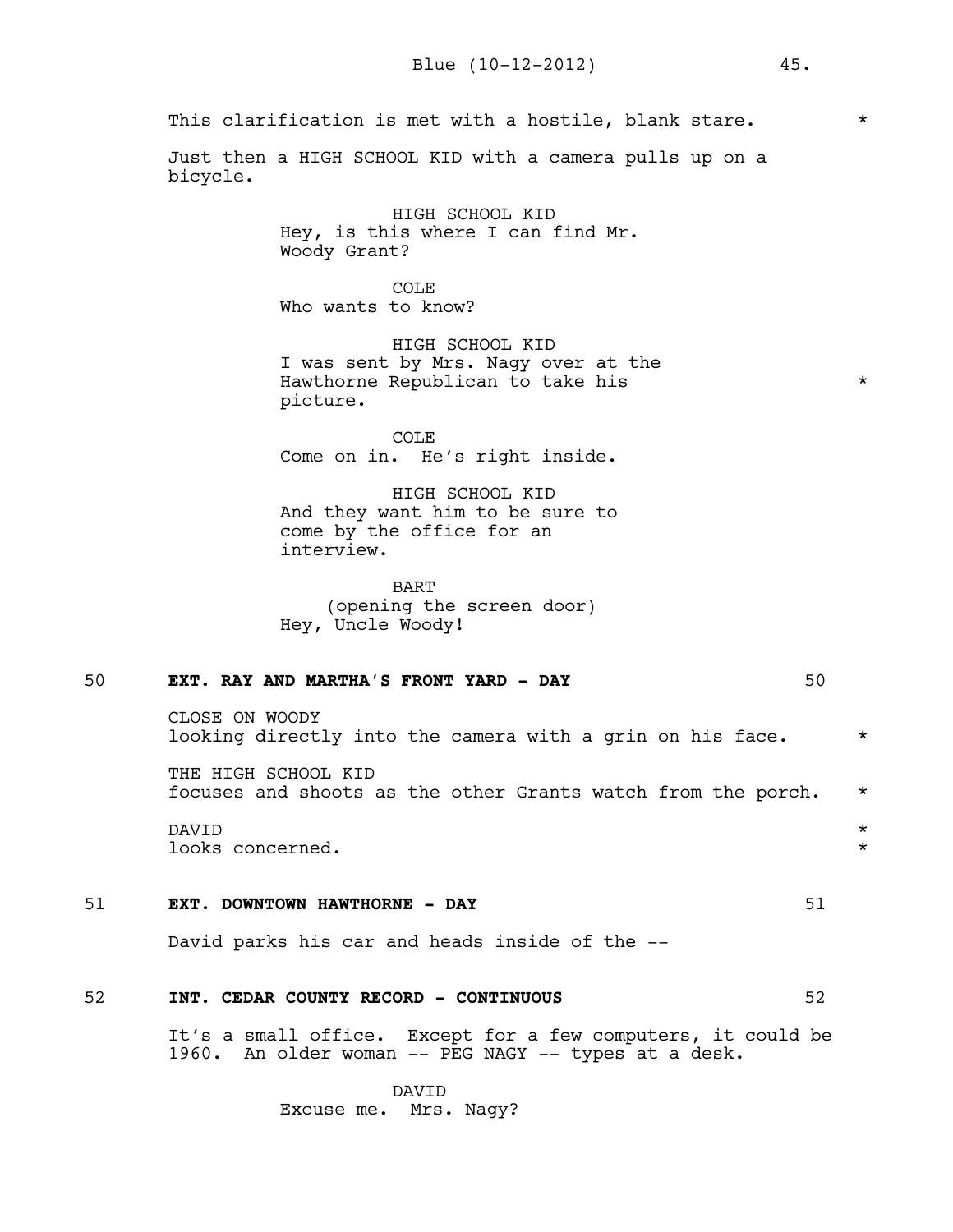PEG NAGY

Yes?

DAVID I'm David Grant, Woody's son.

#### PEG NAGY

Well, I'm very pleased to meet you. \* \* Your father is certainly quite the celebrity around here. Did Parker show up to take his picture?

#### DAVID

That's what I came to tell you about. Dad didn't win any lottery \* or sweepstakes or anything. He's a \* little confused about something he got in the mail, and it's gotten way out of hand.

PEG NAGY So he didn't win a million dollars?

DAVID

No, ma'am.

PEG NAGY Just goes to show you some things never change. He was always a little confused.

DAVID

You know my dad?

PEG NAGY It's all ancient history, of course, and I don't want to speak out of turn, but Woody and I used to go together.

DAVID You were his girlfriend?

PEG NAGY That's right.

DAVID What happened?

PEG NAGY Your mother is what happened. How is Kate?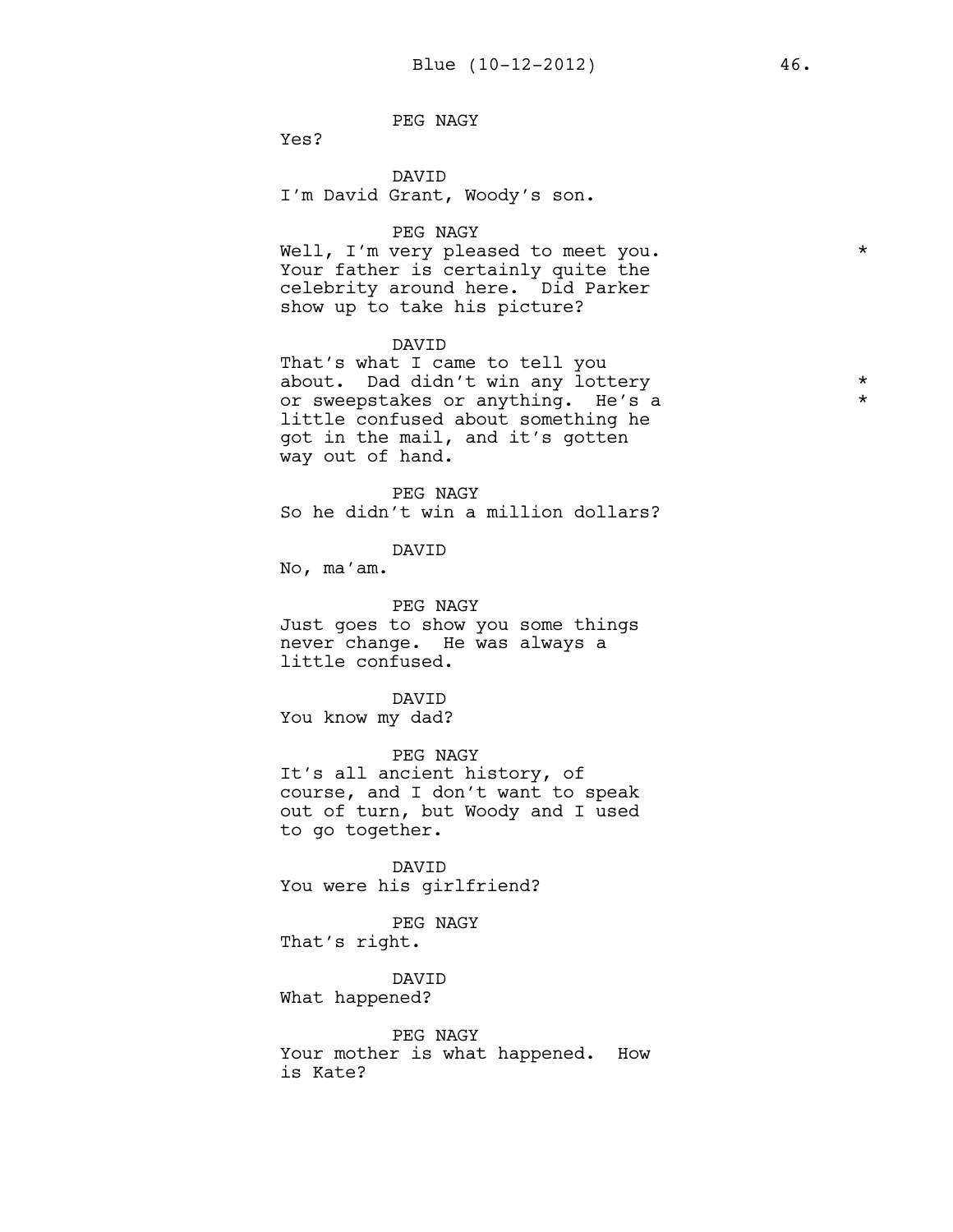DAVID Fine. She's here too.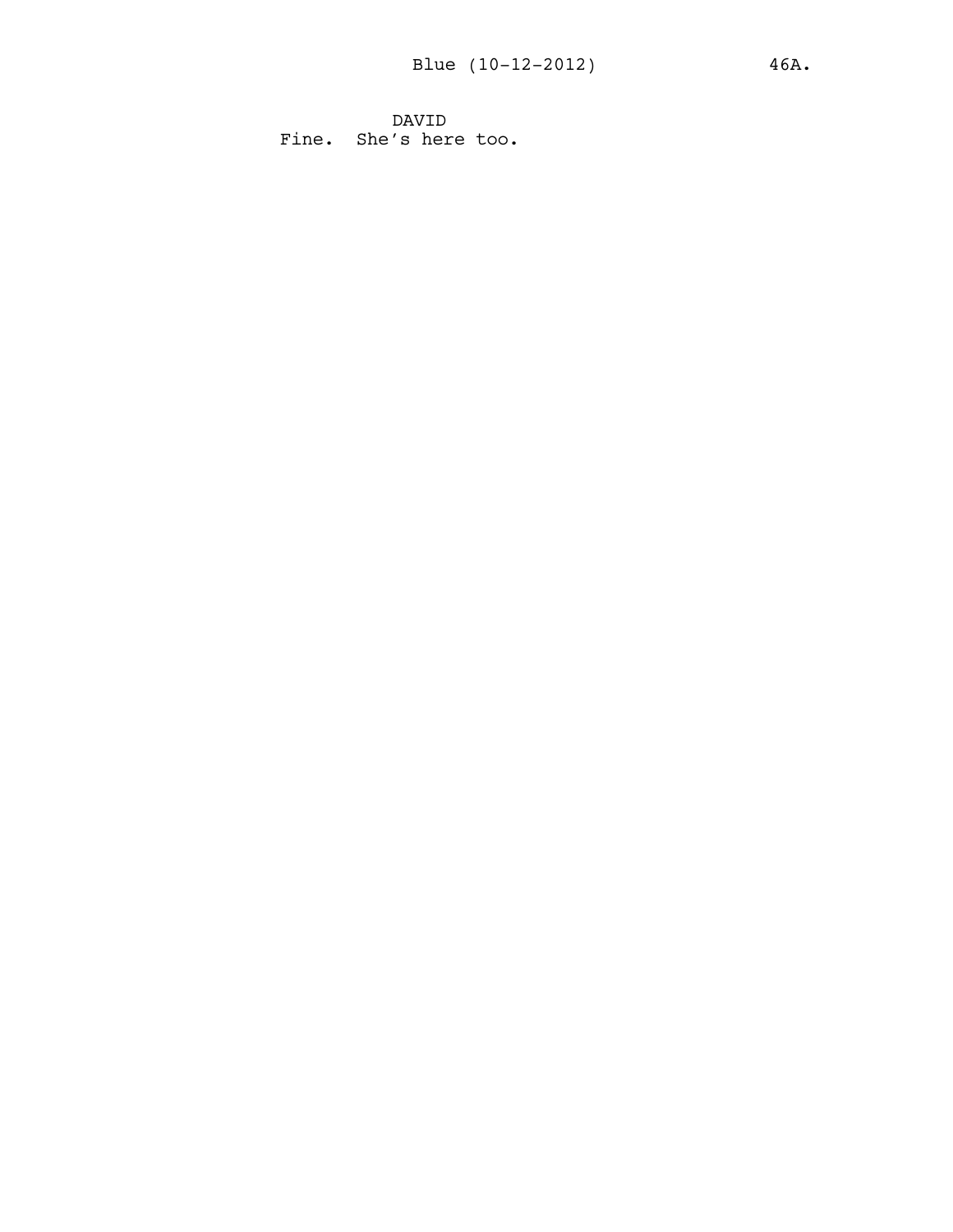PEG NAGY You tell her Peg Bender says hello.

DAVID She won't slap me, will she?

PEG NAGY Why would she? She won.

David looks at her. She smiles wistfully.

PEG NAGY (CONT'D) Water under the bridge. Don't get me wrong, I married a wonderful man -- we ran this paper together until he died -- had three children, eight grandchildren. I've got no complaints.

DAVID Was he drinking back then?

PEG NAGY Of course he was. It happens early around here. There isn't much else to do. Nowadays, of course, it's not just booze but all that other stuff. For Woody it got bad after Korea. He had a hard time over there.

DAVID I thought he was just a mechanic.

PEG NAGY Oh, he was, for the army planes. But he was shot down while being transferred. You knew that, right?

David looks at her with a puzzled expression.

LATER --

Peg leafs through a bound newspaper archive from the 1950s.

PEG NAGY (CONT'D) Here it is. Woody, Verne, and Albert.

A HEADLINE reads "Grant Boys Return from the Fight" above photos of 20-year-old Woody and two of his brothers.

> DAVID They look like kids.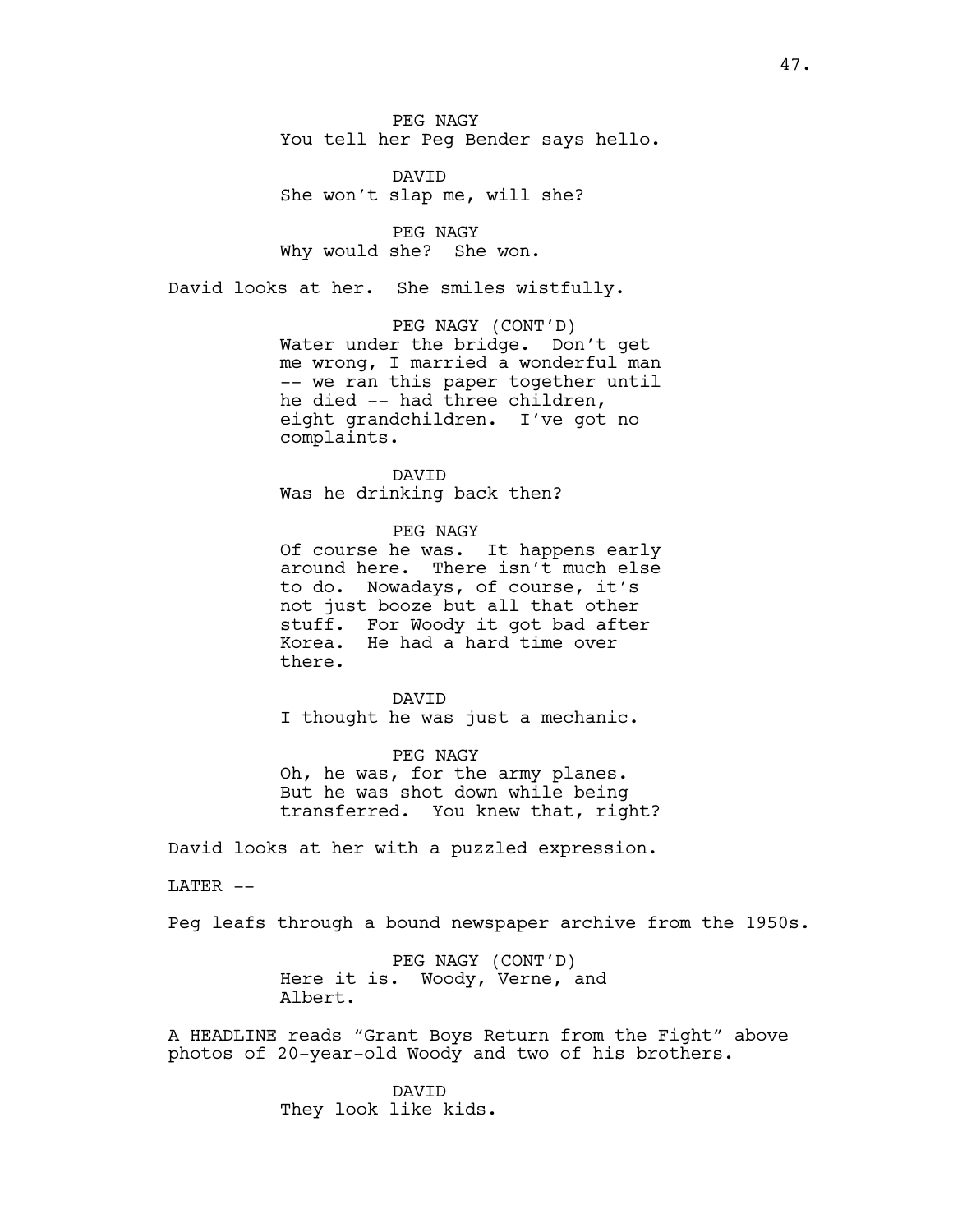#### PEG NAGY

Your dad was never much of a talker, and when he came back he  $*$ hardly said a word. But always very kind. People took advantage of him. He couldn't turn down a favor.

#### DAVID

Well, now that everyone thinks he's a millionaire, he's a big hero around here.

PEG NAGY I'm sorry I can't print that he is, but I won't print that he isn't either. I'll just do a little story on him and Kate stopping through town.  $\star$ 

DAVID Hard to imagine you and my mother fighting over the same man.

PEG NAGY I knew I didn't have a chance anyway.

#### DAVID

Yeah?

PEG NAGY I wouldn't let him round the bases.

David takes in this woman, wonders for a moment what he'd be like if this woman had been his mother.

#### 53 **EXT. STEAKHOUSE - NIGHT** 53

Establishing. It's Karaoke night.

#### 54 **INT. STEAKHOUSE - NIGHT** 54 **54**

David and his parents sit at a table reading their menus. Someone's singing at the little stage near the salad bar in the other room.

> KATE What're you having, old man?

WOODY Meat loaf.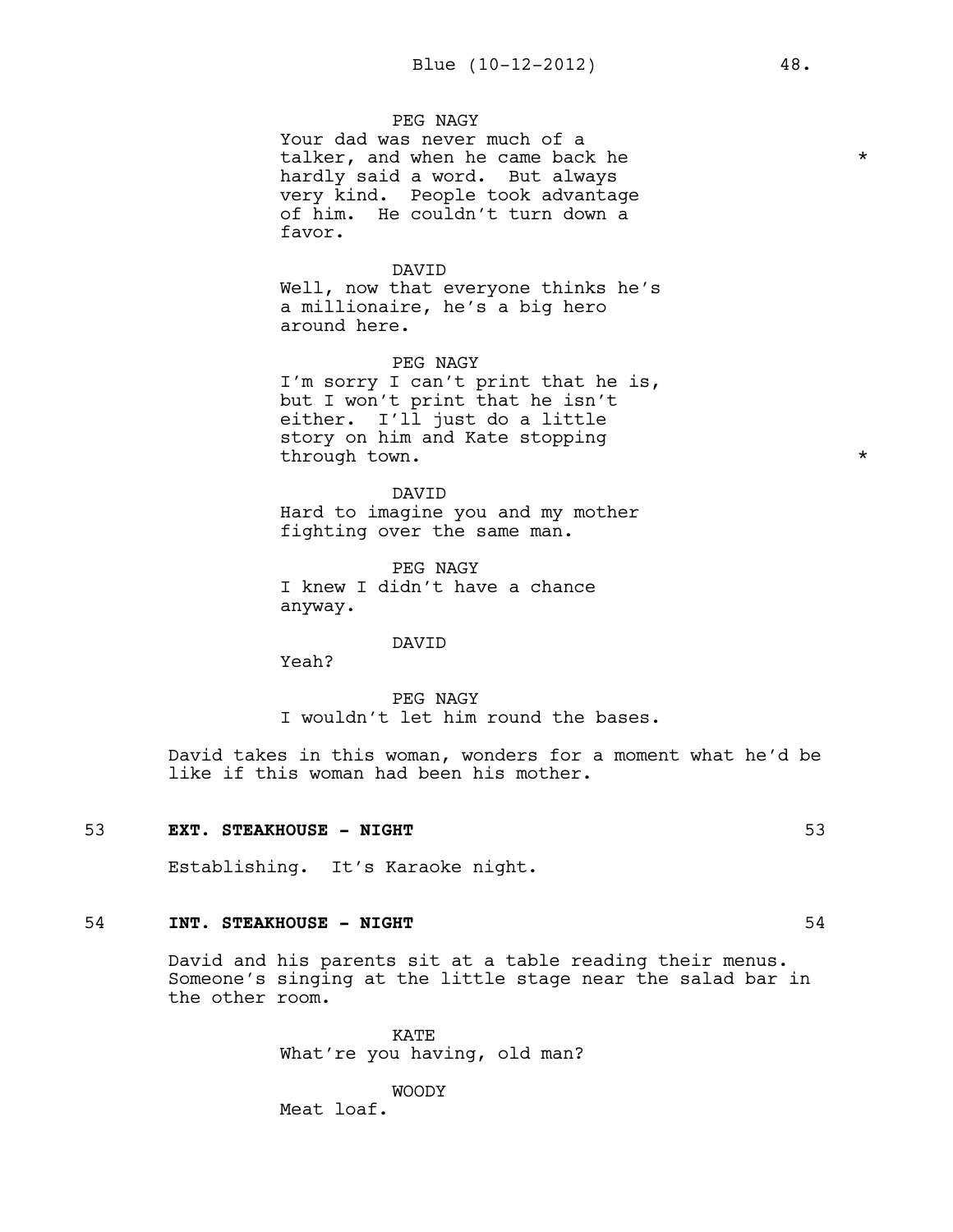KATE You been staring at the menu for ten minutes. Where does it say meat loaf? WOODY They should have meat loaf. KATE Well, they don't, so pick something else. The WAITRESS appears. WAITRESS Are we ready to order? KATE I knew it. DAVID Dad, do you know what you want? WOODY Do you have meat loaf? Kate rolls her eyes. WAITRESS No,  $I'm$  sorry, we don't. That's  $\star$ <br>
only on the lungh buffet only on the lunch buffet. WOODY Chicken then. WAITRESS Did you want the fried chicken, or the flame-broiled chicken breast? WOODY Fried. KATE He'll have the flame-broiled. WAITRESS And you, ma'am? KATE

I was thinking of having the roast beef, but now I'm not sure. What do you recommend? What's good here?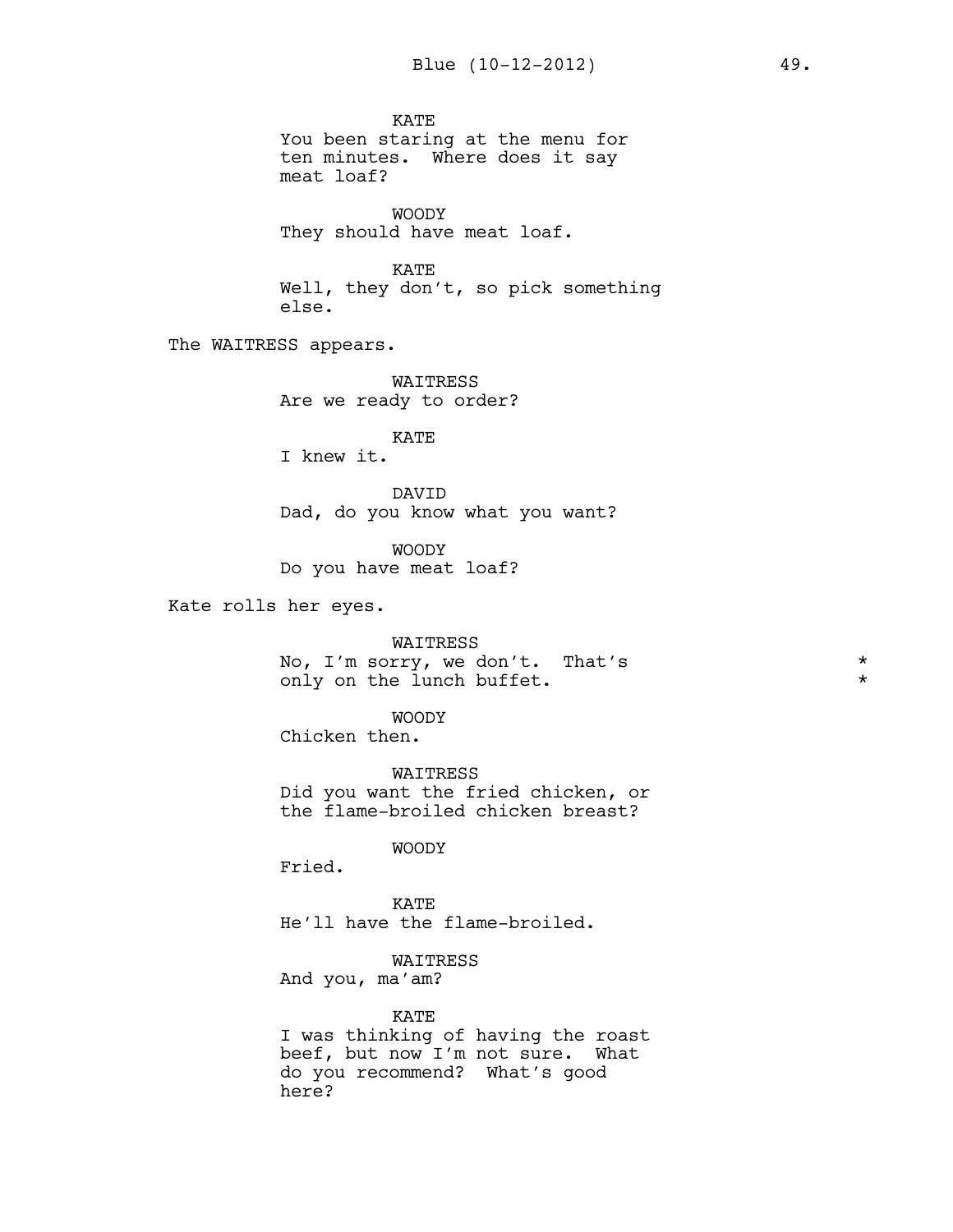**WATTRESS** Well, it's all good, but I'm real partial to the tilapia. KATE No, I want the roast beef. DAVID I'll have the tilapia. WAITRESS<br>et to belp vourselves to  $\star$ Don't forget to help yourselves to \* the soup-and-salad bar.  $\star$ She leaves. Just then -- a new VOICE starts singing.  $*$ KATE Oh my God, that's Ed Pegram singing.  $\star$ They look over and see Ed. He's not great, but not bad. \* DAVID Maybe we should go ask for the compressor. WOODY He'll give it back. KATE He always had a nice voice. It was the only nice thing about that bastard. WOODY He's all right. KATE All right? Did you know he was always trying to get in my bloomers? DAVID Jesus, Mom, was the whole town trying to seduce you? KATE These boys grow up staring at the rear ends of cows and pigs. It's only natural that a real woman's going to get them chafing their pants.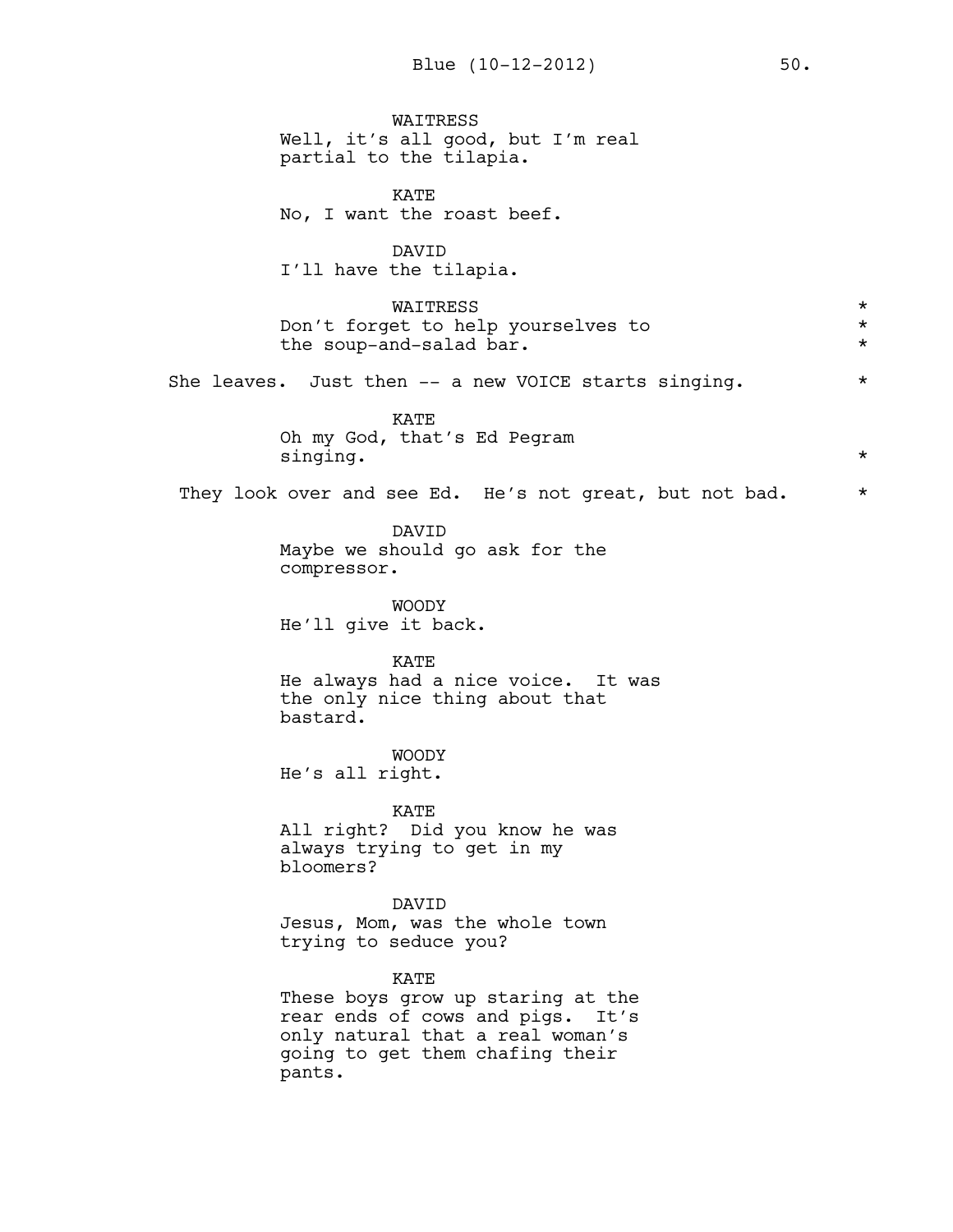DAVID Mom, please don't talk about that kind of stuff right before we eat.

KATE (softening) Oh, you were always such a sensitive boy. And such a beautiful boy. Why, when you were a baby, people used to stop me on the street and tell me how beautiful you were. A lot of them thought you were a girl. Isn't that right, Woody -- people used to stop me on the street to say how beautiful David was?

WOODY

I dunno.

Ed Pegram pauses singing to make an announcement.

ED PEGRAM Hey, everybody, we've got a celebrity here -- my old friend and the rich man you've all been hearing about -- Woody Grant. Woody, take a bow!

The other diners applaud. Woody looks confused.

DAVID Stand up, Dad.

WOODY

What?

KATE Don't encourage this nonsense.

DAVID Dad, stand up. It's for you.

KATE Just do it and get it over with.

Woody stands and realizes the growing applause is for him. He turns to look at everyone, enjoying this once-in-alifetime experience.

> ED PEGRAM Roslyn, you'll be getting a big tip from that table tonight!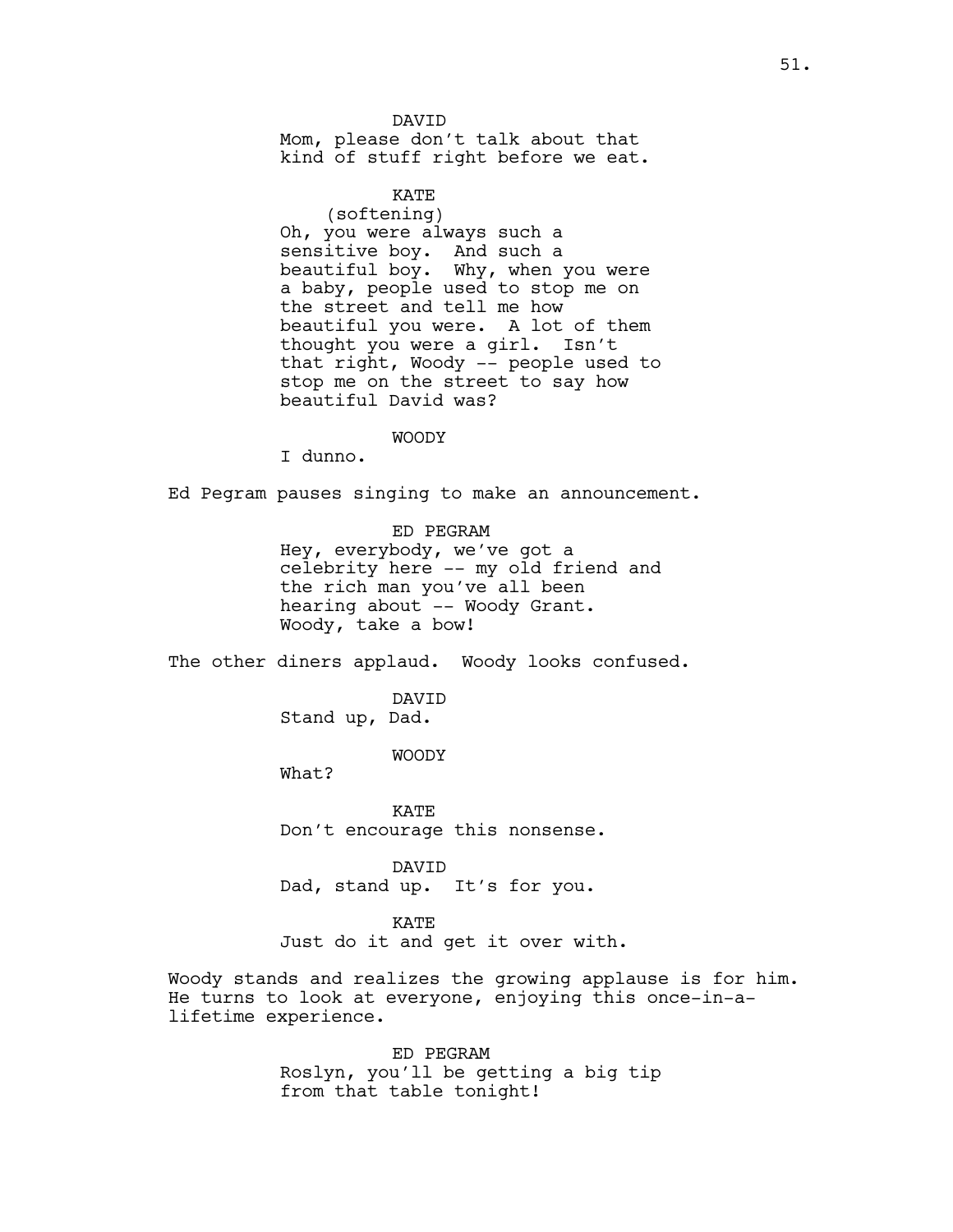**KATE** 

Okay, you ham, that's enough.

She tugs him back down into the booth.

ED PEGRAM And Kate, I guess that makes you a millionairess! Why don't you take a bow too, Katesy-Kate?

Kate rolls her eyes before getting up and going through the motions. At first polite, she soon allows herself to bask.

#### 55 **INT. STEAKHOUSE BATHROOM - NIGHT** 55

David is washing his hands when Ed Pegram enters.

ED PEGRAM Hey there, little Davey. I was hoping to run into you.

DAVID Yeah, big Ed. What can I do for you?

ED PEGRAM I want you to know I think the world of Woody. Always a good man.  $*$ 

DAVID

Thank you.

#### ED PEGRAM

Heart of gold. No secret, though,  $*$ Woody drank quite a bit when we had the garage. Messed up a lot of jobs and let a lot of money walk. He was older than me, kind of like a big brother, Korea vet, the whole nine yards. I wanted to show him some respect, and I loaned him a ton of dough I never saw again. So seeing as how he's come into some cash lately, some no-foolin'-around cash he didn't even have to work for, seems to me it'd only be fair to settle up.

DAVID You want your \$800 back?

ED PEGRAM Woody owes me a lot more than that.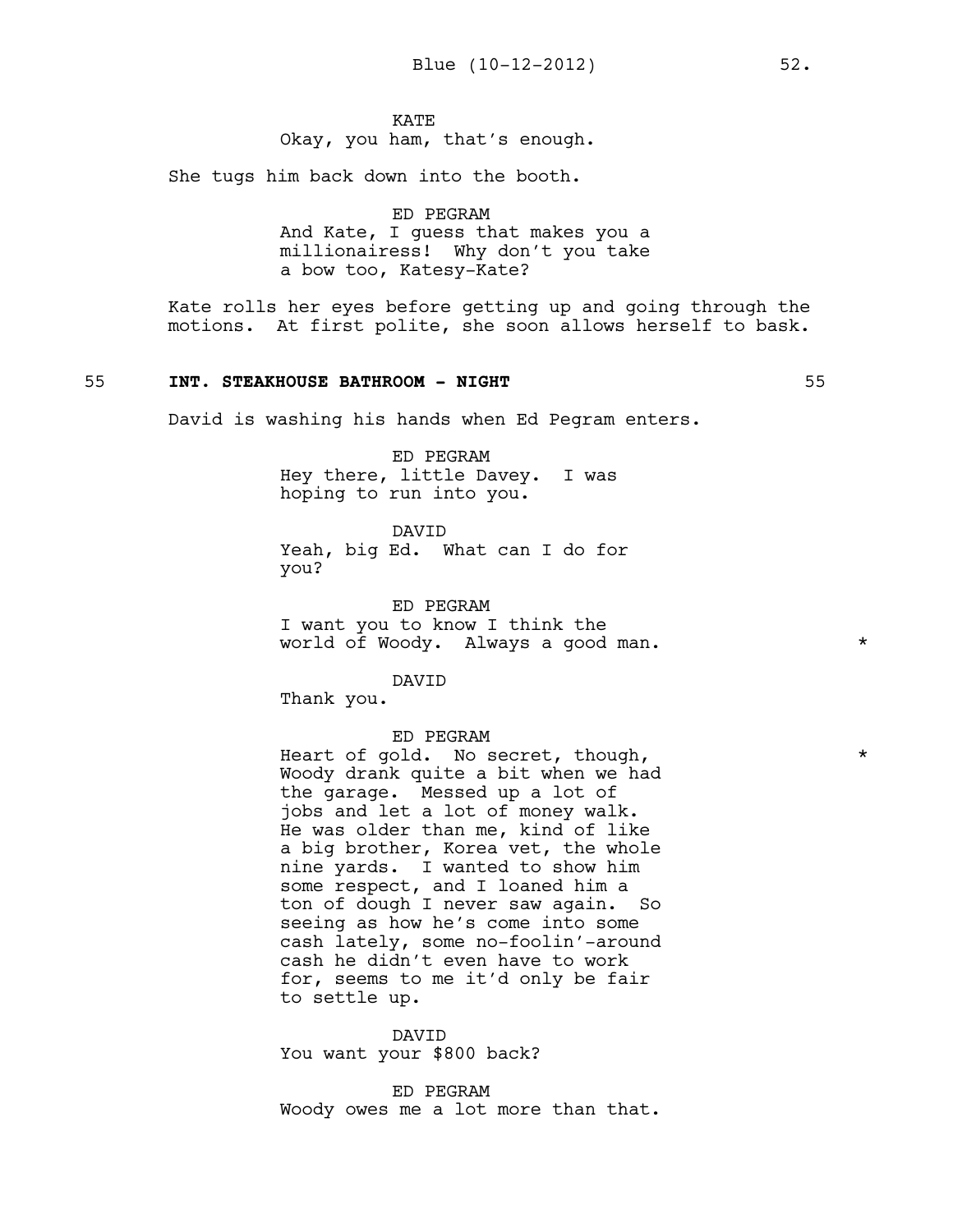#### DAVID

I'm sorry to break it to you, but my dad didn't actually win anything. It's all a big misunderstanding. You know Woody. You can understand that.

#### ED PEGRAM

Right, so you're all headed to Lincoln to visit the roller-skating museum. Look, Davey, I really don't want to bring a lawyer in on this.

DAVID

Lawyer? What's the statute of limitations on bullshit?

Ed lays an arm on David's shoulder.

#### ED PEGRAM

I'm a man with a real strong sense of right and wrong. And if Woody hit it rich and I don't see any of it, well, that's wrong. And I will make it right.

DAVID Are you threatening my family?

Ed withdraws his arm and grins.

#### ED PEGRAM

Threatening? No, that would be wrong. Hey, I'm the victim here. Just food for thought. Now, if you'll excuse me, I got to take a leak real bad. You know beer - you just rent the stuff.

Ed takes a stand at the ice-filled urinal. David leaves.

#### 56 **INT. STEAKHOUSE LOUNGE - NIGHT** 56

David returns to find his parents finishing a conversation with old friends DALE AND KATHY SLAASTED.

> DALE Great to see you again, Woody. We're real happy for you. Buy a boat and go fishin' -- that's what I'd do.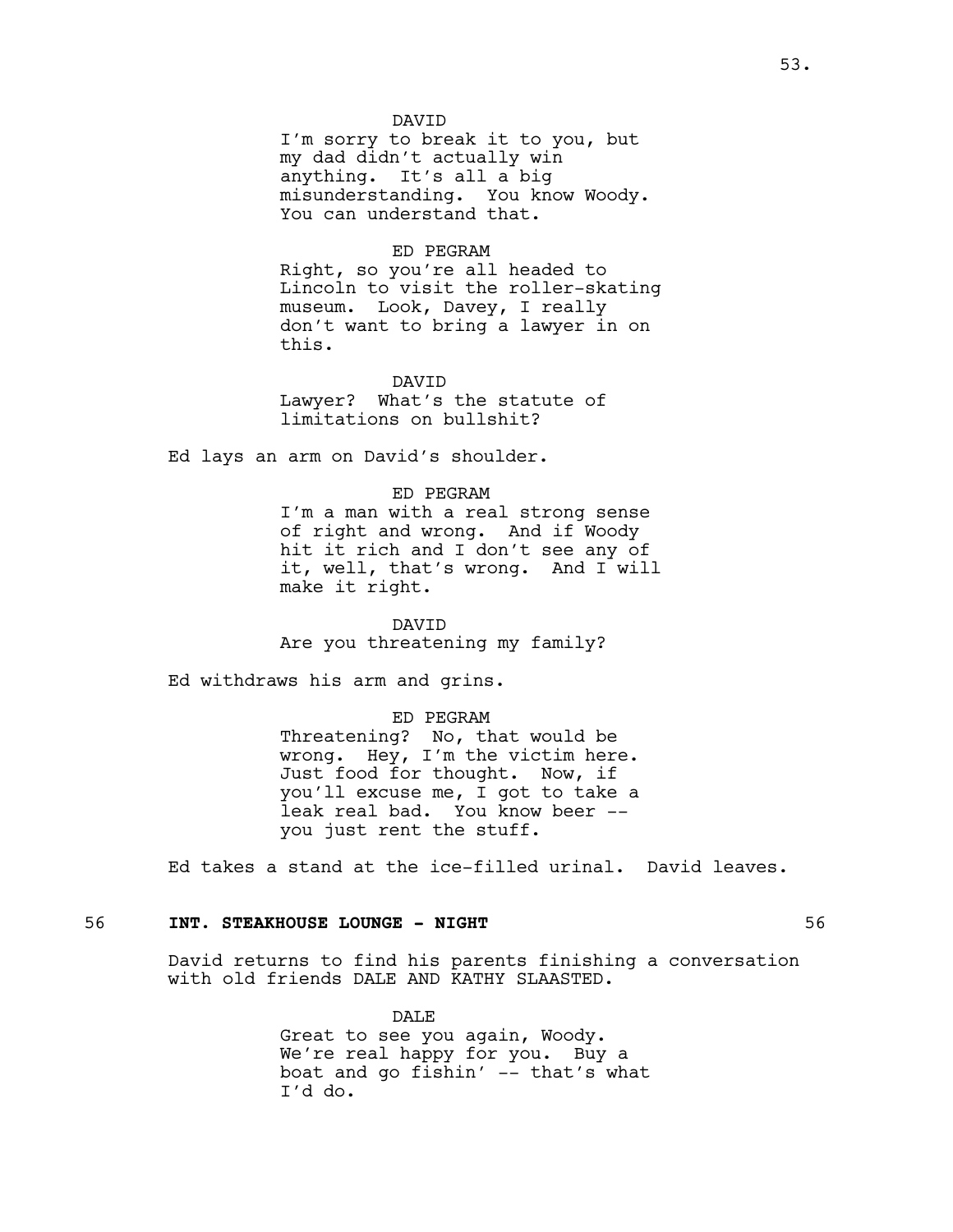WOODY

I just might.

KATE David, you probably don't remember Kathy and Dale Slaasted.

DAVID

Hi, how are you?

KATHY

Oh, David Grant, I never would have recognized you in a million years, how you've grown. You were such a beautiful little boy.

KATE I keep telling him. (to David) You see?

KATHY Like a little prince made out of porcelain.

DAVID

Thank you.

KATHY

Okay now. You all take care. Enjoy spending the loot.

The Slaasteds leave. David sits.

DAVID I just had an interesting conversation with Ed Pegram in the men's room.

KATE What did he want?

DAVID Some of Dad's money.

KATE Lord almighty, that man's brain keeps getting smaller, and his balls keep getting bigger.

WOODY I can lend him a couple of bucks if he's hard up.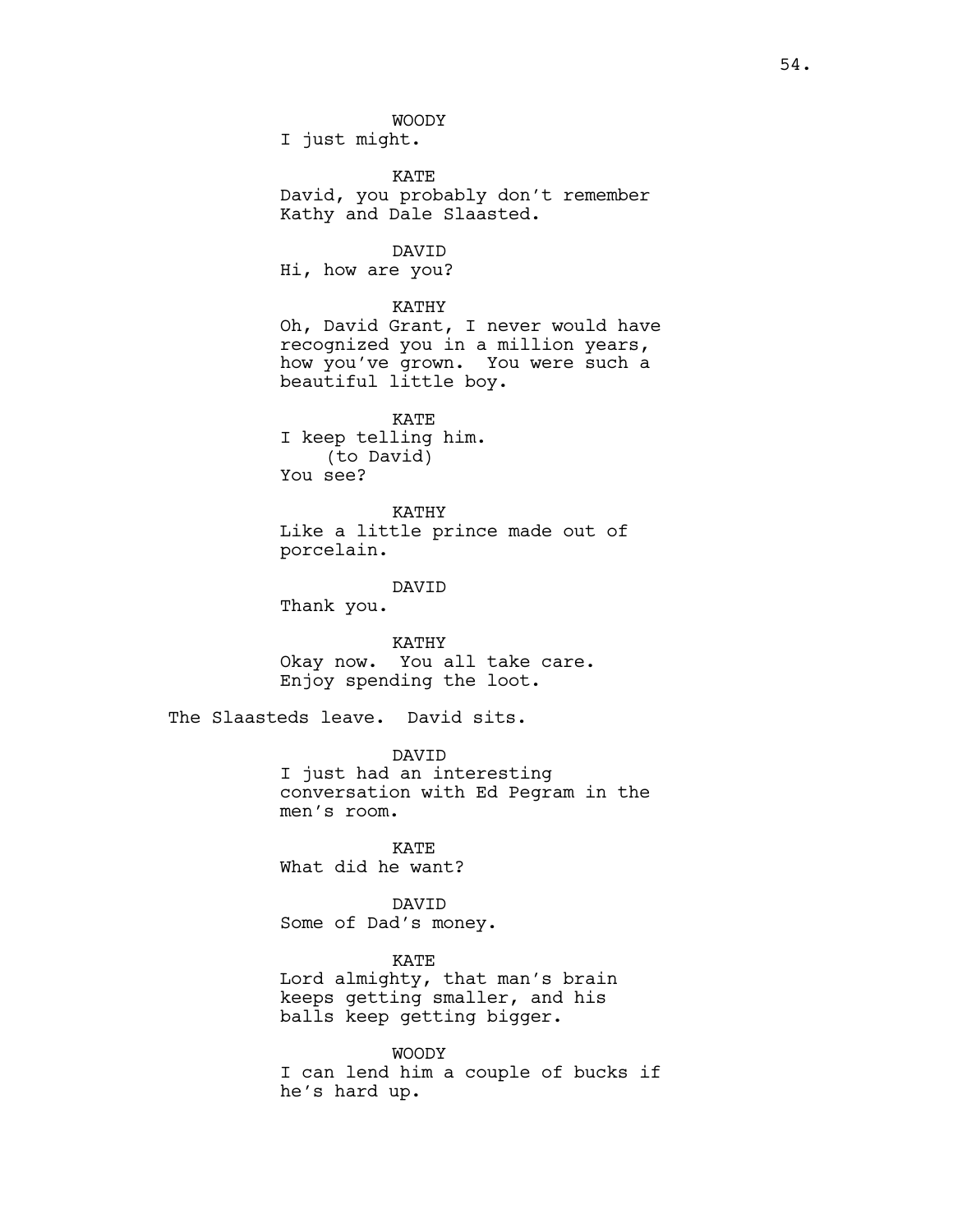## Like hell you will.

# 57 **EXT. RAY AND MARTHA'S HOUSE - NIGHT** 57

Establishing.

#### 58 **INT. RAY AND MARTHA'S SPARE BEDROOM - NIGHT** 58

David wakes up, needing a moment to realize where he is - on a trundle bed beneath the bed where his parents lie asleep.

He sits up and watches them, wondering who these people assigned to be his parents really are, and how absurd it is for a 40-year-old man to be sleeping next to his parents.

He lies back down and closes his eyes.  $*$ 

#### **THE NEXT MORNING --**

Hair disheveled and face unshaven, Woody, looks into camera.

WOODY Wake up. Hey you, wake up. Wake  $\star$ up now.

David groggily comes to, coughing.

DAVID What's up, Dad? What's wrong?

WOODY Are we going to Lincoln today?

DAVID

Tomorrow.

WOODY Why not today?

DAVID Today's Sunday. Lincoln's closed. And all your brothers are coming  $*$ over today, remember?

WOODY Some of them are dead.

DAVID The dead ones won't be here.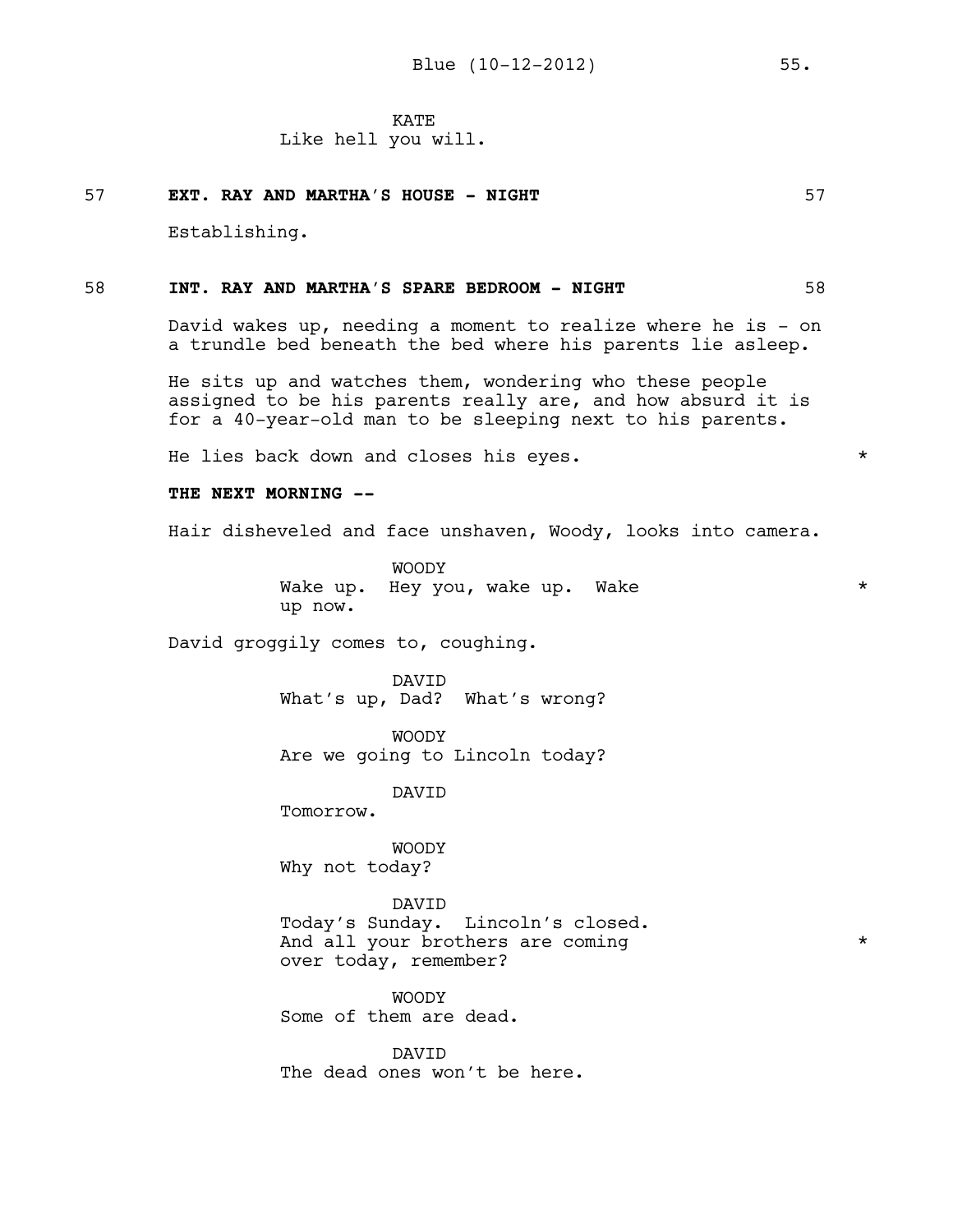WOODY Oh. But goddammit, if I don't get to that money, they'll give it to \* somebody else! \*

David crawls out of bed.

DAVID Say, Dad, do you remember a gal you used to go out with named Peg Bender?

#### WOODY

When?

DAVID Last week. What do you mean when? Years ago, before you were married. Peg Bender.

WOODY I don't know. Why?

Woody looks at the ground, then turns to leave.

WOODY (CONT'D) That was a long time ago. What're you bringing that up for?

#### 59 **INT. RAY AND MARTHA'S LIVING ROOM - DAY** 59

A pro football game is on TV.

David sits among Woody and five of his BROTHERS -- Ray, VERNE, CARL, CECIL, and ALBERT, all in their 60s and 70s.

A couple of other male COUSINS are there too -- one named RANDY -- but no Cole and Bart.

#### 60 **INT. RAY AND MARTHA'S KITCHEN - DAY** 60

The kitchen is abuzz as the Grant wives prepare supper --Kate, Aunt Martha, AUNT BETTY and AUNT FLO. Maybe there's another middle-aged DAUGHTER OR TWO.

> AUNT BETTY I didn't see your boys out there, Martha. Where are Cole and Bart?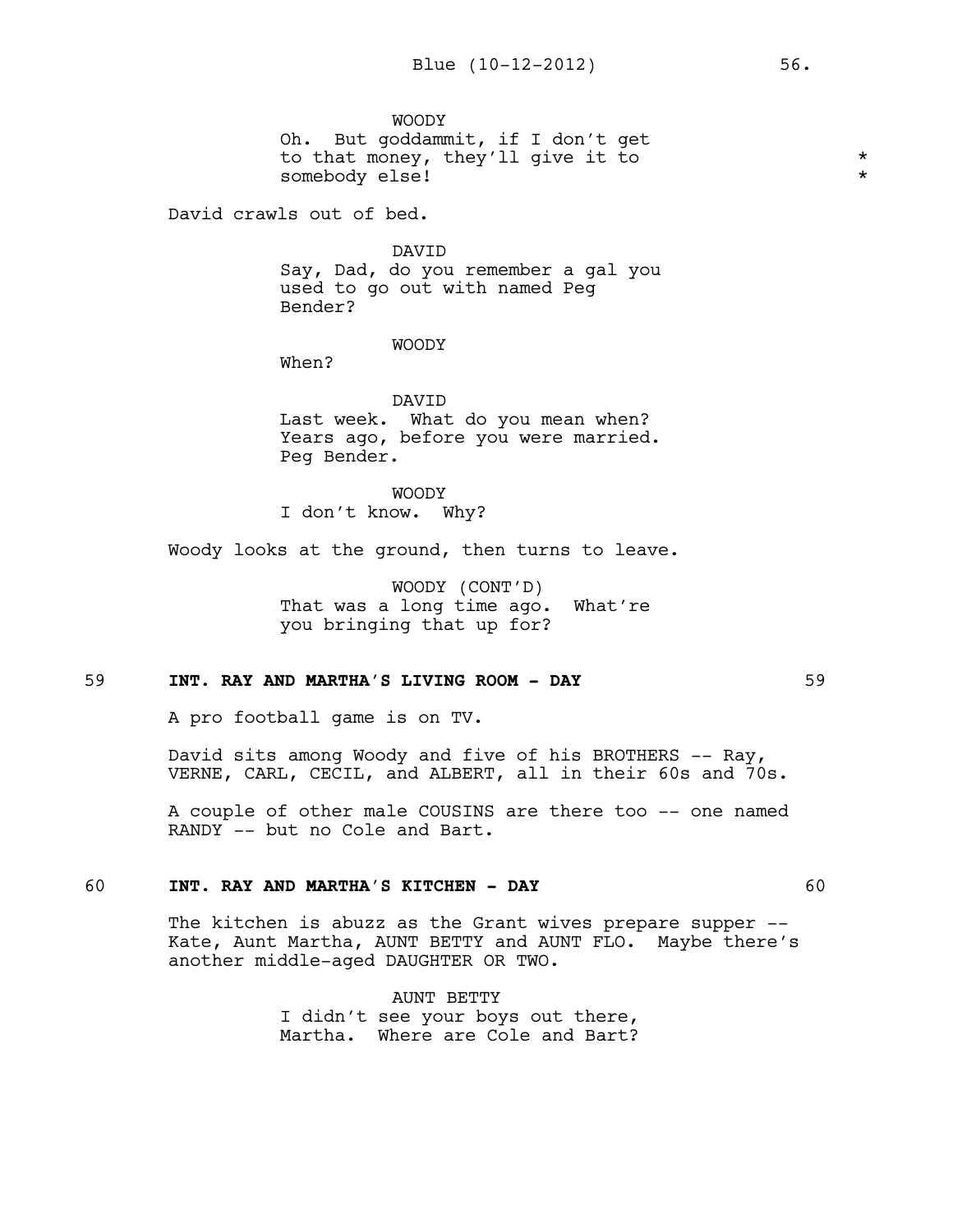AUNT MARTHA Oh, they're out volunteering today. Picking up trash out by the highway.

#### AUNT BETTY

That's nice.

AUNT MARTHA They'll be back for supper.

KATE It's community service. On account of Cole's rape.

AUNT MARTHA Sex assault. Not rape.

KATE What's the difference?

AUNT MARTHA There's a big difference. Cole can explain it better than I can. And Bart doesn't have to be there. He's volunteering.

AUNT FLO Oh, that's nice.

#### 61 **INT. RAY AND MARTHA'S LIVING ROOM - DAY** 61

The men continue sipping their beers in front of the TV.

UNCLE RAY Verne, you still drive that Chevy?

UNCLE VERNE

The what?

UNCLE RAY The Chevy. That Impala you used to have.

UNCLE VERNE I never had an Impala.

UNCLE RAY Hell, I don't know what it was then.

Silence as they watch an incomplete pass.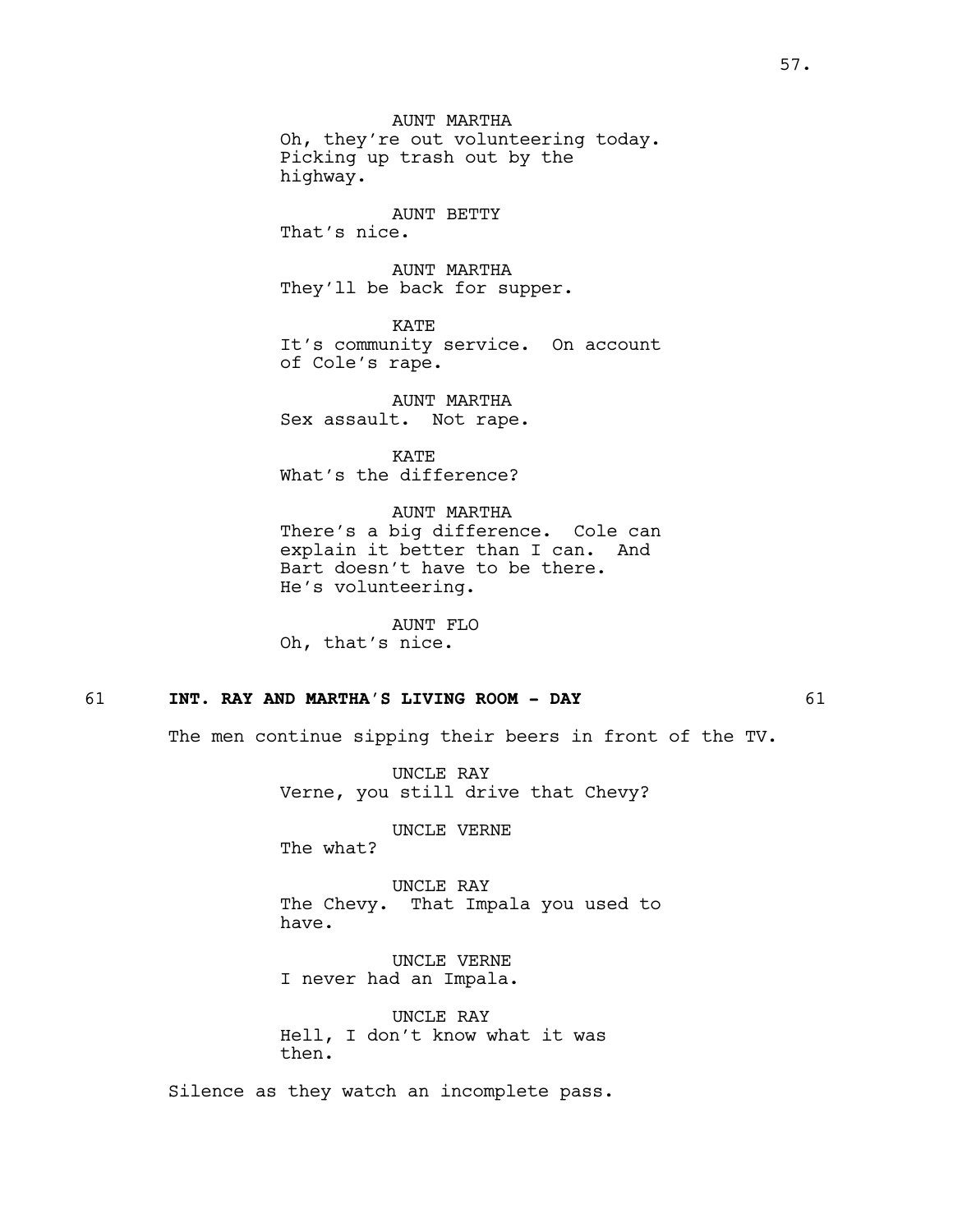UNCLE VERNE I had a Buick.

UNCLE RAY That's what it was. You still driving that?

UNCLE VERNE I haven't had that for years.

UNCLE RAY I thought you still had it.

David blinks in disbelief at this conversation.

UNCLE CECIL That was a '78, wasn't it?

UNCLE VERNE

'79.

UNCLE CECIL '79. Those were good cars.

UNCLE VERNE It was okay.

UNCLE RAY They don't make 'em like that anymore. Those cars'll run forever. Whatever happened to it?

UNCLE VERNE Stopped runnin'.

UNCLE RAY Well, they'll do that.

A knock on the front door.

UNCLE RAY (CONT'D)

Come in.

David's brother Ross enters.

ROSS Hey, everybody.

WOODY

Hi, Ross.

The other uncles and cousins chime in with grunted hellos, although no one gets up. Ross turns his attention to the TV.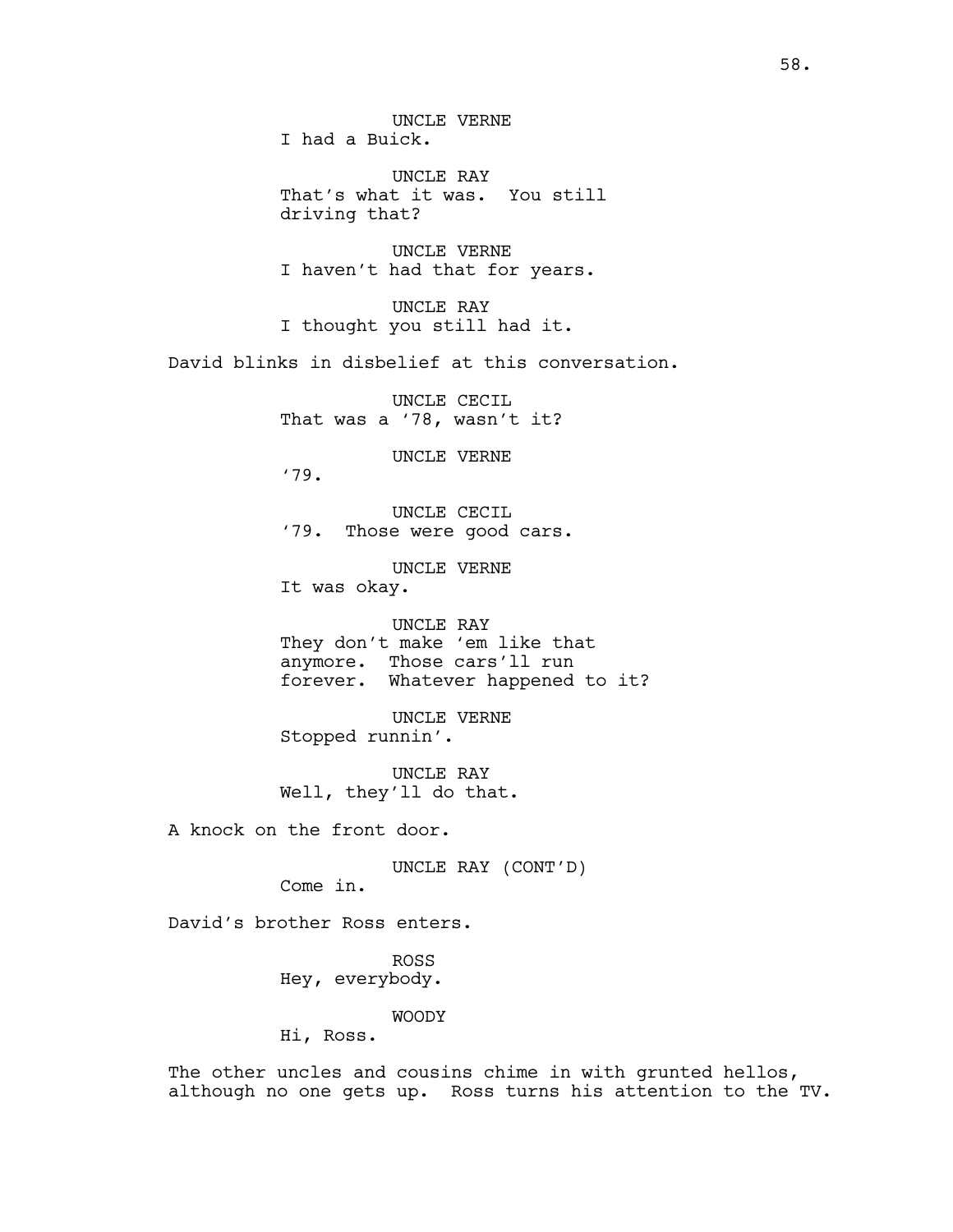DAVID How about Marcie and the kids?

ROSS Dance recital. Who's playing?

COUSIN RANDY Philadelphia-Miami. \*

DAVID How long did it take you to drive?

All turn their heads to Ross, waiting for the answer.

#### 62 **INT. RAY AND MARTHA'S KITCHEN - DAY** 62

It continues.

AUNT MARTHA Sharon's kids are always in trouble. And she's gotten really big -- she's gotta be at least - no offense, Betty -- how much does your Beverly weigh?

AUNT BETTY About one-ninety.

AUNT MARTHA Well, I quess she's around that, but you know she has a much smaller

frame so it really shows up on her.

KATE You're not serious.

AUNT MARTHA Oh, I'm serious, you should see her. She is fat.

#### 63 **INT. RAY AND MARTHA'S DINING ROOM - DAY** 63

The extended family eat elbow-to-elbow around the table. Cole and Bart have returned.

> COUSIN RANDY So Uncle Woody, you talk to the newspaper yet?

WOODY Not yet, but they had a kid come by and take my picture.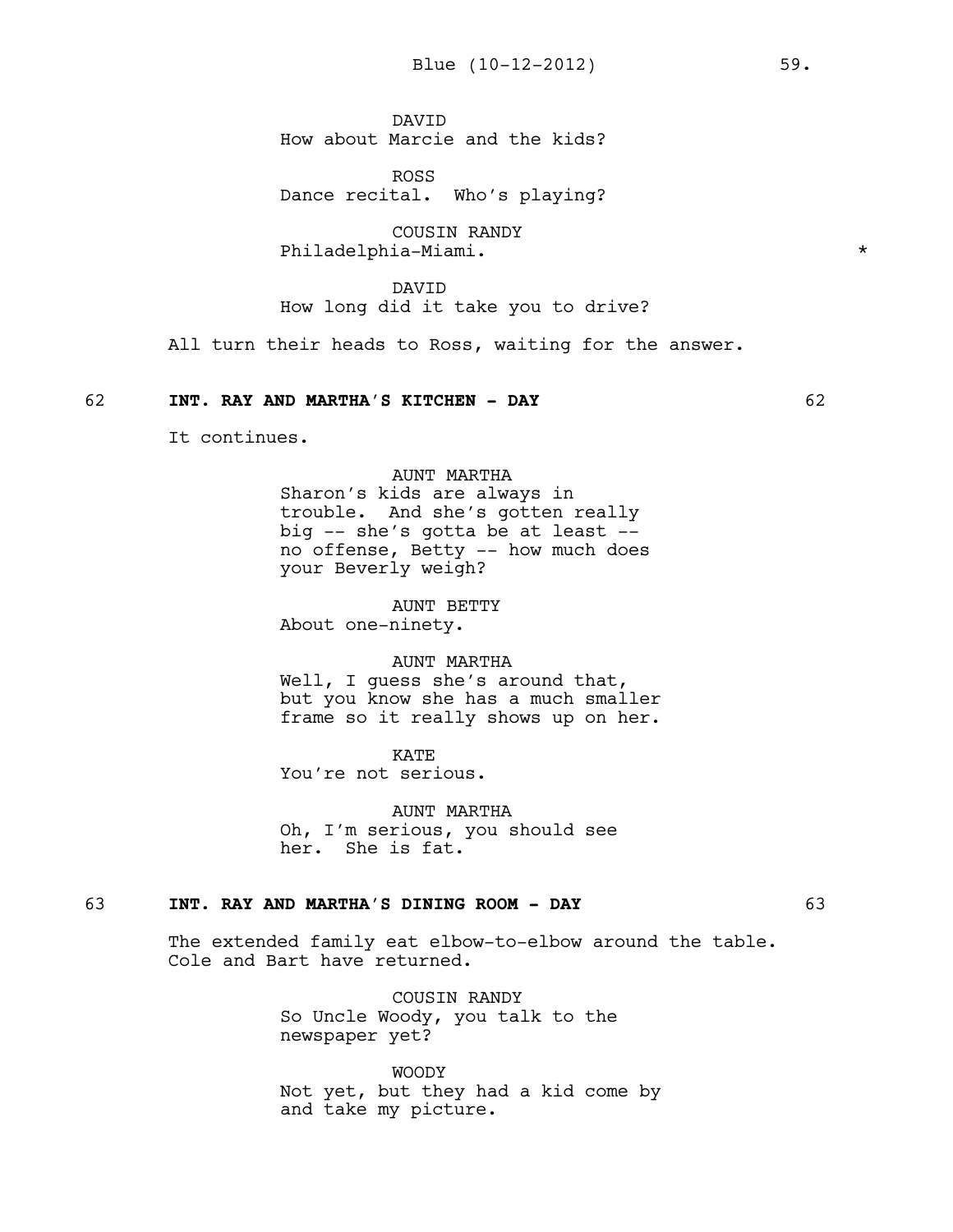DAVID I went by the office, gave 'em the lowdown.

AUNT FLO What's it like being a millionaire, Woody?

WOODY

It's okay.

AUNT FLO A million dollars. Can you beat that?

UNCLE VERNE  $\star$ Let's all raise a glass to Woody and Kate here.

They unceremoniously clink their glasses and beers together and resume eating. Ross looks at Kate, who rolls her eyes, helpless to fight the tide.

> ROSS Not trying to be a spoil-sport here, but you all know this is bull, right? My dad didn't win anything.

COLE Nice try, Ross.

BART We're way beyond that.

KATE (almost contrite) Ross is right. He didn't.

#### AUNT BETTY

Trying to keep it quiet so everybody don't come looking for a  $*$ handout, huh, Kate? Good for you.

UNCLE CECIL

No, that's right. Woody's not a millionaire yet. Let's all remember that. But tomorrow's a different story.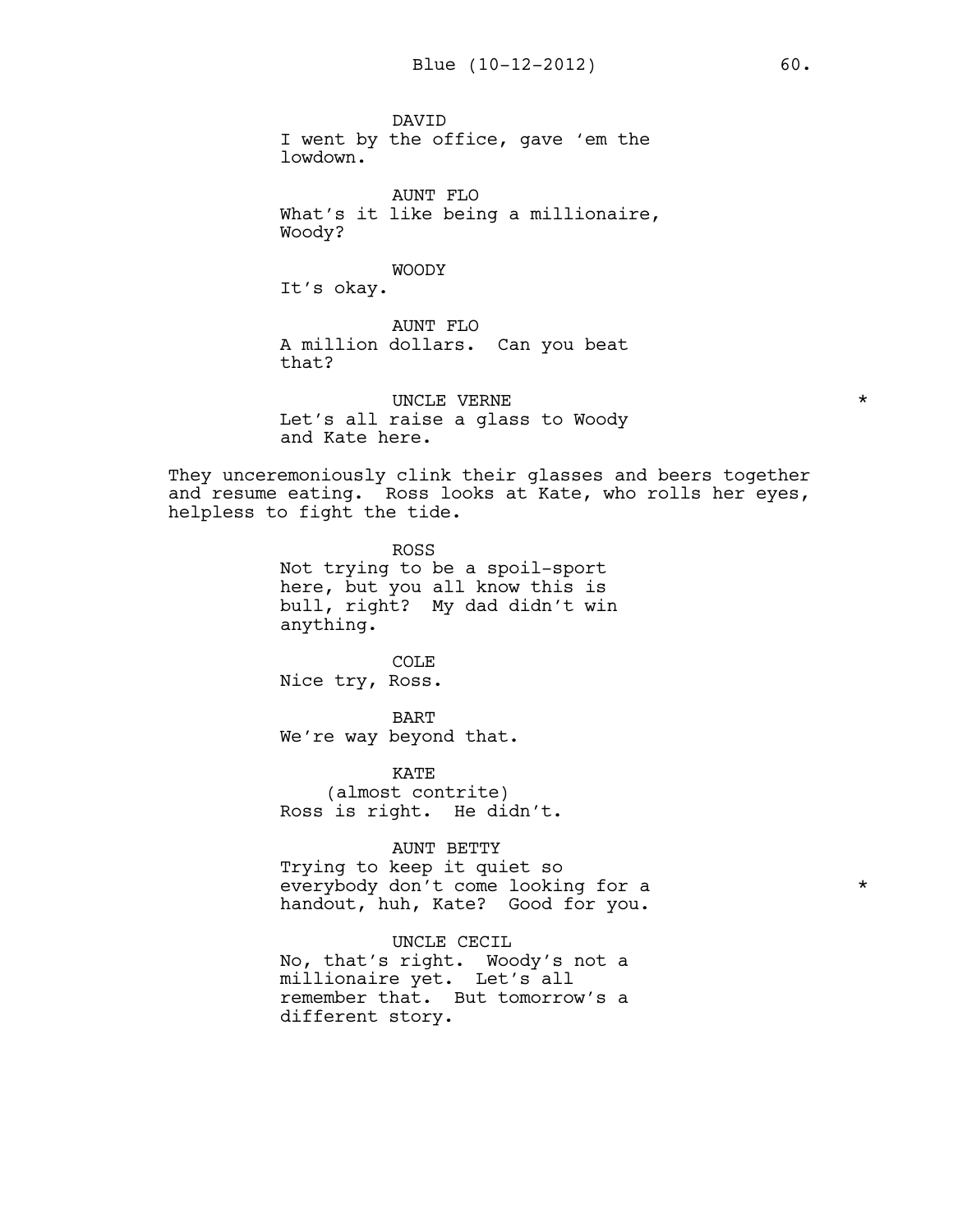AUNT FLO What's the first thing you're going to do with the money? The very first thing.

WOODY Get a truck. And a compressor.

UNCLE VERNE What the hell you want with a compressor?

WOODY I need it to paint.

AUNT BETTY Are you still working, Woody?

WOODY

No.

DAVID He just needs to replace the compressor Ed Pegram stole.

UNCLE CECIL Why don't you just get it back from him while you're here in town?

ROSS You think he still has it?

AUNT MARTHA That fool never gets rid of nothing. He's got a barn full of junk.

ROSS David. Let's go get it.

DAVID Dad, you want to get your old compressor back?

WOODY

I don't care.

#### KATE

You boys will do no such thing. Get yourselves shot for an old piece of garbage. Am I the only sane one in this family?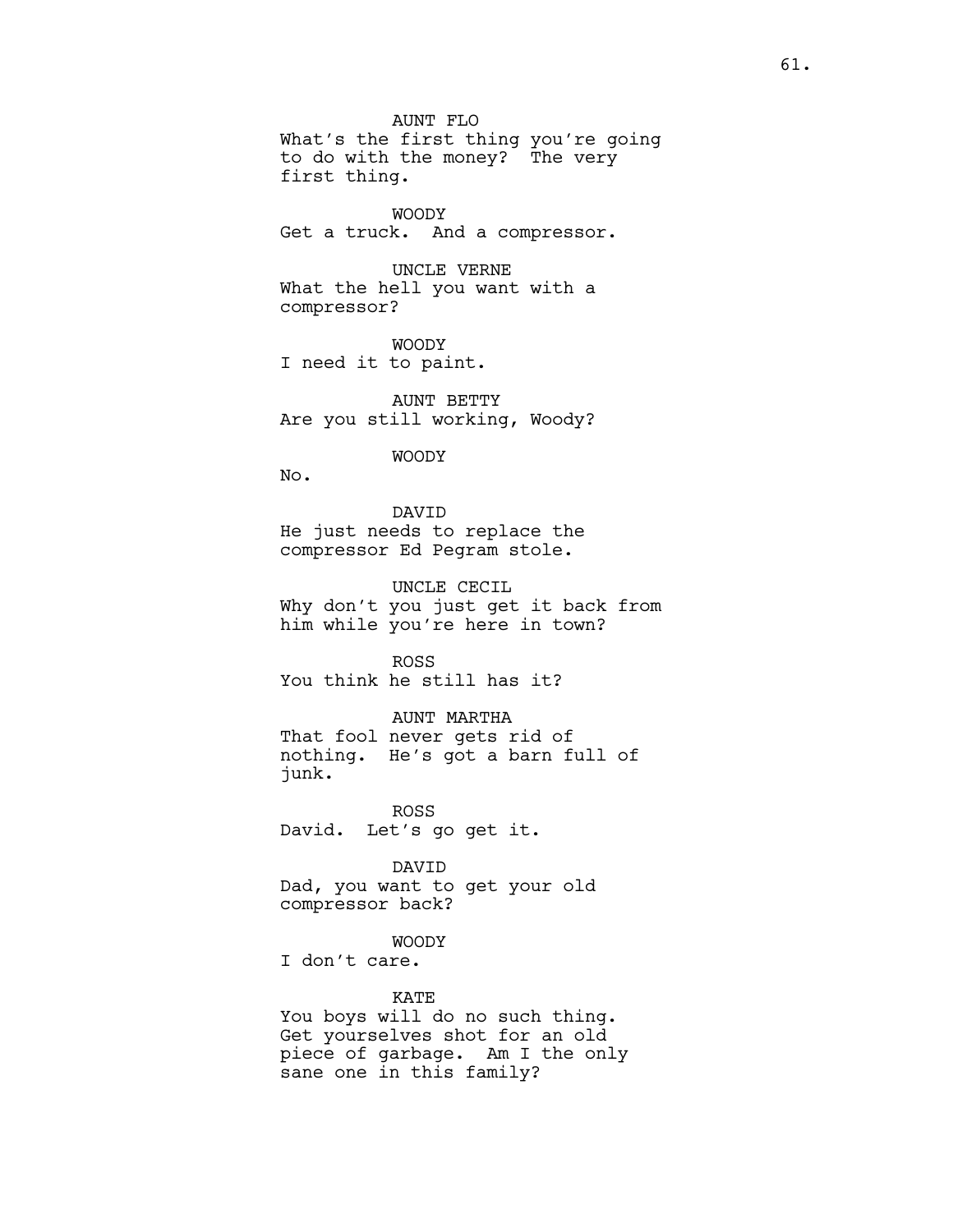But hey, Ross, I was thinking we could take a drive later to see Dad's old house, the old Grant house.

ROSS Is it still there?

UNCLE RAY Dan Conway farms the place, but he never tore it down. It's still sittin' there.

KATE Why would you want to waste your time seeing that? Must be filled with rats.

DAVID Dad, would you like to take a drive later to see the old homestead?

WOODY

The what?

ROSS David and I want to see where you grew up.

WOODY

What for?

#### 64 **EXT. RAY AND MARTHA'S HOUSE - DAY** 64

The relatives sit on the porch. Albert sits in a chair near the street. Ross and David wander out onto the front yard.

> ROSS What's Uncle Albert doing?

DAVID Watching cars go by.

They look -- there are no cars.

DAVID (CONT'D) Remember when they came up to visit when we were kids, and he'd take a chair out in the front yard every evening to watch the road?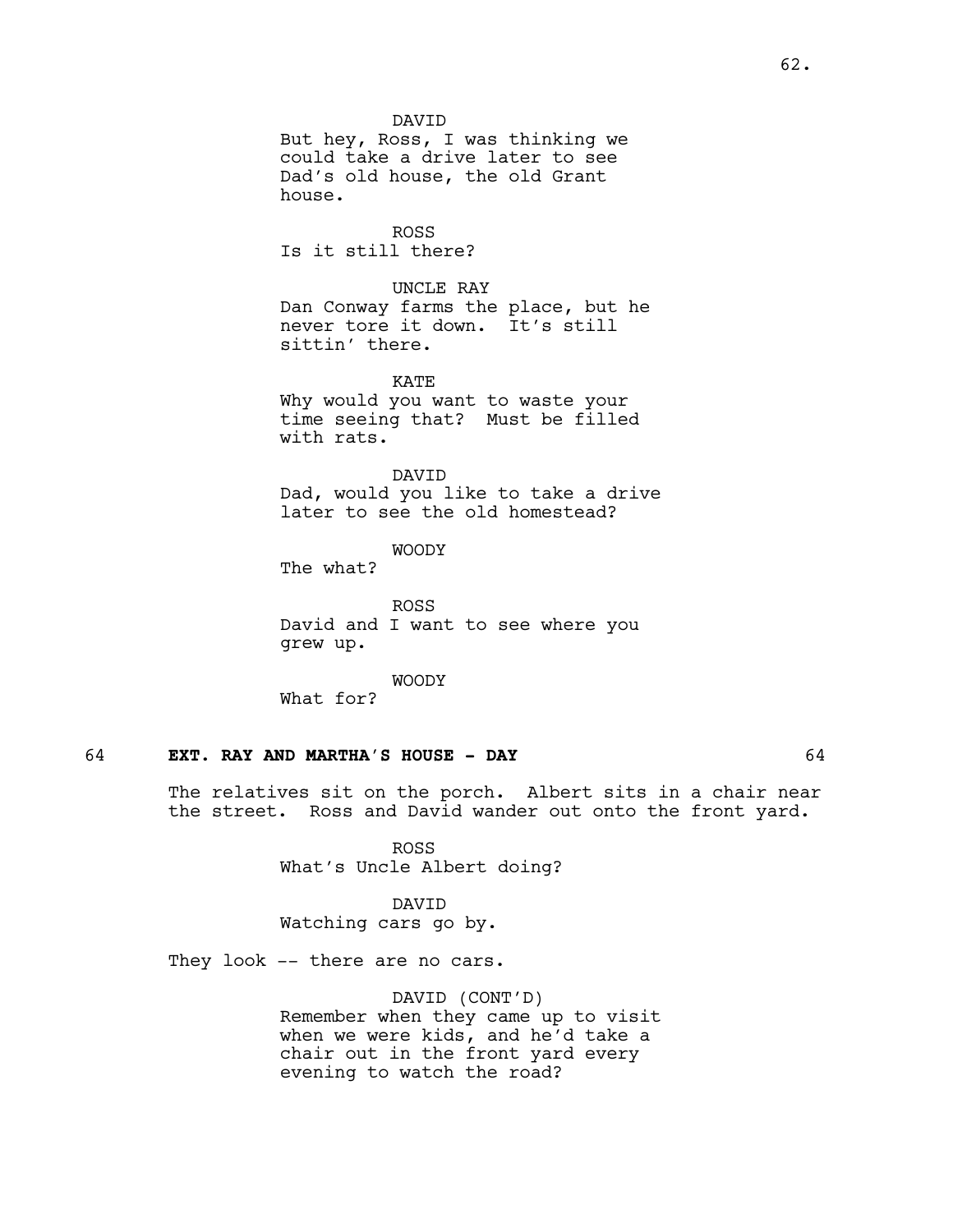Aunt Betty approaches with son RANDY. Behind them Bart and Cole amble down the porch stairs but for the moment maintain a respectful distance.

> AUNT BETTY It sure is good to see you boys again. We really can't let so much time pass again.

> > DAVID

Yeah.

ROSS Thanks, Aunt Betty. Great to see you too.

AUNT BETTY You know, there's something that's hard to bring up, but we think it deserves mentioning.

#### DAVID

What's that?

Aunt Betty seems uncomfortable, so Randy takes the lead.

#### COUSIN RANDY

You may not know it, but Uncle \* Woody used to have a lot of money problems, and family members would help him out from time to time. So in light of his good fortune, well,  $*$ we thought your family might want to make things right.

DAVID (glancing at Ross) I've been hearing that a lot lately.

BART

You know, Cole's and my folks wouldn't never say nothin' if it was just for them. But they're gonna need in on this deal too.

ROSS Are you saying you want money from us?

COUSIN RANDY We just figured that seein' how the family helped Woody out and all, kind of kept him on his feet...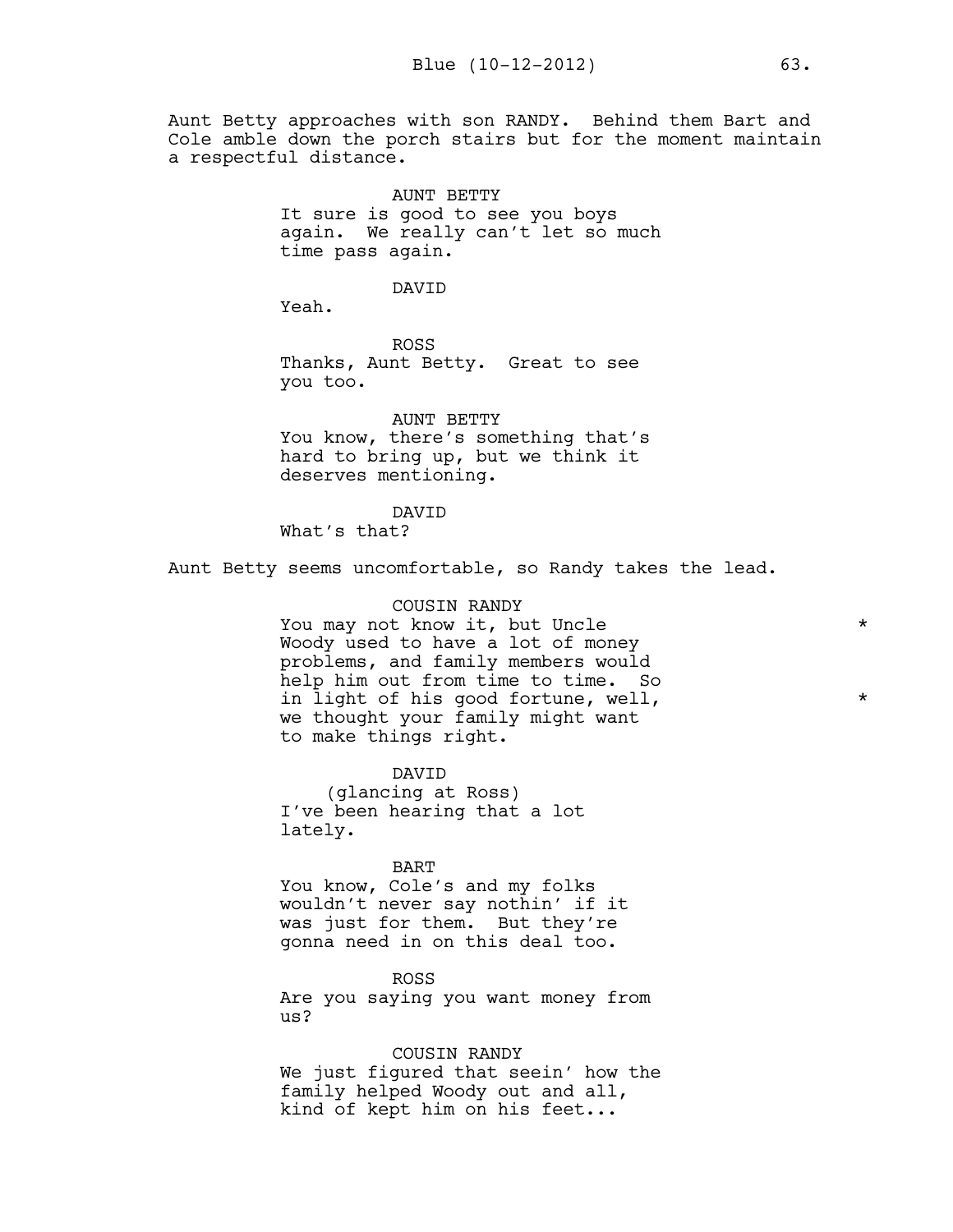AUNT BETTY Verne and I loaned Woody quite a bit, and it wasn't like we was rich. But he was my brother-inlaw, and we couldn't bear to see your family suffer.

ROSS

Aunt Betty, guys, look. Honestly, for real. Woody didn't win anything. It's a total sham.

BART You're a damn liar!  $\star$ 

COLE Don't feed us any of your bullshit, Ross.

ROSS You wanna go?

COLE Let's do it!

Ross and Cole make at each other like roosters, pushing and shoving. All the other relatives look, even Uncle Albert, now twisting around in his chair.

> ROSS Just watch the face, okay? I'm on TV.

KATE (rushing over) What's going on? Have you boys lost your minds?

DAVID Aunt Betty and her henchmen here are asking for reparations.

KATE

For what?  $\star$ 

ROSS They're after Dad's "winnings." They say he owes them money.

BART See? There *is* money.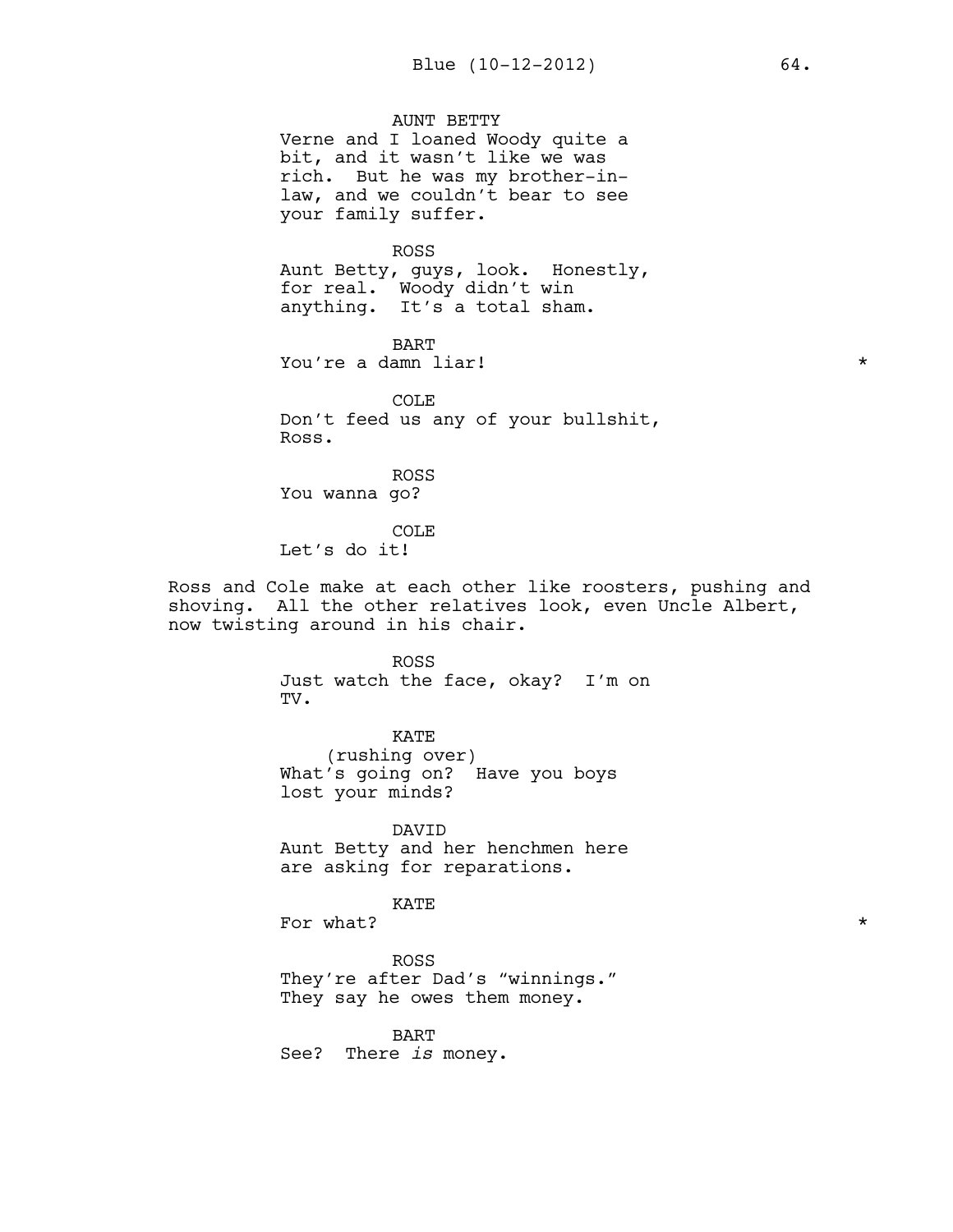**KATE** 

Owes them money? What on Earth are you talking about, Betty?

AUNT BETTY

Now, Kate, you know we used to help you and Woody out when he was drinking up everything he earned.

# **KATE**

You know as well as I do it was the other way around. You were always having him work on your cars for free, getting free gas --

#### COUSIN RANDY

Aunt Kate, we're not asking for much. Just a token.

## **KATE**

I kept records. The money you gave him didn't come close to what you owed. He couldn't say no to anybody, and it ruined him.

#### AUNT BETTY

I think you're having a senior moment here, Kate. Where do you think all that money come from when you got a bee in your bonnet to move to Billings and open a salon?

#### KATE

From my folks when they croaked, that's where! I can't believe the nerve of you people. Usually a person has to die before the vultures start circling.

#### COUSIN RANDY

Calm down, Aunt Katie. We didn't mean nothin' by it. We was just doing you a courtesy before we talk to Woody direct.

KATE

Don't you dare think about asking that poor man for money.

#### BART

He ain't poor. He's rich.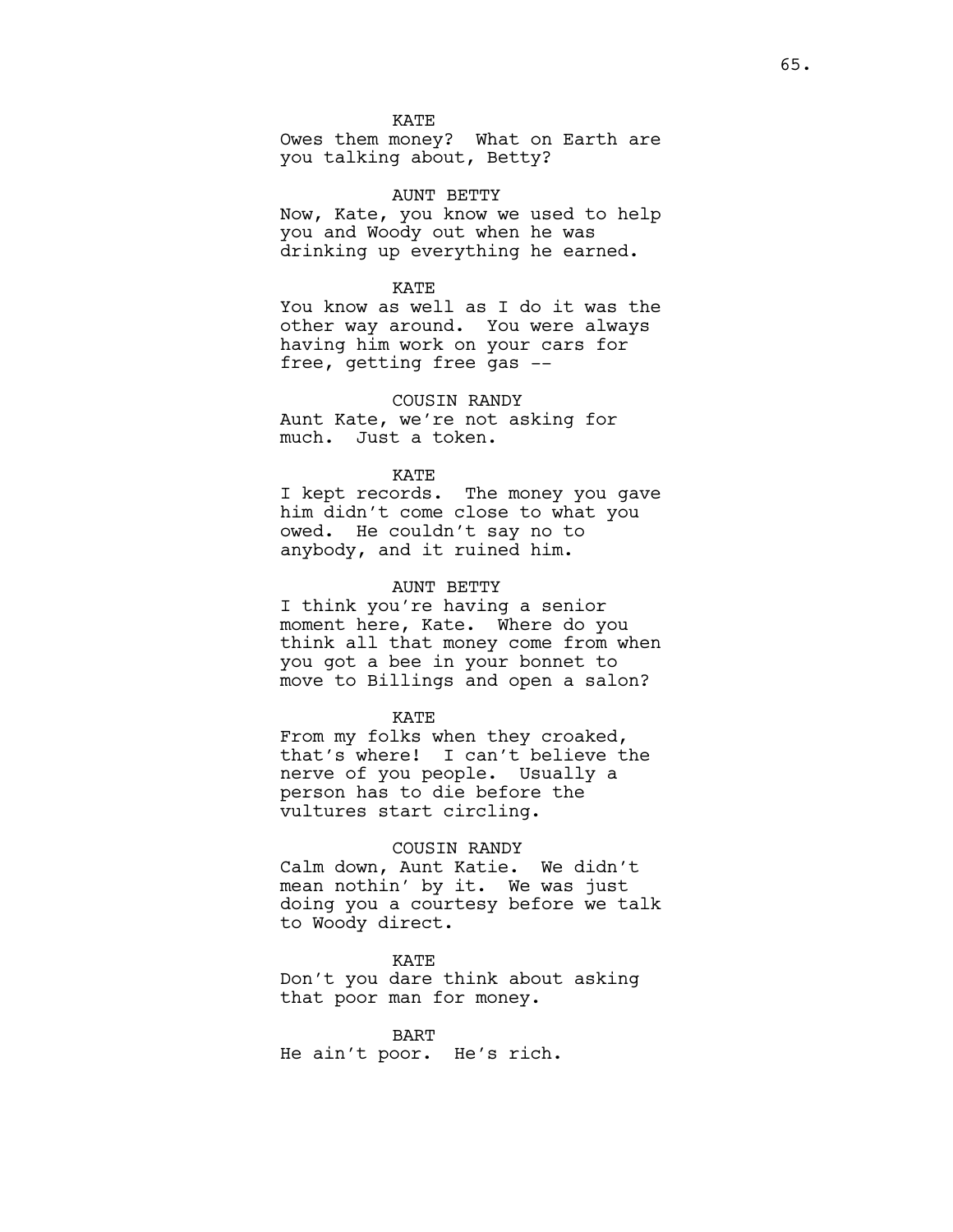**KATE** Even if he was, he wouldn't give you a blessed penny. I'd put my foot down.

COLE Maybe it ain't up to you, Aunt Kate.

**KATE** That's enough! You listen real good! You can all just... (leaning in) ...go fuck yourselves! \*

A stunned silence.

KATE (CONT'D) (to Ross and David) Boys, get your dad.

# 65 **EXT. ABANDONED FARMHOUSE - DAY** 65

The late afternoon is overcast and windy.

Ross's car moves slowly up a dirt driveway toward a dilapidated two-story house on the verge of collapse. All the windows are gone or broken. Weeds and bushes grow tall around it.

David, Kate and Ross get out. Last to emerge is Woody, who remains next to the car looking at where he grew up.

They walk up the porch steps and, amid lots of flies, force open the door.

# 66 **INT. ABANDONED FARMHOUSE - CONTINUOUS** 66

The inside is a wreck. Still, the floors are solid.

DAVID What do you think, old man?

WOODY Looks about the same.

**KATE** That's true. This is about how your mother kept it.  $\star$ 

WOODY My dad built it.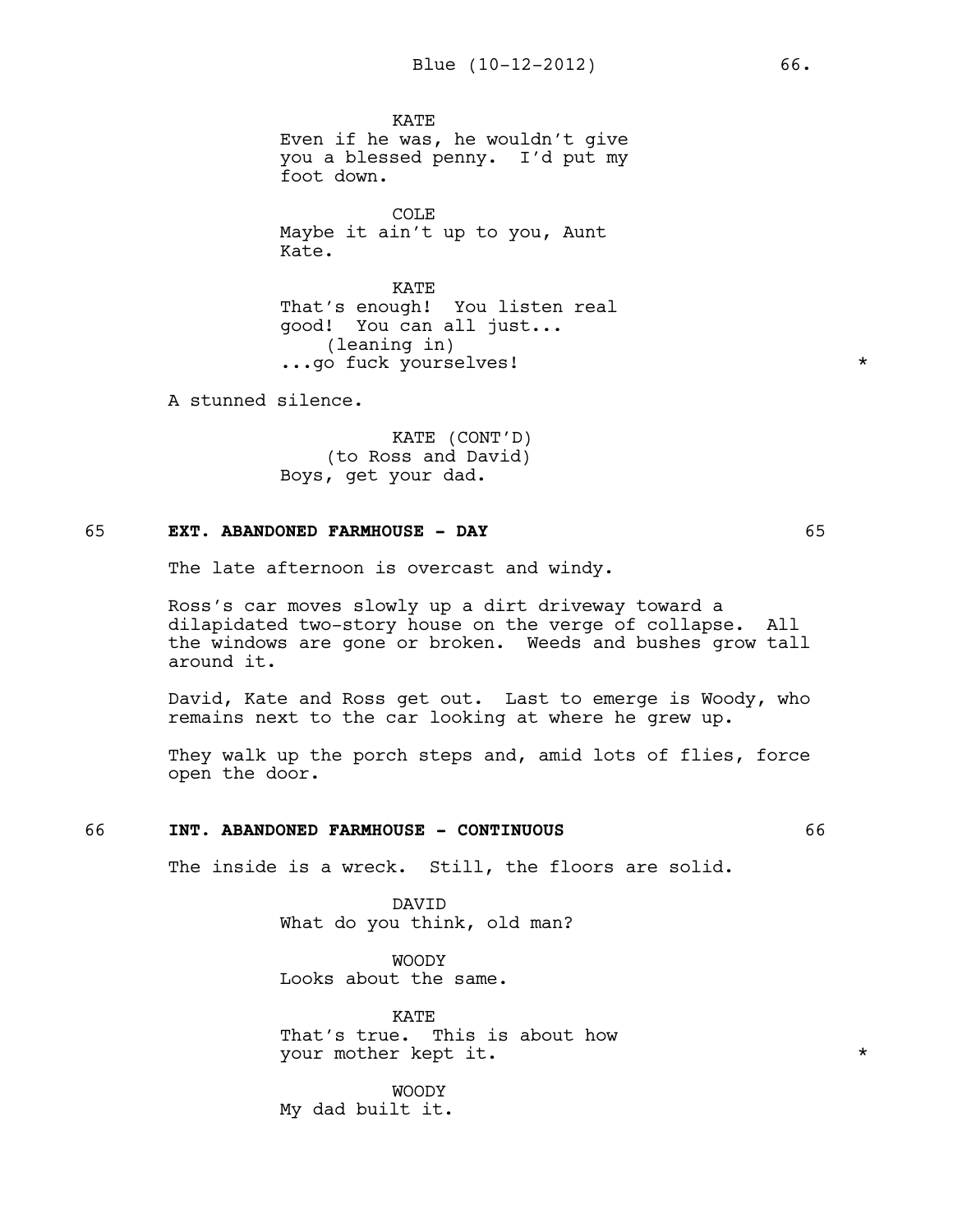DAVID Really? You mean by himself? WOODY Yeah. Before I was born. His  $\star$ <br>brothers helped brothers helped. Woody walks to a bedroom and peers in from the doorway. WOODY (CONT'D) This was my room. KATE That's where Woody's brother David died. DAVID (to Ross) Scarlet fever. Dad slept with him in the same bed. (to Woody) Do you remember that, Dad? WOODY I was there.  $\star$ ROSS How old were you? WOODY Seven. ROSS Why'd they let him sleep with you? WOODY They didn't know what it was. DAVID You were lucky you never got it. WOODY I guess. Woody tests the wooden stairway, then walks -- **UPSTAIRS -** The others follow. The roof has holes, and the patchy floorboards are warped. Woody enters --

**A BEDROOM -**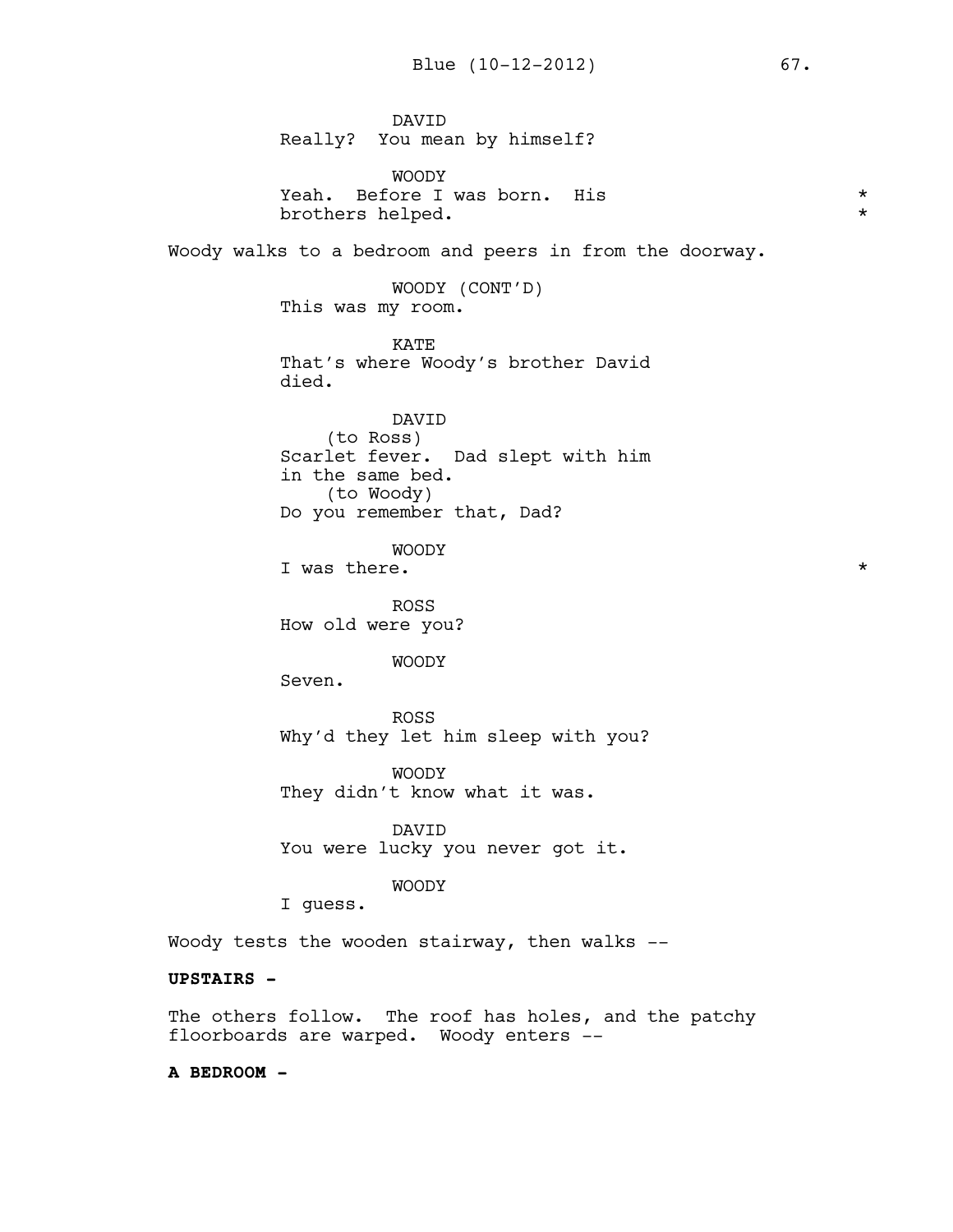WOODY (CONT'D) This was my parents' room. I'd get \* whipped if they found me in here. (taking it in) Guess nobody's going to whip me now.

He goes to a wall opens a closet and peers inside.

WOODY (CONT'D) My dad built all of this.

KATE Tolf was good with his hands, all  $*$ right. I wish our home was built half as good.  $\star$ 

Woody walks to a window and points outside.

WOODY The barn's still standing.

# 67 **EXT. ABANDONED FARMHOUSE - DAY** 67

Woody stands alone at the edge of a field, lost in thought. David approaches but stops just behind Woody, allowing his father a moment. Then --

DAVID

Seen enough?

WOODY I suppose. It's just a bunch of old wood and some weeds.

Neither moves.

WOODY (CONT'D) Over there's where I found the hail adjuster's knife.

DAVID

The what?

WOODY The hail adjuster come out after a  $*$ storm. Cecil and me and my dad went over there with him and he cut off some oats to check 'em for hail damage. But they were too damaged. Said he wouldn't pay.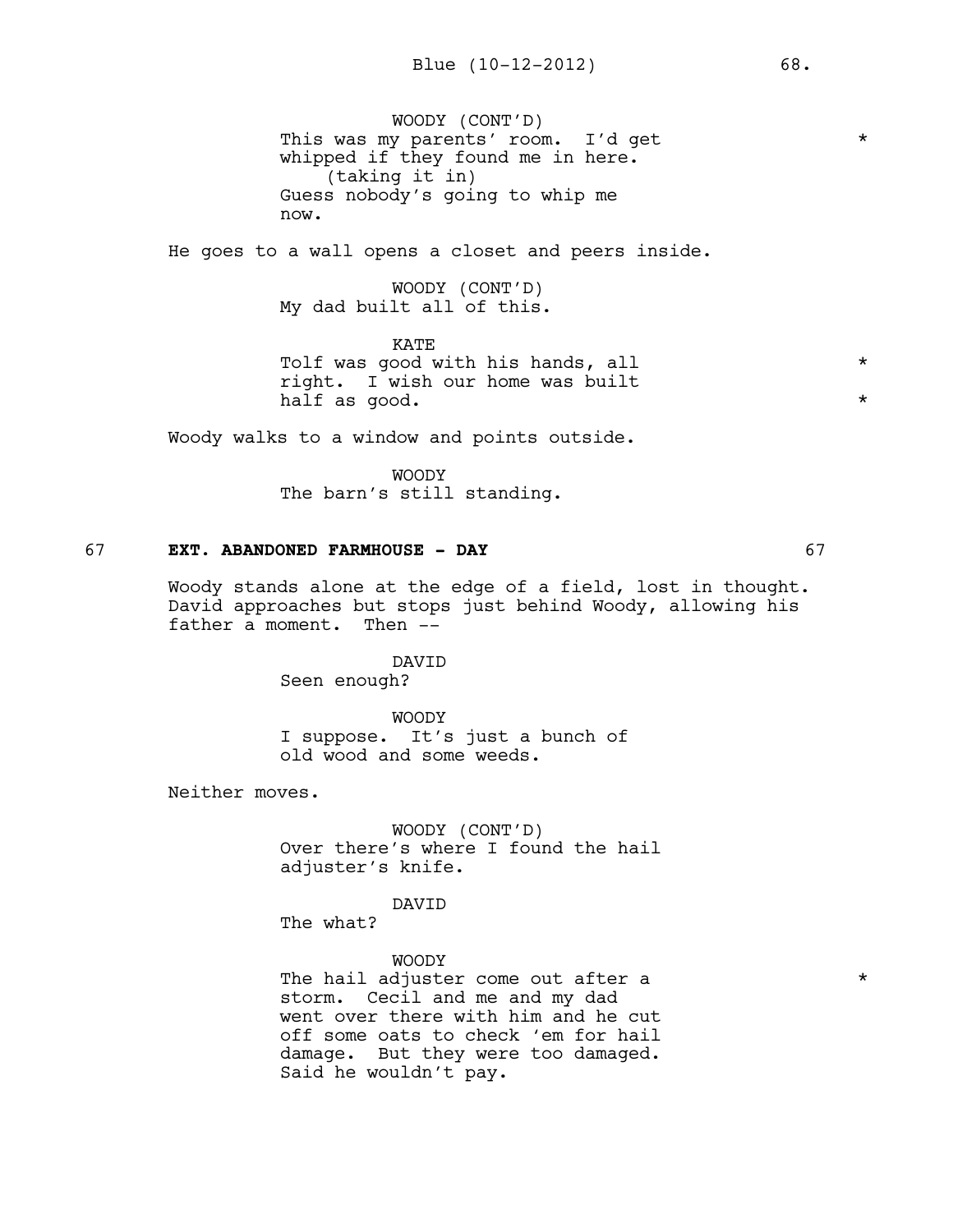# DAVID

Why not?

WOODY

Said it must've been something  $\star$ <br>besides hail done that, but he just besides hail done that, but he just \* didn't want to pay.

DAVID How could he get away with that?

# WOODY

Oh, they was all cheap, lyin' bastards. So when we started back, I saw his knife there, and I picked it up and took it to him. My dad was ready to kill me. Said the moron didn't deserve to have his knife back.

They look out across the field of corn stubble.

DAVID Did you ever want to farm like your dad?

WOODY I don't remember. It doesn't matter.

DAVID What happened when your parents died? Did you kids sell the place?

WOODY

Wasn't ours.

DAVID Whose was it?

WOODY Some banker owned it. We just rented.

DAVID

Your dad built a house on land he didn't own?

WOODY We had to sleep somewhere.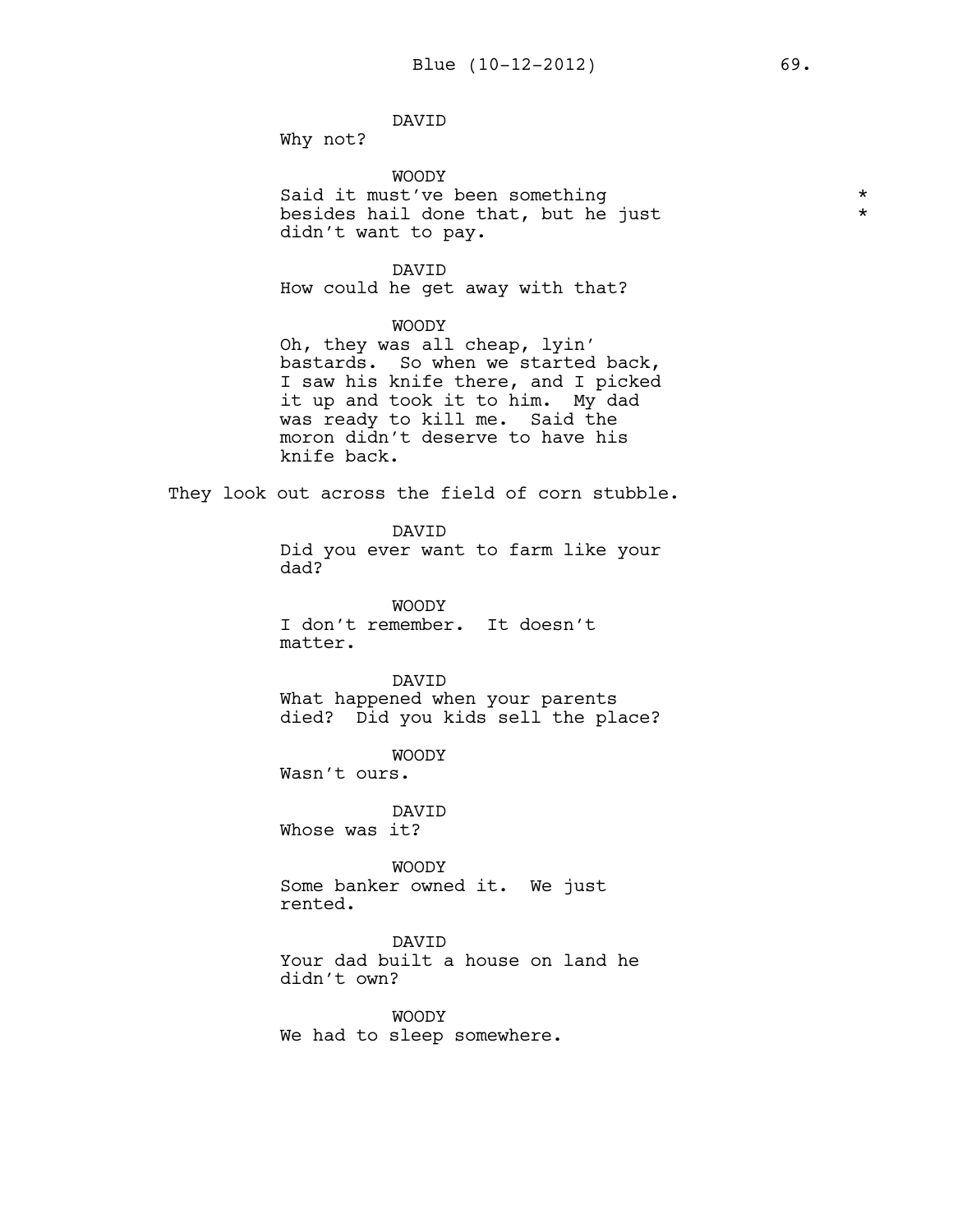DAVID If you could do it all over, would you have stayed out here and farmed?

Woody suddenly sets out toward the car.

WOODY Can't do it all over. Can't do none of it over.  $\star$ 

# 68 **INT. ROSS'S CAR - RURAL ROAD - DAY** 68

Ross and David sit up front. Headed back to town, they drive past more farms.

> KATE There's the O'Hare farm. She's dead. He's in a nursing home in Valentine. One of their little brats still lives there. Oh, and that's Ed Pegram's place on the right.  $\star$

Ross hits the brakes.

KATE (CONT'D) What're you doing?

Once the car stops, he and David look at the house and at each other.

> DAVID Let's do it.

ROSS We're right here.

KATE What are you boys up to now?

ROSS  $\star$ We're just going to talk to him.

KATE You're asking for trouble.

DAVID Hey, Dad, don't you want to see if he still has your compressor?

Woody twists his head around, trying to figure out what's going on. Ross reverses and then heads up the driveway.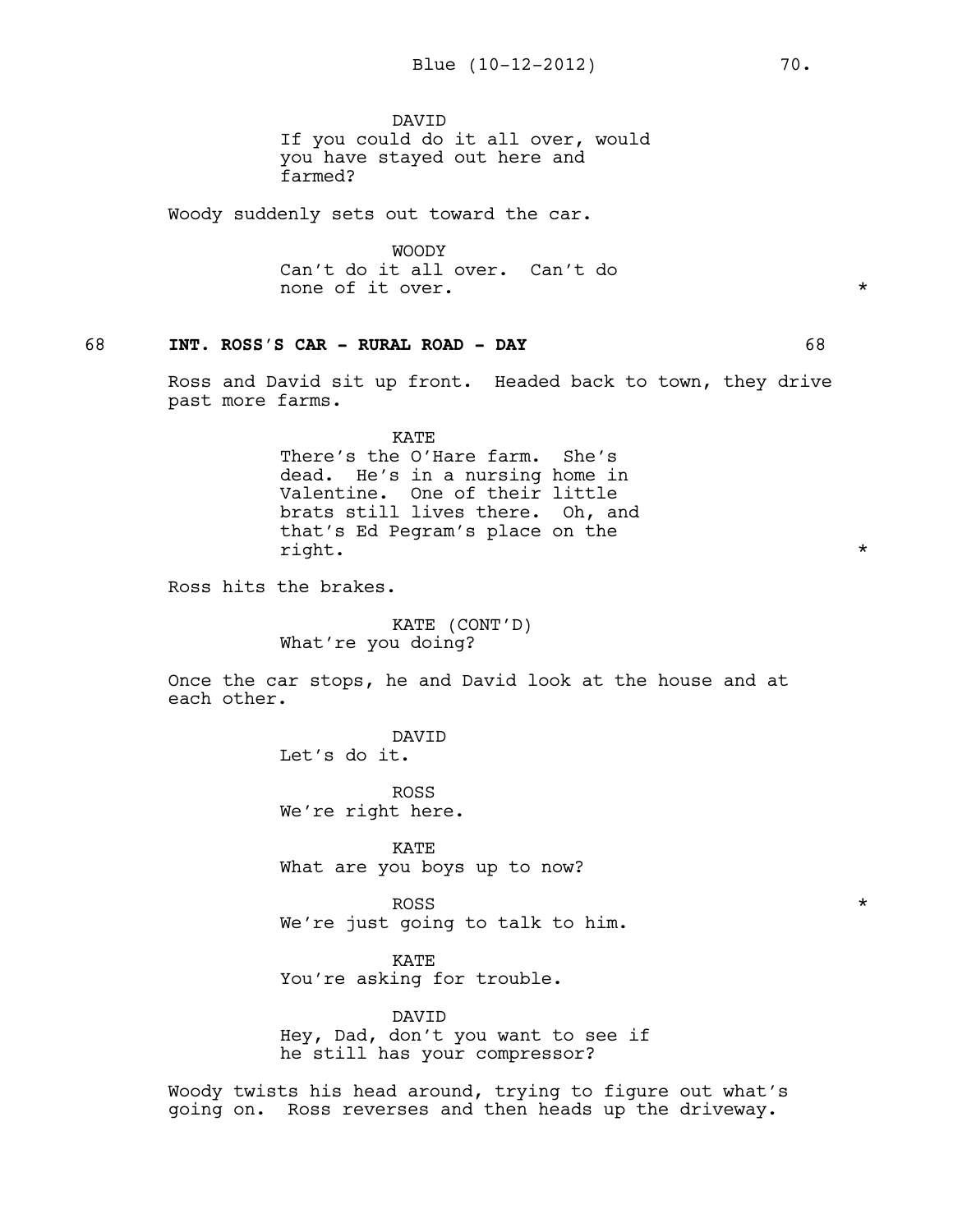# 69 **EXT. FARMHOUSE - DAY** 69

The car stops. Ross and David emerge and walk up to the front door. David knocks.

Moments later they walk to the BARN. Woody and Kate watch from the backseat.

> **KATE** What in the hell are they doing? (yelling out the window) Will you two knock off this foolishness?

David opens the barn door, and the two of them go inside. Moments later they come out lugging a rusty old air compressor.

Ross opens the back of the car. They put the compressor inside, jump in the car, and Ross speeds away.

# 70 **INT. ROSS'S CAR - RURAL ROAD - DAY** 70

Beaming and out of breath, David turns around to Woody.

DAVID Dad, you finally got your compressor back.

WOODY That's not my compressor.

DAVID

Sure it is.

WOODY Mine didn't look anything like that.

DAVID It has to be yours. It's an old compressor we found in Ed Pegram's barn.

WOODY That wasn't Ed's barn.

ROSS What are you talking about?

WOODY That's the Westendorf place.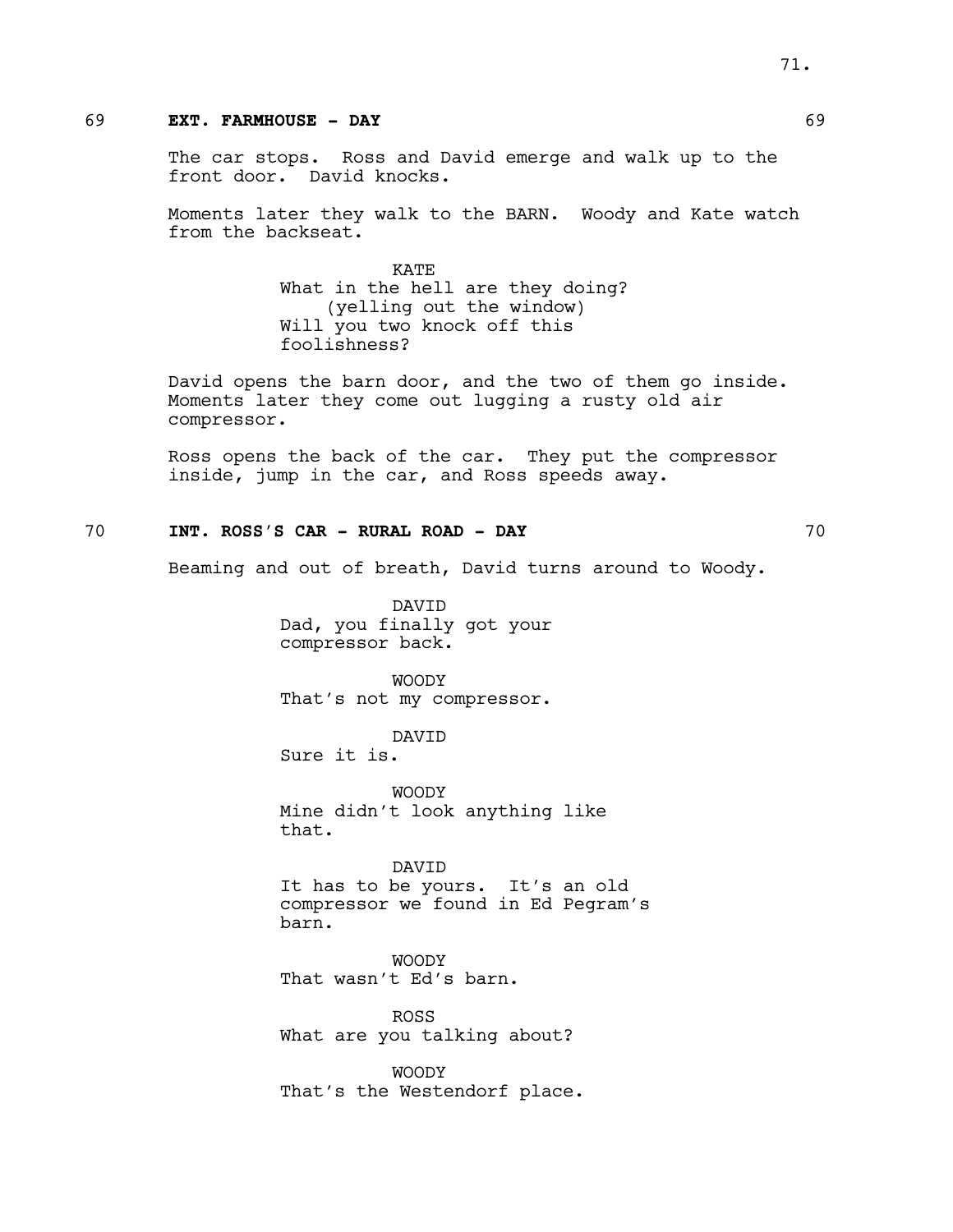KATE Oh, that's right.

Ross slows the car.

## KATE (CONT'D)

Right, the Pegrams live closer to  $*$ town. I got confused. Ed and his  $*$ wife Dorothy. God, what a pig she was.

#### DAVID

Anything you want to say about the Westendorfs?

KATE No, they're good folks.

Releasing a loud exhale, Ross looks at David and starts turning the car around.

## KATE (CONT'D)

They had some tough times. Lost a child. Almost went broke, but they  $*$ worked hard and saved the farm. Salt of the earth, the Westendorfs. They really didn't deserve you boys doing that to them.

#### DAVID

(to Woody) Why didn't you tell us that wasn't Ed's house?

WOODY I didn't know what the hell you were doing.

ROSS  $\star$ Have you ever seen us steal machinery before?

WOODY I never know what you boys are up to.

ROSS  $\star$ Why didn't you say it wasn't yours?

WOODY I thought you wanted it.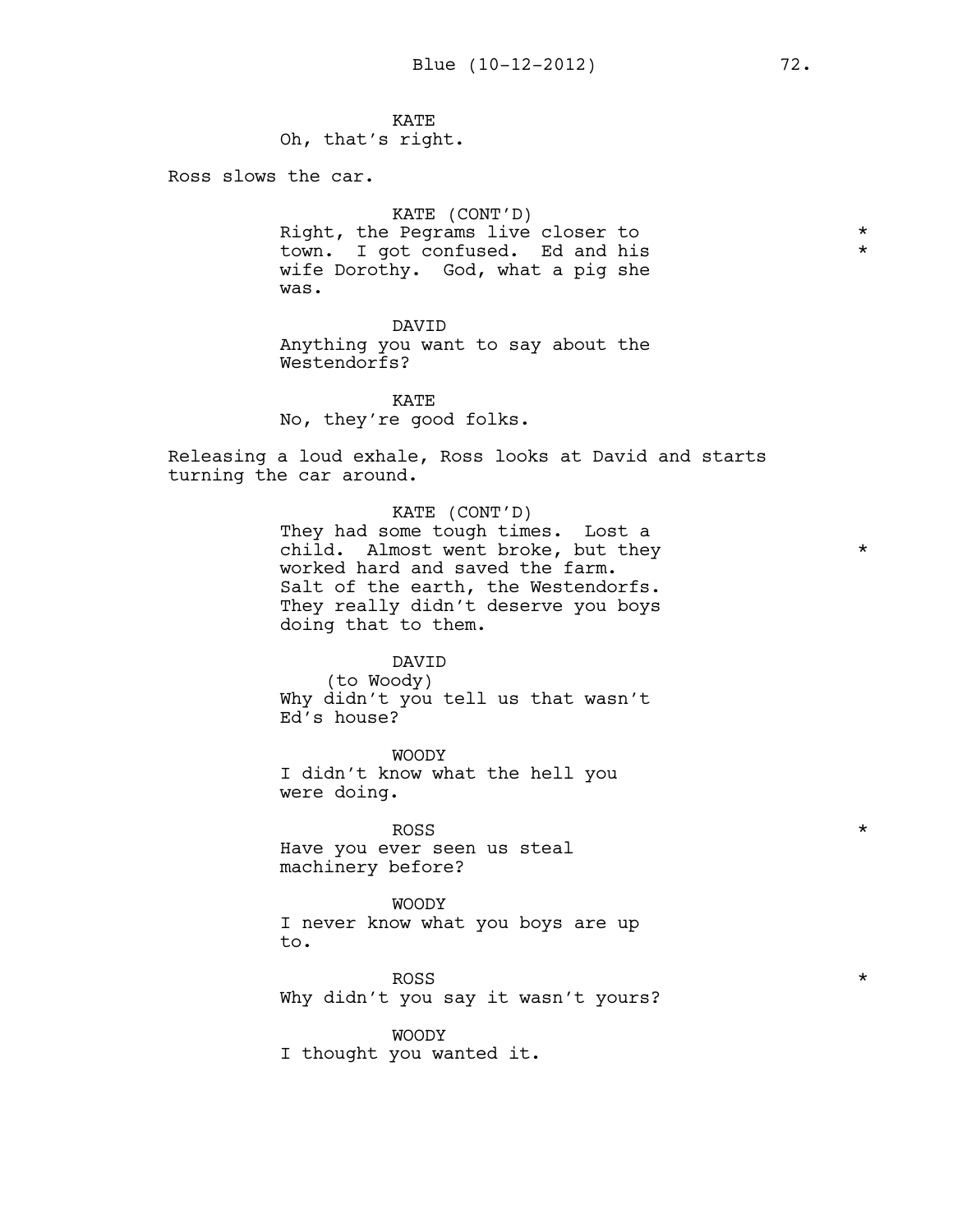ROSS Why would we want an old compressor?

WOODY That's what I couldn't figure out.

# 71 **EXT. FARMHOUSE - DAY** 71

Back in the driveway, David and Ross return the compressor \* into the barn.

Meanwhile, another CAR comes up the driveway. GEORGE AND JEAN WESTENDORF get out and approach Ross's car to find Woody and Kate in the back seat.

> KATE Hi, George. Hi, Jean. Remember us? Kate and Woody Grant?

GEORGE WESTENDORF Oh, sure. How you doin'?

**KATE** 

Just fine. We were passing by, so we thought we'd stop in. Haven't been in Hawthorne for a long time.

JEAN WESTENDORF What are you doing in the back seat?

KATE Oh, we just thought we'd rest back here until you showed up.

JEAN WESTENDORF Would you like to come in?

KATE Sorry, but we just have time to say hi and get going.

GEORGE WESTENDORF Hi there, Woody. How's it goin'? \*

WOODY Fine. How're you, George?

GEORGE WESTENDORF Getting by. You still up there in Montana?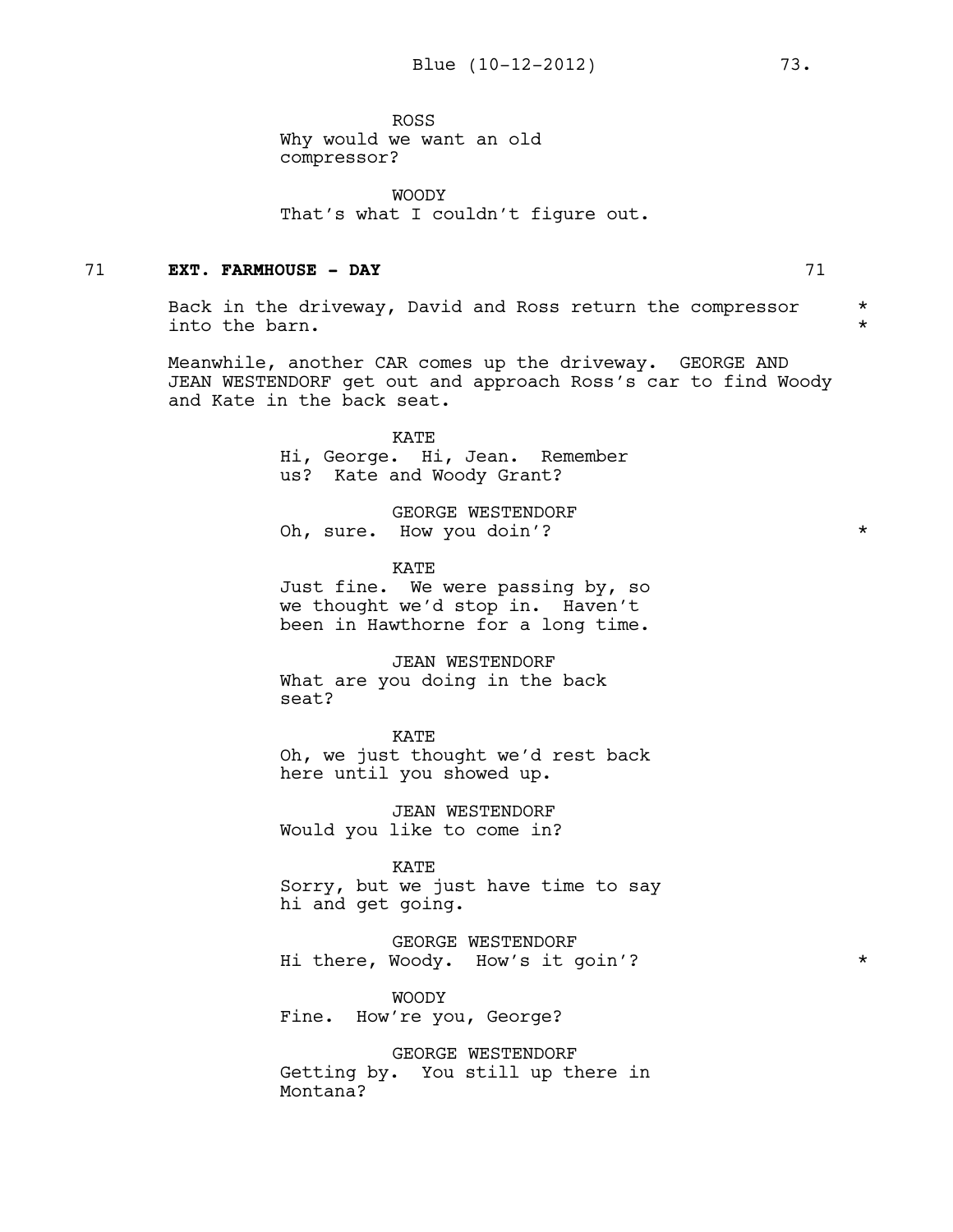WOODY

Yep.

GEORGE WESTENDORF Billings, isn't it?

WOODY That's right.

JEAN WESTENDORF Still doing hair out there, Kate?

KATE No, I let that go.

They all stare at one another.

GEORGE WESTENDORF (slapping the car) Well, good to see you folks.

KATE I'd better get up front and drive \* us back to town.

She gets out, says goodbye to the Westendorfs, and climbs in the front seat.

## 72 **INT. SMALL BARN - CONTINUOUS** 72

Through cracks in the door, Ross and David watch the Westendorfs head inside the house as Kate sloppily maneuvers the car down the driveway.

# 73 **EXT. WESTENDORF FARMHOUSE - CONTINUOUS** 73

Just as the Westendorfs close their door, Ross and David come sprinting out of the barn.

#### 74 **EXT. RURAL ROAD - DAY** 74

The car rolls slowly down the gravel road. Ross and David burst out of the bushes. The car stops, and the boys climb inside.

# 75 **INT. ROSS'S CAR - RURAL ROAD - DAY** 75

Ross sits next to Kate up front, David in the back with  $*$ Woody. \*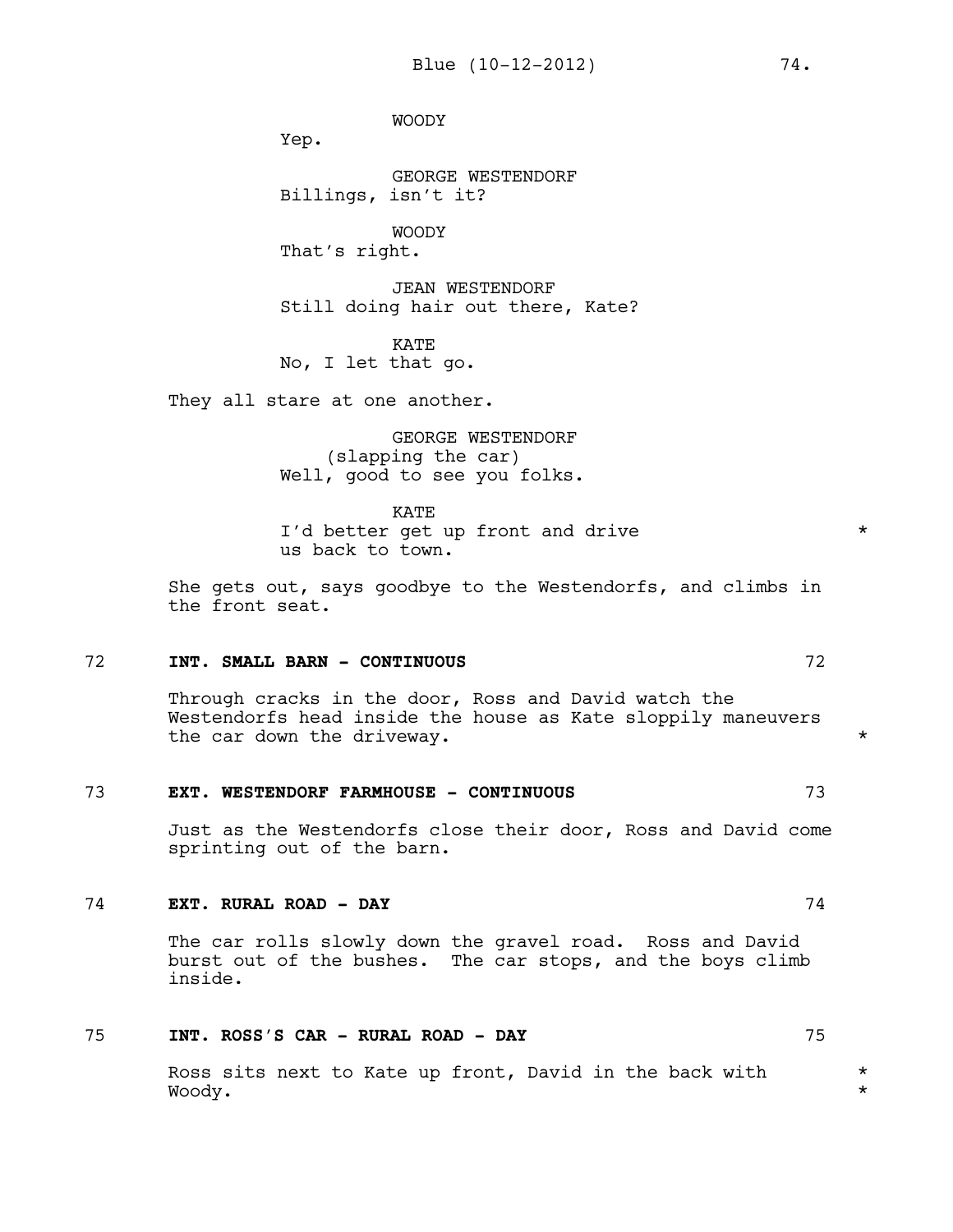DAVID You were right, Mom. The Westendorfs look like real nice people.

KATE I tried to tell you. What do you want to do now, bust into a silo and steal some corn?

# 76 **EXT. BLINKER TAVERN - NIGHT** 76

Establishing.

# 77 **INT. BLINKER TAVERN - NIGHT** 77

David and Woody sit across from each other in a booth. Woody finishes a beer, David a Mountain Dew.

> WOODY What time we gettin' on the road  $*$ tomorrow?

DAVID I think eight sounds about right.

Woody nods.

DAVID (CONT'D) You want another beer?

WOODY

I suppose.

Suddenly a slightly drunk Ed Pegram shoves David over and takes a seat.

> ED PEGRAM Hey there, Davey-boy, make room. How's it going, cowboy?

DAVID It was going fine.

ED PEGRAM

Woody.

WOODY

Ed.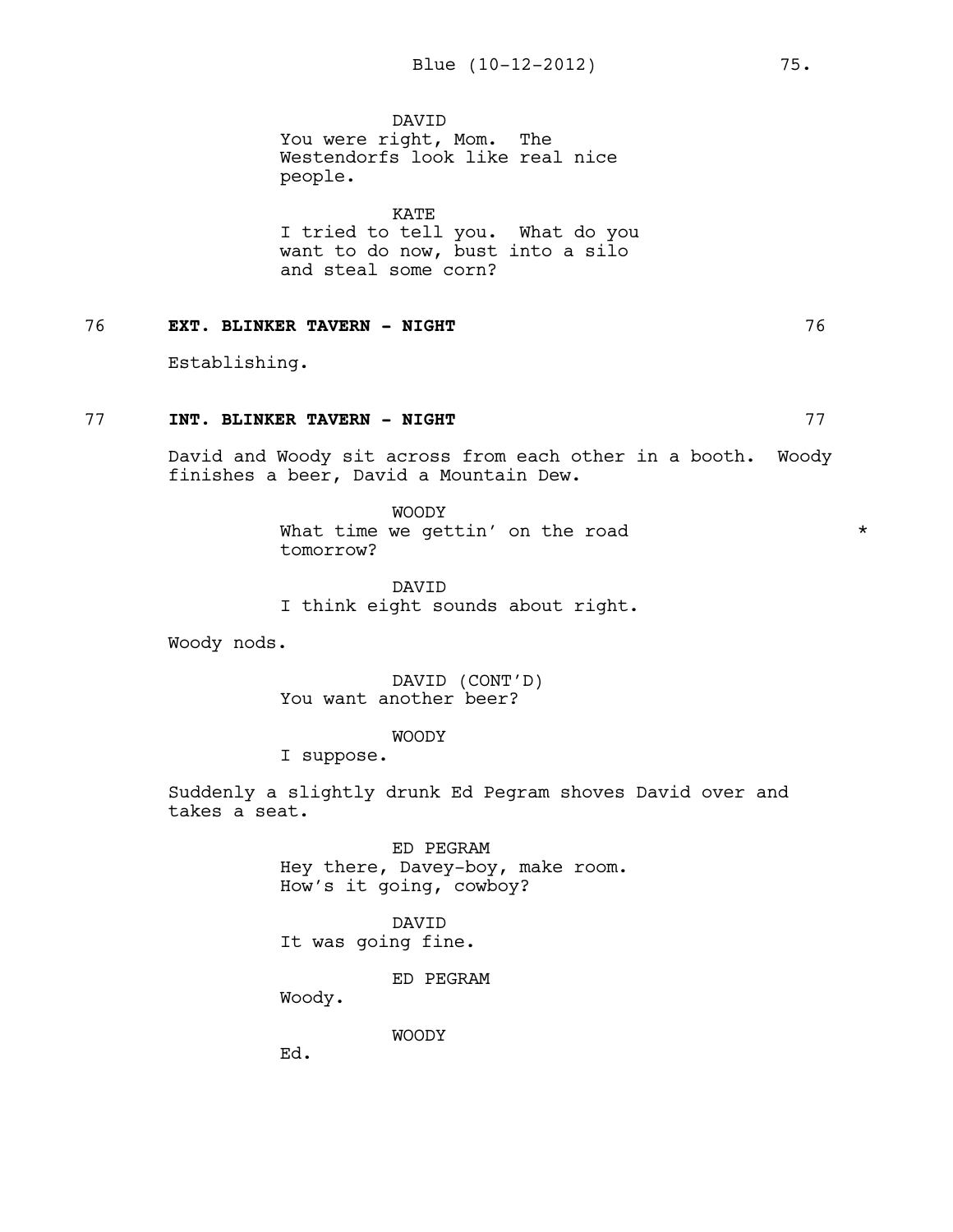# ED PEGRAM

Well, enough of this chit-chat. Time to get down to business. Woody, I tried to tell your boy here you wouldn't mind using some of your winnings to even the score with your old pal Ed.

Woody pulls out his wallet.

WOODY How much do you need? I got a twenty.

ED PEGRAM

A twenty? Oh, no, no, no, no. I was thinkin' more along the lines of, say, ten grand. \*

DAVID Give him ten grand, Dad.

WOODY I don't got it yet.

ED PEGRAM Woody, I always thought we was friends. Remember, I was the one who convinced you to stay with Kate.

Huh?

ED PEGRAM (CONT'D) Oh yeah, Davey. Your old man was thinking of getting a divorce because he was screwing some half-  $*$ breed from the reservation. Thought he was in love. Ain't that right, Woody?

Woody stares at the table.

DAVID When was this?

ED PEGRAM

After Ross was born. Before you. Hell, if it wasn't for me, you probably wouldn't be here. Back then divorce was a sin. Now I guess it's okay. God must have changed his mind or something. (MORE)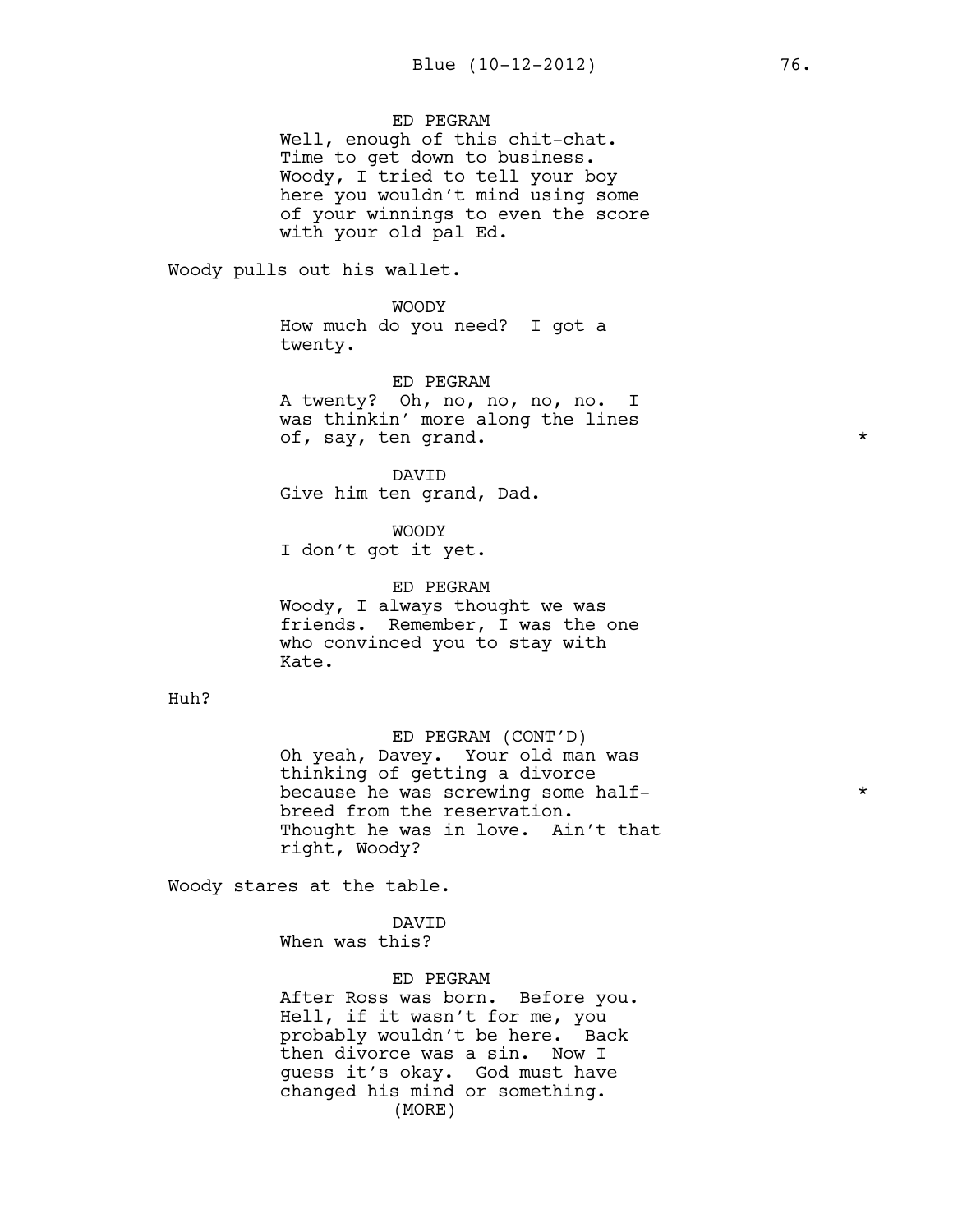Although I didn't really blame you, Woody, considering Kate's such a bitch. ED PEGRAM (CONT'D)

David glares at Ed as though he could hit him.

DAVID Get the hell away from us.  $\star$ 

ED PEGRAM I want that money.

# DAVID

Move.

ED PEGRAM Okay, little Davey. Have it your way. But this is the last time Eddie-boy plays nice.

Ed gets up and strolls out of the tavern as though making a little show of it. David looks at Woody, who continues to stare at the table.

#### 78 **EXT. BLINKER TAVERN - NIGHT** 78

Woody and David leave the tavern and head to the car.

Suddenly TWO MEN WEARING HOODS run up from behind, grab Woody and David and shove them to the ground. One of the men reaches into Woody's jacket and grabs the sweepstakes envelope before they run off into the dark.

> DAVID Are you all right?

WOODY They took my letter.

David climbs to his feet to help his father.

# 79 **EXT. RAY AND MARTHA'S HOUSE - NIGHT** 79

David guides an unsteady Woody toward the house.

#### DAVID

Hold on a second. Don't move.

David goes over and puts his hand on the hood of Cole and Bart's pick-up. Then he looks up at the light in their bedroom.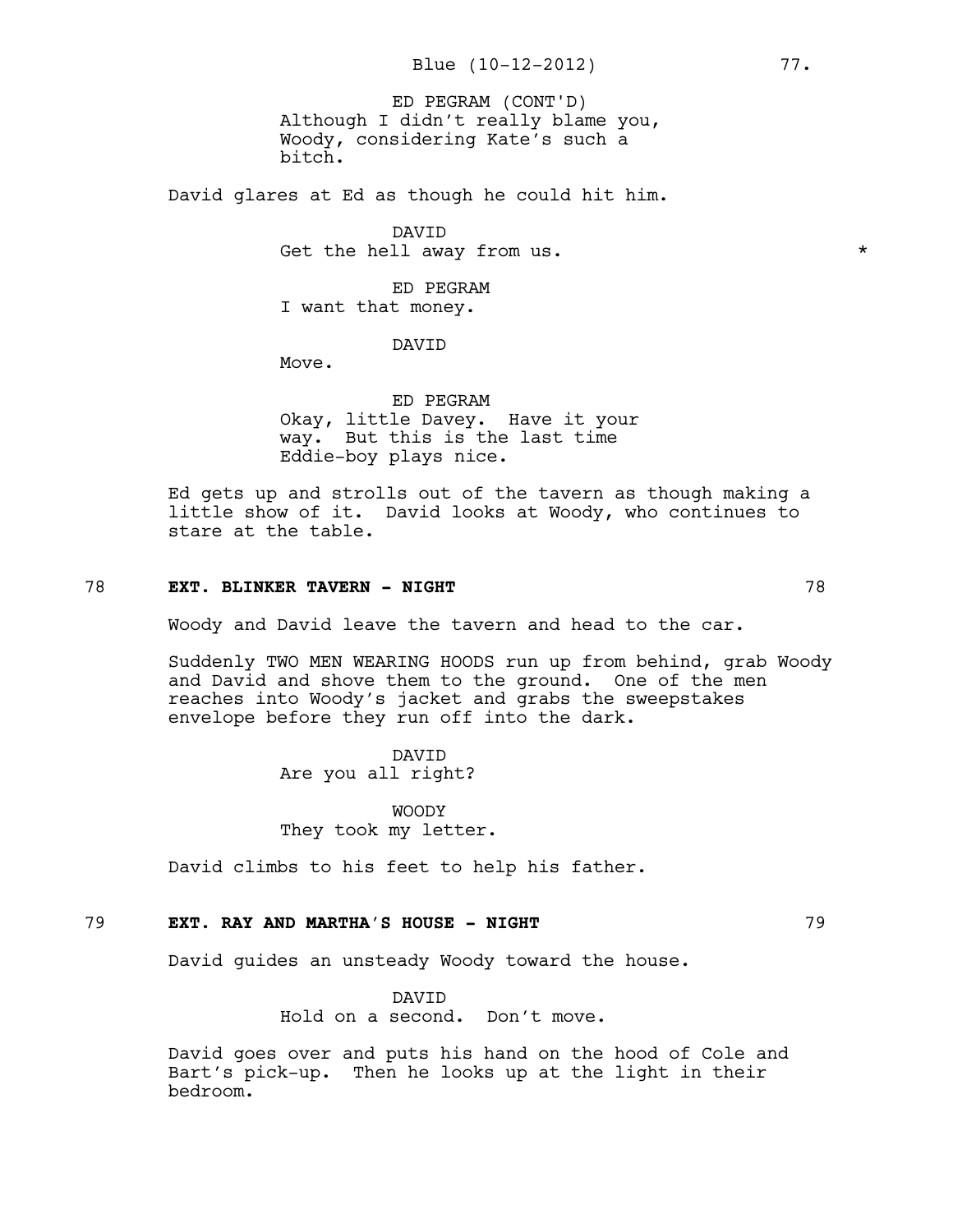# 80 **INT. RAY AND MARTHA'S HOUSE UPSTAIRS - NIGHT** 80

David knocks on a Cole's door. Bart opens it. Cole watches pornography on his computer -- we can hear it.

> BART Oh, hey, David.

> DAVID Where is it?

BART Where's what?

DAVID Just give it back.

COLE Don't know what you're talking about, buddy. Bart, do you know?

BART Course not.

DAVID Where is it?

Finally --

COLE We don't got it.

Fuck him.

BART Shut the hell up, Cole.  $*$ 

COLE We tossed it when we saw how bogus it was. Millionaire. What a joke. You people are pathetic.

David nods slowly, turns and shuts the door behind him.

BART (O.S.)

COLE (O.S.) Lying to us like we're a bunch of idiots. \*

# 81 **EXT. RAY AND MARTHA'S LIVING ROOM AND DINING ROOM - NIGHT** 81 \*

David wanders through the first floor looking for his father. \*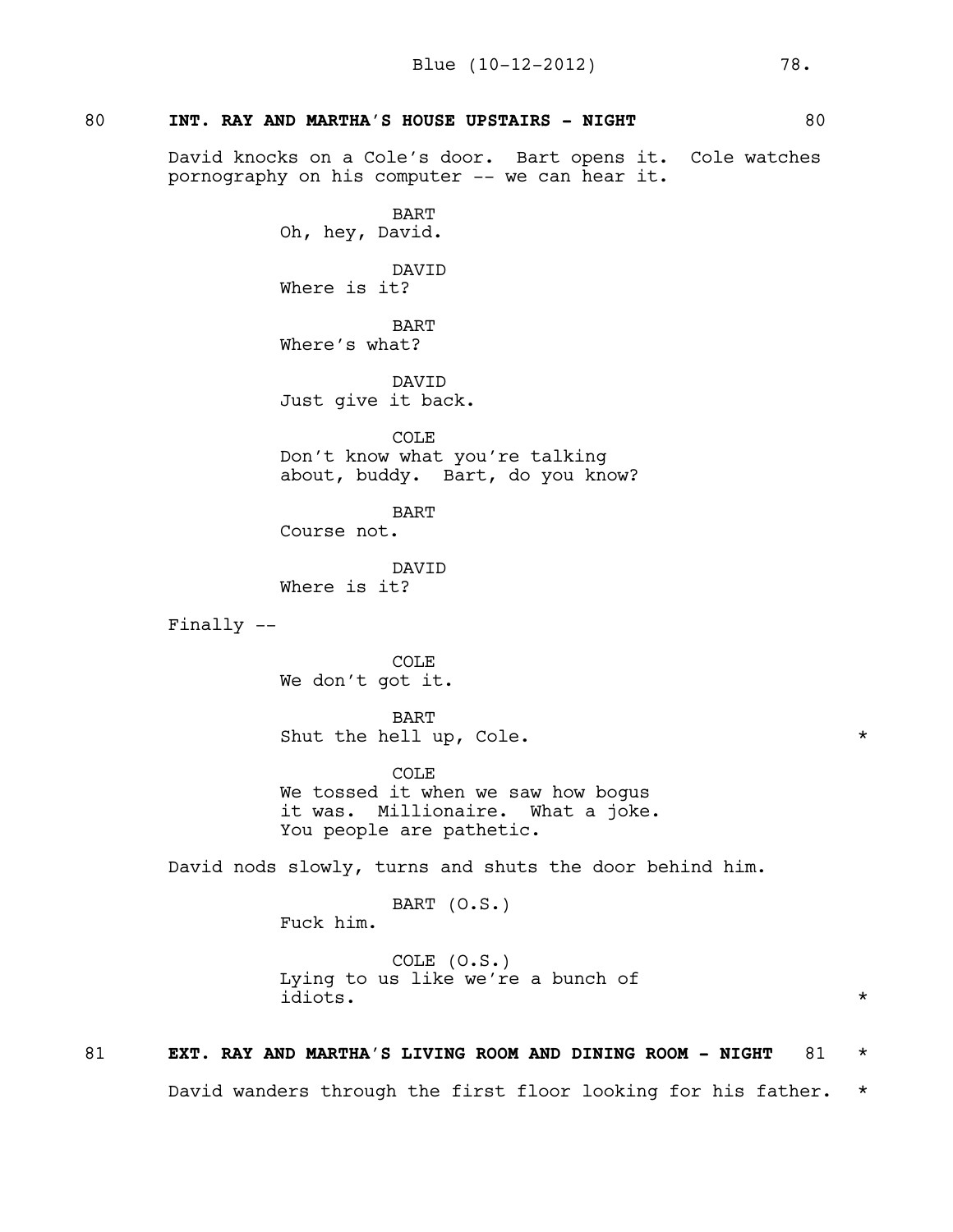|     | DAVTD<br>Dad?<br>Dad?                                                                                                                     | $\star$<br>$\star$             |
|-----|-------------------------------------------------------------------------------------------------------------------------------------------|--------------------------------|
|     | Finally David turns on the light inside the --                                                                                            | $\star$                        |
| A82 | INT. RAY AND MARTHA'S KITCHEN - CONTINUOUS<br>A82                                                                                         | *                              |
|     | -- where he finds that Woody has been sitting in the dark at<br>the kitchen table, utterly dejected, drinking a glass of<br>$mi$ 1 $ki$ . | $\star$<br>$\star$<br>$^\star$ |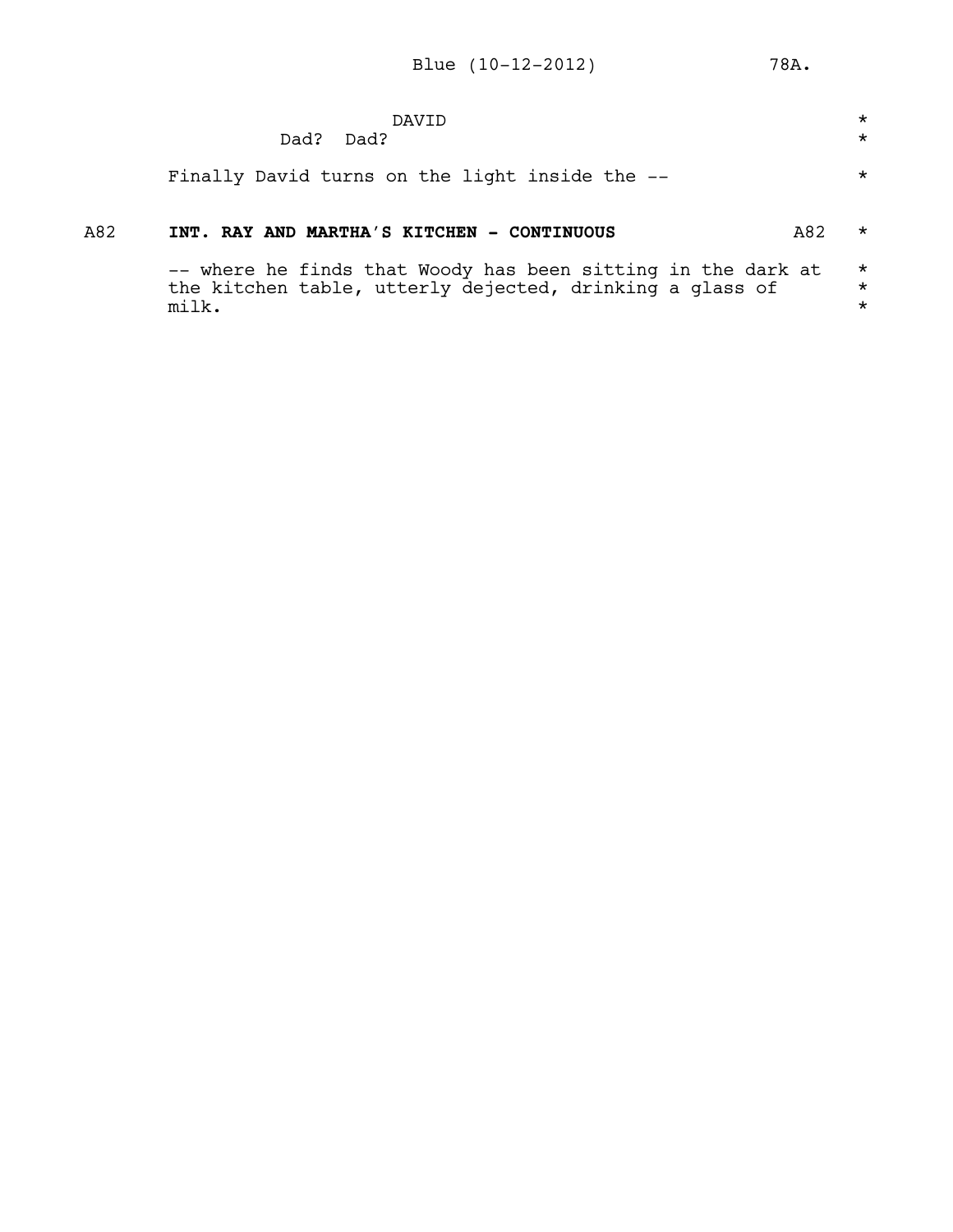DAVID  $\qquad \qquad \star$ I won't mention any of this to Mom or Ross. We'll just tell them you came to your senses, and we'll head  $*$ back home. Sound good? It's okay - - at least we've had a little change of scenery. I'm happy we got this time together. Aren't you?

Woody doesn't move.

DAVID (CONT'D) What's the matter? (off Woody's silence) You know they weren't going to give you that money, right?

Woody can't respond, can't move. David looks at him, lets \* out a long sigh.

> DAVID (CONT'D) Maybe they dropped it. Should we go have a look?

Woody stands up, grabs his coat, and heads for the door.  $*$ 

## 82 **EXT. DOWNTOWN HAWTHORNE - NIGHT** 82

David and Woody search along the street and sidewalk.

DAVID I think it was easier to find your teeth.

He watches his father, tireless at his task.

DAVID (CONT'D) Come on, let's take a break.

#### 83 **INT. BLINKER TAVERN - NIGHT** 83

As David and Woody enter, Ed Pegram is standing by the bar reading the sweepstakes letter out loud for the benefit of other patrons.

> ED PEGRAM "Congratulations, Woodrow T. Grant. You may have won one million dollars."

Big laughter.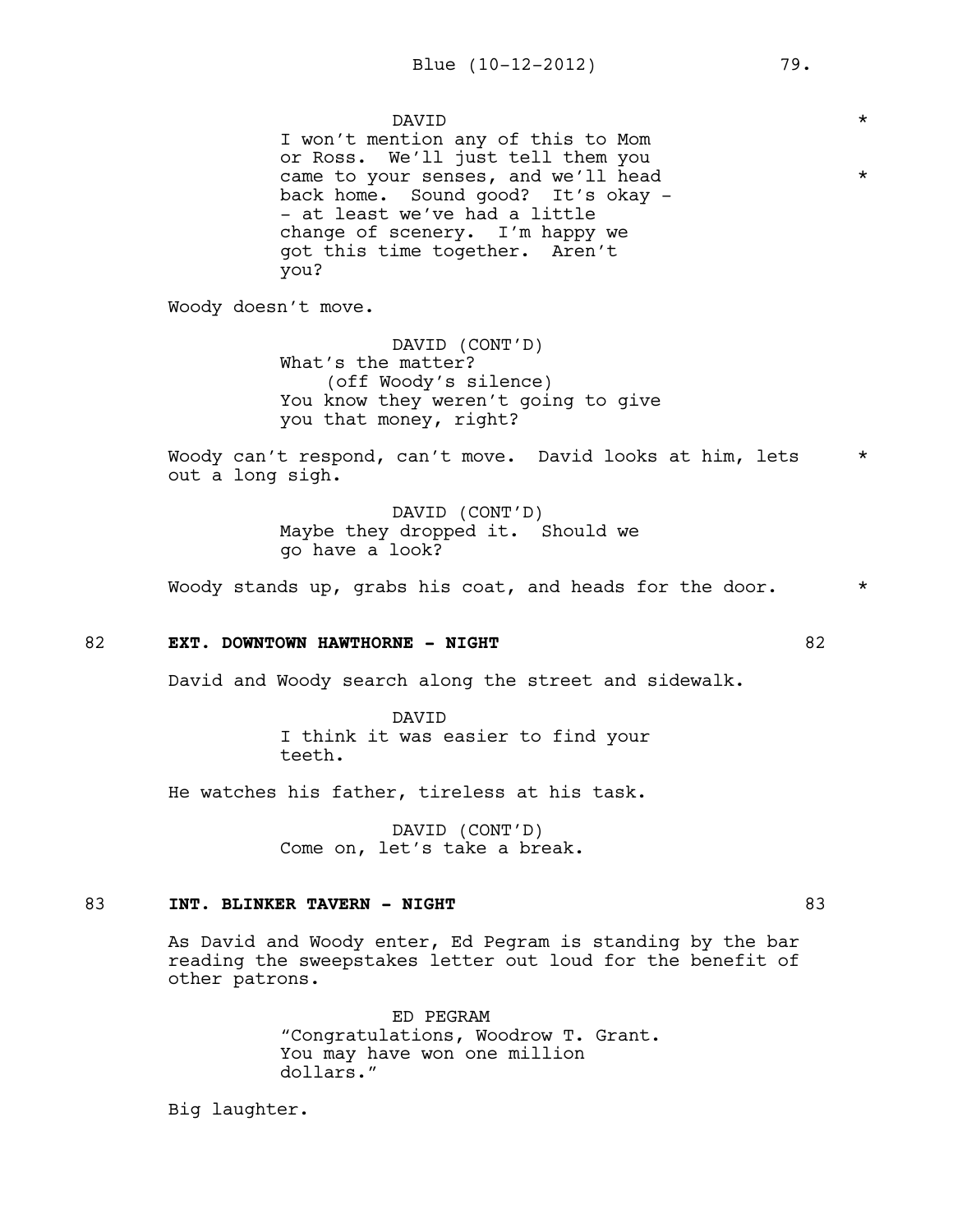ED PEGRAM (CONT'D) "Just imagine what you could do with one million dollars, Woodrow." We know what the son of a bitch would do -- buy a truck!

More laughter. Woody remains impassive, but we can see humiliation in his eyes.

> ED PEGRAM (CONT'D) "All you need to do to collect your prize is return this letter to our office, along with your winning prize number and a list of the magazine subscriptions you'd like  $to$   $--$

The room has grown silent. Ed looks up and joins the others staring at Woody and David.

> ED PEGRAM (CONT'D) Oh, hey, Woody, I was just lookin' for you. Somebody found your precious sweepstakes notice out on the street.

Woody slowly approaches to retrieve the letter.

ED PEGRAM (CONT'D) You should take better care of that, buddy. Wouldn't want to lose it again.

Woody carefully folds the letter and puts it back in his pocket. Then he walks slowly toward the door as David goes up to Ed.

After a few moments of staring at Ed, David turns away. Then he stops, doubles back, and PUNCHES Ed in the face as hard as he can.

Ed falls onto a stool and hugs it as he falls to the floor. David walks out.

# 84 **EXT. DOWNTOWN HAWTHORNE - NIGHT** 84

As they walk toward David's car, Woody seems dizzy.

DAVID Are you okay?

WOODY

Yeah.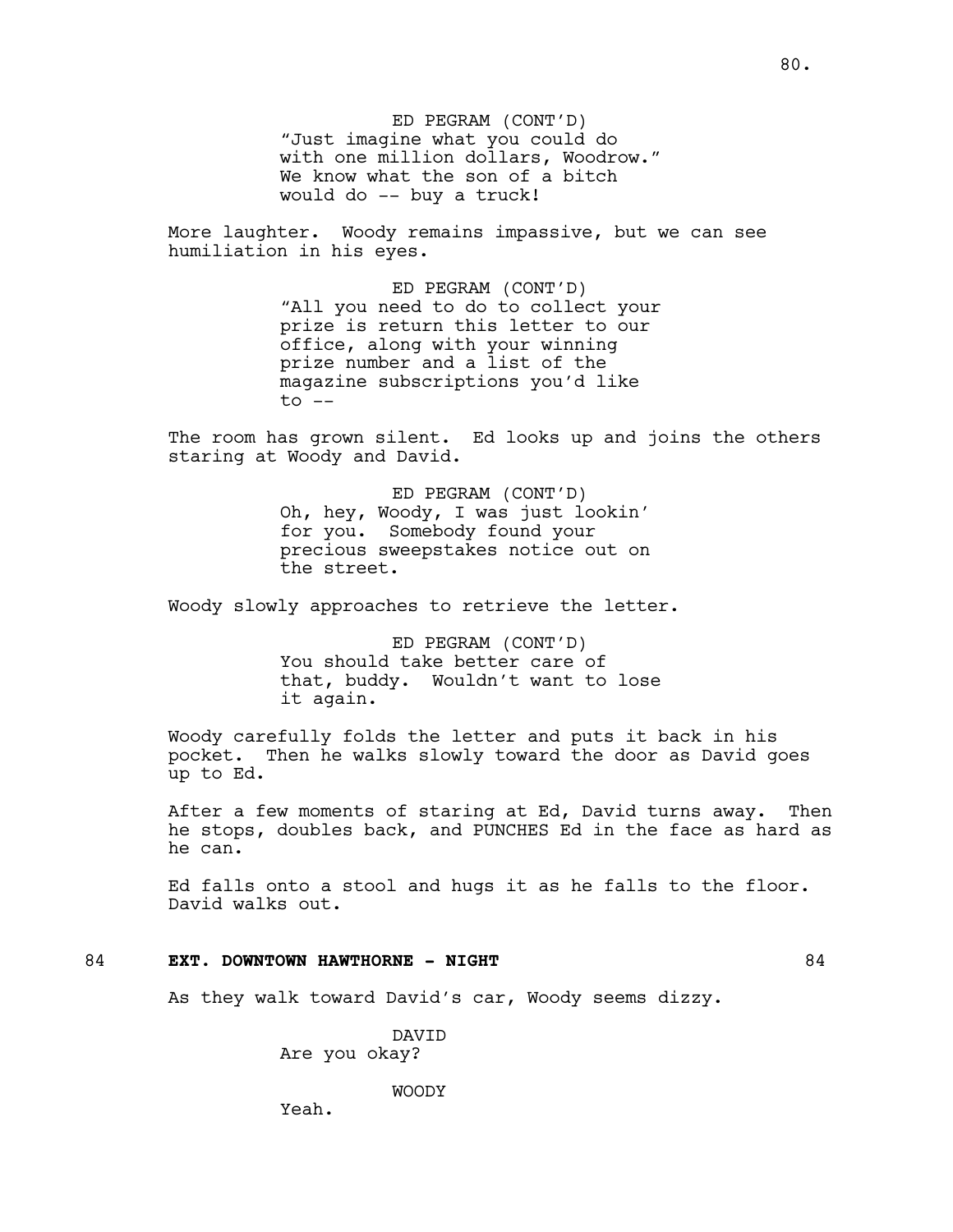Woody starts walking again but soon stumbles, reaching out to \* David for support.

DAVID Dad, what's the matter? WOODY Just a little dizzy. DAVID We'd better get you to a doctor. WOODY Just get me back to the house. We're going to Lincoln in the morning. DAVID No, we aren't. WOODY Yes, we are. DAVID No, this does it. This is where it stops. WOODY You promised. DAVID Your head's busted open, and now you can barely stand up. WOODY I'm still going. DAVID Goddammit! You didn't win! Can't you get that through your head? You did not win anything! And we're not driving all the way to Lincoln over a stupid fantasy! It's my own damn fault for bringing you this far! Woody slumps against a building, looks away. DAVID (CONT'D)

You've got enough money to get by. You can't drive. What's the point?

WOODY

I want a truck.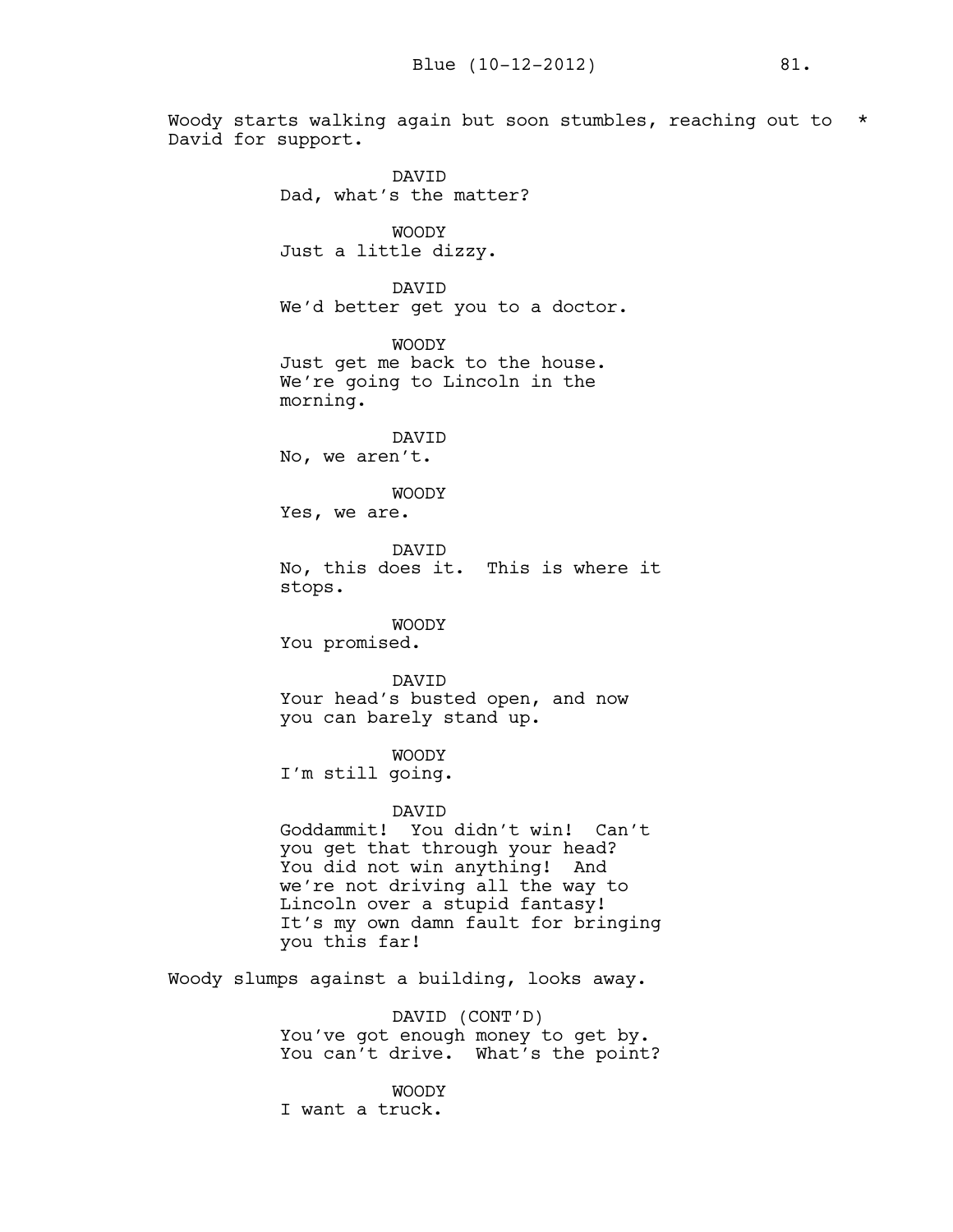DAVID Why do you need a truck so bad?

WOODY Just to have it. I always wanted a brand new truck.

DAVID What about the rest of the money? You don't need a million dollars for a damn pickup truck.

Woody is still turned away.

WOODY That money's for you boys. I wanted to leave you something.

DAVID We're fine, Dad. We don't need it.

WOODY I just want to leave you something.

David approaches his father.

DAVID You know if there was any chance you won, I'd take you. You know that, right?

WOODY

I guess.

DAVID I wouldn't lie to you.

WOODY

I know.

DAVID

The only reason I agreed to take you to Lincoln was to get out of Billings for a while and maybe have some time with you. And to get you to shut up.

WOODY

All right.

DAVID All right what?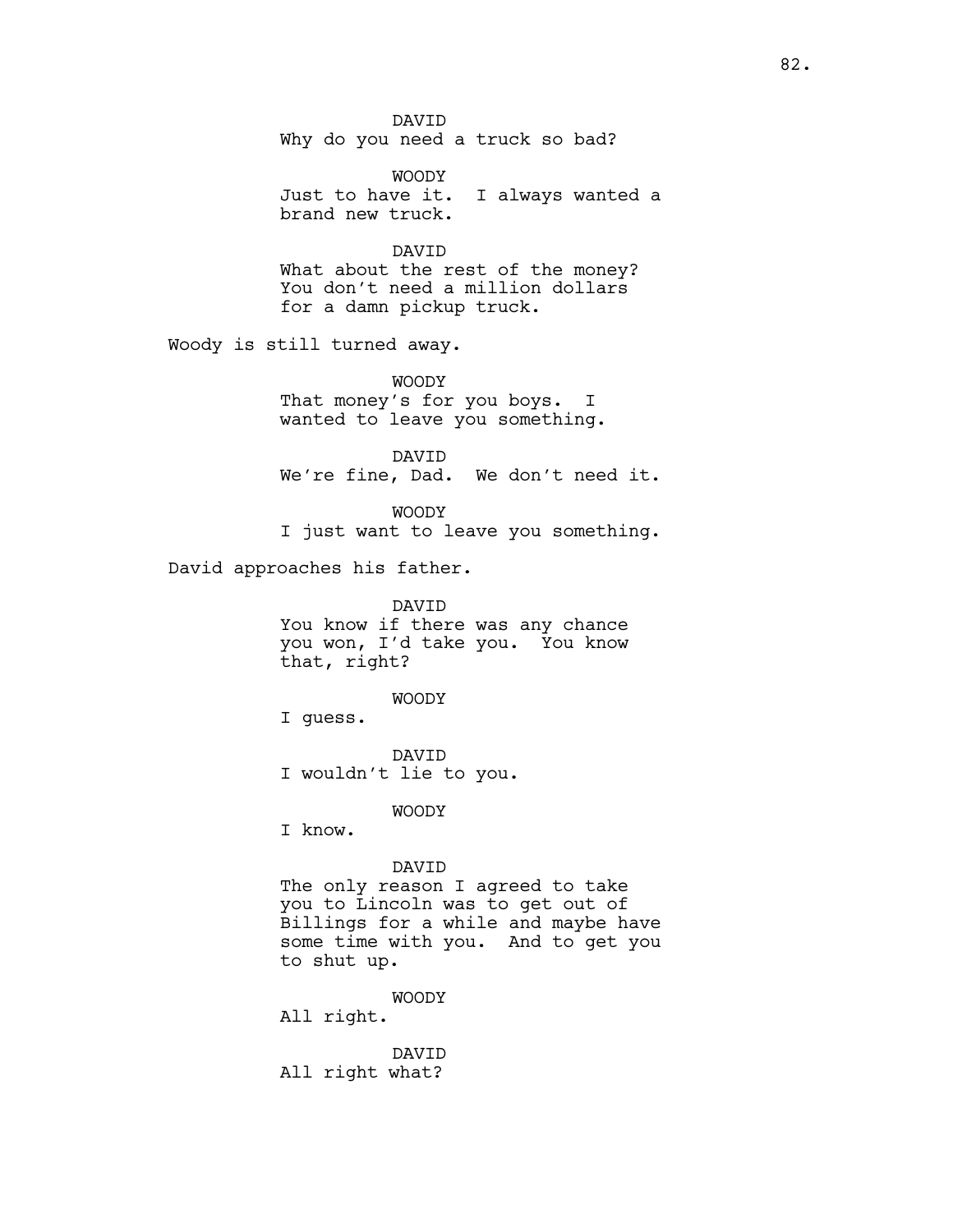WOODY I'll shut up.

DAVID What about Lincoln?

A short pause before --

WOODY We don't have to go.

David sees that Woody is shaking.

DAVID Let's get you to a doctor.

WOODY I ain't going to another goddamn hospital.

# A85 **INT. DAVID'S CAR - NIGHT** A85 \*

Woody is collapsed against the passenger window as David  $*$ rushes him to --  $\star$ 

 $NORFOLK$   $--$ 

-- where a sign announces this town of 25,000 people.  $*$ 

## 85 **INT. NORFOLK HOSPITAL ROOM - NIGHT** 85

Woody is propped up on pillows, an IV in his arm. Kate and Ross sit watching him sleep.

David is in the hall finishing a conversation with a DOCTOR, then enters.

> DAVID They can keep him here until tomorrow afternoon or so. Then I guess we'll just start driving home. Probably see you Tuesday night.

ROSS Okay. Thanks, David. Mom and I will get an early start tomorrow morning. I got to get back.

DAVID

Yeah.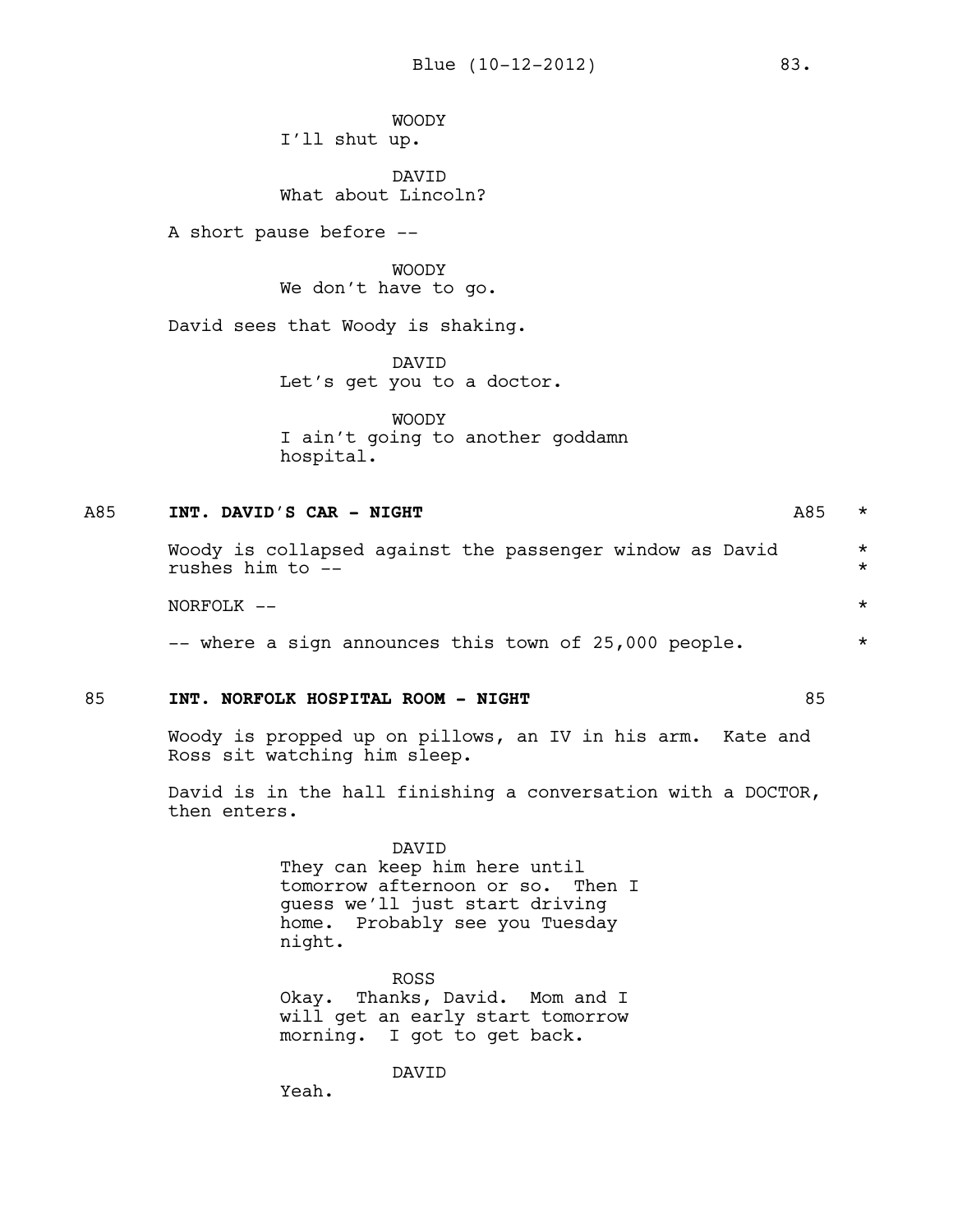# KATE

And I'm going to have to listen to him harp about losing out on his fortune for the rest of his life. Or my life. He's going to bury me at this rate.

## DAVID

You guys go ahead and get some sleep. I'll stay with him tonight.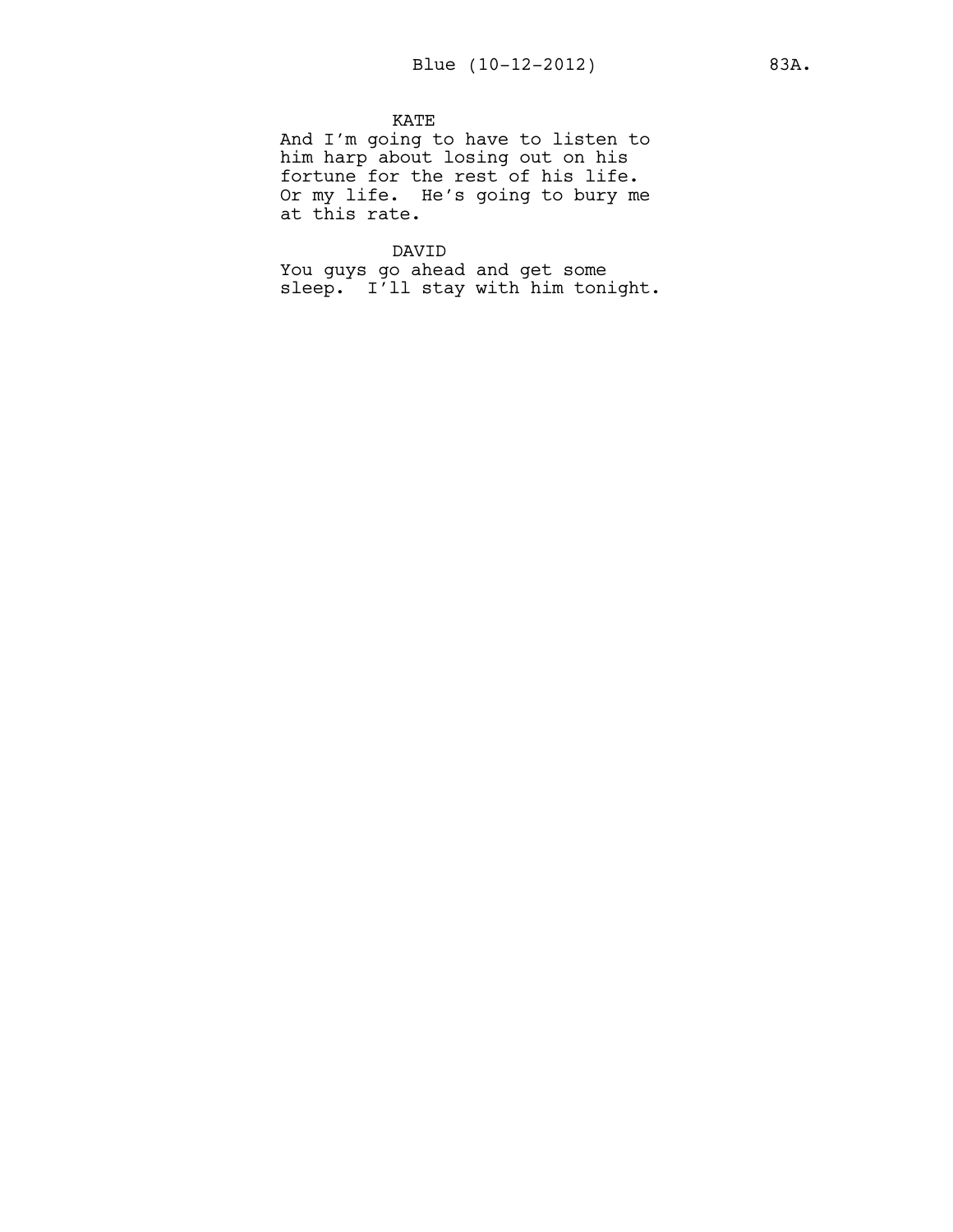Ross and Kate stand up. Kate approaches the bed, straightens Woody's wild hair, and kisses his cheek.

> **KATE** You big idiot.

Ross and Kate leave.

David sits in the big hospital chair and presses the TV remote at Woody's bedside.

DISSOLVE TO:

# 86 **INT. NORFOLK HOSPITAL ROOM - EARLY MORNING** 86

David wakes up and sees that Woody's bed is empty.

# 87 **INT. DAVID'S CAR - OUTSKIRTS OF NORFOLK - EARLY MORNING** 87

Overcast.

Through David's windshield, we drive a short while before finding Woody -- hospital gown flapping beneath his jacket -- \* up ahead walking on the shoulder of a road.

## 88 **EXT. OUTSKIRTS OF NORFOLK - CONTINUOUS** 88

Woody walks along the shoulder, just like how we found him at the beginning of the film.

David's car passes Woody, pulls over and comes to a stop. David gets out and looks at his father.

> DAVID All right. Let's go to Lincoln.

Woody walks to the passenger side and gets in.

#### 89 **INT. DAVID'S CAR - DAY** 89

David drives while Woody sleeps.

 $LATER$   $-$ 

Woody rubs the sweepstakes letter slowly between his fingers.

#### 90 **EXT. ROADSIDE CONVENIENCE STORE/GAS STATION - DAY** 90

A crude SIGN outside reads LEECHES AND CRAWLERS.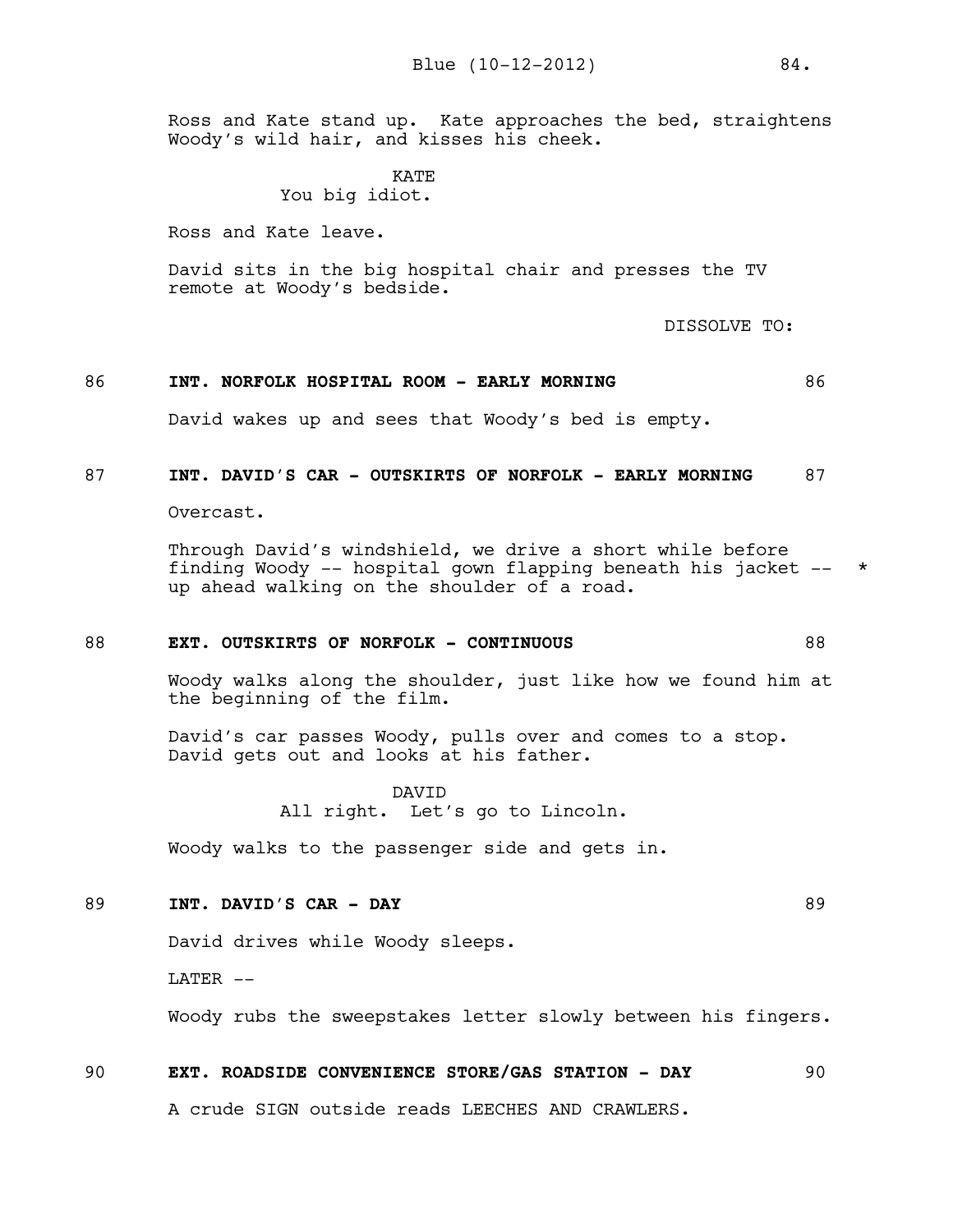David exits the store and hands Woody a tall-boy of beer in a paper bag.

#### 91 **INT. DAVID'S CAR - DAY** 91

Our heros pass a sign reading "LINCOLN CITY LIMITS" and exchange a look of satisfaction.

# 92 **EXT. LINCOLN - DAY** 92

The STATE CAPITOL BUILDING towers in the distance as the car crosses a viaduct into Lincoln.

LATER --

The car makes its way through busy DOWNTOWN LINCOLN.

## 93 **EXT. INDUSTRIAL PARK - DAY** 93

David stops the car in the lot of a low-rent industrial park of what seem like oversized garages.

They get out and stand looking at their long-sought destination -- "Mid-Plains Marketing Promotions."

David notices that Woody still has his hospital gown on, and  $*$ he helps him take it off.  $\star$ 

# 94 **INT. MID-PLAINS MARKETING - DAY** 94

They enter the no-nonsense front office and find a middleaged RECEPTIONIST. An open door beyond her looks into a small warehouse/work area.

> RECEPTIONIST Hi. Can I help you?

DAVID My father is here to collect his million dollars.

RECEPTIONIST Excuse me?  $\star$ 

DAVID Show her your letter, Dad.

Woody extracts the tattered sacred document from his pocket and hands it over. She looks at it and types quickly on her computer.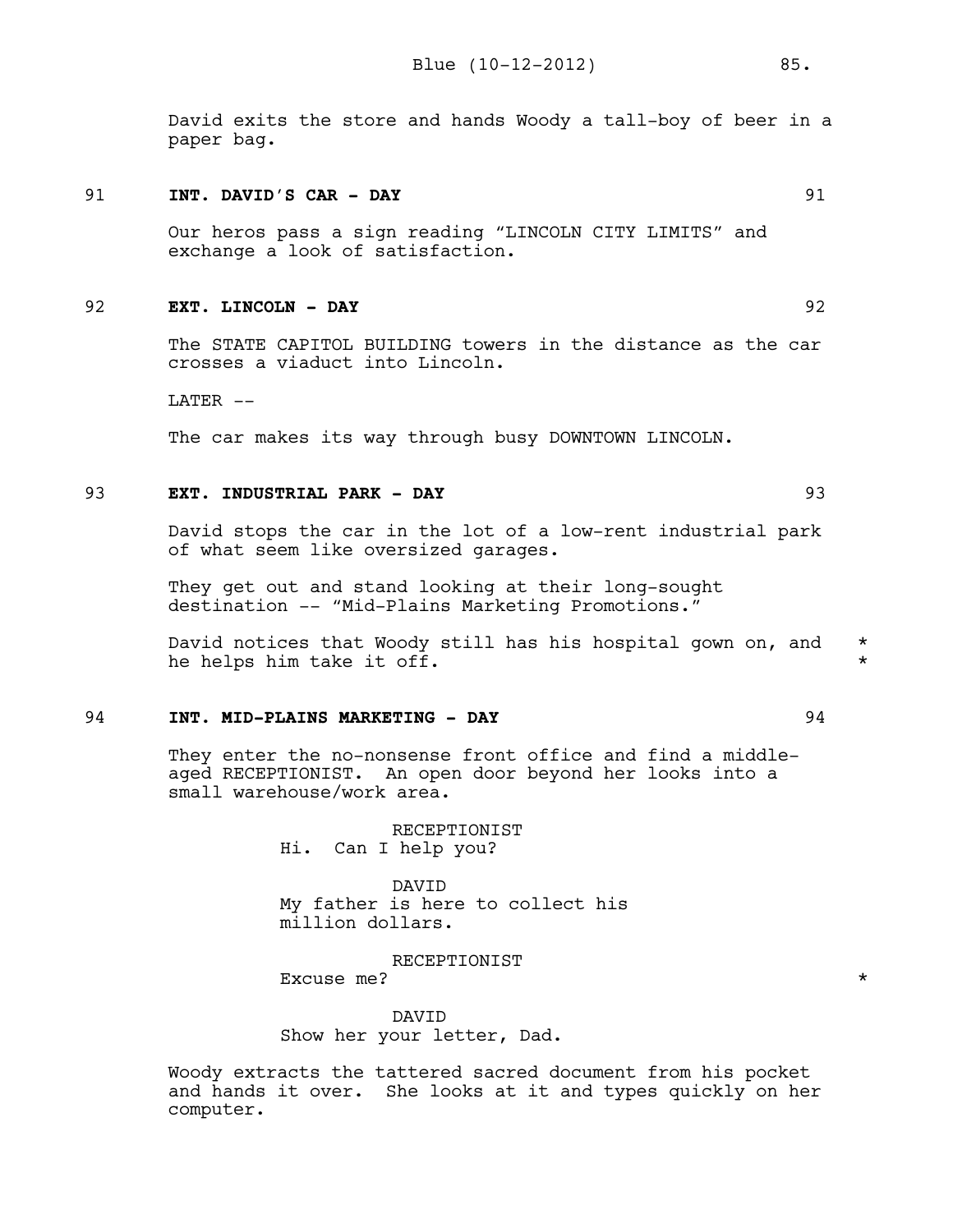RECEPTIONIST I'm sorry, but your number wasn't one of the winning numbers.

David looks at Woody, who doesn't seem to understand.

DAVID Looks like you didn't win.  $\star$ 

WOODY But it says I won.

RECEPTIONIST It says you won if your number is the winning number. I'm afraid it isn't.

Woody looks at her blankly.

RECEPTIONIST (CONT'D) I'm sorry, sir. I hope you didn't have to come too far.

DAVID

Montana.

RECEPTIONIST

Oh, my.

DAVID Well, Dad, I guess that's it.

RECEPTIONIST I can give you a free gift, like a hat or a seat cushion.

DAVID Do you want a hat or a seat cushion?

WOODY

What?

DAVID Do you want a hat or a seat cushion?

WOODY

A hat.

DAVID He'll take the hat.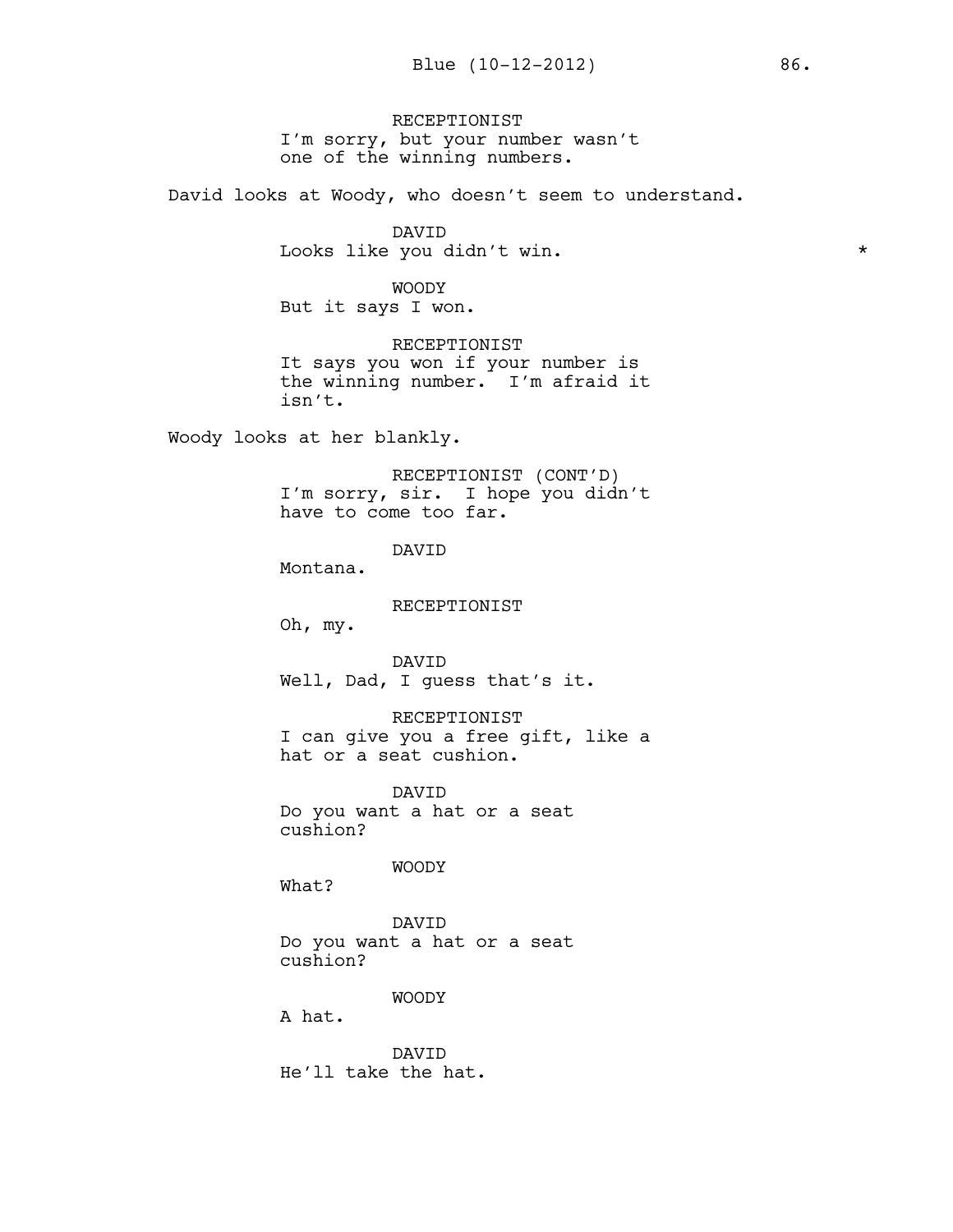The receptionist slides her chair out, goes to the corner behind her desk, and retrieves a hat out of one of two large boxes. The hat reads, "Prize Winner!"

Woody puts it on, turns and walks out.

DAVID (CONT'D) Does this happen a lot?

RECEPTIONIST Every once in a while. Usually older people like your father. Does he have Alzheimer's or some other dementia?

DAVID He just believes stuff that people tell him.

RECEPTIONIST Oh, that's too bad.

DAVID

Yeah.

#### 95 **EXT. INDUSTRIAL PARK - DAY** 95

David gets in the driver's seat of his car and finds Woody, hat on, eyes closed, head tipped back. He looks dead.

> DAVID Dad? Dad?

> > WOODY

I'm here.

DAVID We're going back to Billings, okay?

WOODY

Okay.

Woody nods. David has a thought.

DAVID We might make a couple quick stops first.

# 96 **EXT. USED CAR LOT - DAY** 96 \*

David negotiates with a SALEWMAN while Woody, wearing his new \* hat, waits outside.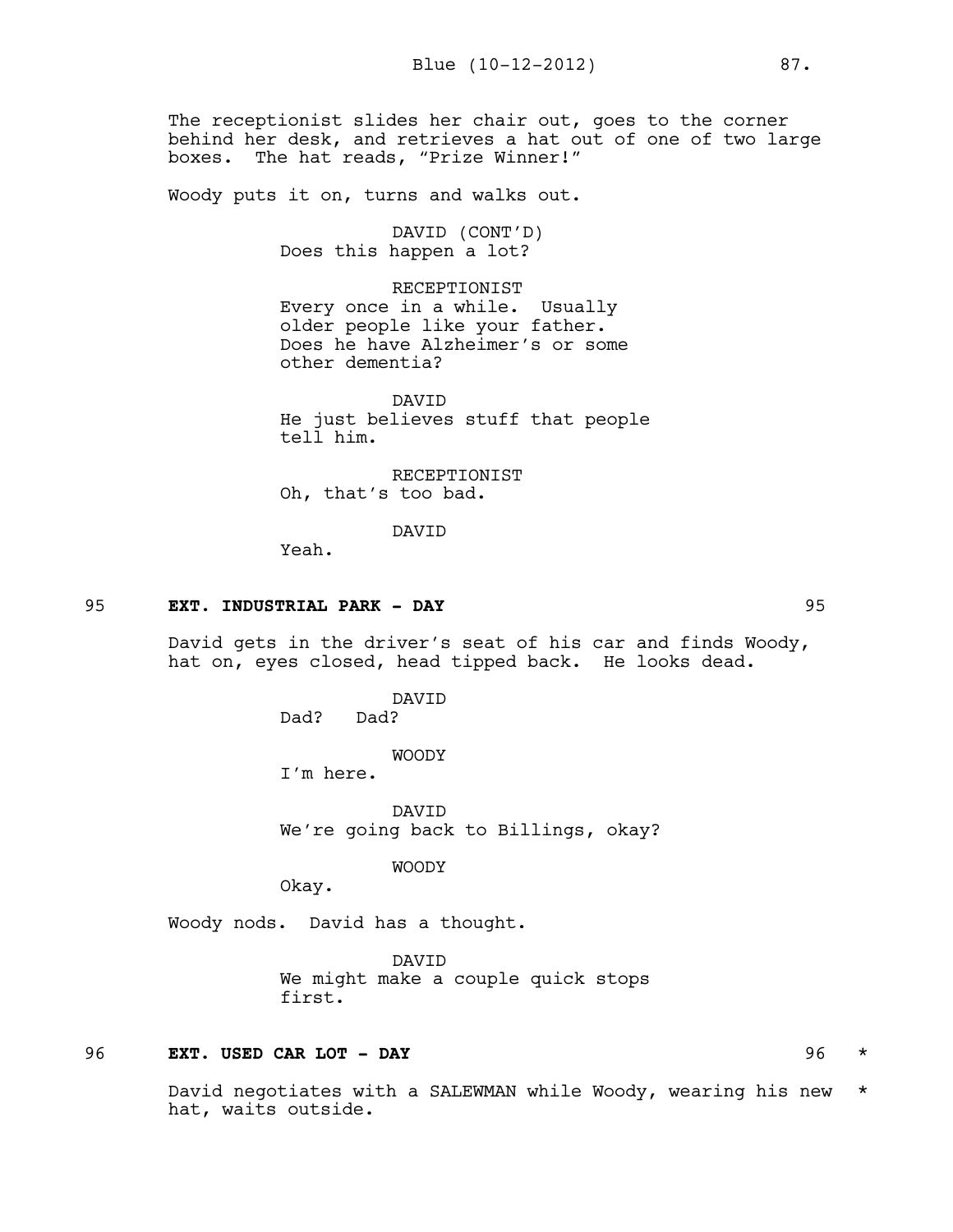David eventually comes out.

DAVID Okay, Dad, we're all set. Help me  $*$ get our stuff out of the car.

#### LATER --

David finishes putting their belongings inside the bed of a PICKUP TRUCK.

> WOODY I don't understand what happened to your car.

DAVID They made me a real good offer for it.

WOODY Wasn't much of a car.

DAVID

Yeah, this truck's a real step up. Only five years old. Practically \* brand new. Oh, I hope you don't mind -- I put your name on the  $*$ title.

After a few seconds --

WOODY The truck's in my name, you say? \*

DAVID But you're going to have to let me drive it.

WOODY You work something out with those prize people? \*

David takes a long look at his father, wondering how to  $*$ respond.

> DAVID Yeah. They were willing to go as far as a truck.

# 97 **EXT. SEARS HOMEWTOWN STORE - DAY** 97

This is a smaller Sears that specializes in appliances.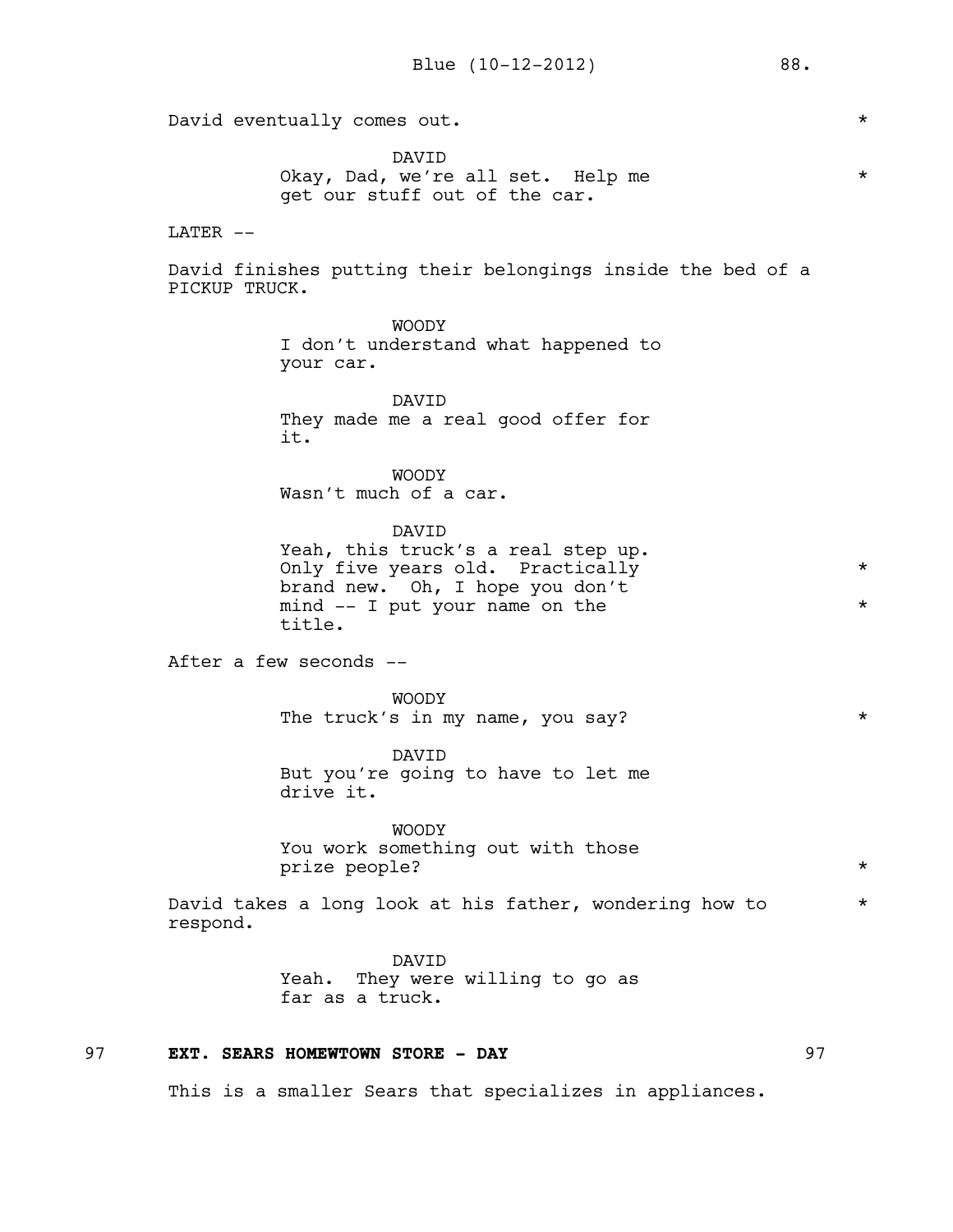Woody watches as David and a CLERK hoist a box containing a NEW AIR COMPRESSOR into the back of the truck.

## 98 **INT. PICKUP TRUCK - DAY** 98

As David drives, Woody plays with all the new knobs and buttons on the dashboard.

#### 99 **EXT. HIGHWAY EXIT - DAY** 99

David pulls off the highway and curiously heads back toward HAWTHORNE.

> WOODY What're we going back to Hawthorne  $*$ for?

DAVID Just got one last quick thing to do.

## 100 **EXT. DOWNTOWN HAWTHORNE - DAY** 100

It's the late afternoon, and the sun is low. David brings the truck to a stop at the top of Main Street.

# 101 **INT. PICKUP TRUCK - DAY** 101

David turns to his father.

DAVID Your turn to drive.

WOODY You said I couldn't.

DAVID Just drive it down Locust Street. \* It's only a couple of blocks. There's no traffic.

Woody looks out the windshield at his old town, then back at David.

# 102 **EXT. DOWNTOWN HAWTHORNE - DAY** 102

David gets out and opens the passenger door for Woody. Woody walks around to the driver's side.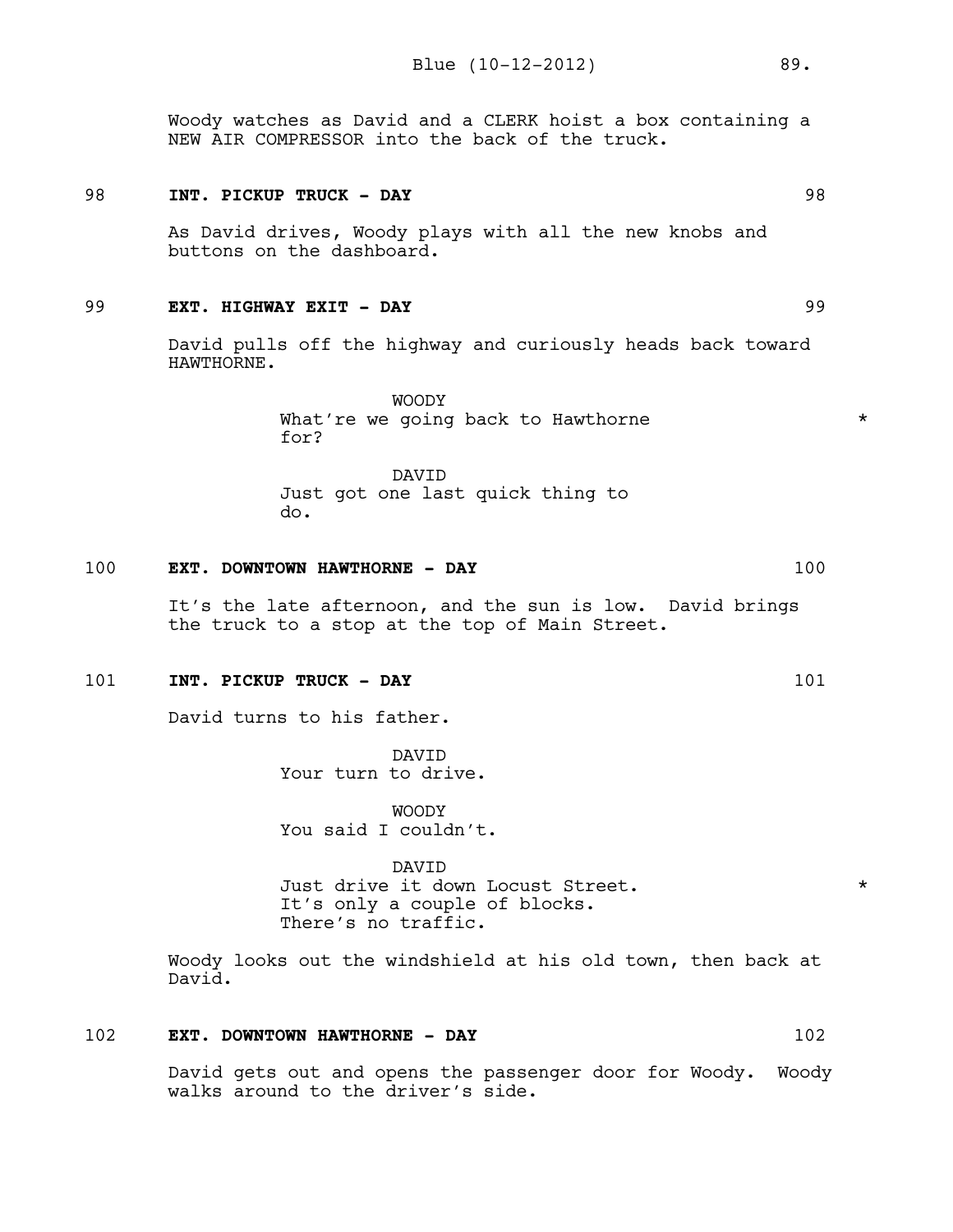# 103 **INT. PICKUP TRUCK - DAY** 103

Woody gets comfortable and sets the mirrors before shifting the transmission into Drive.

He takes his foot off the brake, and the truck starts to move.

#### 104 **EXT. DOWNTOWN HAWTHORNE - DAY** 104

As the pickup cruises slowly down Main Street, Bernie Bowen from the bus station spots Woody and gives a big thumbs-up.

> BERNIE BOWEN Hey there, Woody! Looking good!

WOODY (to David) Get down.

DAVID

What?

WOODY I said get down.

DAVID

Okay.

David obeys and ducks below the dashboard.

MOMENTS LATER --

Ed Pegram comes out of the Blinker Tavern, sporting a black eye. He watches Woody pass.

MOMENTS LATER --

Peg Nagy comes out of the Cedar County Record office, keys in hand to lock up. She looks over, and Woody and she lock eyes for a moment.

# 105 **EXT. HAWTHORNE - DAY** 105

Now beyond the business district, Woody passes a tiny house where an old man sits out front watching the traffic  $-$ - why, it's Uncle Albert. He lights up and waves.

> WOODY So long, Albert.